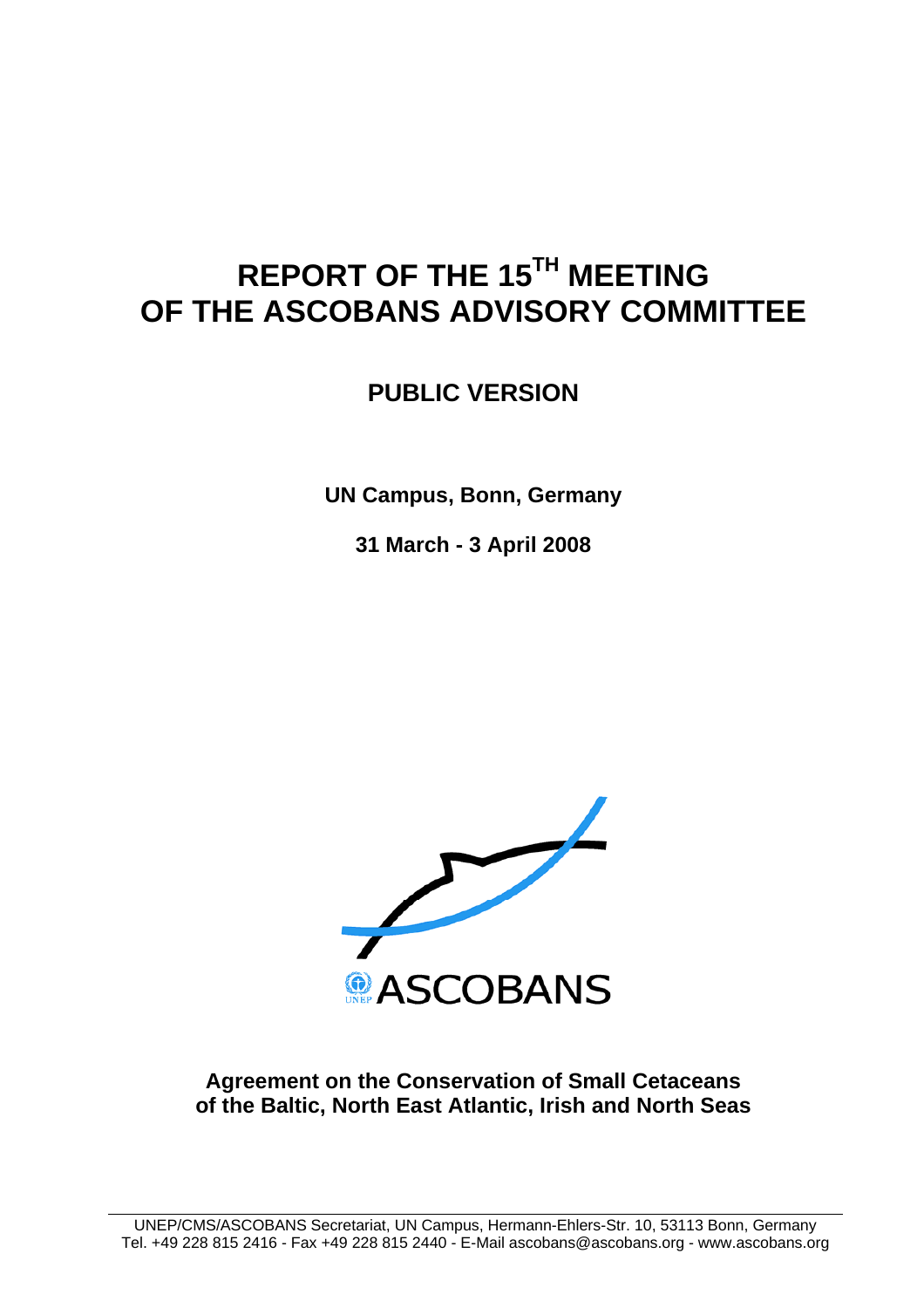## **TABLE OF CONTENTS**

|         | Points for Action                                                                           | 1              |
|---------|---------------------------------------------------------------------------------------------|----------------|
| 1.      | Opening of the Administrative Session                                                       | 3              |
| 2.      | Adoption of Rules of Procedure                                                              | 3              |
| 3.      | Adoption of the Agenda of the Administrative Session                                        | 3              |
| 4.      | <b>Budgetary Issues</b>                                                                     | $\overline{4}$ |
| 4.1.    | Report of the Secretariat on Finance and Administrative Issues                              | 4              |
| 4.1.1.  | <b>Administrative Issues</b>                                                                | 4              |
| 4.1.2.  | Report on Accounts for 2007                                                                 | 4              |
| 4.1.3.  | 2005 Accounts                                                                               | $\mathbf 5$    |
| 4.1.4.  | Any Other Finance Issues                                                                    | $\,6$          |
| 4.2.    | Outline of Budget for 2008                                                                  | $\,6$          |
| 5.      | Evaluation of the New Arrangements for the ASCOBANS Secretariat (2007-<br>2009)             | $\overline{7}$ |
| 5.1.    | <b>Terms of Reference</b>                                                                   | 7              |
| 5.2.    | Input to CMS COP 9                                                                          | $\overline{7}$ |
| 6.      | Any other Administrative Issues                                                             | 8              |
| 7.      | Adoption of the Report of the Administrative Session                                        | 8              |
| 8.      | Close of Administrative Session of the Meeting                                              | 8              |
| 9.      | Opening of the Science and Conservation Session                                             | $9\,$          |
| 10.     | Adoption of the Agenda of the Science and Conservation Session                              | 9              |
| 11.     | Report on the Outcome of the Administrative Session                                         | 9              |
| 12.     | <b>Report of the Secretariat</b>                                                            | $9\,$          |
| 13.     | Annual National Reports 2007                                                                | 10             |
| 14.     | Implementation of the ASCOBANS Triennial Work Plan (2007-2009)                              | 11             |
| 14.1.   | ASCOBANS Baltic Recovery Plan (Jastarnia Plan)                                              | 11             |
|         | 14.1.1. EC Law and the Conservation of the Baltic Harbour Porpoise                          | 11             |
|         | 14.1.2. Outcome of 4 <sup>th</sup> Meeting of the Jastarnia Group                           | 11             |
|         | 14.1.3. Implementation                                                                      | 12             |
|         | 14.1.4. Revision of the Jastarnia Plan                                                      | 12             |
| 14.2.   | ASCOBANS Conservation Plan for Harbour Porpoises in the North Sea                           | 12             |
| 14.2.1. | <b>Progress Report</b>                                                                      | 12             |
| 14.2.2. | <b>Adoption of Final Document</b>                                                           | 13             |
| 14.3.   | Review of New Information on Bycatch and Other Causes of Mortality                          | 13             |
| 14.3.1. | Format for Reporting of Effort in Fisheries with High Risk of Bycatch                       | 13             |
| 14.3.2. | Information Originating from the Reporting of EU Member States under<br>Regulation 812/2004 | 13             |
| 14.3.3. | Post-mortem and Stranding Schemes                                                           | 13             |
| 14.4.   | Review of New Information on Population Distribution, Sizes and Structures                  | 14             |
| 14.4.1. | Report of the joint ASCOBANS/HELCOM Workshops, 8-10 October 2007                            | 14             |
| 14.4.2. | <b>SCANS II Results, CODA Project and TNASS</b>                                             | 14             |
| 14.4.3. | <b>Format for Reporting</b>                                                                 | 14             |
| 14.5.   | Review of New Information on Pollution, Underwater Sound and Disturbance                    | 14             |
| 14.5.1. | <b>High Speed Ferries</b>                                                                   | 14             |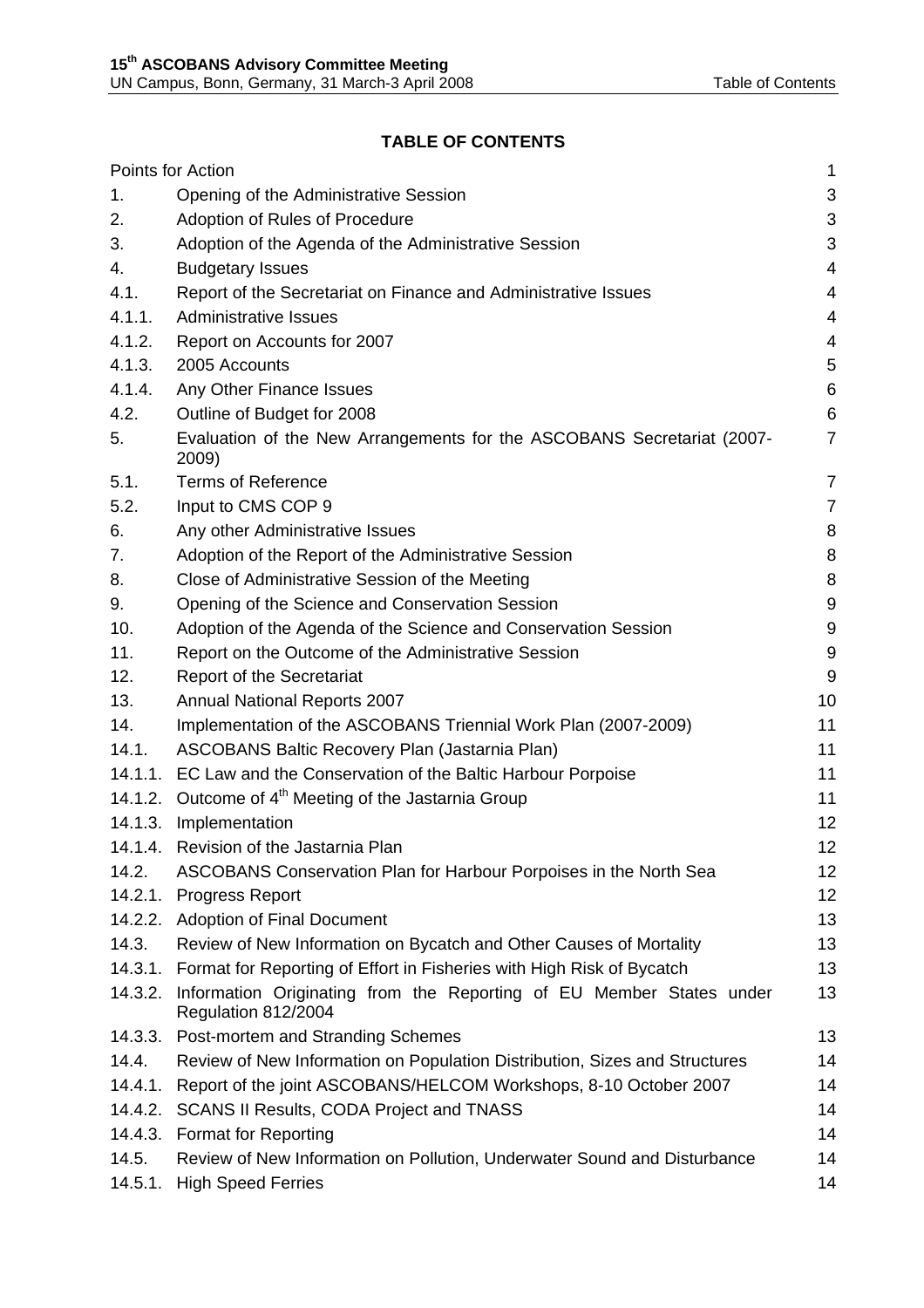|         | 14.5.2. Acoustic Disturbance                                                                                        | 14 |  |  |
|---------|---------------------------------------------------------------------------------------------------------------------|----|--|--|
|         | 14.5.3. Military, including Munitions                                                                               | 15 |  |  |
|         | 14.5.4. Offshore Energy Production and Extractive Activities                                                        |    |  |  |
|         | 14.5.5. Report by Pollutants Working Group                                                                          | 15 |  |  |
|         | 14.5.6. Format for Reporting                                                                                        | 15 |  |  |
| 14.6.   | National Legislation and Protected Areas                                                                            | 15 |  |  |
| 15.     | <b>Publicity and Outreach</b>                                                                                       | 16 |  |  |
| 15.1.   | <b>Reports of Parties/Range States</b>                                                                              | 16 |  |  |
|         | 15.2. and 15.3. Report of the Secretariat and Extension of the Year of the Dolphin                                  | 16 |  |  |
|         | 15.4. and 15.5. Day of the Baltic Harbour Porpoise, 18 May 2008 and CBD COP 9                                       | 16 |  |  |
| 15.6.   | Meetings to be attended in 2008/2009                                                                                | 17 |  |  |
| 16.     | Accession and Agreement Amendments                                                                                  | 17 |  |  |
| 16.1.   | <b>Accession of Range States</b>                                                                                    | 17 |  |  |
| 16.2.   | Westward Extension of the Agreement Area                                                                            | 17 |  |  |
|         | 16.2.1. Report from Potential New Parties on their Cetacean Activities                                              | 17 |  |  |
|         | 16.2.2. Implications for the Work of ASCOBANS                                                                       | 17 |  |  |
| 16.3.   | Possible Inclusion of all Cetacean Species in the Agreement Area -<br>Implications for the Work of ASCOBANS         | 17 |  |  |
| 17.     | List of Projects for Funding through ASCOBANS                                                                       | 18 |  |  |
| 18.     | <b>Relations with other Bodies</b>                                                                                  | 18 |  |  |
| 18.1.   | <b>ASCOBANS and CMS</b>                                                                                             | 18 |  |  |
| 18.1.1. | CMS COP8<br>Resolution 8.22 ("Adverse Human-induced<br>Impacts<br>on<br>Cetaceans")                                 | 18 |  |  |
|         | 18.1.2. Cetacean Liaison Group                                                                                      | 19 |  |  |
|         | 18.1.3. Other Initiatives                                                                                           | 19 |  |  |
| 18.2.   | IGOs - HELCOM, OSPAR, EC, IWC, IMO, CBD, ACCOBAMS, NAMMCO etc.                                                      | 19 |  |  |
| 18.3.   | Scientific and Advisory Bodies - RACs, ICES, ECS etc.                                                               | 19 |  |  |
| 18.4.   | NGOs - WDCS, CCB etc.                                                                                               | 20 |  |  |
| 19.     | Any other Business                                                                                                  | 20 |  |  |
| 20.     | Date and Venue of Meetings of the AC and MOP in 2009                                                                | 20 |  |  |
| 21.     | Adoption of the Report of the Science and Conservation Session                                                      | 21 |  |  |
| 22.     | Close of Meeting                                                                                                    | 21 |  |  |
|         | Annex 1 - List of Participants                                                                                      | 22 |  |  |
|         | Annex 2 - Agenda                                                                                                    | 27 |  |  |
|         | Annex 3 - List of Documents                                                                                         | 30 |  |  |
|         | Annex 4 - Rules of Procedure                                                                                        | 33 |  |  |
|         | Annex 5 – Terms of Reference for the Evaluation of the New Arrangements for the<br>ASCOBANS Secretariat (2007-2009) | 39 |  |  |
|         | Annex 6 - ASCOBANS Triennium Work Plan 2007-2009                                                                    | 41 |  |  |
|         | Annex 7 – Terms of Reference for the Intersessional Working Group on the<br>Assessment of Acoustic Disturbance      | 52 |  |  |
|         | Annex 8 - ASCOBANS Pollution Review 2008                                                                            | 53 |  |  |
|         | Annex 9 - Dates of Interest to ASCOBANS 2008/2009                                                                   | 70 |  |  |
|         | Annex 10 - List of Projects for Funding through ASCOBANS                                                            | 73 |  |  |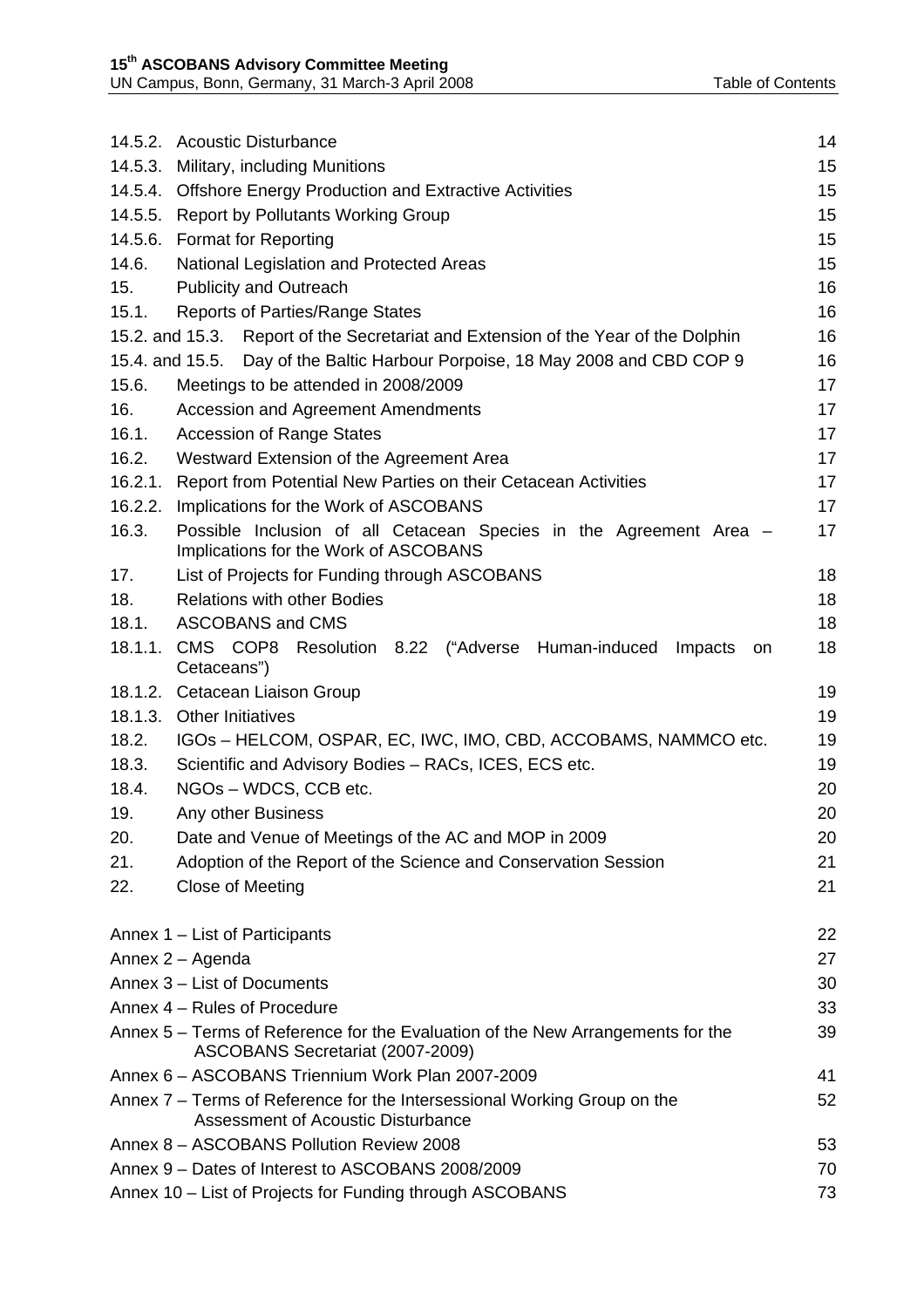#### **EXECUTIVE SUMMARY – POINTS FOR ACTION**

- 1. The Secretariat would send a letter to the Coordinating Authorities seeking the endorsement of the AC's agreement to divert the surplus of 2005 and 2007 to fund projects.
- 2. The Secretariat would send a formal letter to the Polish Director that fully addressed all budgetary matters raised at AC14, after which the reservation Poland placed on accepting the budget would be lifted.
- 3. A Working Group set up to assist UNEP with the evaluation of the ASCOBANS Secretariat arrangement would communicate electronically unless a face-to-face meeting was necessary. The Secretariat would liaise with Australia (Chair of the CMS Standing Committee) about nominating a non-ASCOBANS Party as member of the WG.
- 4. Parties would react to the evaluation by email and a face-to-face meeting should be convened only if this was felt absolutely necessary.
- 5. Members of the Jastarnia Group would elect a new Chair in the coming months.
- 6. Parties would liaise within their national authorities regarding the recommendations to the Advisory Committee as set out in Annex III of the Report of the  $4<sup>th</sup>$  Meeting of the Jastarnia Group.
- 7. A consultant or the new Chair of the Jastarnia Group would revise the Jastarnia Plan to resemble more closely the layout of the draft North Sea Conservation Plan, but without changing the content. The deadline for the completion of the final draft would be October 2008.
- 8. Peter Reijnders would be asked to continue taking the lead on the revision of the draft North Sea Conservation Plan. Participants would submit their comments by the end of April 2008 and a new draft would be posted on the ASCOBANS website by the end of May. Internal national consultations could then be undertaken, enabling a final version to be in place by the end of the year and ready to be endorsed by AC16.
- 9. The Secretariat would, before the next AC, collate the existing reporting formats and, in consultation with appropriate experts for guidance, draft a possible improved comprehensive reporting format.
- 10. An inter-sessional working group on acoustic disturbance would work through email correspondence and present its findings to the next meeting of the AC.
- 11. Jan Haelters would notify the Secretariat when the OSPAR report on encounters with conventional and chemical weapons became available.
- 12. The Secretariat would include more ecological and biological information on the ASCOBANS website.
- 13. The Secretariat would contact the designer of a new banner and postcards for the IDBHP to see if a version without text could be provided for production of similar materials in other languages.
- 14. Parties that had not done so should ratify the amended Agreement extending the Agreement Area into the Irish Sea and Atlantic as soon as possible.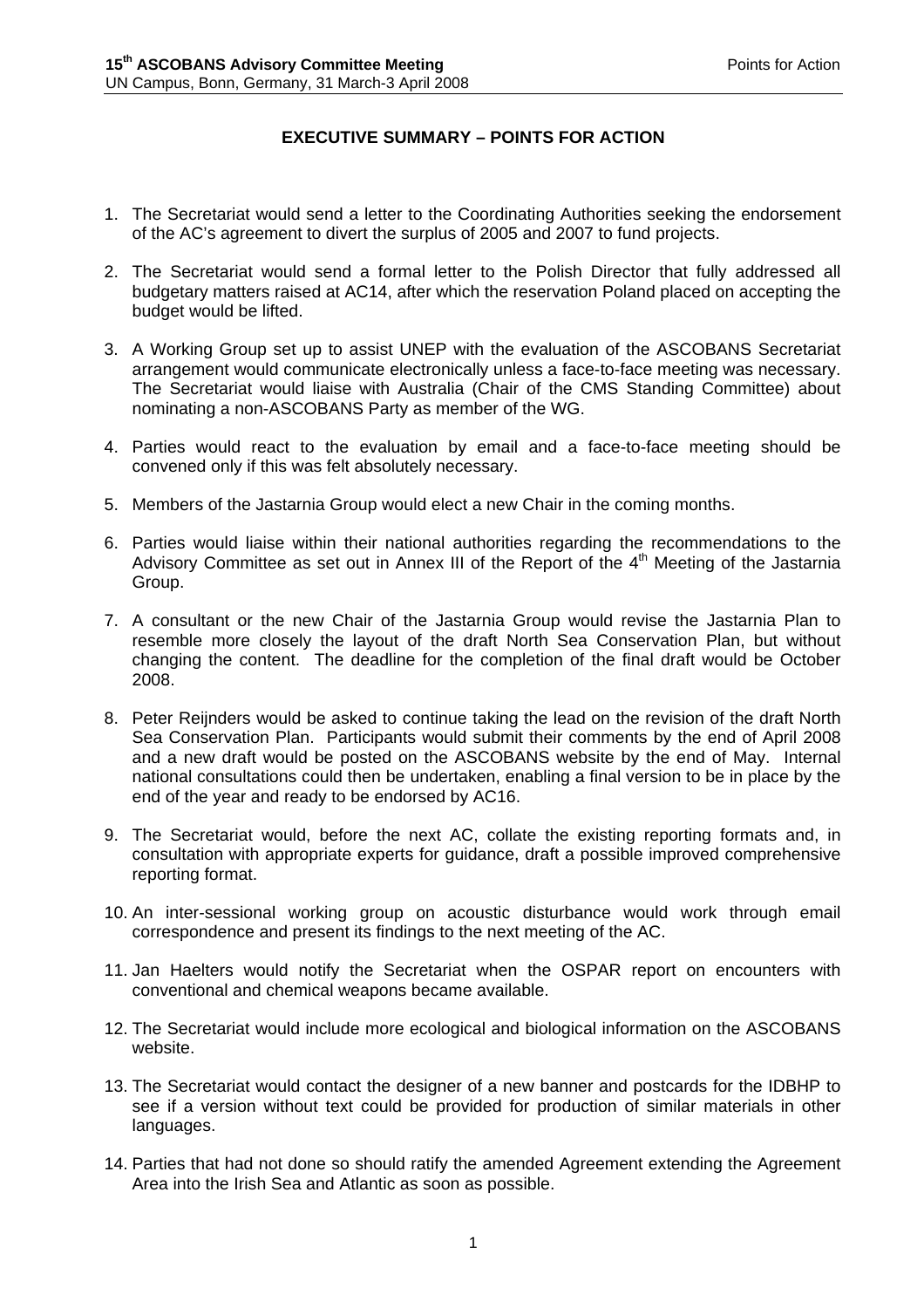- 15. The Secretariat would consult Mark Tasker and Peter Reijnders as soon as the draft section of the report on CMS Resolution 8.22 concerning ASCOBANS became available.
- 16. Reports of the ICES working groups on marine mammal ecology (WGMME) and bycatch (SGBYC) would be circulated to participants through the Secretariat when available as PDF.
- 17. The Secretariat would also approach non-Party range states in order to find a host for the ASCOBANS meetings in 2009.
- 18. The Secretariat, the AC and Parties would also implement actions requested in Annex 6 (Triennium Work Plan) and Annex 10 (List of Projects) to this report.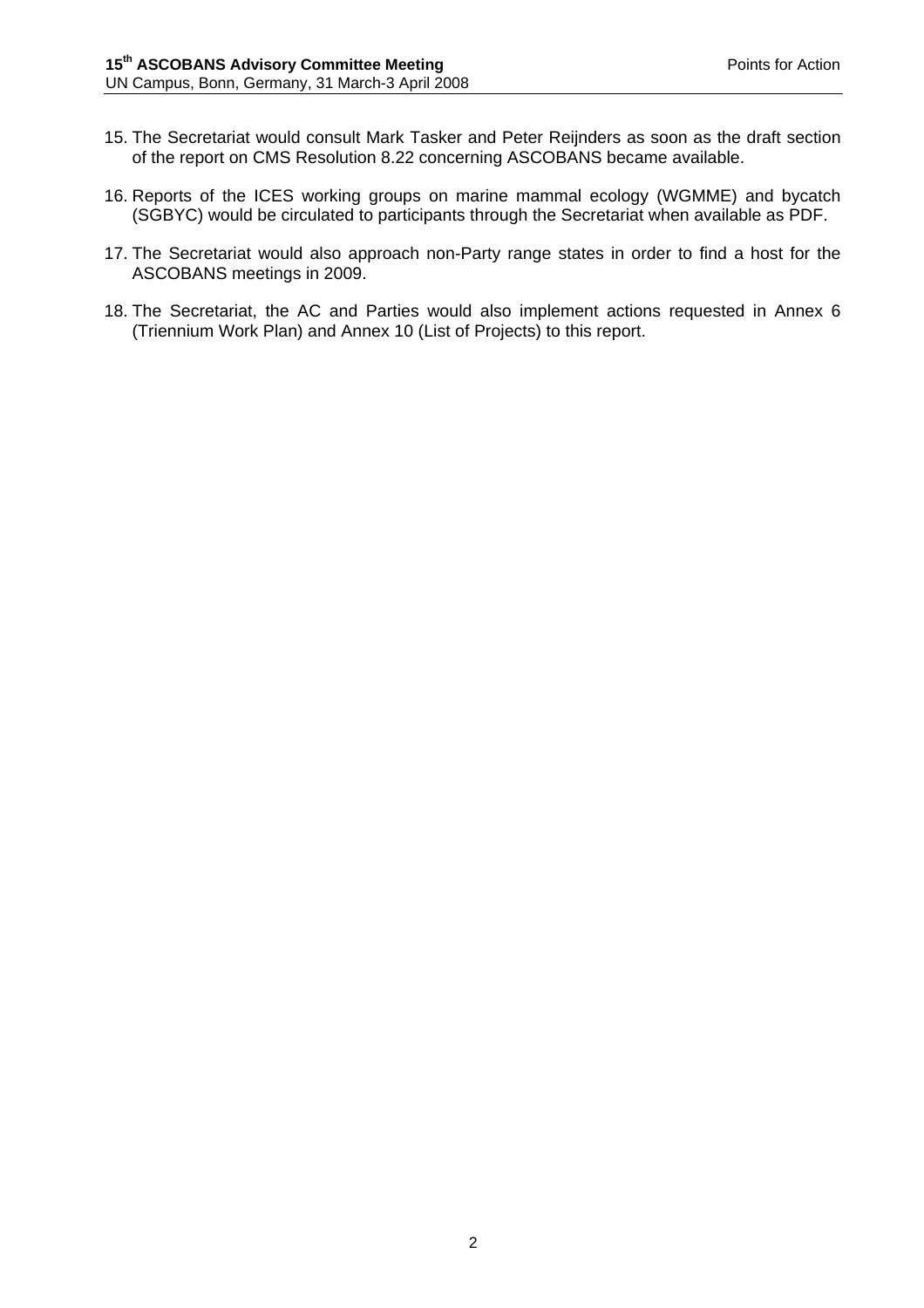## **REPORT OF THE ADMINISTRATIVE SESSION OF THE 15TH MEETING OF THE ASCOBANS ADVISORY COMMITTEE**

#### **PUBLIC VERSION<sup>1</sup>**

#### **1. Opening of the Administrative Session**

Paulus Tak (Belgium) as Chair of the Administrative Session called the meeting to order, introduced himself to the participants and welcomed them to the  $15<sup>th</sup>$  Meeting of the Advisory Committee (AC).

He said that there was a strong feeling among parties that ASCOBANS needed to move on and tackle the conservation issues it was set up to address. To save time he invited Parties and participants to submit written reports rather than make oral ones. No written opening statements were submitted.

Robert Hepworth (Acting Executive Secretary) also welcomed delegates on behalf of the joint Secretariat. He pointed out that in 2007 CMS had been dealing with a great many marine issues with Year of the Dolphin, the conclusion of a Memorandum of Understanding (MoU) on dugongs, the Western African Talks on Cetaceans and their Habitats (WATCH) meeting possibly leading to another cetacean MoU and negotiations on an agreement on sharks. The merger of the CMS and ASCOBANS Secretariats had been in force for fifteen months. In the meantime, the agreement area had been extended to the Irish Sea and to the coast of Iberia opening the possibility of further accessions. ASCOBANS had the opportunity of benefiting from this momentum, while the debate over the future role of the IWC opened further possibilities for CMS and its family to play a greater global role in cetacean conservation.

He also welcomed delegates to the UN Campus and its wonderful facilities provided by the Host Government, Germany.

#### **2. Adoption of Rules of Procedure**

 $\overline{a}$ 

Paulus Tak introduced Document 5, the draft Rules of Procedure (RoP). These were the same RoP as used at AC14 in San Sebastian. No amendments were proposed so the RoP were adopted as drafted.

#### **3. Adoption of the Agenda of the Administrative Session**

The Chair introduced Documents 1 Rev.3 and 2, the agenda and the annotated agenda and ran through the proposed schedule for the day. He invited comments from the floor. A proposal to take the item on the 2005 budget first to respect chronological order was accepted. The question of which parts of the agenda could be held in open session and which in closed was also raised. It was decided that all agenda items relating to the budget and the evaluation of the merger should be closed for observers for the remainder of the day. In order to allow for transparency, it was agreed that the decisions of the closed session should be reported to the open session.

 $1$  This version of the Report contains an omissis to make it suitable for public circulation, as the full version contains references to personnel matters that are considered confidential. The omissis is indicated as […].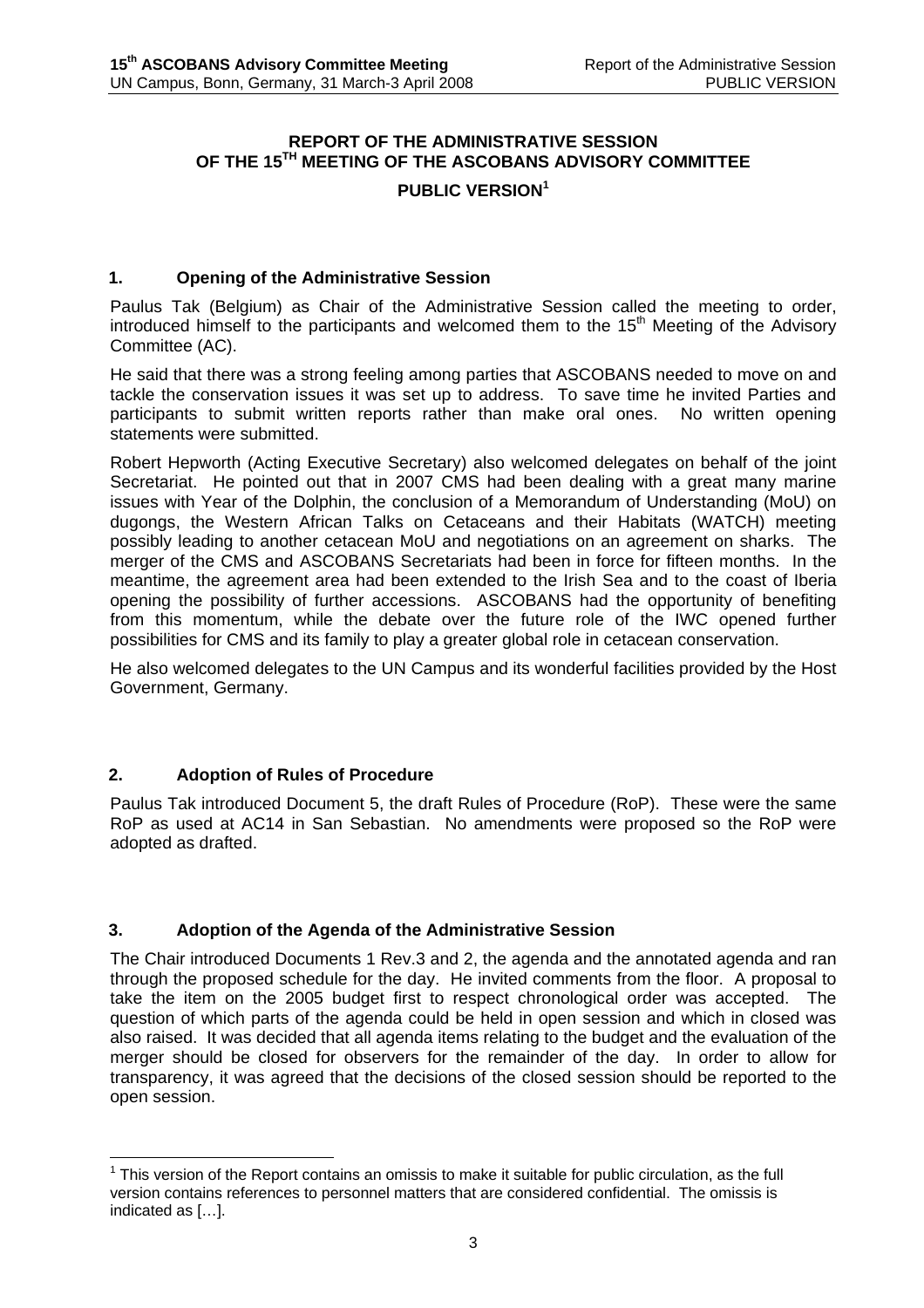Mark Simmonds (WDCS) called for the maximum amount of transparency. He also called for contributions to a working group study on pollution, which would be discussed more fully under agenda item 14.

From the chair, Paulus Tak announced that under "any other business" he would like to point out the issue of the open question of venues and host countries for the next AC and Meeting of the Parties (MOP).

After the observers had left, the meeting turned to item 4.1.3., the 2005 budget.

#### **4. Budgetary Issues**

#### **4.1. Report of the Secretariat on Finance and Administrative Issues**

#### **4.1.1. Administrative Issues**

The Report on Administrative Issues 2007 (Doc.6) was introduced by Marco Barbieri (Secretariat).

Senior staff time had exceeded the estimates made at MOP5 and AC14. This was in part due to the need for staff to familiarise themselves with the issues and to some unforeseen tasks. The additional senior staff time had no budget implications as it was treated as unpaid overtime. It was felt that the demands on senior officers would reduce.

The former administrative assistant had resigned in June 2007 and it was decided to recruit her replacement on the terms agreed for the post in 2008. The new assistant had been recruited quickly but for the latter half of 2007, the Secretariat had only had a part-time assistant rather than the full-time one foreseen in the budget. The ASCOBANS coordinator bore the brunt of this reduced staffing.

A further complication within the CMS Secretariat had been the departure of the Administrative and Fund Management Officer, who was temporarily replaced by the Deputy Executive Secretary. The post had now been advertised and the recruitment process had started.

Since July 2007, the Secretariat had been in contact with the World Intellectual Property Organisation with a view to protect the ASCOBANS name and acronym, following the unauthorised use of the www.ascobans.de and www.ascobans.eu website names by the NGO, Society for Dolphin Conservation (GRD), to launch their criticisms of the merger.

 $\left[\ldots\right]$ 

Following comments that transitional arrangements often encountered unforeseen difficulties and that unpaid overtime within many organisations was the norm, Paulus Tak invited the Parties to note the document.

#### **4.1.2. Report on Accounts for 2007**

Document 7 on Budgetary Issues for 2007 was introduced by Heidrun Frisch (Secretariat).

The Secretariat stressed that these were not the final, certified figures and that some small changes were to be expected, partly as a result of the need to convert from the  $\epsilon$  to the US\$ within the UNEP accounting system.

All subscriptions had been received, as shown in Table 1. Table 2 showed the MOP approved expenditures and outturns. The main lines showing overspends were 1102 (the senior advisor) and 1121 (payments to former staff). These were explained by the higher percentage time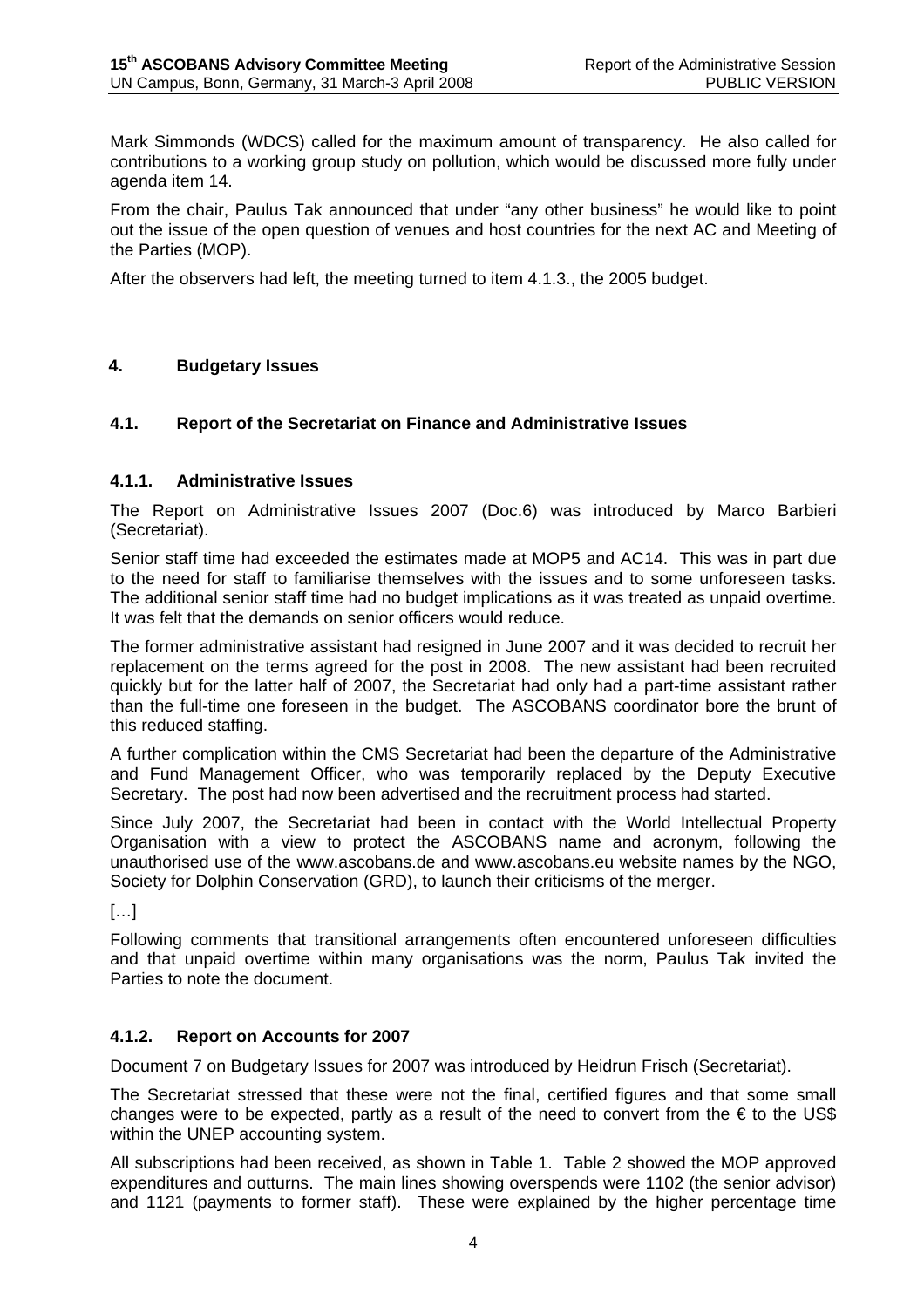allocation and the decision to cover all payments to former staff in 2007 rather than across the triennium. Savings had been achieved mainly on lines 1104 and 1301. The travel budget had also not been spent as ASCOBANS staff had attended meetings on behalf of CMS and part of the German voluntary contribution had been used on staff travel. This was unlikely to re-occur. The table showed each budget either at zero (meaning the budget had been fully spent and any overspends met from surpluses elsewhere) or with the residual surplus. It was estimated that about € 41,000 had been saved in 2007.

Table 3 showed that two voluntary contributions had been received, from Germany and Finland. Both countries had signed Letters of Agreement specifying how the money was to be spent. The German government had not yet formally signed off the expenditure, but no difficulties were foreseen. The genetics workshops in Bonn had been funded largely by the Swedish and UK voluntary contributions, but a shortfall had been met from the UNEP voluntary contribution.

In considering how to use the surplus, the state of the Trust Fund and the Secretariat's ability to devote time to manage projects were discussed. For the Secretariat, Marco Barbieri said that there was some scope to undertake this task, but fewer, larger projects would be less demanding than a larger number of smaller ones. Parties agreed that the task of prioritising projects was best left to the scientific session, while taking into account basic principles, such as the immediacy of the need for the project and its direct relevance to ASCOBANS and the Triennial Work Plan.

The AC agreed to divert the surplus of 2007 to fund projects, subject to the Secretariat seeking the endorsement of the Coordinating Authorities.

#### **4.1.3. 2005 Accounts**

The Chair observed that this was a sensitive issue which needed to be resolved finally and invited Marco Barbieri (Secretariat) to introduce Document 8, which dealt with the investigation into why the figures presented at Tampere and San Sebastián for the 2005 budget outturn differed.

The first part of the document included a report of the results of the investigation undertaken by the Secretariat and UNEP. Its contents reflected the Secretariat's reply to the request of AC14, which was sent to Parties at Directors' level in December 2007 and which gave an account of what had happened. Key points included:

In summary, the investigation had concluded that an unintended transfer of \$ 27,872 from the General Trust Fund to the Fund for Voluntary Earmarked Contributions had taken place. No money was unaccounted for. The Secretariat confirmed that there was absolutely no suggestion of dishonesty or malpractice by the former ASCOBANS Secretariat.

The accounts presented at AC14 were those presented by UNEP and officially certified and signed off. The provisional accounts presented at AC13 included pre-emptive corrections. It is not possible to reconcile the AC13 and AC14 figures completely due to factors such as exchange rate fluctuations (the Secretariat undertook to explain this later) and because not all transactions had been identified.

Rectifying the accounting errors and temporary bookings to the Trust Fund were not possible, as the 2005 accounts were now closed. However, adjustments could be made through a "prior year adjustment" in 2008. The German government had accepted the explanations concerning their voluntary contribution and was content that the money had been properly used.

The Advisory Committee was invited to note the report and adopt one of the three proposed means of correcting the budget: restoring the funds to the budget lines from which they originated; establishing a new budget line for conservation projects; or returning the funds to the reserve.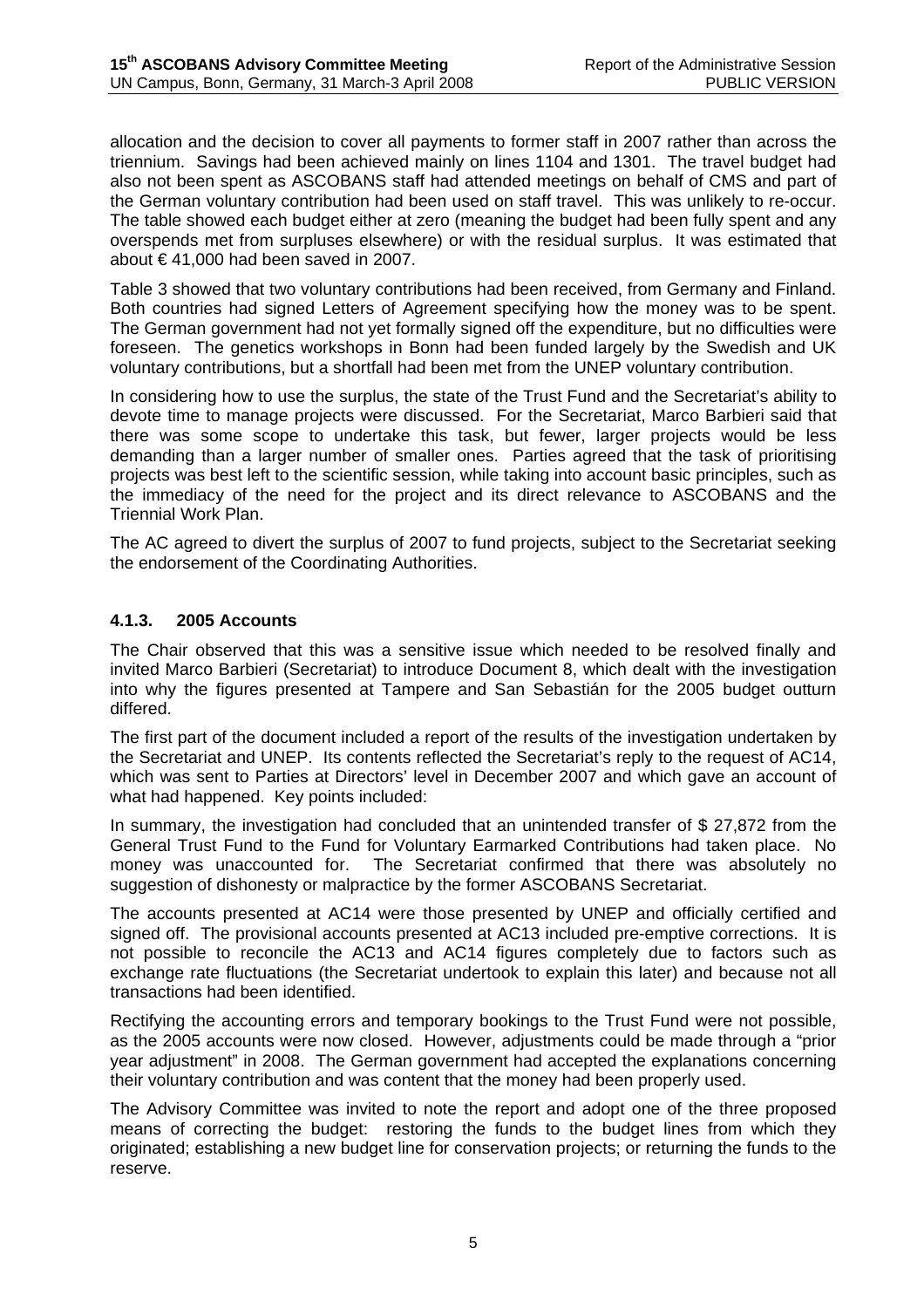Paulus Tak thanked the Secretariat for researching the paper. He had himself examined the paper and was satisfied that the figures were correct. The budgets indicated that significant surpluses had been achieved and the AC should propose to the coordinating authorities how much of these funds to use and for what purposes. Relief was expressed that the Trust Fund was healthier than had been feared at MOP5, with a balance of \$ 19,134 at the end of 2006.

Paulus Tak explained that he had worked with the Secretariat to address all the questions raised at AC14 by the Danish delegate on behalf of the Parties and followed up in writing, and felt that all had been adequately answered.

Poland thanked the Secretariat for their report but noted that the papers had been received late. Poland was concerned that questions on the budget had been left open for nearly a year. Poland placed a reservation on accepting the budget; this reservation would be lifted on receipt of a letter to their Director that fully addressed all budgetary matters raised at AC14.

Welcoming the opportunity to allocate funding to conservation work, the meeting discussed the merits of the three options for using the 2005 surplus. The question of the AC's competence in diverting funds was raised (authority existed in Resolution 2c Annex 4 paragraph 20 concerning reallocating unspent balances). It was decided to allocate the amount in question to a new budget line earmarked for projects. Coordinating authorities would be requested to endorse this deployment of funding, following a letter to be sent by the Secretariat.

In conclusion, Paulus Tak summarised that the second option together with a letter to the coordinating authorities had been accepted by the meeting.

## **4.1.4. Any Other Finance Issues**

Marco Barbieri (Secretariat) explained that with a view to meeting the wishes of the Parties, the Secretariat was producing financial reports to the AC in €. It was however to be pointed out that the UNEP accounting system was still operating in US\$. This had several implications, notably the fact that figures in  $\epsilon$  had always to be considered to be provisional and that changes in the amount of reported expenditures had to be expected over time as a consequence of exchange rate fluctuations.

The question of whether Parties still wished to receive reports in  $\epsilon$  would be better left to another meeting.

#### **4.2. Outline of Budget for 2008**

Heidrun Frisch (Secretariat) introduced Document 9, the outline budget for 2008 which set out the interim report of the state of the year's budget with projected outturns for the rest of the year.

Table 1 showed that five Parties had paid their 2008 subscriptions so far. Table 2 was based on estimates and experience from previous years. The travel line 1601 was expected to be heavily used this year and guidance would be sought regarding which meetings to attend. The line for experts on mission (1602) had been used to bring experts to the Jastarnia Group and the AC and was likely to be overspent by € 1,000. Savings were being achieved on staff and payments to the former Executive Secretary. Part of the projected surplus of € 32,715 could be used to upgrade the Administrative Assistant's post from 50% to 75%. Delegates wanted the Secretariat to be adequately staffed but concerns were expressed that it had been suggested that the surplus be used to increase staffing rather than conservation work, especially as the surplus was a windfall unlikely to be repeated. The merger was supposed to reduce staffing costs.

It was eventually agreed to maintain the 2008 budgetary allocation in accordance with the budget approved by the MOP. The Administrative Assistant's post would therefore remain at 50%.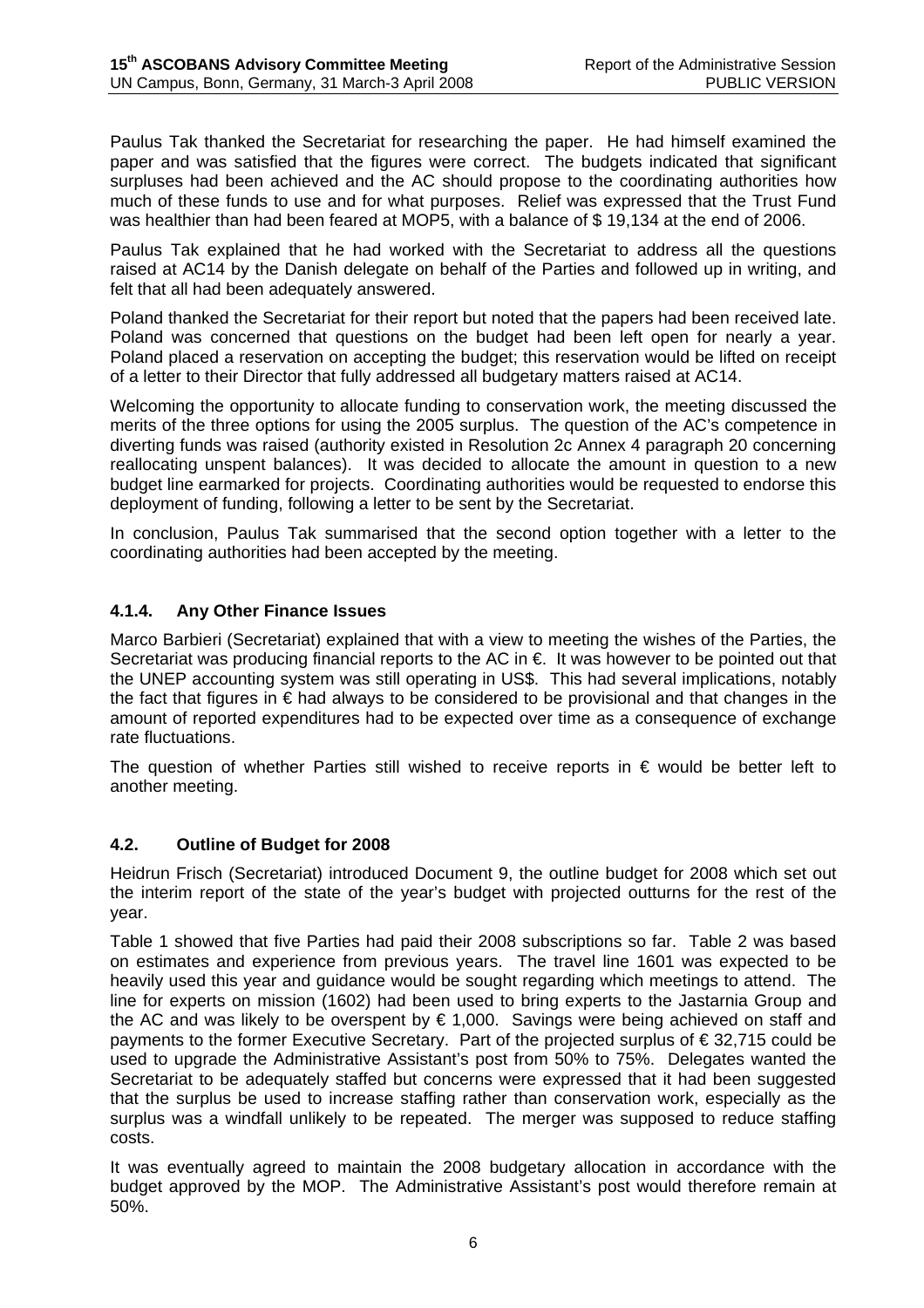Another question was how to use the UNEP grant of US\$ 10,000. Christian Marx (UNEP) advised that this grant from UNEP would have to be used for project work and not used to increase the reserve. Marco Barbieri (Secretariat) informed the meeting that the UNEP grant was being earmarked for work on the Jastarnia and North Sea Conservation Plans.

#### **5. Evaluation of the New Arrangements for the ASCOBANS Secretariat (2007-2009)**

#### **5.1. Terms of Reference**

Martin Lok (Netherlands) presented the draft Terms of Reference (ToR) for the evaluation, the starting point for which was the MOP5 Resolution 2d. This called upon the Executive Director of UNEP to undertake an independent review evaluating the merger. The Netherlands had agreed to provide the funding for the review.

The first draft of the ToR had been circulated to Parties, the Chair of the CMS Standing Committee and UNEP. Comments had been received from Belgium, Denmark, Finland, Germany and Sweden. The names of suitable consultants to invite to tender were needed. The ToR were accepted after revision (Annex 5).

The AC decided to create a Working Group, to assist UNEP to select an appropriate consultant, and to review whether the draft report fulfilled the objectives of the evaluation.

As the Netherlands was funding the review, Martin Lok was nominated to serve. The others were Paulus Tak (Belgium), Maj Munk (Denmark) and Stefan Bräger (AC Chair). The Secretariat was asked to liaise with Australia (Chair of the CMS Standing Committee) about nominating a non-ASCOBANS Party. It was suggested that the Working Group should communicate electronically but if a face-to-face meeting was necessary it could meet in Copenhagen.

#### **5.2. Input to CMS COP 9**

The Chair introduced Conference Room Paper 1. This document, submitted by the Netherlands as a basis for discussion, made some suggestions on the procedure for coordinating the decisions of the CMS Conference of the Parties (COP) and the ASCOBANS MOP. He hoped that Parties would be consistent in their national positions at CMS COP and ASCOBANS MOP.

It was pointed out that CMS COP could not make binding decisions for ASCOBANS. It could however rule out certain options and express a preference for others.

After discussion, it was decided that reactions to the evaluation should be made by email and a face-to-face meeting should be convened only if this was felt absolutely necessary. The  $24<sup>th</sup>$ October 2008 was tentatively indicated as the preferred option in case a meeting was needed.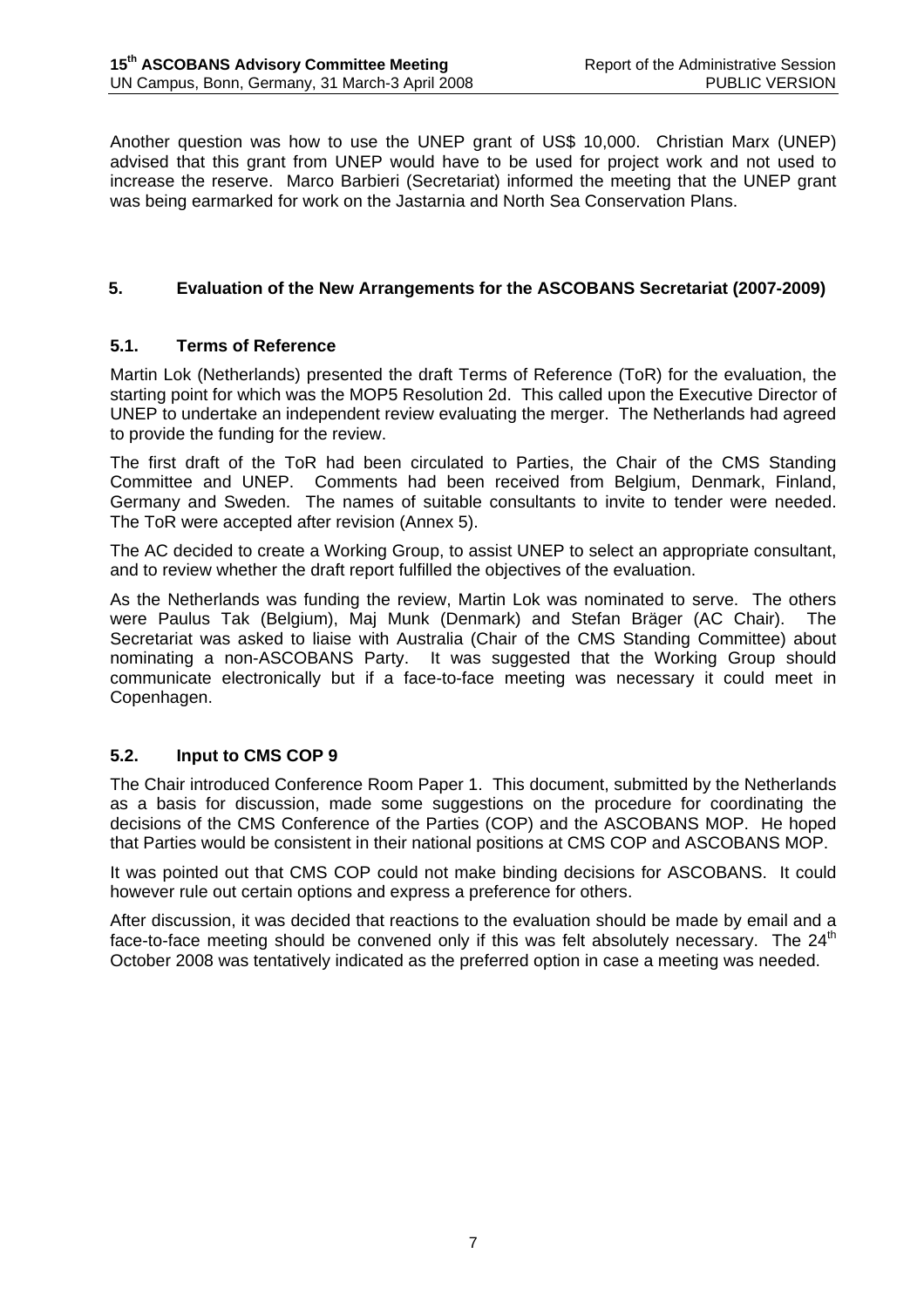#### **6. Any other Administrative Issues**

#### Hosting of AC16 and MOP6

The Chair pointed out that no offers had been received so far to host AC16 and MOP6. While the issue of the date and venue of these meetings would be considered later in the scientific session, representatives of Parties were invited to discuss possible options during the meeting. The default option for the next AC and MOP if no Parties offered to host them was to hold them in Bonn.

#### Participation of the Society for Dolphin Conservation (GRD)

The participation of GRD in the meeting was raised. Many Parties expressed their willingness to engage in debate and take rational and constructive criticism, but the use of the webpage name to attack the merger and other CMS activities was considered unacceptable. Although GRD now used a different webpage, the two sites with ASCOBANS in their name were still live and web users were redirected to the new address. The Secretariat had not taken legal action but this option had not been ruled out. Parties however agreed to engage GRD in discussion and reassess its participation in the AC in the light of its representative's conduct at the meeting.

#### **7. Adoption of the Report of the Administrative Session**

A draft report was presented to the meeting and amendments made in accordance with participants' wishes. The report was adopted subject to a final grammatical check to be undertaken by the Secretariat.

\_\_\_\_\_\_\_

#### **8. Close of Administrative Session of the Meeting**

As all the administrative business had been concluded, the Chair closed the session.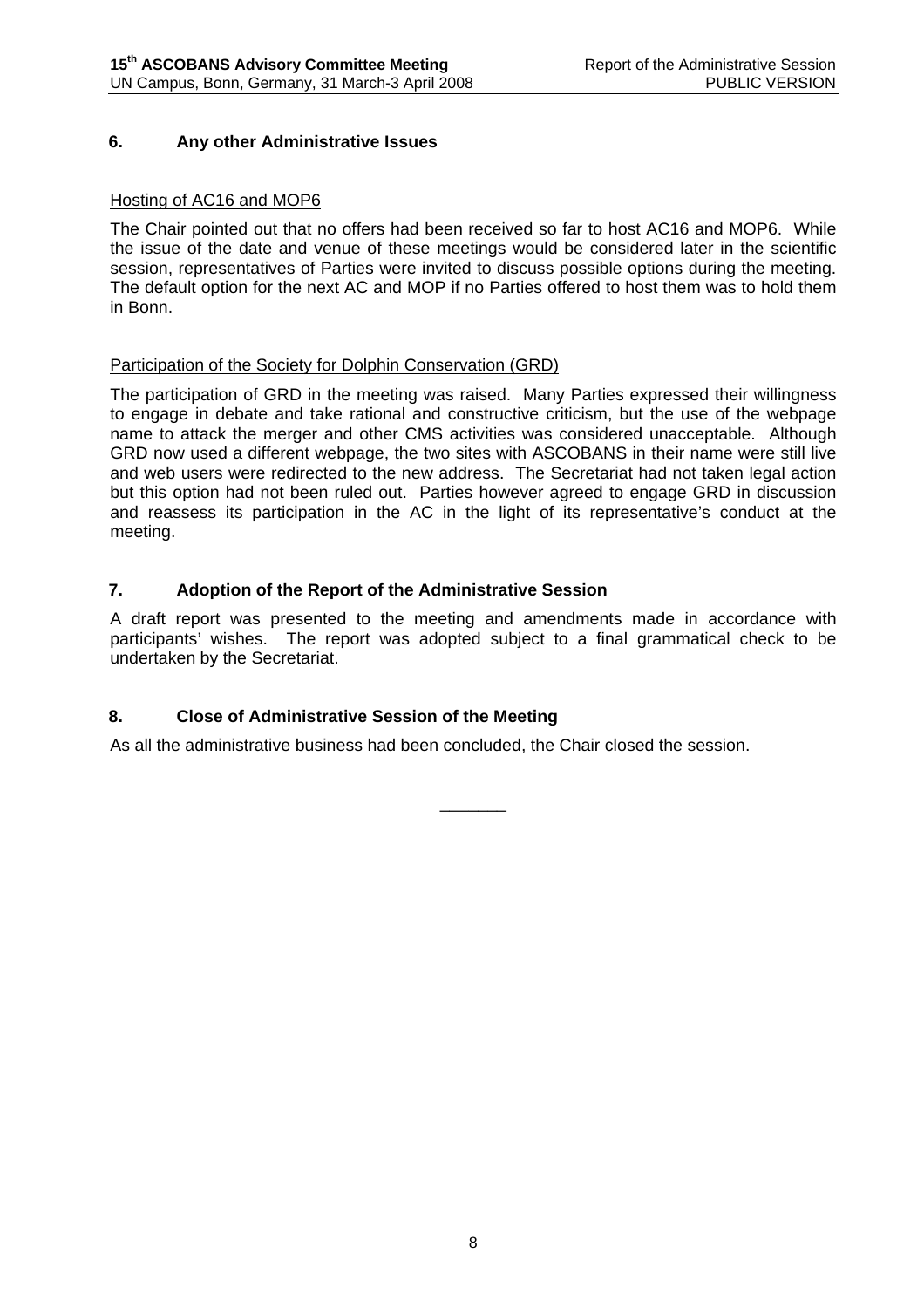#### **REPORT OF THE SCIENCE AND CONSERVATION SESSION OF THE 15TH MEETING OF THE ASCOBANS ADVISORY COMMITTEE**

#### **9. Opening of the Science and Conservation Session**

The Chair, Stefan Bräger (Germany), welcomed participants to the scientific session. He thanked Paulus Tak (Belgium) for chairing the previous day's administrative meeting, the results of which were to be presented later to the open session. He thanked the Secretariat for their assistance in preparing the meeting. In view of the heavy agenda, the Chair reserved the right to restrict participants' speaking time and left open the option of breaking into working groups so that several topics could be dealt with simultaneously.

#### **10. Adoption of the Agenda of the Science and Conservation Session**

The Chair presented the draft agenda and schedule of the Science and Conservation Session. The agenda (Annex 2) was adopted with minor changes to the running order.

#### **11. Report on the Outcome of the Administrative Session**

Paulus Tak (Belgium), Chair of the Administrative Session gave a verbal account of the previous day's business covering budgetary issues and the evaluation of the new arrangements for the ASCOBANS Secretariat. The session had been closed but it had been agreed to make the report public.

#### **12. Report of the Secretariat**

Robert Hepworth, Marco Barbieri and Heidrun Frisch gave presentations on the Secretariat's work since the last AC in San Sebastián.

The key themes addressed by Acting Executive Secretary were: the extension of the Agreement Area, efforts to recruit new Parties; relations with the European Commission; securing legal protection for the ASCOBANS name, acronym and logo; and the 32<sup>nd</sup> Meeting of the CMS Standing Committee.

The Senior Advisor reported on the joint ECS/ASCOBANS workshops in April 2007 on "Offshore Wind Farms" and "Selection Criteria for Marine Protected Areas for Cetaceans", the proceedings of which were available. He also reported on the joint HELCOM/ASCOBANS Workshops of October 2007 on "Small Cetacean Population Structure in the ASCOBANS Area" and "Genetics and Population Structure of the Harbour Porpoise in the Baltic Sea". He outlined the objectives of the planned research project in the Baltic Sea using static acoustic monitoring (SAMBAH). ASCOBANS had provided financial support for preliminary workshops in Sweden and Finland and the Secretariat had promoted it during its bilateral meetings with the European Commission. He concluded by reporting on the recruitment process for the new Administrative Assistant.

The ASCOBANS Coordinator addressed outreach activities and publications, explaining modifications to the ASCOBANS website, the updates of the ASCOBANS leaflets, the translation of the Coalition Clean Baltic brochure and the latest version of the International Day of the Baltic Harbour Porpoise (IDBHP) Handbook. On the Year of the Dolphin, a summary of the top twenty projects undertaken worldwide had been produced ("Choice 20"), the Dolphin Manual had been translated into Portuguese and TUI had made a donation to the Society for the Conservation of Marine Mammals' sightings projects. The Secretariat had been involved in the revision process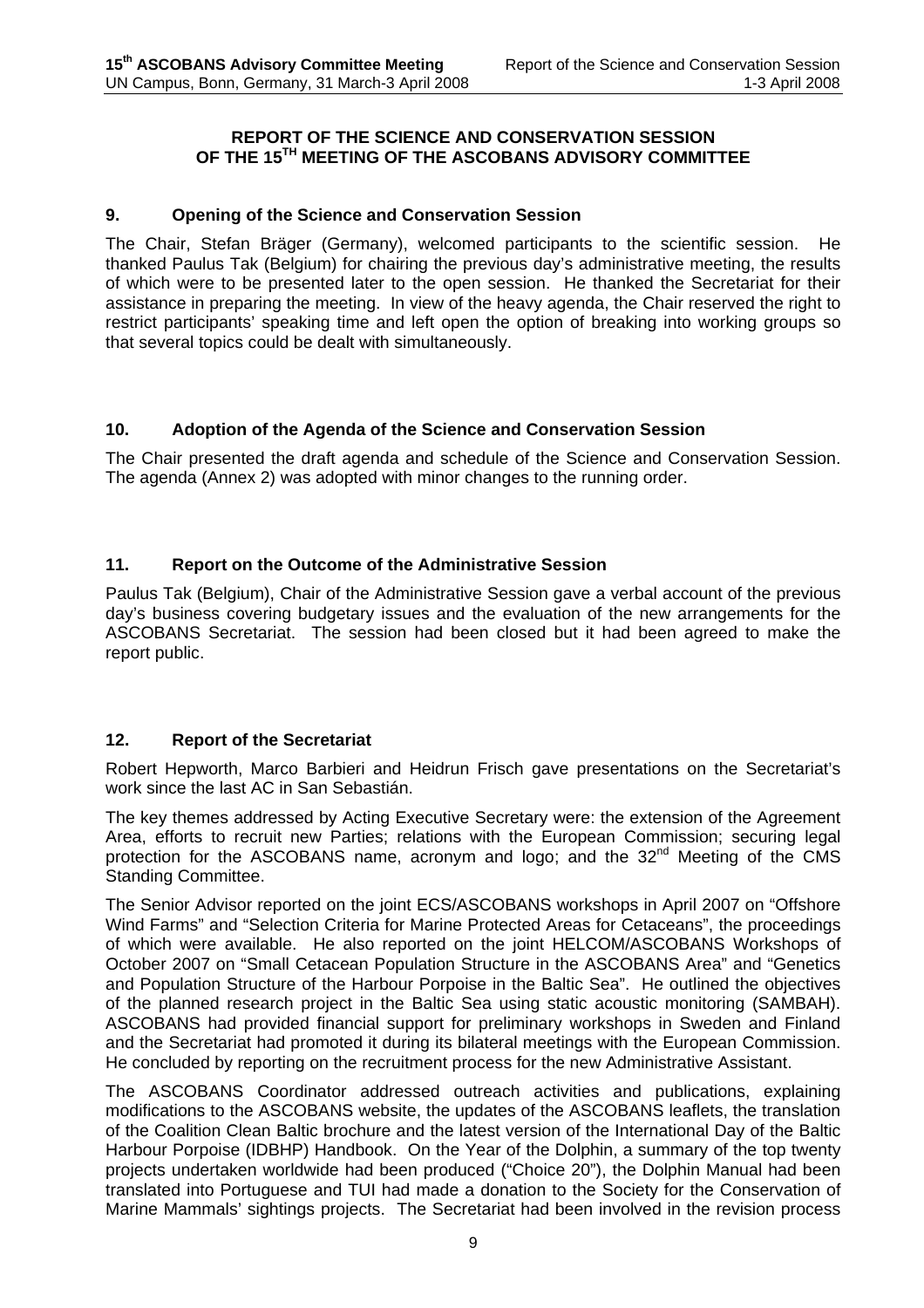of the Jastarnia Plan and had organised the Jastarnia Group's fourth meeting in February 2008 in Kolmården, Sweden. The preparation of this AC meeting had taken up most of the working time in recent months.

#### **13. Annual National Reports 2007**

Eight of the ten Parties had submitted their reports and these had been circulated as Document 15. The two outstanding reports would be submitted as soon as possible. All Parties gave a presentation highlighting key elements of their reports.

Belgium informed the meeting of an infringement procedure initiated by the EC against Belgium concerning bycatch of porpoises in recreational fisheries. While some remedial measures had been taken, it was clear these had not resolved the bycatch problem. A visit was made with two out of the three Belgian professional gillnetters to SeaMarco in the Netherlands, where two porpoises were kept. In a constructive atmosphere the bycatch problem was discussed. Remarkable was the appearance at the Belgian coast of some bottlenose dolphins, of which one sociable animal had been hit by a small boat, without causing lethal injury. Concerning wind farms, advice was given not to drive piles in spring, during the period with the highest presence of porpoises in Belgian waters. At request of the constructor, this advice had not been followed by the licensing authority. Belgium invited participants to look into the detailed information presented in the national report on a tissue bank project, and on the initiatives taken in the framework of the Year of the Dolphin.

France highlighted the following points from its report:

- Estimation and reduction of by-catch: a national report on the implementation of EU regulations for 2006 and 2007 (Doc.19c Add) had been produced.
- Protected areas for cetaceans: the Parc naturel marin de la Mer d'Iroise, off the Brittany coast covering an area of 3,500 km<sup>2</sup> and with a coastline of 300 km, had been established. Porpoise and Bottlenose dolphin were present in this area.
- Participation of France in the CODA project through Marine Nationale and Centre de Recherches sur les Mammifères Marins de la Rochelle.
- Creation of the national marine protected areas agency in 2006: Agence des aires marines protégées in Brest.
- Adoption in 2007 of the national strategy for the creation of MPAs, in which marine mammals were of great importance.

Germany informed the meeting i.a. about

- the current situation of by-catch and strandings, which was serious particularly in the Baltic Sea: it was reported that some stranded carcasses showed signs of tampering such as attempts to sink them;
- a seismic survey, which took place at the Dogger Bank;
- activities to find a way of dealing with  $2<sup>nd</sup>$  world war explosives which was tolerable for cetaceans;
- public awareness activities in the framework of the Year of the Dolphin (stressing in particular a symposium in Stralsund and its plea for amendments of the EC regulation 812/2004).

Poland informed the meeting that the report for 2007 would be sent to the Secretariat soon. The Polish delegate stressed that no bycatch had been reported since 2004, when Regulation 812/2004 had been adopted.

Sweden also informed the meeting about:

• The Swedish Fishermen's Organisation and the Swedish Board of Fisheries were estimating the presence of harbour porpoises in the south Baltic Sea, the areas covered by the 812 regulation. Porpoise click detectors (PCLs) had been placed on or close by fishing gear over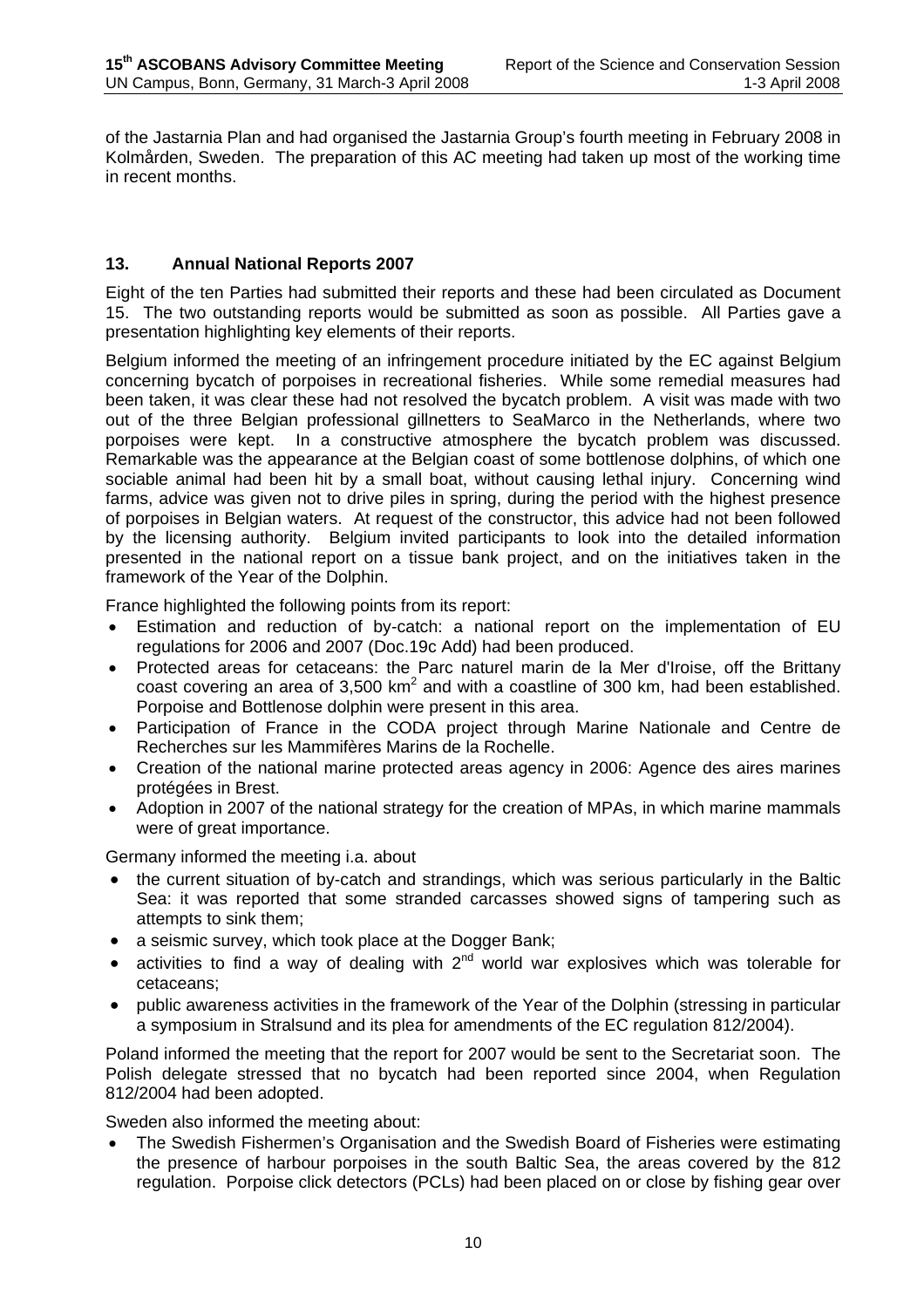an extensive time period. The results were being analysed at present, but approximately 20 recordings of harbour porpoise had been identified.

- The Swedish Board of Fisheries was trying out fish traps both to reduce seal damage and to replace the net fishery with alternative fishing gear. So far there had been some positive results from the testing of cod traps.
- Implementation of pingers: Swedish fishermen received free pingers. Fishermen had been informed about the regulations and also practical information about where and how they could acquire the pingers. A practical evaluation of how the pingers worked in the Swedish net fisheries had been made. A study on the sound propagation of pingers in shallow waters had also been carried out and the report was expected soon.

The UK provided an update on bycatch monitoring, adding that they were now applying the Habitats Directive to marine waters out to 200 miles. They mentioned that they had now developed guidelines to help users understand the legal requirements under the Habitat Directive in relation to the disturbance of cetaceans, which were currently subject to a period of public consultation. They also drew attention to a draft UK Cetacean Surveillance Strategy that was currently being developed.

There was a brief discussion about stranding and sighting programmes, in the light of experience in the UK, the Netherlands and Germany, where such programmes provided useful information highlighting the link between strandings and fisheries interactions. It was reported that some stranded carcasses showed signs of tampering such as attempts to sink them. Participants then discussed observer programmes, which were required under EC Regulation 812/2004 but only in certain fisheries and only for vessels above a certain size (hull length of 15m), meaning that much of the fisheries effort, in particular in the Baltic but also in some other parts of the Agreement Area, was not covered. Many Parties felt that the percentage of fishing effort monitored needed to be raised. Techniques for monitoring smaller vessels were discussed such as use of CCTV.

#### **14. Implementation of the ASCOBANS Triennial Work Plan (2007-2009)**

The Secretariat introduced Document 11, an annotated and updated version of the Triennial Work Plan which had been adopted at MOP5 in 2006. The Triennial Work Plan was reviewed and the revised text is attached as Annex 6.

#### **14.1. ASCOBANS Baltic Recovery Plan (Jastarnia Plan)**

#### **14.1.1. EC Law and the Conservation of the Baltic Harbour Porpoise**

Richard Caddell, law lecturer at Swansea University, presented Document 35 which gave an overview of EC legislation relevant to harbour porpoise conservation. The main instruments and programmes of interest were the EC Habitats Directive with its provisions for site designation and species protection; the Common Fisheries Policy, which was being reformed to enhance its environmental elements through regulations such as EC Regulation 812/2004; the  $6<sup>th</sup>$ Environmental Action Plan; the developing Marine Strategy; and measures to achieve biodiversity targets.

## **14.1.2. Outcome of 4th Meeting of the Jastarnia Group**

In the absence of the Jastarnia Group's outgoing chair, Sara Königson (Sweden), the report of the  $4<sup>th</sup>$  Meeting of the Jastarnia Group (Document 12) was presented by Penina Blankett (Finland). Sara Königson was thanked for having chaired the Group so efficiently.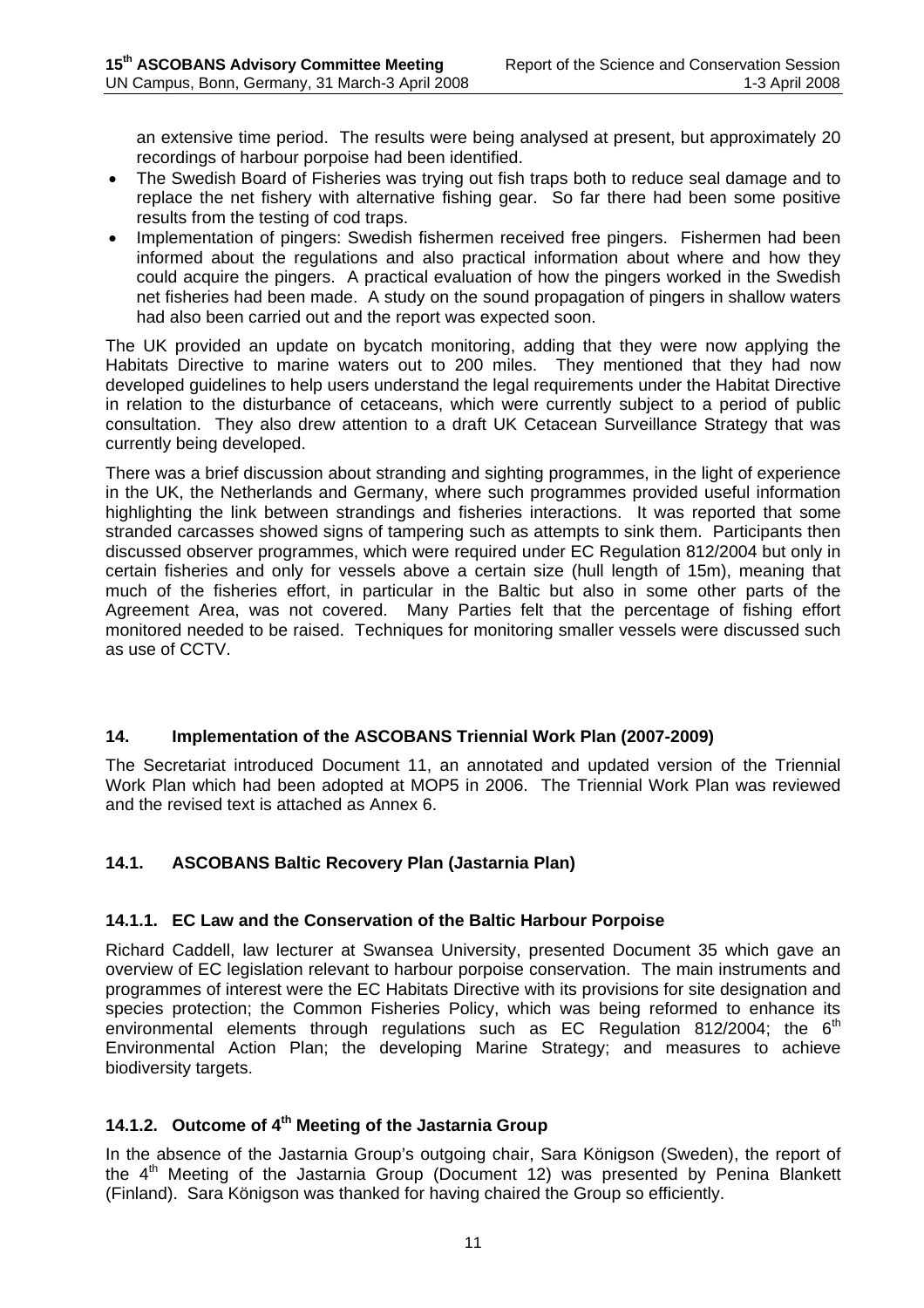The main features of the meeting had been:

- Richard Caddell's presentation on EC law,
- the review of the Plan's implementation, a discussion over EC Regulation 812/2004 and the impact of part-time and recreational fisheries,
- the use and development of safer fishing gear and more effective acoustic deterrents (e.g. interactive pingers).

The Group's next meeting would be hosted by Finland, 23-25 February 2009. Members of the Group would have to elect a new Chair in the coming months by email.

The Group's recommendations to the Advisory Committee set out in Annex II and III of Document 12 were discussed and Annex II was accepted, while for Annex III it was pointed out that further liaison within national authorities would be required in some cases.

Parties were reminded that ideally the composition of the Group should include national representatives of conservation and fisheries ministries and agencies, and that greater participation by stakeholders and NGOs would be welcome.

#### **14.1.3. Implementation**

Poland presented its project on a local approach to bycatch reduction funded by the National Fund for Environment Protection and Water Management being undertaken in Puck Bay, which included the use of click detectors and pingers (more information at www.morswin.pl).

Germany explained that the Society for the Conservation of Marine Mammals (GSM) was continuing its sightings programme and a report would be published in 2009.

Coalition Clean Baltic (CCB) reported that its new brochure was now available in English, Finnish, German and Polish and thanked the Secretariat and Kai Mattson for their support in producing the German and Finnish versions respectively. CCB also informed the meeting that this year it would launch a sightings project based on the GSM sightings project and in cooperation with GSM. The brochure would also be distributed as part of an information package designed to raise awareness of this new project.

#### **14.1.4. Revision of the Jastarnia Plan**

The current draft of the Jastarnia Plan had been circulated as Document 13.

A brief, informal Working Group had discussed how best to take forward the final approval of the Plan. Options were to engage a consultant to produce a final version or to assign this task to the new Chair. Parties requested a layout following more closely the draft North Sea Conservation Plan, with an executive summary and the key action points presented more prominently in an annex. Parties agreed not to change the content and set a deadline of October 2008 for the completion of the final draft.

#### **14.2. ASCOBANS Conservation Plan for Harbour Porpoises in the North Sea**

#### **14.2.1. Progress Report**

Deputising for Peter Reijnders (the Chair of the Inter-sessional Working Group), Mark Tasker introduced the Conservation Plan for the Harbour Porpoise in the North Sea (Document 14). The draft still needed some work and incomplete sections had been highlighted. It was felt that the plan was unlikely to be implemented unless a dedicated coordinator was appointed to oversee this task.

The Meeting welcomed the clear action-oriented structure of the Plan. WDCS questioned the appropriateness of the concept of maximum sustainable removal. CCB and GRD supported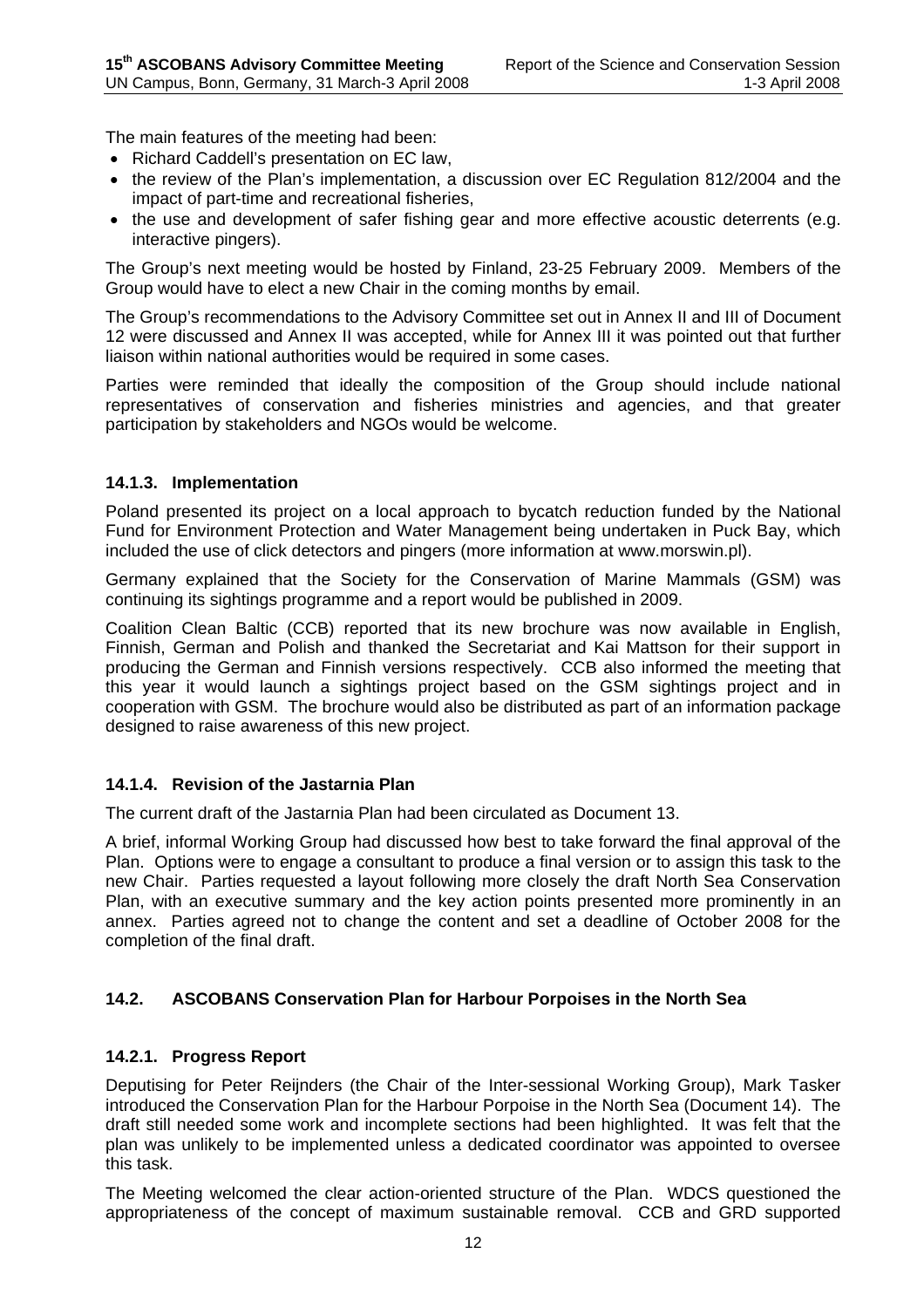WDCS. ECS recommended that rather than considering the entire North Sea as a single unit, management units should be on a finer scale, particularly given that conservation pressures and therefore actions varied regionally. Greater emphasis should also be placed on the effects of resource depletion since this probably was the overriding factor determining porpoise distribution.

A Working Group, consisting of Mark Tasker and representatives of France, the Netherlands, WDCS, GRD and ECS revised the text of the 6<sup>th</sup> Action in the draft plan and associated action points.

#### **14.2.2. Adoption of Final Document**

Peter Reijnders would be asked to continue revising the draft as Chair of the Inter-sessional Working Group. Participants were invited to submit comments on the revised plan by the end of April 2008 and a new draft would be posted on the ASCOBANS website by the end of May. Internal national consultations could then be undertaken, enabling a final version to be in place by the end of the year and ready to be endorsed by AC16.

#### **14.3. Review of New Information on Bycatch and Other Causes of Mortality**

#### **14.3.1. Format for Reporting of Effort in Fisheries with High Risk of Bycatch**

Germany provided a preliminary analysis of fishing effort data with respect to the abundance of harbour porpoises in the North Sea (Doc. 37). Fisheries, such as industrial fisheries for sand eels and mixed bottom-set gillnet fisheries provided a much larger risk for harbour porpoises than others, such as beam trawling.

This agenda item sparked a wider debate on reporting requirements also covering items 14.4.3 (information on population distribution, sizes and structures) and 14.5.6 (information on pollution, underwater sound and disturbance). Parties needed to consider what information would be useful and feasible to collect and how it would subsequently be used.

The need for a new reporting format was discussed and the conclusion was that the Secretariat would, before the next AC, collate the existing formats and contact appropriate experts for guidance regarding what information should be requested and in what form.

Parties felt that certain data of the draft formats were difficult to obtain and their subsequent analysis would need dedicated staff resources. Many fora were asking for similar information so standardised formats would be more efficient. Parties felt that the annual reporting cycle under ASCOBANS should be retained. ACCOBAMS presented its different forms for its triennial reporting system and reported on its plans to move to continuous on-line reporting.

Germany noted that fishing effort data were currently not detailed enough on a European scale to be analysed in conjunction with harbour porpoise abundance.

#### **14.3.2. Information Originating from the Reporting of EU Member States under Regulation 812/2004**

The Chair referred to Document 19. There were no interventions from the floor.

#### **14.3.3. Post-mortem and Stranding Schemes**

The Chair referred to Document 18, the collated responses from the Parties to the post-mortem research questionnaire. Denmark questioned the need to report the same information on an annual basis. Several contributors expressed that in their view such information was of high importance.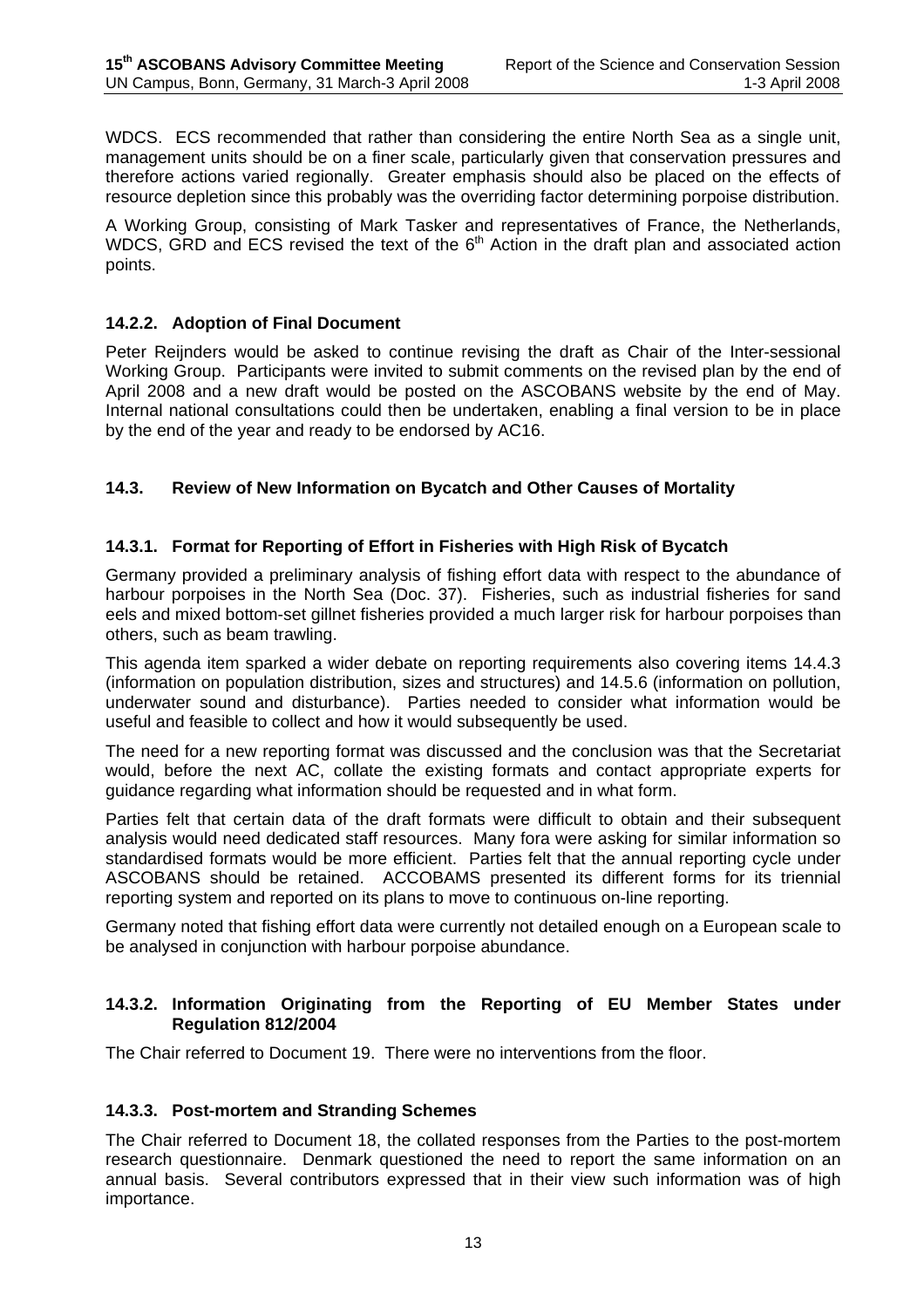#### **14.4. Review of New Information on Population Distribution, Sizes and Structures**

When discussing any new reporting format, it was felt that this requirement should include an appropriate time interval.

#### **14.4.1. Report of the joint ASCOBANS/HELCOM Workshops, 8-10 October 2007**

Peter Evans (ECS) reported on the workshops (acting on behalf of Jonas Teilmann in respect of the third day which had dealt with the Baltic Sea). Twenty-four experts from 12 countries had been present and the proceedings were in the process of being finalised and would be published shortly.

#### **14.4.2. SCANS II Results, CODA Project and TNASS**

The Chair referred to the relevant Documents, respectively Document 21, 39 and 22. There were no interventions from the floor.

Jan Haelters (Belgium) gave a presentation on a project undertaken in Belgium (MUMM) and the Netherlands (NIOZ), funded by IFAW, using stranding and sighting data. This project appeared to confirm the population shifts identified by SCANS II.

#### **14.4.3. Format for Reporting**

see above at 14.3.1

#### **14.5. Review of New Information on Pollution, Underwater Sound and Disturbance**

#### **14.5.1. High Speed Ferries**

Five Parties had responded to the high speed ferries questionnaire. Document 43 Rev.1 contained Peter Evans' summary of the information received and advice on how to use the data. He recommended using AIS data instead, which could be filtered for particular ends. Peter Evans stressed that the ship strike issue had come to the fore because of high speed ferries but other vessels travelling at speeds of over 14 knots were also a problem. IWC, IMO and ACCOBAMS were also concerned with ship strikes, and ASCOBANS should liaise closely with these organisations.

The HELCOM representative reported that it operated a Geographic Information System which showed shipping routes and other information and was available from the HELCOM website.

Petra Deimer introduced Document 45 concerning personal watercraft, which posed a threat to small cetaceans near to shore through collisions, because the craft were relatively difficult to hear underwater and were highly manoeuvrable.

#### **14.5.2. Acoustic Disturbance**

Shipping was noted as a major contributor to noise pollution of the marine environment, along with seismic tests, sonar and pile-driving.

Klaus Lucke (FTZ Büsum) presented results from his investigation of the impacts of noise on the hearing and well-being of cetaceans, focusing on the study undertaken on a harbour porpoise at Fjord and Bælt in Kerteminde in Denmark. Cumulative effects of exposure to noise were important, as was the time needed for the animal concerned to recover from a temporary hearing threshold shift (TTS).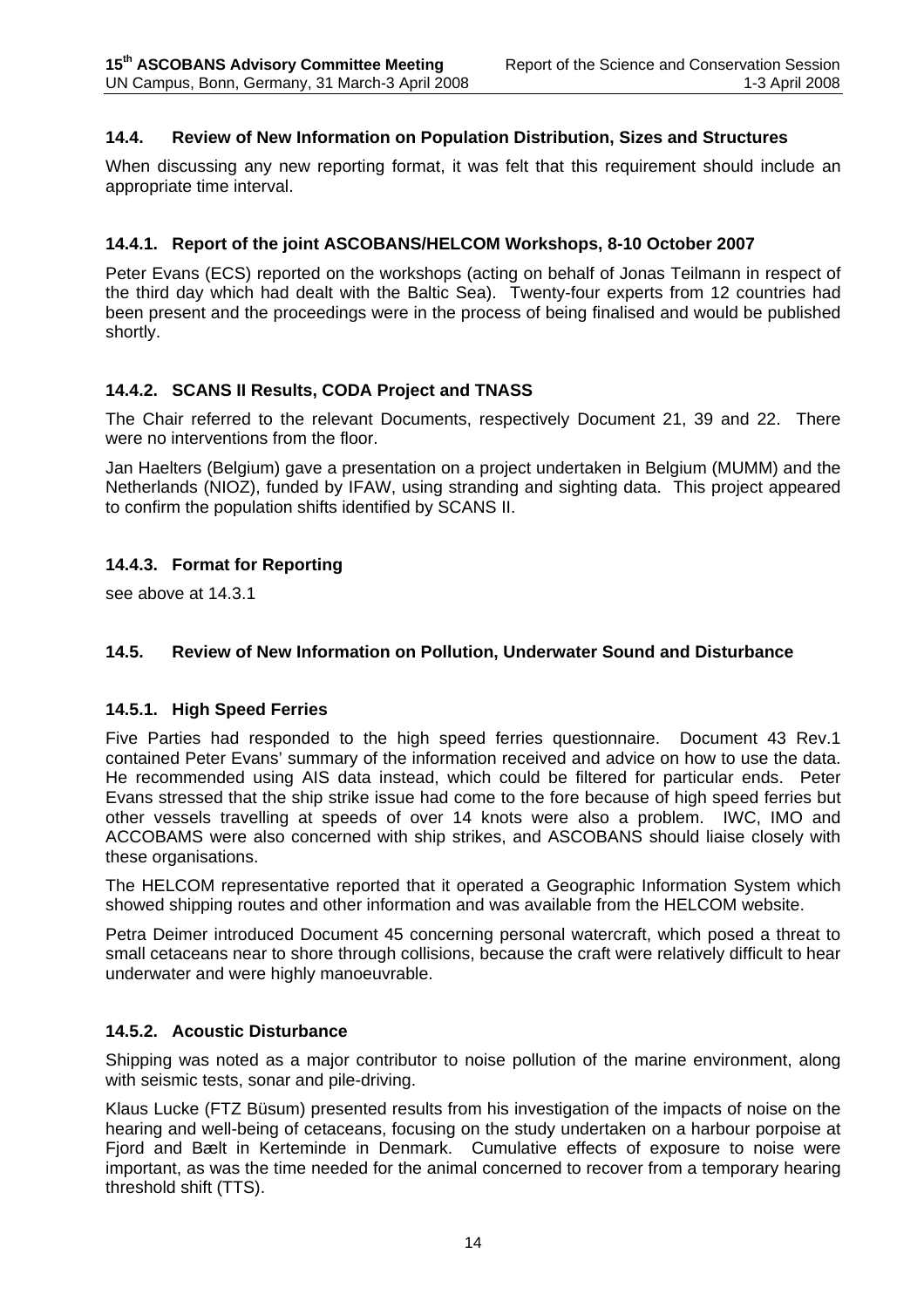An inter-sessional working group was established, whose terms of reference appear in Annex 7.

#### **14.5.3. Military, including Munitions**

The Secretariat reported that NATO had been invited to the Meeting and that efforts had been made to obtain their sonar guidelines but these were still restricted. GRD reported on their joint activities with the German NGOs, GSM and NABU, regarding unexploded ordnance in German waters. A workshop involving stakeholders had been held in October 2007 and some progress had been made. The air bubble curtain technique would be used in April 2008 when unexploded ordnance would be detonated off the coast of Schleswig-Holstein. GRD also pointed out that unexploded ordnance might pose a threat in connection with the Russian-German oil pipeline in the Baltic. Disposal of munitions not only raised noise issues but also caused the release of chemicals and for this reason retrieval of munitions from the sea for disposal on land was preferable.

OSPAR was about to issue a report on encounters with conventional and chemical weapons. Publication of the report on the OSPAR website would be notified to the Secretariat by Jan Haelters.

#### **14.5.4. Offshore Energy Production and Extractive Activities**

ECS mentioned the joint ECS/ASCOBANS workshop on wind farms held in April 2007 which had been attended by 60 participants from 16 countries. Copies of the proceedings had been made available to participants.

Sweden undertook to pass to the Secretariat a recent report in English on habitat preferences of harbour porpoises covering the entire Baltic proper as soon as it became available.

Poland expressed its concern about whether the EIA to be carried out in the Baltic Sea in connection with pipeline and other major developments would adequately take harbour porpoise considerations into account. Klaus Lucke then informed the meeting that there would be acoustic disturbance arising both from construction and potentially from the flow of gas when the pipeline was operational.

#### **14.5.5. Report by Pollutants Working Group**

Mark Simmonds (WDCS), Chair of the Working Group, circulated a draft synthesis of recent literature on chemical and acoustic pollution and invited participants to add or delete entries. The revised compilation is attached as Annex 8. He drew particular attention to the recent work of Jepson and others which, using a large sample size, had identified an association between PCB levels above 17 ppm and disease. He noted that many small cetaceans in the agreement area would exceed this level of contamination.

#### **14.5.6. Format for Reporting**

see above at 14.3.1

#### **14.6. National Legislation and Protected Areas**

No Parties reported new legislation, although a new agency for marine protected areas had been established in France. At the same time, a Marine Protected Area had been created in Brittany (west France).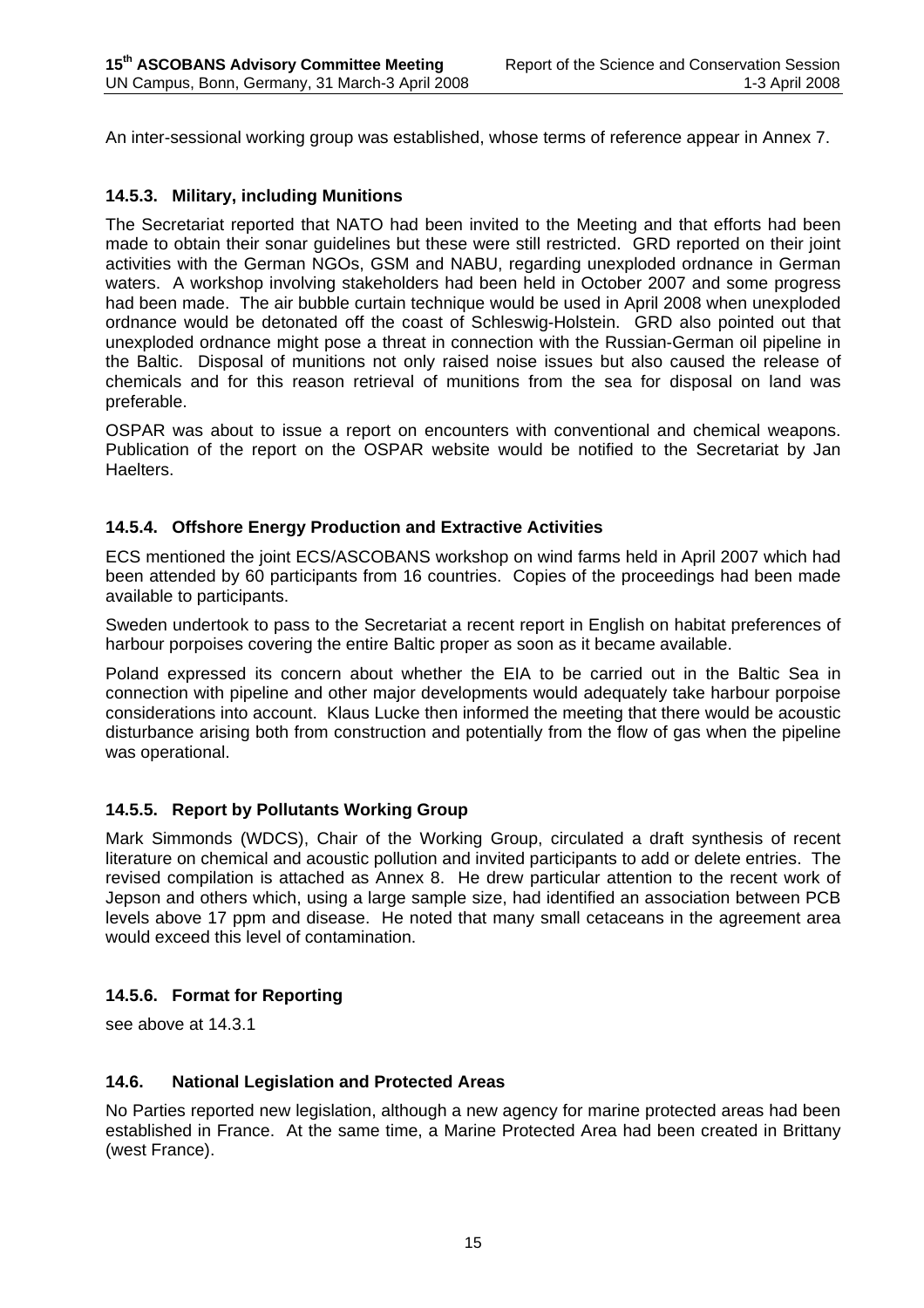ECS reported on its workshop on Marine Protected Areas organised and co-funded in collaboration with ACCOBAMS and ASCOBANS. The proceedings of the workshop were now available.

Denmark said that it was difficult for ASCOBANS to become involved in site designation issues as this was a national issue. Germany, observing that the site designation process was more advanced in the older EU member states than in those which had recently joined, said that the opportunity to influence the process was passing.

#### **15. Publicity and Outreach**

#### **15.1. Reports of Parties/Range States**

Parties reported on printed material produced (e.g. Germany's new poster showing marine sites), developments on their ministry, agency or institution webpages and public awareness raising campaigns, such as the one launched in Poland to contact fishermen.

In France, a film had been produced for the passengers of Brittany Ferries.

Poland informed the meeting that in addition to those activities undertaken on a regular basis each year, pilot projects were being conducted on preparing a national protection plan for harbour porpoises and for Puck Bay. This had created an opportunity to inform and consult the stakeholders, especially the fishery sector, on conservation measures. An information campaign for children had also been carried out on one weekend in a large shopping centre. This had involved presentations, competitions, meetings with celebrities etc. All customers had been hugely interested and this campaign could be used as a platform of communication with the public in the future.

Petra Deimer reported on the opportunistic sightings programme which the GSM ran with an interactive sightings map (http://www.habitatmarenatura2000.de/de/schweinswalsichtungen-2006.php). A report would be published in 2009. A painting competition for schoolchildren up to the age of twelve had been organised for the International Day of the Baltic Harbour Porpoise (IDBHP) along with an event at the zoological museum of the University of Hamburg.

#### **15.2. and 15.3. Report of the Secretariat and Extension of the Year of the Dolphin**

The Secretariat presented Document 26, a comprehensive account of its activities.

Comments from delegates included a request for the website to contain more ecological and biological information. Peter Evans (ECS) offered to provide some species information from the new handbook of British mammals which included sections on species covered by ASCOBANS.

#### **15.4. and 15.5. Day of the Baltic Harbour Porpoise, 18 May 2008 and CBD COP 9**

These events were both taking place in May 2008.

Regarding IDBHP, the ASCOBANS Coordinator reported that a banner and postcards were being prepared. She undertook to contact the designer to see if a version without text could be provided for production of similar materials in other languages.

Germany invited the participants to the CBD COP, which was being held in Bonn in May 2008. The Secretariat said that it would be represented at the "Plaza of Biodiversity" where an information stand would be set up for the duration of the conference.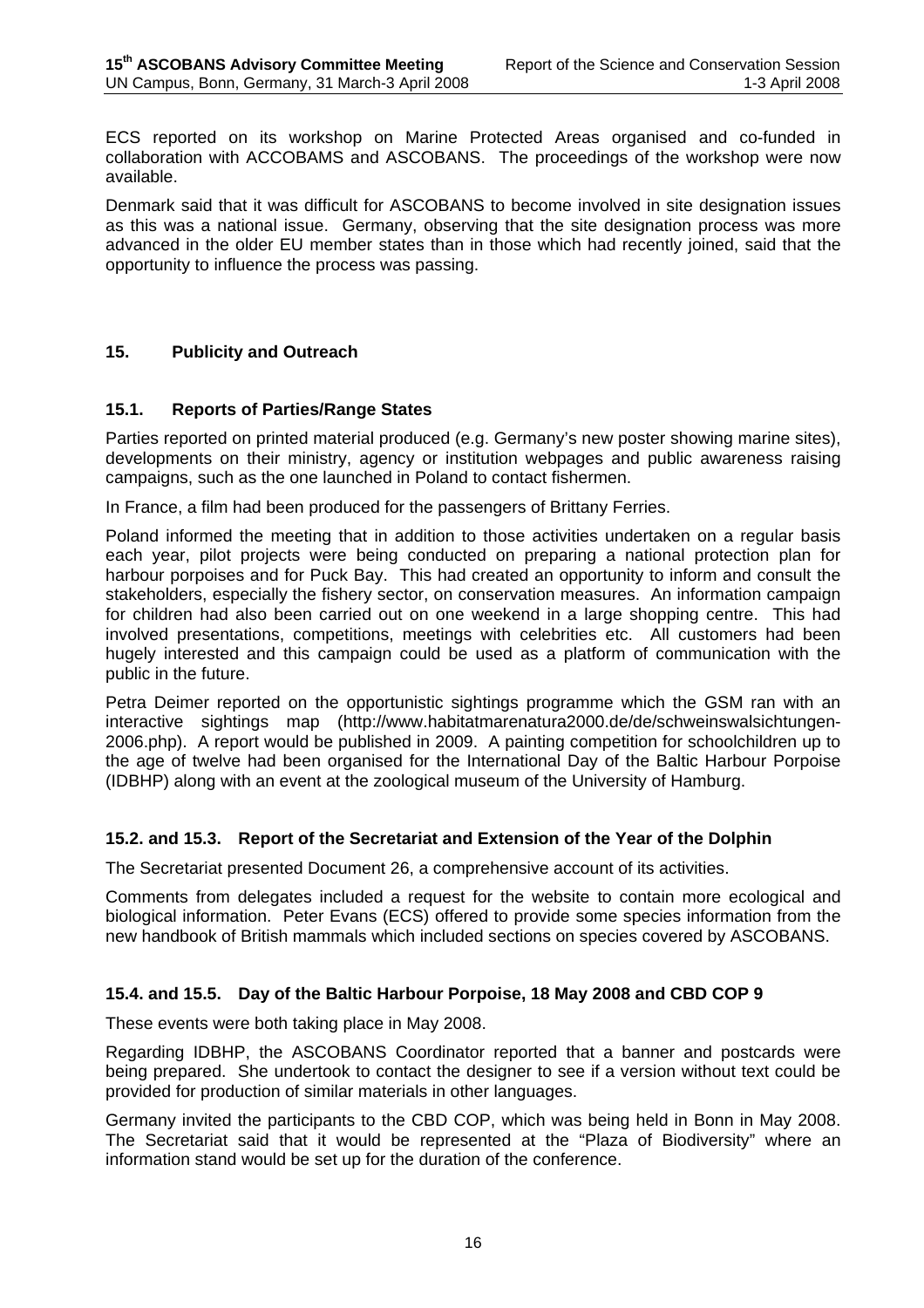#### **15.6. Meetings to be attended in 2008/2009**

A list of meetings and dates of interest to ASCOBANS and those participants who could represent ASCOBANS is attached as Annex 9.

#### **16. Accession and Agreement Amendments**

#### **16.1. Accession of Range States**

The Secretariat reported that no new range states had acceded, although efforts for recruiting new Parties were being made. As part of a high level visit by Russian officials to Germany, a meeting had been arranged with CMS and the question of accession to ASCOBANS had been raised. Targeted letters had been sent to Estonia and Ireland.

ECS had the impression from informal talks with Spanish contacts that Spain was still interested in acceding but continued to have concerns about species coverage. Spain wanted large cetaceans to be included as they were with ACCOBAMS.

#### **16.2. Westward Extension of the Agreement Area**

The requisite five ratifications of the amended Agreement extending the Agreement Area into the Irish Sea and Atlantic had been confirmed. The Parties that had not done so were urged to ratify as soon as possible. The United Kingdom reported that the process was well under way and that the authorities of the Isle of Man were being consulted.

#### **16.2.1. Report from Potential New Parties on their Cetacean Activities**

None had been received.

#### **16.2.2. Implications for the Work of ASCOBANS**

The Acting Executive Secretary thought that one impact on the Secretariat would be the need to persuade one or more of the three new Range States in the extended area to accede. Ireland would probably be the prime candidate as it had suggested the westward extension of the Agreement some time before. Regret was expressed than none of the countries was represented by observers.

Neither the UK nor France as the two countries most affected by the extension reported any additional work. The French representative said that his work covered the entire coastline, not just the part within the original agreement area and the UK had applied the provisions of ASCOBANS to all its waters even before the extension.

#### **16.3. Possible Inclusion of all Cetacean Species in the Agreement Area – Implications for the Work of ASCOBANS**

Three documents were presented on this subject: "Implications for ASCOBANS of Enlarging the Agreement Area and Including All Cetaceans" from ECS (Doc.28), "The Implications of Extending the Scope of ASCOBANS to all Cetaceans – Legal Aspects" from ACCOBAMS (Doc.29) and "The Interaction between the ASCOBANS MOP and the IWC, NAMMCO and EC" from WDCS (Doc.30).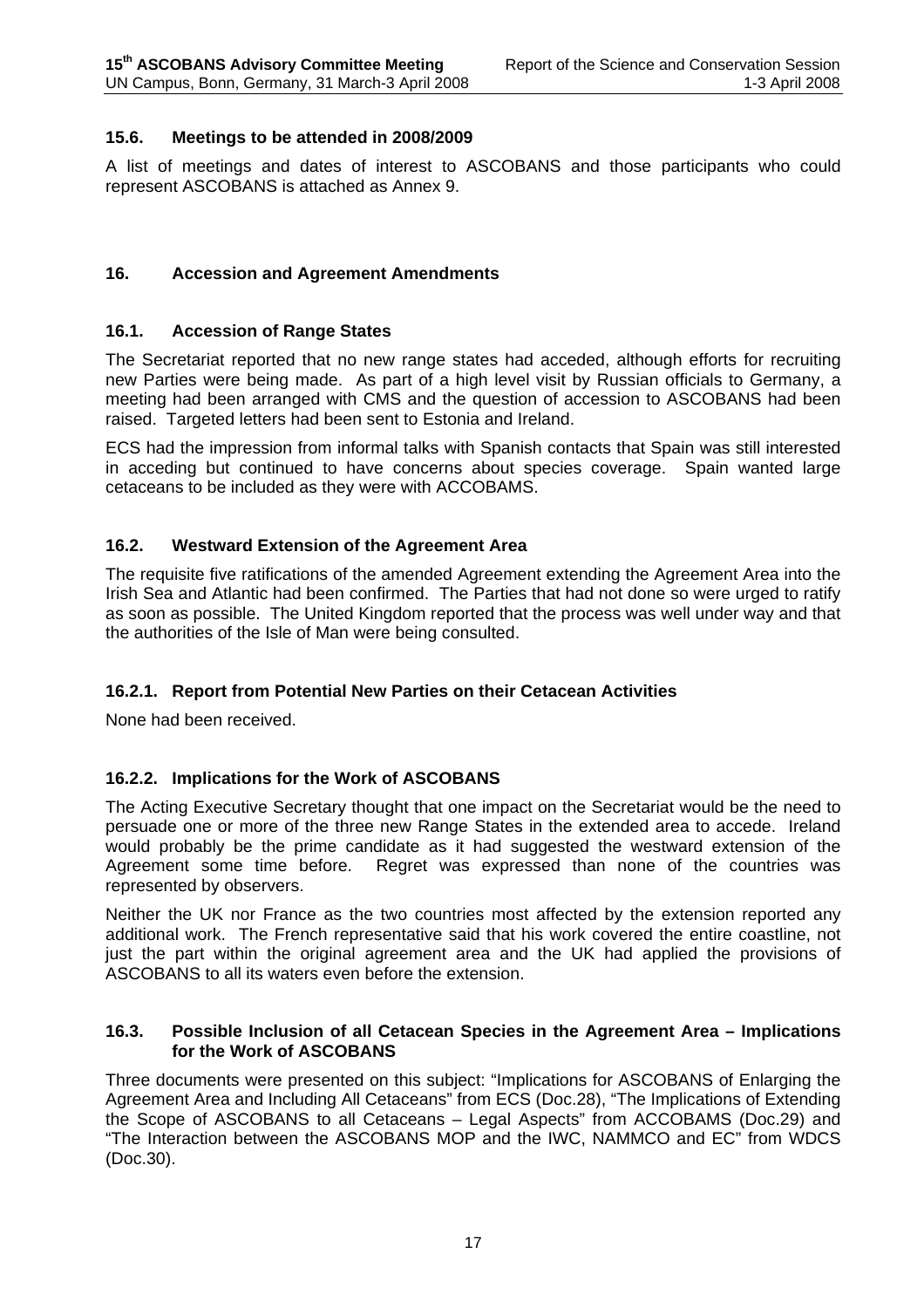The paper tabled by ACCOBAMS saw no problems arising from extending the species range of ASCOBANS in the context of IWC or from bringing the protection provisions into line with the Bern Convention.

GSM recalled that the first drafts of ASCOBANS did not refer just to small cetaceans and WDCS suggested that extending the species range might raise wider awareness of cetacean conservation and help raise funds. ECS linked the species extension to the westward extension of the Agreement Area, where baleen whales certainly were more prominent and to the possible accession of Spain and Portugal.

The Acting Executive Secretary welcomed Doc.29 and saw two key points: the relatively mild protection provisions of ASCOBANS compared with the parent Convention or the Habitats Directive and the pros and cons of extending the range of species covered. The question of primacy of conventions should be referred to a legal expert.

Denmark suggested that ASCOBANS had been designed to fill a gap left by IWC which concerned itself mainly with larger cetaceans. As all ASCOBANS Parties were members of the EU, they had to protect all cetaceans under the Habitats Directive. Other Parties said that as they were protecting all cetaceans anyway under national or European law, extending the species range of ASCOBANS would bring it into line with other legislation.

Several delegates commented that they saw no problems arising with the IWC in the event of ASCOBANS deciding to cover all cetaceans. The UK had no objection to the extension of species, adding that should ASCOBANS decide to proceed, then the IWC should be formally notified. Sweden, Denmark and Finland were presently opposed to the inclusion of all cetacean species under ASCOBANS. France was in favour of including large cetaceans as it seemed that there was no legal opposition and as France was also a Party of ACCOBAMS. Poland was also in favour.

#### **17. List of Projects for Funding through ASCOBANS**

The meeting considered a draft list of projects (Document 32). The outcome of the deliberations is attached as Annex 10. Projects 1 (Analysis of risk of ship strikes), 5 (Effects of contaminants on reproduction in small cetaceans), 6 (Historical diet preferences of harbour porpoises) and 8 (Survey of harbour porpoise abundance in Baltic) were considered to be particularly relevant to the current ASCOBANS work programme.

#### **18. Relations with other Bodies**

#### **18.1. ASCOBANS and CMS**

#### **18.1.1. CMS COP8 Resolution 8.22 ("Adverse Human-induced Impacts on Cetaceans")**

The Secretariat explained that implementation of this CMS resolution required the preparation of a draft Programme of Work on how CMS should address adverse human-induced impacts on cetaceans. Such a Programme of Work was to be developed in consultation with other relevant bodies, including ASCOBANS. In this context, a report was being prepared aimed at (i) reviewing the extent to which CMS, CMS cetacean-related agreements and other relevant organisations were addressing the impacts listed through their threat abatement activities; (ii) undertaking an analysis of the gaps and overlaps between CMS, CMS cetacean-related agreements and other relevant organisations; (iii) identifying priority impacts and regions requiring urgent attention. As AC14 had requested Mark Tasker and Peter Reijnders to follow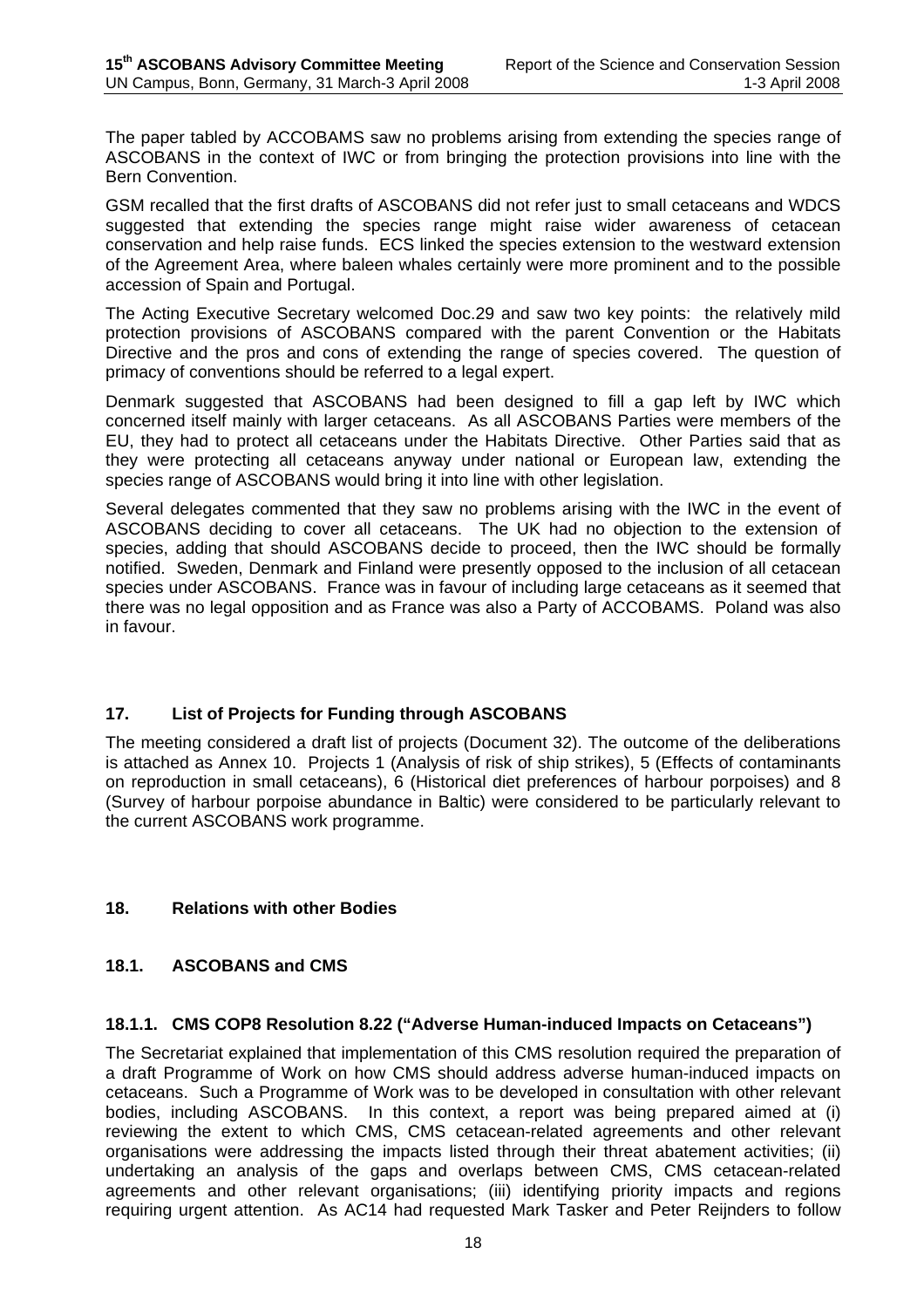the development of this initiative on behalf of the AC, the Secretariat planned to consult them as soon as the draft section of the report concerning ASCOBANS became available.

#### **18.1.2. Cetacean Liaison Group**

It was noted that the Cetacean Liaison Group had been established after the CMS Scientific Council 13 to provide advice to CMS and that WDCS acted as its convener.

#### **18.1.3. Other Initiatives**

Under the Year of the Dolphin, an umbrella organisation, the Dolphin Fund, operating mainly in Belgium and the Netherlands had been established to approach donors. The Dolphin Fund had signed a Letter of Agreement with ECS concerning research projects and was about to do the same with CMS concerning conservation initiatives.

CMS was working with IWC and IMO on ship-strikes.

#### **18.2. IGOs – HELCOM, OSPAR, EC, IWC, IMO, CBD, ACCOBAMS, NAMMCO etc.**

HELCOM reported on areas of common concern between ASCOBANS and HELCOM, including the Baltic Sea Action Plan for which ASCOBANS was considered an important partner. The HELCOM representative presented Document 34 which had been prepared by the HELCOM Secretariat.

ACCOBAMS confirmed that ACCOBAMS and ASCOBANS were dealing with many of the same issues (ship-strikes, disturbance, pollution, bycatch). ACCOBAMS reported that a drift net ban following MOP3 Amendment Resolution 3.1 had come into force in the ACCOBAMS Agreement Area on 22 March 2008.

The Acting Executive Secretary gave an account of a recent visit to the European Commission for meetings with DG Environment and DG Fish. The Commission had not been involved directly in ASCOBANS recently and much of the related work had been sub-let to ICES. DG Fish had shown interest in cooperating over an information leaflet for fishermen and might provide some or all of the funding. Having tried the direct approach without generating any more participation in ASCOBANS on the part of the Commission, he suggested approaches via the EC Presidency (Slovenia and France in 2008). As ASCOBANS, unlike CMS, was not part of the EC *acquis*, there was no legal obligation under EC law to accede to the Agreement.

Belgium reported on activities within OSPAR. The harbour porpoise was on OSPAR's list of threatened species, and bycatch was part of the EcoQO project for the North Sea. An extensive quality status report was due in 2010. A report on anthropogenic underwater noise should be finished by the end of 2008 and offshore wind farms and encounters at sea with munitions were also on OSPAR's agenda.

#### **18.3. Scientific and Advisory Bodies – RACs, ICES, ECS etc.**

Mark Tasker (UK) reported on ICES. ICES had two relevant working groups, one on marine mammal ecology (WGMME), which had been chaired by Meike Scheidat, and another on bycatch (SGBYC) chaired by Simon Northridge. Reports of both groups would be circulated to participants through the Secretariat when available as PDF.

ECS reported on its annual conference in Egmond aan Zee, the Netherlands. A number of workshops had been held (on underwater noise, research techniques, necropsy protocols, protection of sociable solitary cetaceans, and marine mammals in art and history). The next annual meeting would be in Istanbul, Turkey.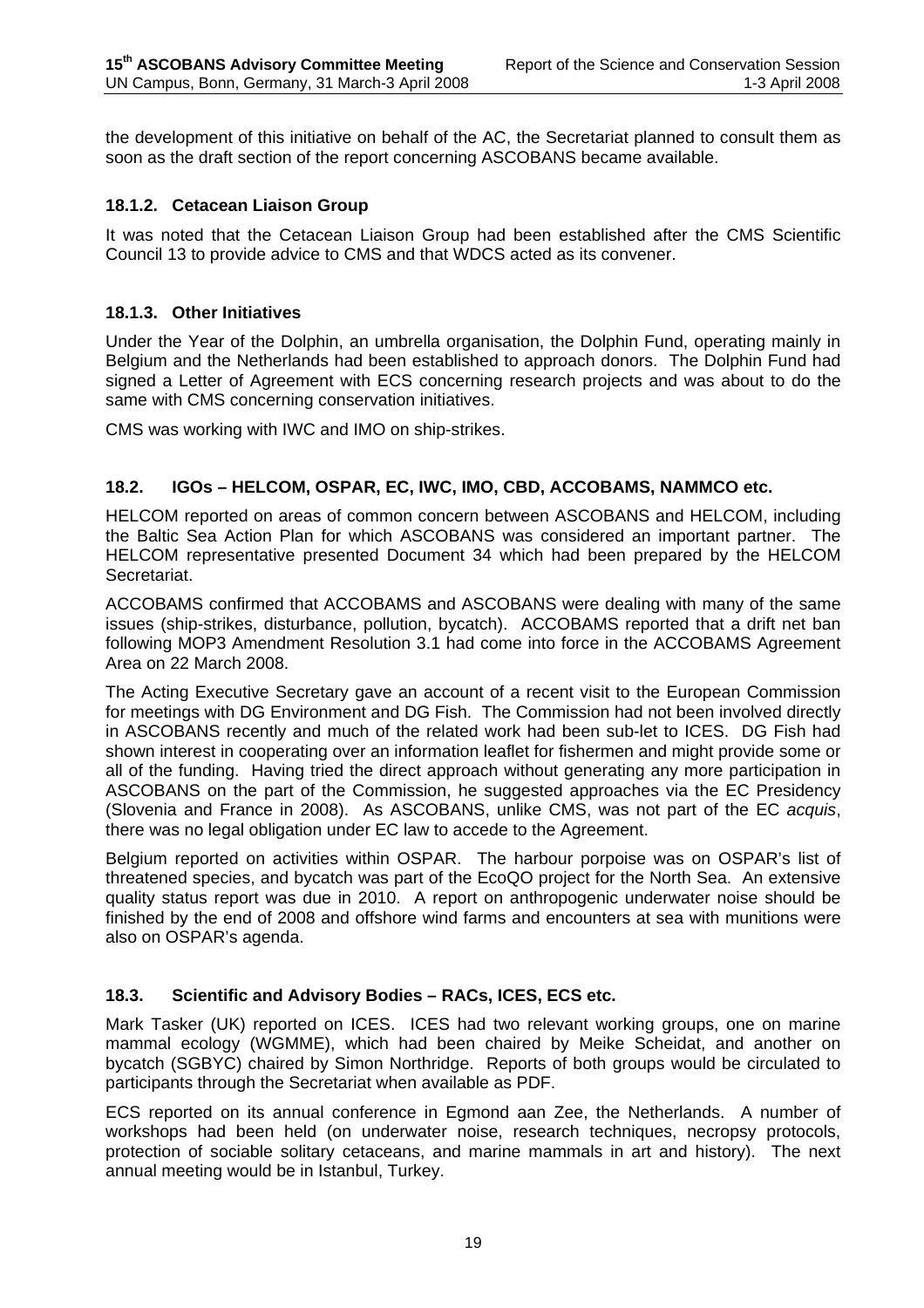#### **18.4. NGOs – WDCS, CCB etc.**

WDCS drew the Meeting's attention to the recent opening of its small grants programme; details could be found at www.wdcs.org/funding.

IFAW announced that it had obtained observer status at IMO. A major activity for IFAW related to noise in the oceans, and IFAW was publishing a report on pollution and noise which would complement other reports on the same theme. IFAW had supported a study in Belgium and the Netherlands.

#### **19. Any other Business**

On behalf of the Fjord and Bælt Centre, Kai Mattsson (Finland) showed a video of the birth of a harbour porpoise at the facility in Kerteminde, Denmark.

The newly appointed UNEP Deputy Executive Director (DED), Angela Cropper, addressed the delegates during the final session of the meeting on 3 April 2008. She expressed her delight at having the opportunity to address the meeting on the occasion of her first visit to Bonn since she had taken office as Deputy Executive Director of UNEP. Several issues on the agenda of the meeting were of direct relevance to UNEP and the office of the Executive Director, notably the review of the merger between the CMS and ASCOBANS Secretariats. She welcomed the input of the Advisory Committee to the review process, and looked forward with interest to the outcome of the review. The experimental merger between CMS and ASCOBANS Secretariats was to be seen in the wider context of ongoing efforts to streamline International Environmental Governance and improve synergies and coordination among MEAs. In this regard, she reported on the outcomes of the 3<sup>rd</sup> meeting of the ad hoc Working Group on enhancing coordination and cooperation among the Stockholm, Rotterdam and Basel conventions, which had taken place the previous week in Rome. The Working Group had made a number of recommendations on concrete and potentially far-reaching measures towards a more synergistic approach in the administration of the three conventions, including measures to rationalise and streamline administrative functions.

The UNEP DED also referred to the results of the recent Global Ministerial Environment Forum (Monaco, February 2008), which had endorsed a new Medium Term Strategy for UNEP. The Strategy had 6 thematic areas, of which Ecosystem Management was of particular relevance to ASCOBANS. ASCOBANS was also making a commendable contribution to the achievement of the 2010 Target. She was gratified by the amount of development and progress in the implementation of the Agreement. UNEP was committed to provide support and services to the Parties in their endeavour to implement the provisions of the Agreement. She was aware that the range of services provided in the past had not always been to the entire satisfaction of the Parties, and looked forward to working with them to take the operation and administration of the Agreement to a higher level. She concluded by expressing to the meeting her best wishes for a successful outcome.

#### **20. Date and Venue of Meetings of the AC and MOP in 2009**

The Secretariat reported that no offers had been received to host next year's meetings, and a list of previous venues had been circulated. The default venue would be the UN Campus in Bonn. The Secretariat was asked also to approach non-Party range states. The Secretariat said that it had sufficient funds to deliver the basic meetings and Germany offered to provide support to cover additional items if they were held in Bonn.

Preferred dates would be April for the AC and October for the MOP, making sure to avoid dates too close to holidays or any overlap with other important meetings.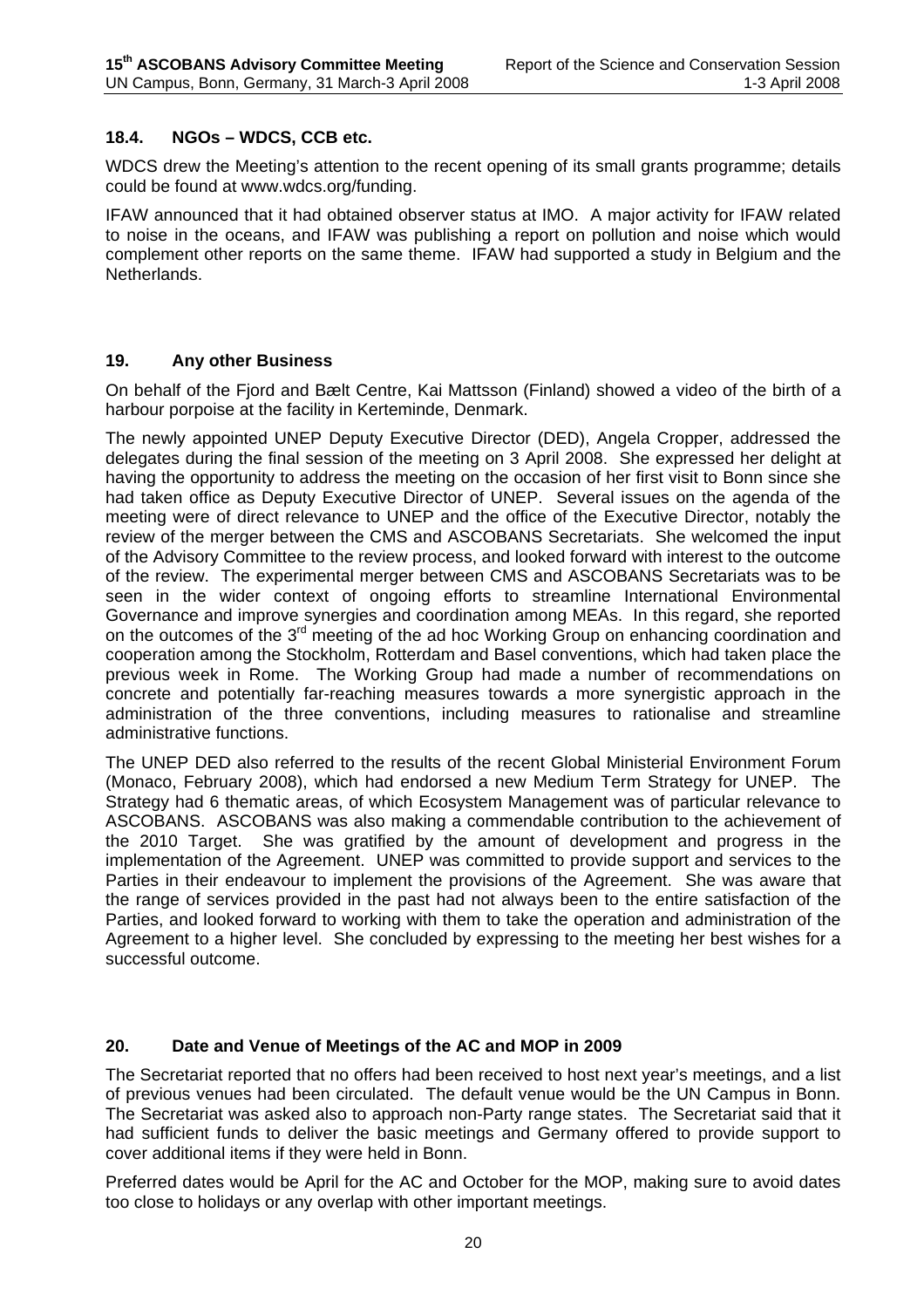#### **21. Adoption of the Report of the Science and Conservation Session**

The provisionally adopted report would be circulated to Denmark, Lithuania and the Netherlands, who were absent during this agenda item. This would provide the opportunity for comments to be submitted within two weeks before the report was re-circulated. Parties were requested to provide additional text within the same timeframe.

#### **22. Close of Meeting**

After the customary expression of thanks to the hosts, organisers and all who had contributed to the success of the meeting, the Chair declared the meeting closed.

\_\_\_\_\_\_\_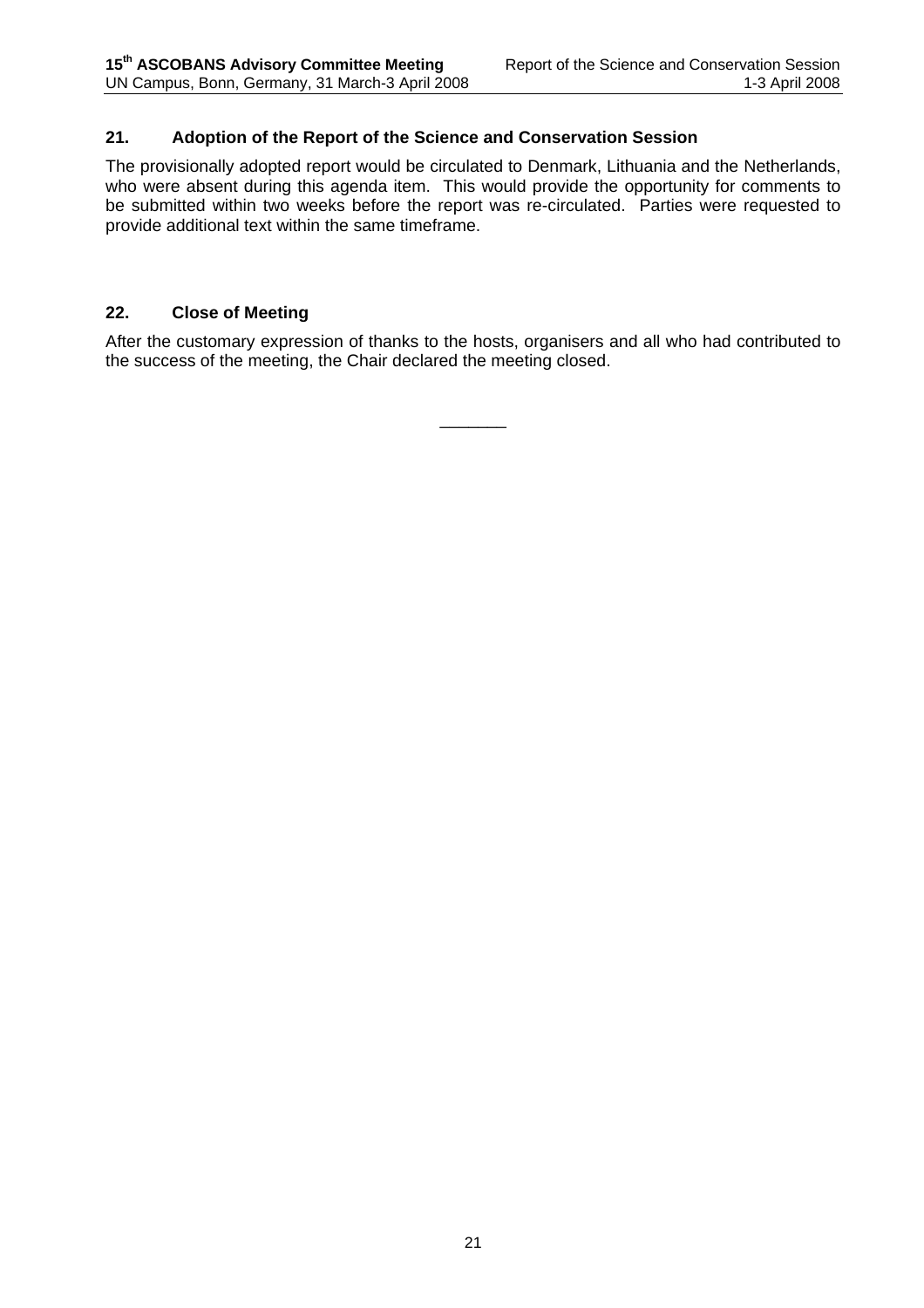## **List of Participants**

#### **PARTIES**

#### **Belgium**

Jan HAELTERS (Vice-Chair) Management Unit of the North Sea Mathematical Models 3e en 23e Linieregimentsplein 8400 Oostende Belgium j.haelters@mumm.ac.be Tel. +32 59 70 01 31

Paulus TAK Federal Ministry of Environment Place Victor Horta 40 Box 10 1060 Brussels Belgium paulus.tak@health.fgov.be Tel. (+32) 2 5249631

#### **Denmark**

Maj MUNK The Danish Forest and Nature Agency Haraldsgade 53 2100 Copenhagen Ø **Denmark** mfm@sns.dk Tel. (+45) 72 54 24 28

#### **Finland**

Penina BLANKETT Ministry of the Environment  $P$   $O$  Box 35 00023 Government Finland penina.blankett@ymparisto.fi Tel. (+358) 20 490 7103

Kai MATTSSON Särkanniemi Dolphinarium 33230 Tampere Finland kai.mattsson@sarkanniemi.fi Tel. (+358)207 130226

Jarmo VILHUNEN Ministry of Agriculture and Forestry P.O. Box 30, Helsinki 00023 GOVERNMENT Finland jarmo.vilhunen@mmm.fi Tel. +358 9 160 52962 Fax +358 9 160 52646

#### **France**

Martine BIGAN Ministère de l'Ecologie 20, avenue de Ségur 75302 Paris 07 SP France Martine.BIGAN@developpementdurable.gouv.fr Tel. (+33) 1 42 191870

Sami HASSANI **Océanopolis** Port de Plaisace du Moulin Blanc 29200 Brest France sami.hassani@oceanopolis.com Tel. (+33) 2 98 34 40 52

#### **Germany**

Stefan BRÄGER (Chair) German Oceanographic Museum Katharinenberg 14-20 18439 Stralsund Germany Stefan.Braeger@meeresmuseum.de Tel. (+49) 3831 2650 303

Petra DEIMER-SCHUETTE Garstedter Weg 4 25474 Hasloh **Germany** pdeimer@gsm-ev.de Tel. (+49)4106 4712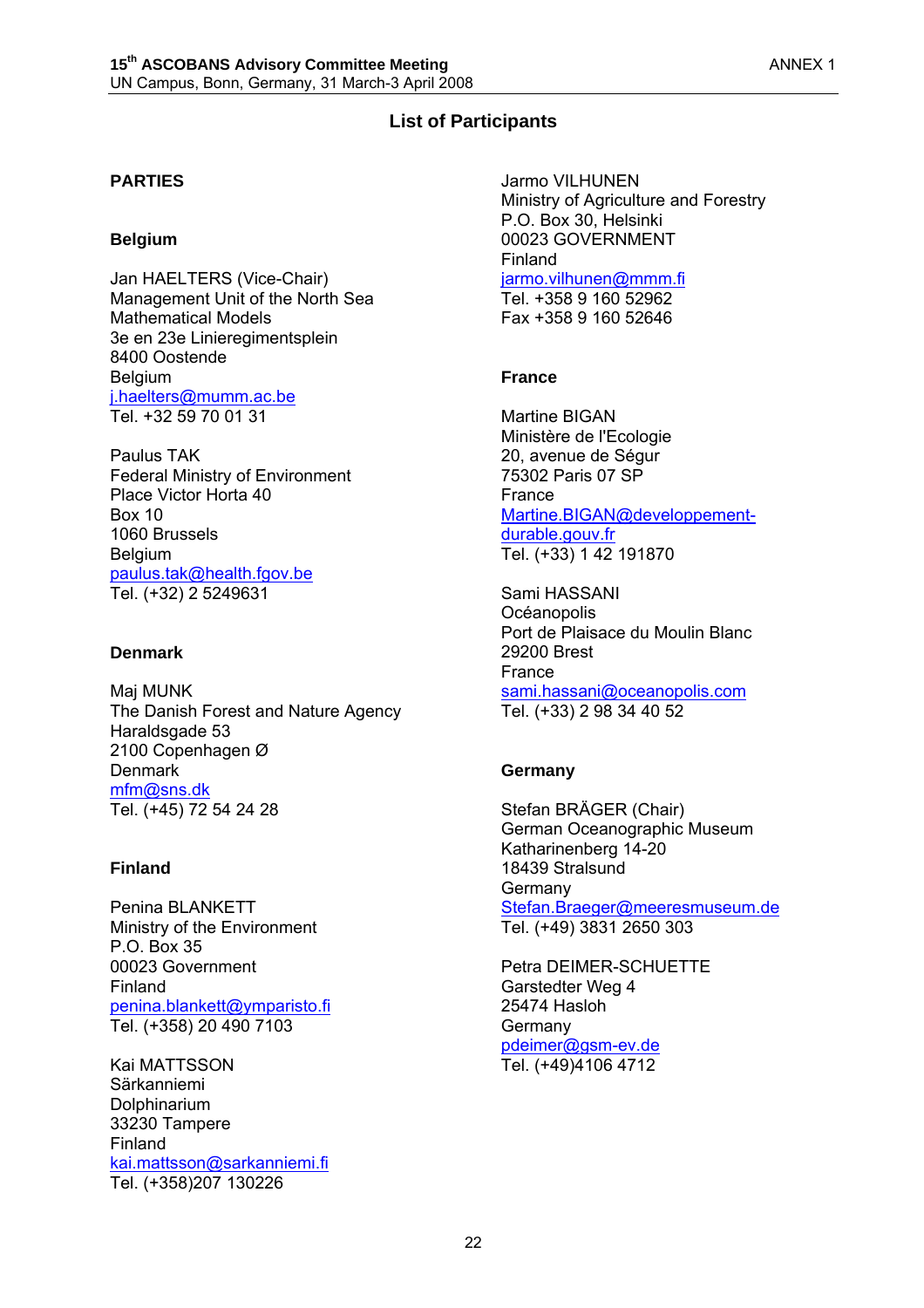Melanie KLUSSMANN Federal Ministry of Environment, Nature Conservation and Nuclear Safety Robert-Schuman-Platz 3 53175 Bonn Germany melanie.klussmann@bmu.bund.de Tel. (+49) 228 305 4465

Karl-Hermann KOCK BFA für Fischerei Institut für Seefischerei Palmaille 9 22767 Hamburg Germany karl-hermann.kock@vti.bund.de Tel. (+49) 4038 905 104

Elsa NICKEL Federal Ministry of Environment, Nature Conservation and Nuclear Safety Robert-Schuman-Platz 3 53175 Bonn Germany elsa.nickel@bmu.bund.de Tel. (+49) 228 305 26 05

Christiane PAULUS Federal Ministry of Environment, Nature Conservation and Nuclear Safety Robert-Schuman-Platz 3 53175 Bonn Germany christiane.paulus@bmu.bund.de Tel. (+49) 228 305 26 30

Edward RAGUSCH Federal Ministry of Environment, Nature Conservation and Nuclear Safety Robert-Schuman-Platz 3 53175 Bonn **Germany** edward.ragusch@bmu.bund.de Tel. (+49) 228 99 305 2663

Monika RÖMERSCHEIDT Federal Ministry of Food, Agriculture and Consumer Protection P.O Box 14 02 70 53107 Bonn Germany monika.roemerscheidt@bmelv.bund.de Tel. (+49) 228 99 529 37 48

Oliver SCHALL Federal Ministry for the Environment, Nature Conservation and Nuclear Safety Robert-Schuman-Platz 3 53175 Bonn **Germany** oliver.schall@bmu.bund.de Tel. (+49) 228 305 2632

#### **Lithuania**

Laura JANULAITIENE Ministry of Environment of the Republic of Lithuania – Nature Protection Jaksto 4/9 2600 Vilnius Lithuania l.janulaitiene@am.lt Tel. (+370) 5266 3548

#### **Netherlands**

Martin LOK Ministry of Agriculture, Nature and Food **Quality** Department of Nature Willem Witsenplein 6 2500 EK Den Haag The Netherlands m.c.lok@minlnv.nl Tel. (+31) 70 378 5215

Maaike MOOLHUIJSEN Ministry of Agriculture, Nature and Food **Quality** Department of Nature 6 Willem Witsenplein 2500 EK Den Haag The Netherlands m.h.w.moolhuijsen@minlnv.nl Tel. (+31) 6 38825342

Meike SCHEIDAT IMARES Institute for Marine Resources & Ecosystem **Studies** P.O. Box 167 1790 AD Den Burg The Netherlands meike.scheidat@wur.nl

Tel: +31 222 87108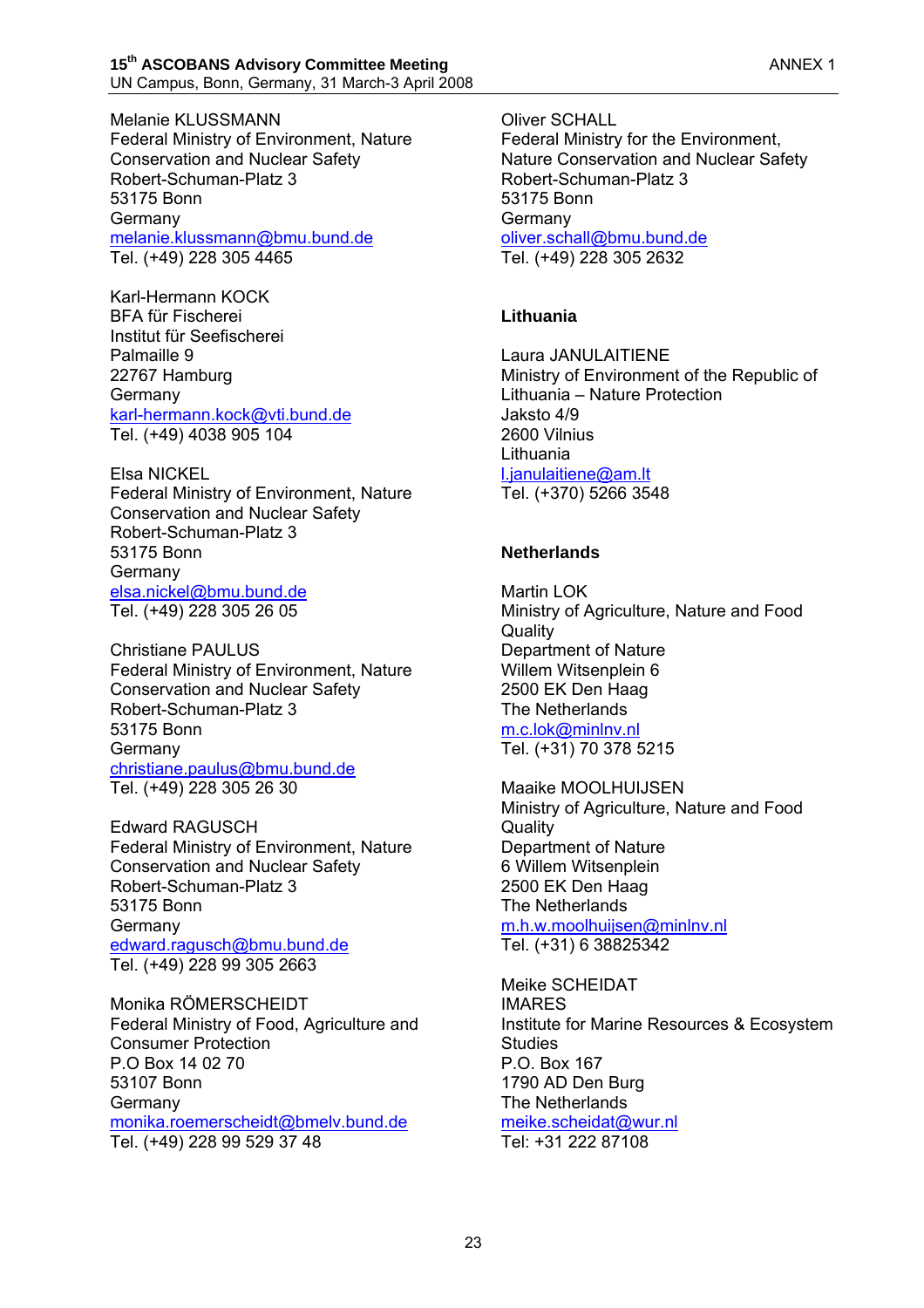#### **Poland**

Iwona Kuklik Hel Marine Station/Ministry of Environment University of Gdańsk Morska 2 84-150 Hel Poland oceik@univ.gda.pl Tel. +48 58 6751 316 Fax +48 58 6750 420

Krzysztof SKÓRA Stacja Morska Instytutu Oceanografii Uniwersytet Gdański ul. Morska 2 84-150 Hel Poland oceks@univ.gda.pl Tel. +48 58 675 0836

#### **Sweden**

Christina RAPPE Swedish Environmental Protection Agency Department of Natural resources Valhallavägen 195 106 48 Stockholm Sweden christina.rappe@naturvardsverket.se Tel. (+46) 8 698 1085

Håkan WESTERBERG National Board of Fisheries P.O. Box 423 40126 Göteborg Sweden hakan.westerberg@fiskeriverket.se Tel. ++46 31 743 0333

#### **United Kingdom**

Jim GRAY Department for Environment, Food and Rural Affairs (Defra) Area 2D 17 Smith Square Nobel House London, SW1P 3JR United Kingdom james.n.gray@defra.gsi.gov.uk Tel. (+44) 0207 238 4392

Trevor PERFECT Department for Environment, Food and Rural Affairs (Defra) Area 2D 17 Smith Square Nobel House London, SW1P 3JR United Kingdom trevor.perfect@defra.gsi.gov.uk Tel. (+44) 0207 238 4387

Eunice PINN Joint Nature Conservation Committee JNCC 7 Thistle Place Aberdeen AB10 1UZ United Kingdom eunice.pinn@jncc.gov.uk Tel. (+44) 1224 655718

Mark TASKER Joint Nature Conservation Committee Dunnet House 7 Thistle Place Aberdeen AB10 1UZ United Kingdom mark.tasker@jncc.gov.uk Tel. (+44)1224 655701

#### **SECRETARIAT**

Marco BARBIERI CMS/ASCOBANS Secretariat UN Campus Hermann-Ehlers-Str. 10 53113 Bonn Germany m.barbieri@ascobans.org Tel: +49 228 815 2424

Heidrun FRISCH CMS/ASCOBANS Secretariat UN Campus Hermann-Ehlers-Str. 10 53113 Bonn **Germany** h.frisch@ascobans.org Tel: +49 228 815 2418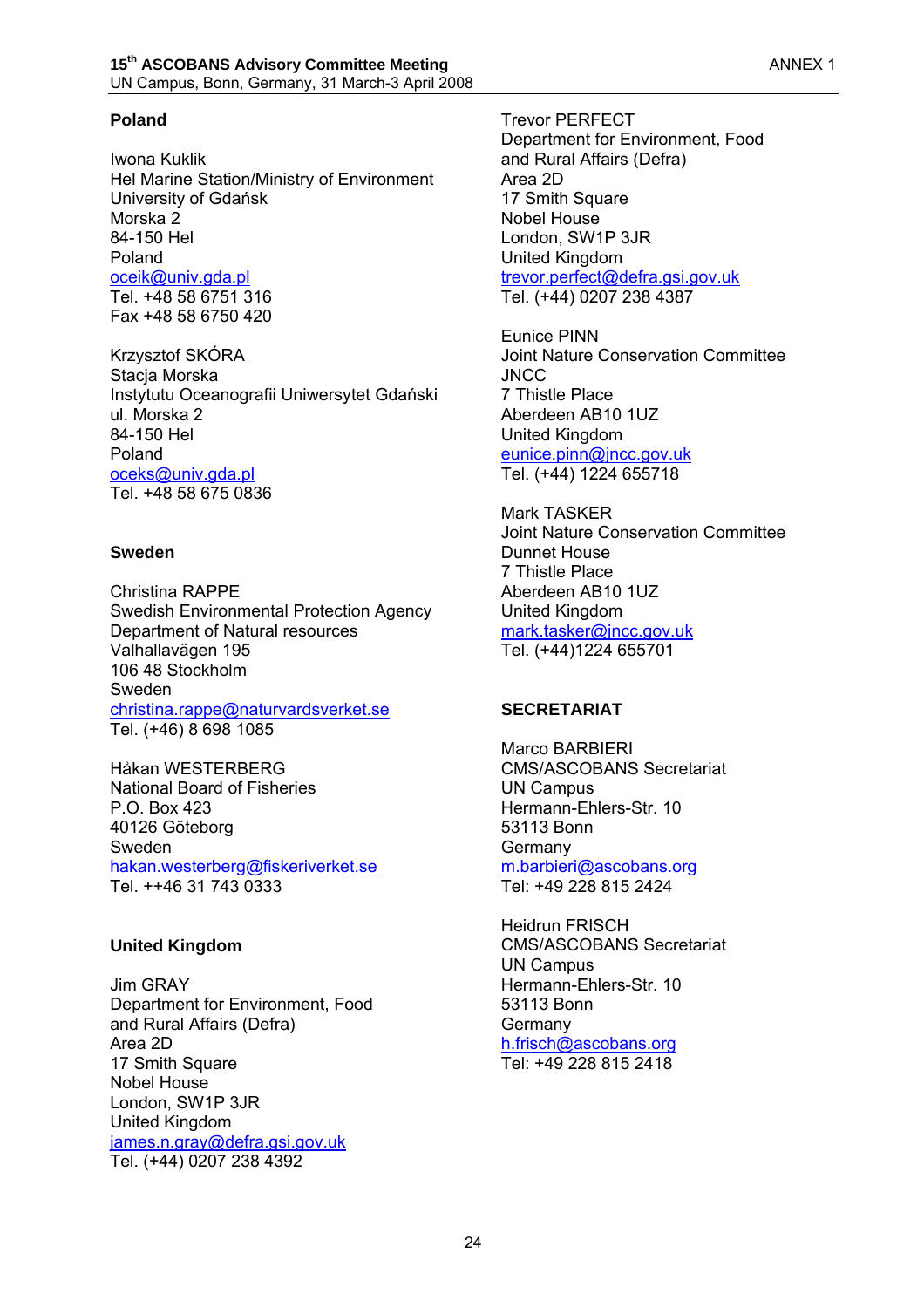Robert HEPWORTH CMS/ASCOBANS Secretariat Acting Executive Secretary UN Campus Hermann-Ehlers-Str. 10 53113 Bonn Germany rhepworth@cms.int Tel. (+49) 228 815 2449

Abderrahmane JAI CMS Secretariat Hermann-Ehlers-Str. 10 53113 Bonn Germany ajai@cms.int Tel: +49 228 815 2436

Tine LINDBERG-RONCARI CMS/ASCOBANS Secretariat UN Campus Hermann-Ehlers-Str. 10 53113 Bonn Germany t.lindberg@ascobans.org Tel. (+49) 228 815 2416

Mungla SIECK CMS/ASCOBANS Secretariat UN Campus Hermann-Ehlers-Str. 10 53113 Bonn Germany msieck@cms.int Tel. (+49) 228 815 2439

Robert VAGG CMS Secretariat UN Campus Hermann-Ehlers-Str. 10 53113 Bonn **Germany** Tel. ++49 228 815 2476 rvagg@cms.int

## **OBSERVERS**

#### **Intergovernmental Organisations**

#### **ACCOBAMS**

Camille MONTIGLIO ACCOBAMS Permanent Secretariat Jardin de l'UNESCO Les Terrasses de Fontvieille MC98000 Monaco cmontiglio@accobams.net Tel. (+377)98 98 20 78

#### **United Nations Environment Programme**

Christian MARX Budget and Financial Management Service United Nations Office at Nairobi Kenya Christian.Marx@unep.org Tel: 254-020-624012

#### **Non-Governmental Organisations**

#### **Coalition Clean Baltic**

Rüdiger STREMPEL Coalition Clean Baltic Östra Agatan 53 75322 Uppsala Sweden rudiger.strempel@hotmail.com Tel. (+46) 18 711155

#### **European Cetacean Society / Sea Watch Foundation**

Peter EVANS European Cetacean Soc./Sea Watch Foundation Cynifryn, Abershore, Llanfaglan, Caernarfon Gwynedd LL54 5RA United Kingdom peter.evans@bangor.ac.uk Tel. +44 1286 672071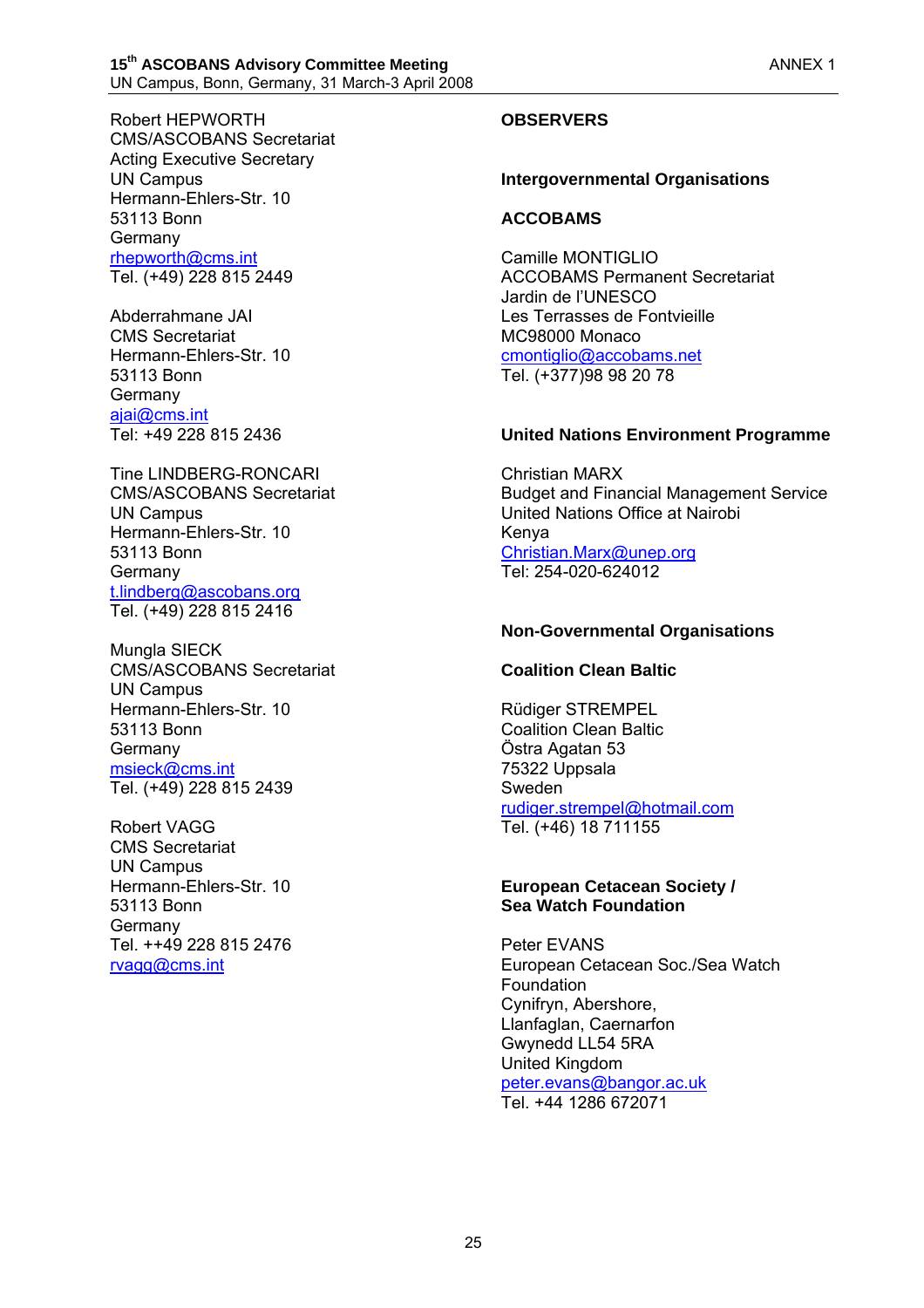#### **Gesellschaft zur Rettung der Delphine**

Ulrich KARLOWSKI Gesellschaft zur Rettung der Delphine e. V Kornwegerstr. 37 81375 München Germany info@delphinschutz.org Tel. (+49) 89 7416 04 10

#### **International Fund for Animal Welfare**

Kim Cornelius DETLOFF IFAW International Kattrepelsbrücke 1 20095 Hamburg Germany kdetloff@ifaw.org Tel. (+49) 40 866500 28

#### **Whale and Dolphin Conservation Society**

Karsten BRENSING Whale and Dolphin Conservation Society Altostrasse 43 81245 München Germany karsten.brensing@wdcs.org Tel. (+49) 30 79703356

Mark SIMMONDS Whale and Dolphin Conservation Society Brookfield House 38 St Paul Street Chippenham SN15 1LY United Kingdom mark.simmonds@wdcs.org Tel. (+44)1249 449500

#### **Invited Experts**

Richard CADDELL School of Law Swansea University Singleton Park Swansea SA2 8PP United Kingdom j.r.caddell@swansea.ac.uk Tel. (+44) 1792 602726

Klaus LUCKE FTZ Westküste University of Kiel Hafentoern 1 25761 Büsum **Germany** lucke@ftz-west.uni-kiel.de Tel. (+49) 4834 604110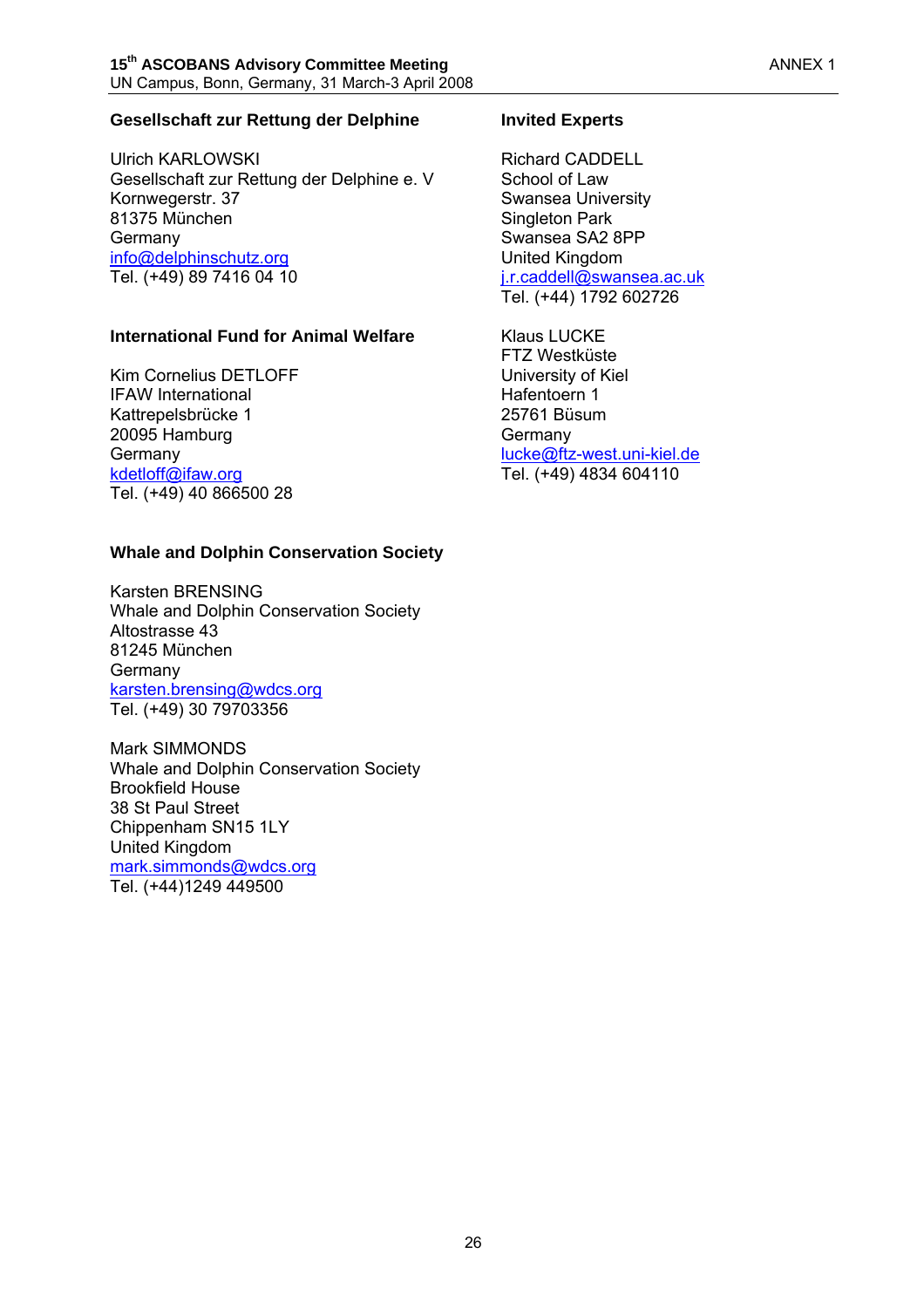## **Agenda**

- 1. Opening of the **Administrative Session**
- 2. Adoption of Rules of Procedure
- 3. Adoption of the Agenda of the Administrative Session
- 4. Budgetary Issues
	- 4.1. Report of the Secretariat on Finance and Administrative Issues
		- 4.1.1. Administrative Issues
		- 4.1.2. Report on Accounts for 2007
		- 4.1.3. 2005 Accounts
		- 4.1.4. Any other Finance Issues
	- 4.2. Outline of Budget for 2008
	- 4.3. Other Issues in Budget for 2007-2009
- 5. Evaluation of the New Arrangements for the ASCOBANS Secretariat (2007-2009)
	- 5.1. Terms of Reference
	- 5.2. Input to CMS COP 9
- 6. Any other Administrative Issues
- 7. Adoption of the Report of the Administrative Session
- 8. Close of Administrative Session of the Meeting
- 9. Opening of the **Science and Conservation Session**
- 10. Adoption of the Agenda of the Science and Conservation Session
- 11. Report on the Outcome of the Administrative Session
- 12. Report of the Secretariat
- 13. Annual National Reports 2007
- 14. Implementation of the ASCOBANS Triennial Work Plan (2007-2009)
	- 14.1. ASCOBANS Baltic Recovery Plan (Jastarnia Plan)
		- 14.1.1. EC Law and the Conservation of the Baltic Harbour Porpoise
		- 14.1.2. Outcome of 4th Meeting of the Jastarnia Group
		- 14.1.3. Implementation
		- 14.1.4. Revision of the Jastarnia Plan

\_\_\_\_\_\_\_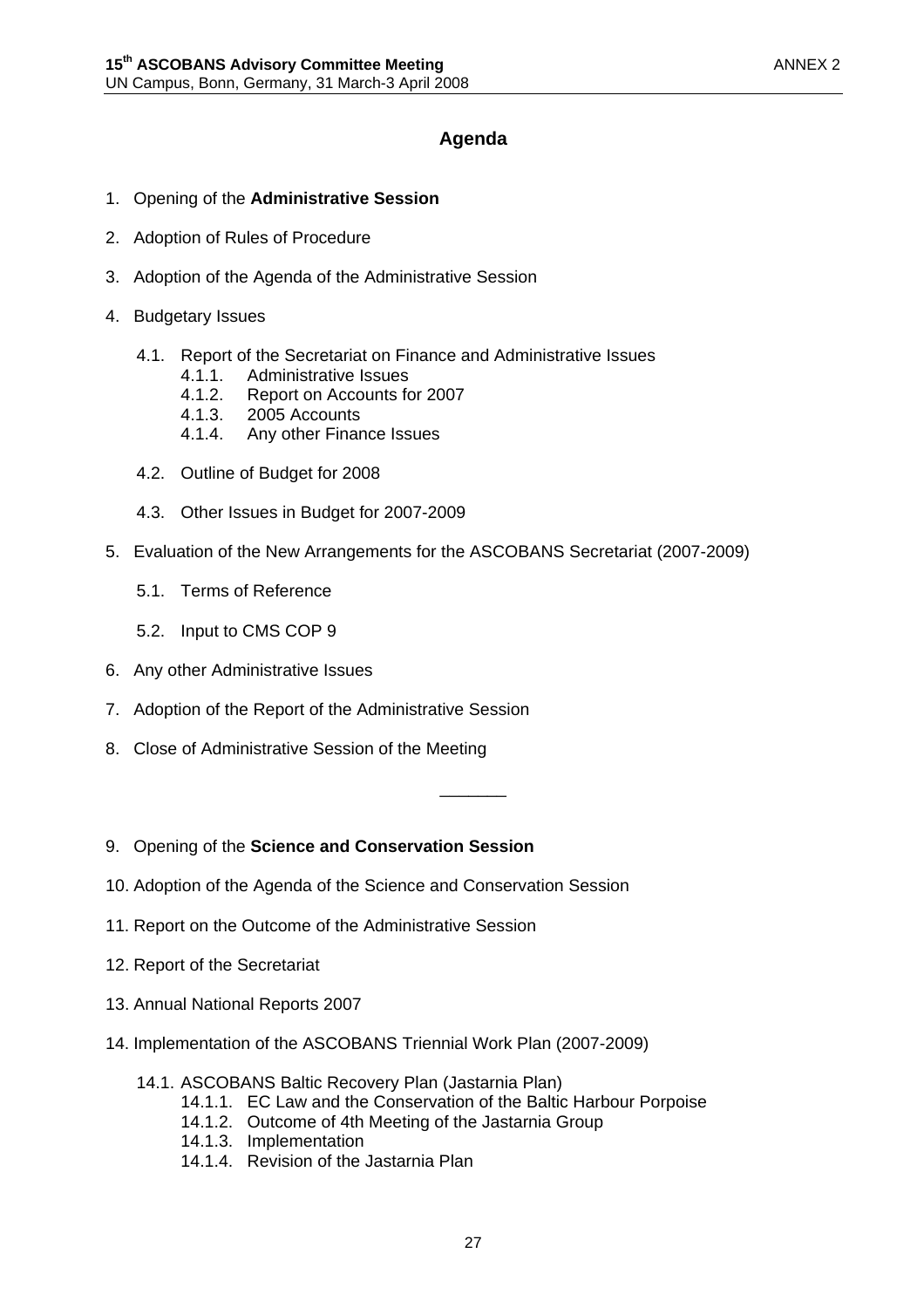- 14.2. ASCOBANS Conservation Plan for Harbour Porpoises in the North Sea 14.2.1. Progress Report
	- 14.2.2. Adoption of Final Document
- 14.3. Review of New Information on Bycatch and Other Causes of Mortality
	- 14.3.1. Format for Reporting of Effort in Fisheries with High Risk of Bycatch
	- 14.3.2. Information Originating from the Reporting of EU Member States under
	- Regulation 812/2004
	- 14.3.3. Post-mortem and Stranding Schemes
	- 14.3.4. Other Information
- 14.4. Review of New Information on Population Distribution, Sizes and Structures
	- 14.4.1. Report of the joint ASCOBANS/HELCOM Workshops, 8-10 October 2007
		- 14.4.2. SCANS II Results, CODA Project and TNASS
		- 14.4.3. Format for Reporting
		- 14.4.4. Other Information
- 14.5. Review of New Information on Pollution, Underwater Sound and Disturbance
	- 14.5.1. High Speed Ferries
	- 14.5.2. Acoustic Disturbance
	- 14.5.3. Military, including Munitions
	- 14.5.4. Offshore Energy Production and Extractive Activities
	- 14.5.5. Report by Pollutants Working Group
	- 14.5.6. Format for Reporting
	- 14.5.7. Other Information
- 14.6. National Legislation and Protected Areas
- 15. Publicity and Outreach
	- 15.1. Reports of Parties/Range States
	- 15.2. Report of the Secretariat
	- 15.3. Extension of the Year of the Dolphin
	- 15.4. Day of the Baltic Harbour Porpoise, 18 May 2008
	- 15.5. CBD COP 9
	- 15.6. Meetings to be attended in 2008/2009
- 16. Accession and Agreement Amendments
	- 16.1. Accession of Range States
	- 16.2. Westward Extension of the Agreement Area 16.2.1. Report from Potential New Parties on their Cetacean Activities 16.2.2. Implications for the Work of ASCOBANS
	- 16.3. Possible Inclusion of all Cetacean Species in the Agreement Area Implications for the Work of ASCOBANS
- 17. List of Projects for Funding through ASCOBANS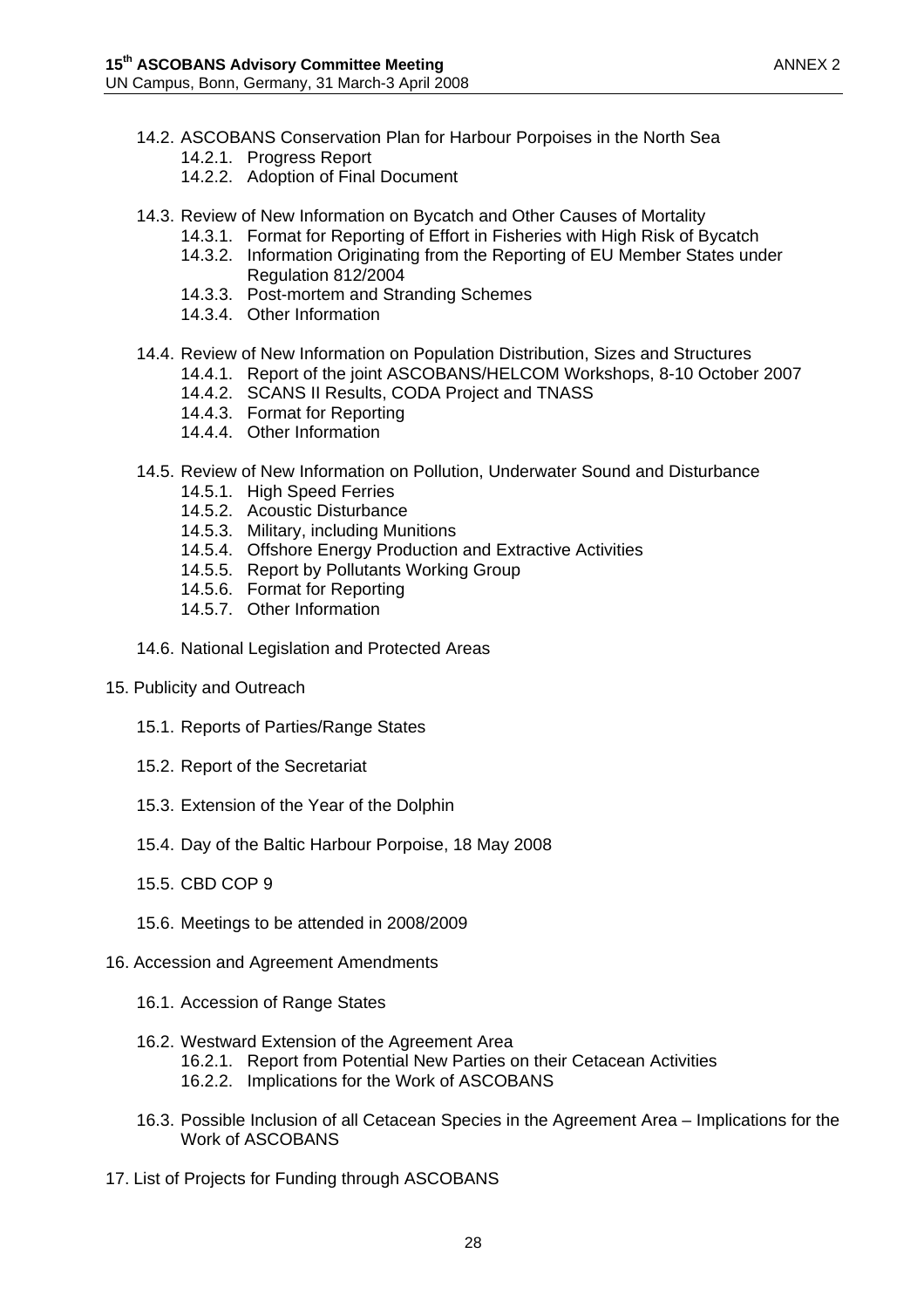- 18. Relations with other Bodies
	- 18.1. ASCOBANS and CMS
		- 18.1.1. CMS COP8 Resolution 8.22 ("Adverse Human-induced Impacts on Cetaceans")
		- 18.1.2. Cetacean Liaison Group
		- 18.1.3. Other Initiatives
	- 18.2. IGOs HELCOM, OSPAR, EC, IWC, IMO, CBD, ACCOBAMS, NAMMCO etc.
	- 18.3. Scientific and Advisory Bodies RACs, ICES, ECS etc.
	- 18.4. NGOs WDCS, CCB etc.
- 19. Any other Business
- 20. Date and Venue of Meetings of the AC and MOP in 2009
- 21. Adoption of the Report of the Science and Conservation Session
- 22. Close of Meeting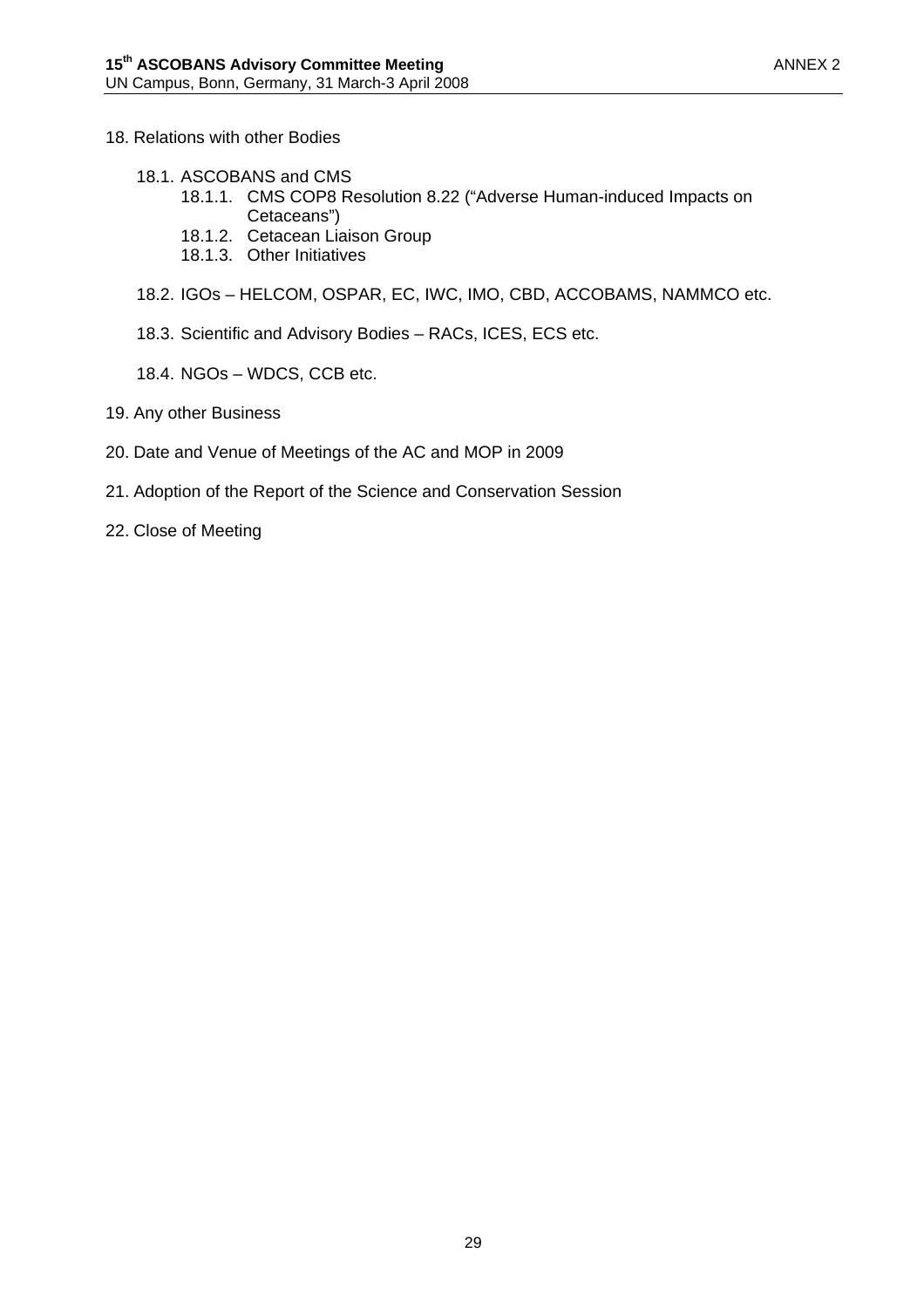| No.                             | <b>Agenda</b><br><b>Item</b> | <b>Document Title</b>                                                                                                                                   | <b>Submitted by</b>               |
|---------------------------------|------------------------------|---------------------------------------------------------------------------------------------------------------------------------------------------------|-----------------------------------|
| Doc.01<br>Rev.3                 | 3/10                         | <b>Provisional Agenda</b>                                                                                                                               | Secretariat                       |
| Doc.02                          | 3/10                         | <b>Provisional Annotated Agenda</b>                                                                                                                     | Secretariat                       |
| Doc.03<br>Rev.3                 |                              | <b>List of Documents</b>                                                                                                                                | Secretariat                       |
| Doc.04<br>Rev.3                 |                              | List of Documents by Agenda Item                                                                                                                        | Secretariat                       |
| Doc.05                          | $\overline{2}$               | Rules of Procedure for the ASCOBANS Advisory<br>Committee                                                                                               | Secretariat                       |
| Doc.06                          | 4.1.1                        | Report on Administrative Issues 2007                                                                                                                    | Secretariat                       |
| Doc.07<br>Rev.1<br>(restricted) | 4.1.2                        | Report on Budgetary Issues 2007                                                                                                                         | Secretariat                       |
| Doc.07Add<br>(restricted)       | 4.1.2                        | Report on Budgetary Issues 2007 - Addendum                                                                                                              | Secretariat                       |
| Doc.08<br>(restricted)          | 4.1.3                        | 2005 Accounts: Investigation and Options for<br>Rectification                                                                                           | UNEP/<br>Secretariat              |
| Doc.09<br>(restricted)          | 4.2.4                        | Outline of Budget for 2008                                                                                                                              | Secretariat                       |
| Doc.10<br>(restricted)          | 5.1                          | Draft Terms of Reference for the ASCOBANS<br>Evaluation 2008                                                                                            | <b>Netherlands</b>                |
| Doc.11                          | 14                           | ASCOBANS Triennium Work Plan 2007-2009                                                                                                                  | Secretariat                       |
| Doc.12                          | 14.1.2                       | Report of the 4 <sup>th</sup> Meeting of the Jastarnia Group                                                                                            | Secretariat                       |
| Doc.13                          | 14.1.4                       | Draft ASCOBANS Recovery Plan for the Baltic<br><b>Harbour Porpoise</b>                                                                                  | Jastarnia<br>Group                |
| Doc.14                          | 14.2                         | Draft ASCOBANS Conservation Plan for Harbour<br>Porpoises in the North Sea                                                                              | North Sea<br><b>Working Group</b> |
| Doc.15                          | 13                           | <b>Annual National Reports 2007</b><br>a) Finland<br>b) Sweden<br>c) Denmark<br>d) Lithuania<br>e) Belgium<br>f) France<br>g) Germany<br>h) Netherlands | Parties                           |
| Doc.16                          | 14.3                         | Information Submitted by Parties on Fishing Effort<br>a) Belgium<br>b) Sweden<br>c) France                                                              | Parties                           |
| Doc.17                          | 14.3.1                       | Collection and Provision of Fishing Effort Data                                                                                                         | Secretariat                       |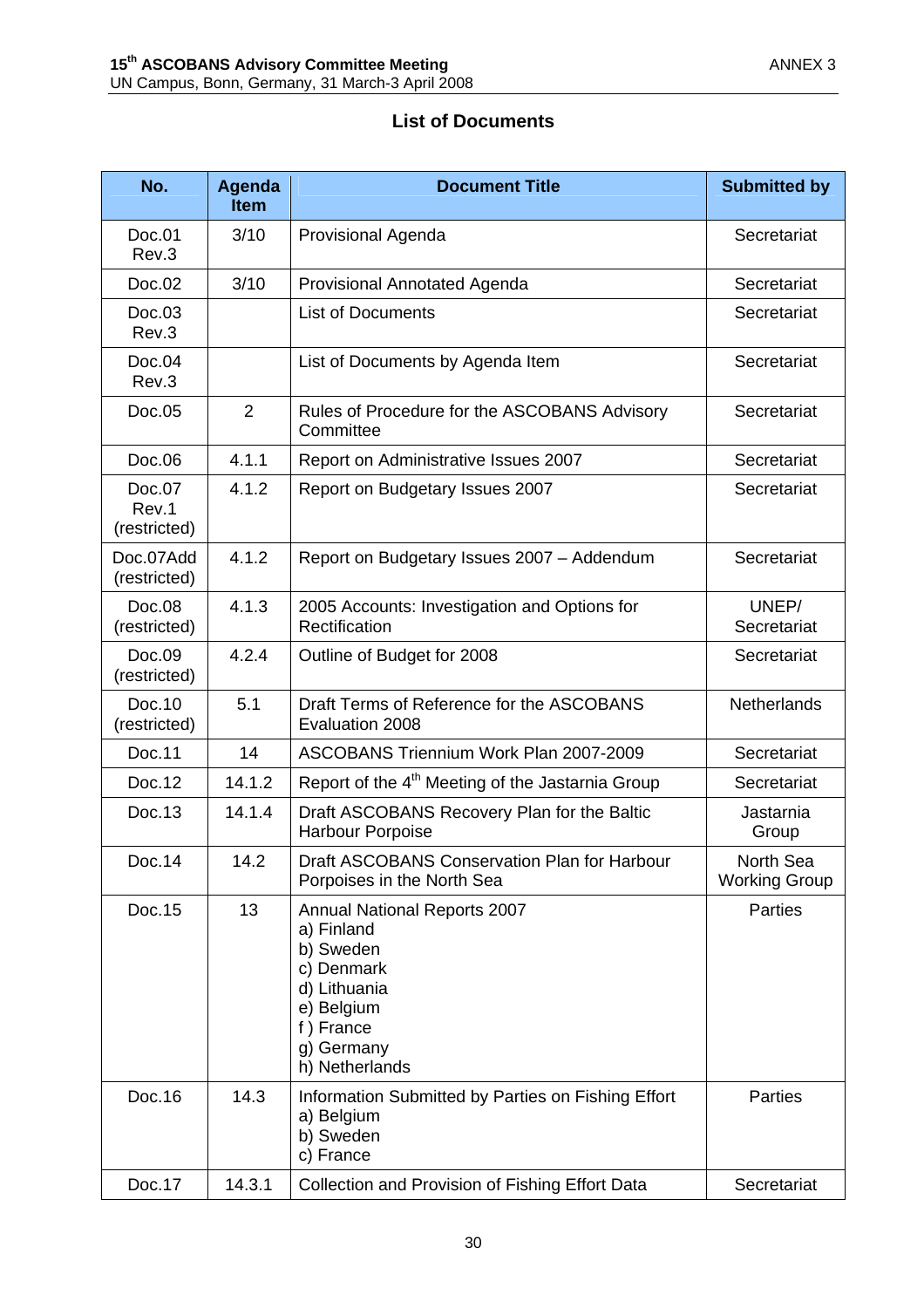|--|

| No.    | Agenda<br><b>Item</b> | <b>Document Title</b>                                                                                                                                                              | <b>Submitted by</b> |
|--------|-----------------------|------------------------------------------------------------------------------------------------------------------------------------------------------------------------------------|---------------------|
| Doc.18 | 14.3.3                | Information Submitted by Parties in Response to the<br>Post-Mortem Research Questionnaire<br>a) Sweden<br>b) Denmark<br>c) United Kingdom<br>d) Belgium<br>e) France<br>f) Germany | Parties             |
| Doc.19 | 14.3.2                | Information Submitted by Parties on Reporting under<br>EC Reg. 812/2004<br>a) Denmark<br>b) United Kingdom<br>c) France (plus Addendum)                                            | <b>Parties</b>      |
| Doc.20 | 14.4.1                | Joint ASCOBANS/HELCOM Workshops, 8-10<br>October 2007                                                                                                                              | Secretariat         |
| Doc.21 | 14.4.2                | Final Report: Small Cetaceans in the European<br>Atlantic and North Sea (SCANS-II)                                                                                                 | Secretariat         |
| Doc.22 | 14.4.2                | <b>Trans North Atlantic Sightings Survey</b>                                                                                                                                       | <b>NAMMCO</b>       |
| Doc.23 | 14.4.3                | Draft Reporting Format for Information on Population<br>Distribution, Sizes and Structures                                                                                         | <b>AC Chair</b>     |
| Doc.24 | 14.5.1                | Information Submitted by Parties in Response to the<br><b>High-Speed Ferry Questionnaire</b><br>a) Finland<br>b) Sweden<br>c) Belgium<br>d) Germany<br>e) United Kingdom           | Parties             |
| Doc.25 | 14                    | <b>ACCOBAMS National Report Format</b>                                                                                                                                             | Secretariat         |
| Doc.26 | 15.2/<br>15.3         | Report of the Secretariat on Publicity and Outreach<br>Activities, including Year of the Dolphin                                                                                   | Secretariat         |
| Doc.27 | 15.6                  | Dates of Interest to ASCOBANS in 2008/2009                                                                                                                                         | Secretariat         |
| Doc.28 | 16.3                  | Implications for ASCOBANS of Enlarging the<br>Agreement Area and Including All Cetaceans                                                                                           | <b>ECS</b>          |
| Doc.29 | 16.3                  | The Implications of Extending the Scope of<br>ASCOBANS to all Cetaceans - Legal Aspects                                                                                            | <b>ACCOBAMS</b>     |
| Doc.30 | 16.3                  | The Interaction between the ASCOBANS MOP and<br>the IWC, NAMMCO and EC                                                                                                             | <b>WDCS</b>         |
| Doc.31 | 14.6                  | Proceedings of the ECS/ASCOBANS/ACCOBAMS<br>Workshop Selection Criteria for Marine Protected<br><b>Areas for Cetaceans</b>                                                         | Secretariat         |
| Doc.32 | 17                    | Draft List of Projects for Funding through<br><b>ASCOBANS</b>                                                                                                                      | Secretariat         |
| Doc.33 | 18.2                  | <b>NAMMCO Statement</b>                                                                                                                                                            | <b>NAMMCO</b>       |
| Doc.34 | 18.2                  | <b>HELCOM Statement</b>                                                                                                                                                            | <b>HELCOM</b>       |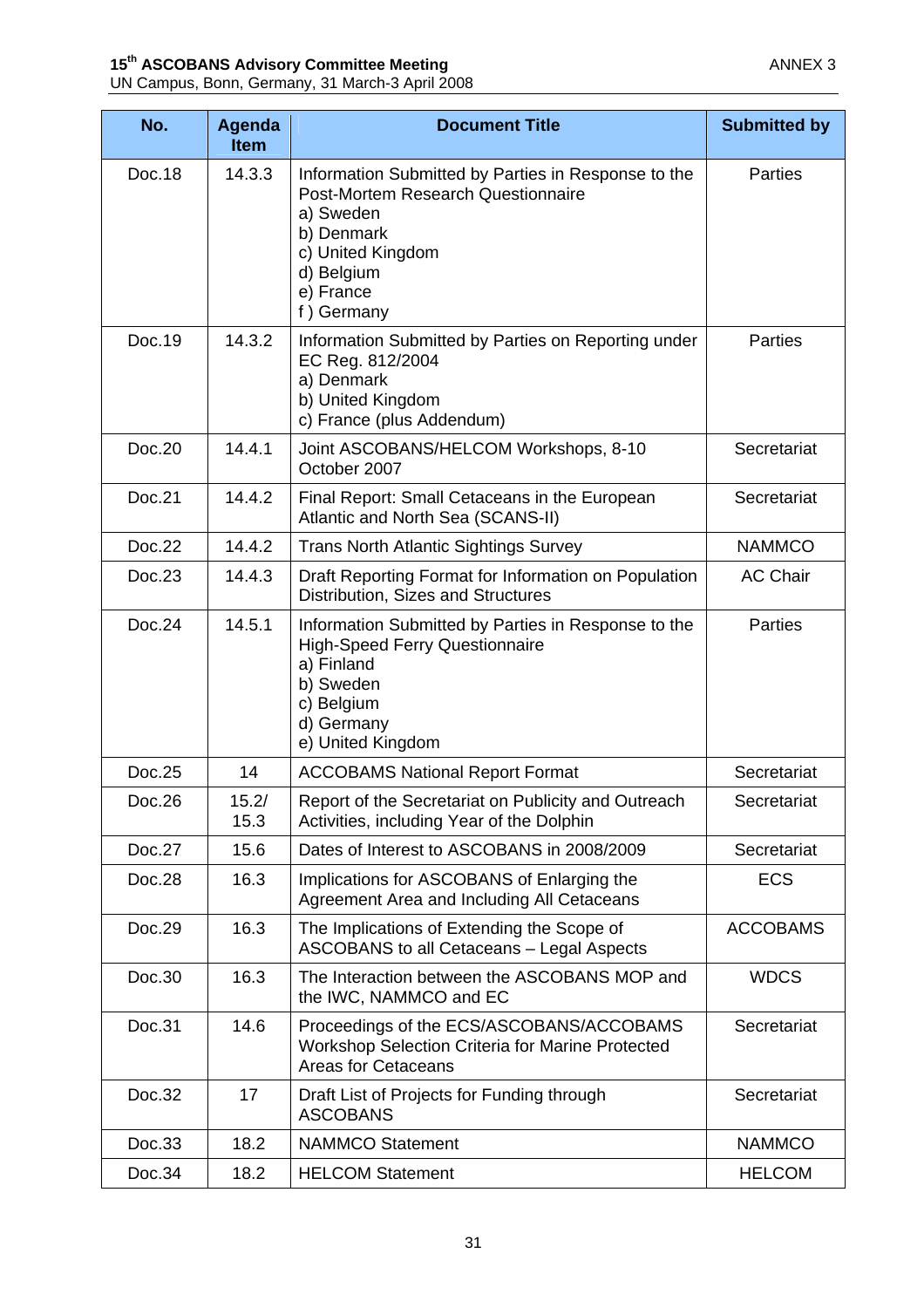| No.             | Agenda<br><b>Item</b> | <b>Document Title</b>                                                                                                                            | <b>Submitted by</b>     |
|-----------------|-----------------------|--------------------------------------------------------------------------------------------------------------------------------------------------|-------------------------|
| Doc.35          | 14.1.1                | EC Law and the Conservation of the Baltic Harbour<br>Porpoise: A Report for the ASCOBANS Jastarnia<br>Group                                      | Secretariat             |
| Doc.36          | 18                    | Reports of Representation of ASCOBANS at<br>Meetings                                                                                             | Secretariat             |
| Doc.37          | 14.3                  | Spatio-temporal interactions between harbour<br>porpoise (Phocoena phocoena) and fisheries in the<br>German Bight 2002-2006: Preliminary results | Germany                 |
| Doc.38          | 14.5.2                | Underwater Noise as a Threat to Cetaceans - a<br>discussion paper by the ASCOBANS AC Chair                                                       | <b>AC Chair</b>         |
| Doc.39          | 14.4.2                | Progress Report on the CODA Project                                                                                                              | Secretariat             |
| Doc.40          | 14.1.2                | The Finnish Proposal for Amending Jastarnia<br><b>Group's Contribution</b>                                                                       | Finland                 |
| Doc.41          | 14.1.4                | The Finnish Point of View of the Jastarnia Plan<br>Revision                                                                                      | Finland                 |
| Doc.42          | 14.5.2                | Auditory Studies on Harbour Porpoises in Relation to<br><b>Offshore Wind Turbines</b>                                                            | <b>AC Chair</b>         |
| Doc.43<br>Rev.1 | 14.5.1                | Assessing the Impact upon Cetaceans of Shipping,<br>including Ferries, within the ASCOBANS Region                                                | Sea Watch<br>Foundation |
| Doc.44          | 14.1.3                | <b>ECS Bycatch Resolution</b>                                                                                                                    | <b>ECS</b>              |
| Doc.45          | 14.5.2                | Possible Impact of Personal Watercraft (PWC) on<br>Harbor Porpoises (Phocoena phocoena) and Harbor<br>Seals (Phoca vitulina)                     | <b>GSM</b>              |
| Doc.46          | 14.3.4                | <b>Executive Summary:</b><br>Report of the Study Group for Bycatch of Protected<br>Species (SGBYC)                                               | Secretariat             |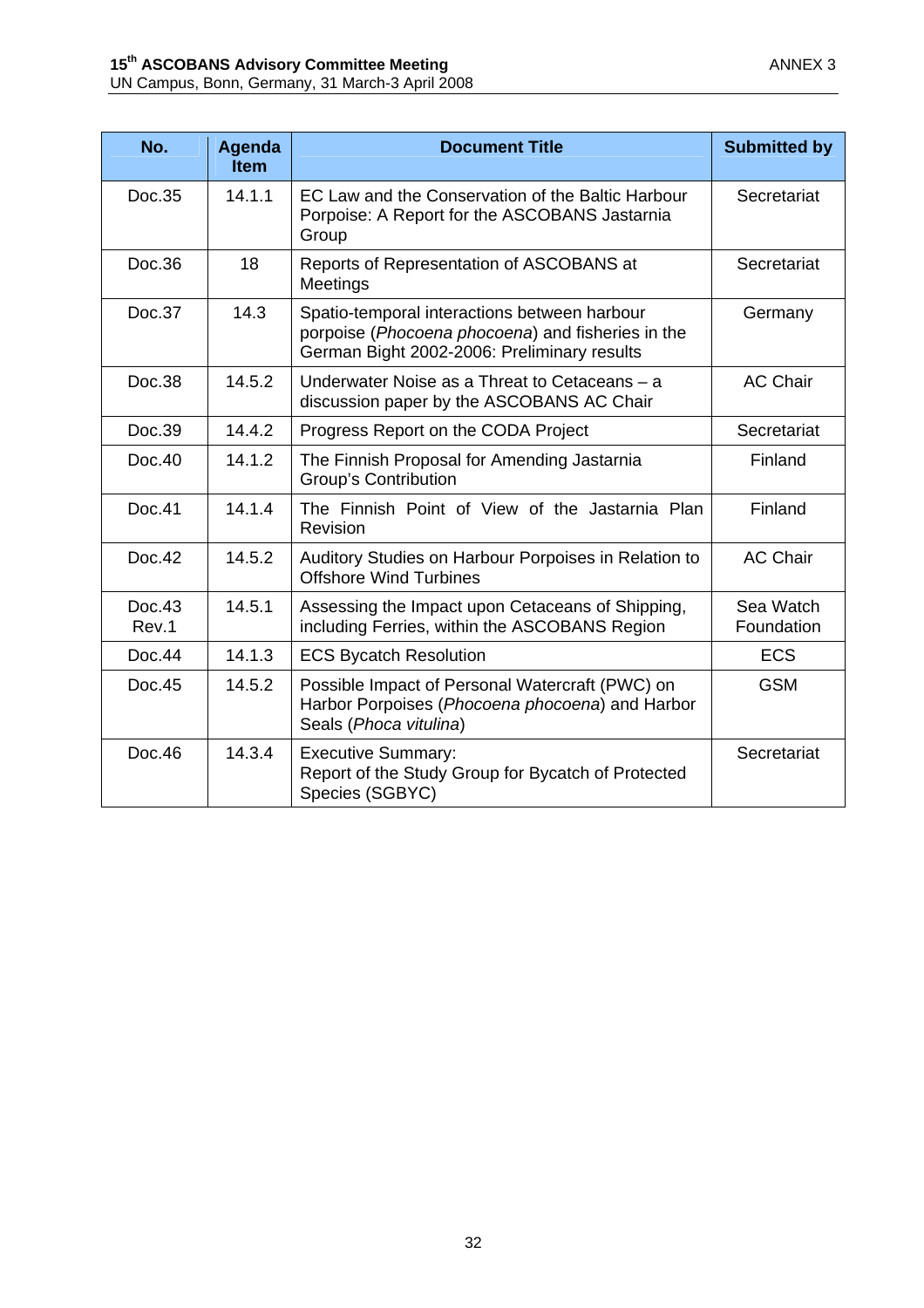#### **RULES OF PROCEDURE FOR THE ASCOBANS ADVISORY COMMITTEE**

*As amended at the 14th Meeting of the ASCOBANS Advisory Committee, 19-21 April 2007, San Sebastián, Spain* 

#### PART I

#### **DELEGATES, OBSERVERS, SECRETARIAT**

#### **Rule 1: Delegates**

- (1) A Party to the Agreement (hereafter referred to as a 'Party')<sup>1</sup> shall be entitled to appoint one member of the Advisory Committee (thereafter referred to as a Committee Member) and such advisers as the Party may deem necessary.
- (2) The voting rights of the Parties shall be exercised by the Committee Member. In the absence of the Committee Member, an adviser may be appointed by the Committee Member to act as a substitute over the full range of the Committee Member's functions.

#### **Rule 2: Observers**

- (3) All non-Party Range States and Regional Economic Integration Organisations bordering on the waters concerned may send observers to the meeting, who shall have the right to participate but not to vote.<sup>2</sup>
- (4) Any body or individual qualified in cetacean conservation and management may request admittance to plenary sessions of the Advisory Committee. Appropriate written applications for attendance should be received by the Secretariat at least 60 days before any Committee meeting, and circulated to Parties by the Secretariat forthwith. Parties shall inform the Secretariat of their acceptance or rejection of all applications no less than 30 days before that meeting. An applicant shall be permitted to attend as non-voting observer, if two-thirds of the Parties accept their application. Decisions on whether such bodies or individuals may attend Committee meetings should take into account possible seating limitations. Information on limitations of the venue shall be provided to the Secretariat by the host in time for circulation with any applications received.
- (5) The Advisory Committee may, as appropriate, invite any other body or individual qualified in cetacean conservation and management to participate in a meeting. Such persons shall not have the right to vote.
- (6) Seating limitations may require that no more than two observers from any non-Party State or body be present at sessions of the Advisory Committee.

#### **Rule 3: Credentials**

 $\overline{a}$ 

(7) Each Contracting Party shall appoint a Committee Member and alternate, when appropriate, to the Advisory Committee, who shall represent the Party. Contracting Parties shall submit the names of these delegates to the Secretariat through their coordinating authorities by the start of the Meeting.

<sup>&</sup>lt;sup>1</sup> See Agreement, paragraph 1.2, sub-paragraph (e), and paragraphs 8.4 and 8.5. A Party is a Range State or a Regional Economic Integration Organisation which has deposited with the United Nations Headquarters its consent to be bound by the agreement.

 $2$  See Agreement, paragraph 6.2.1.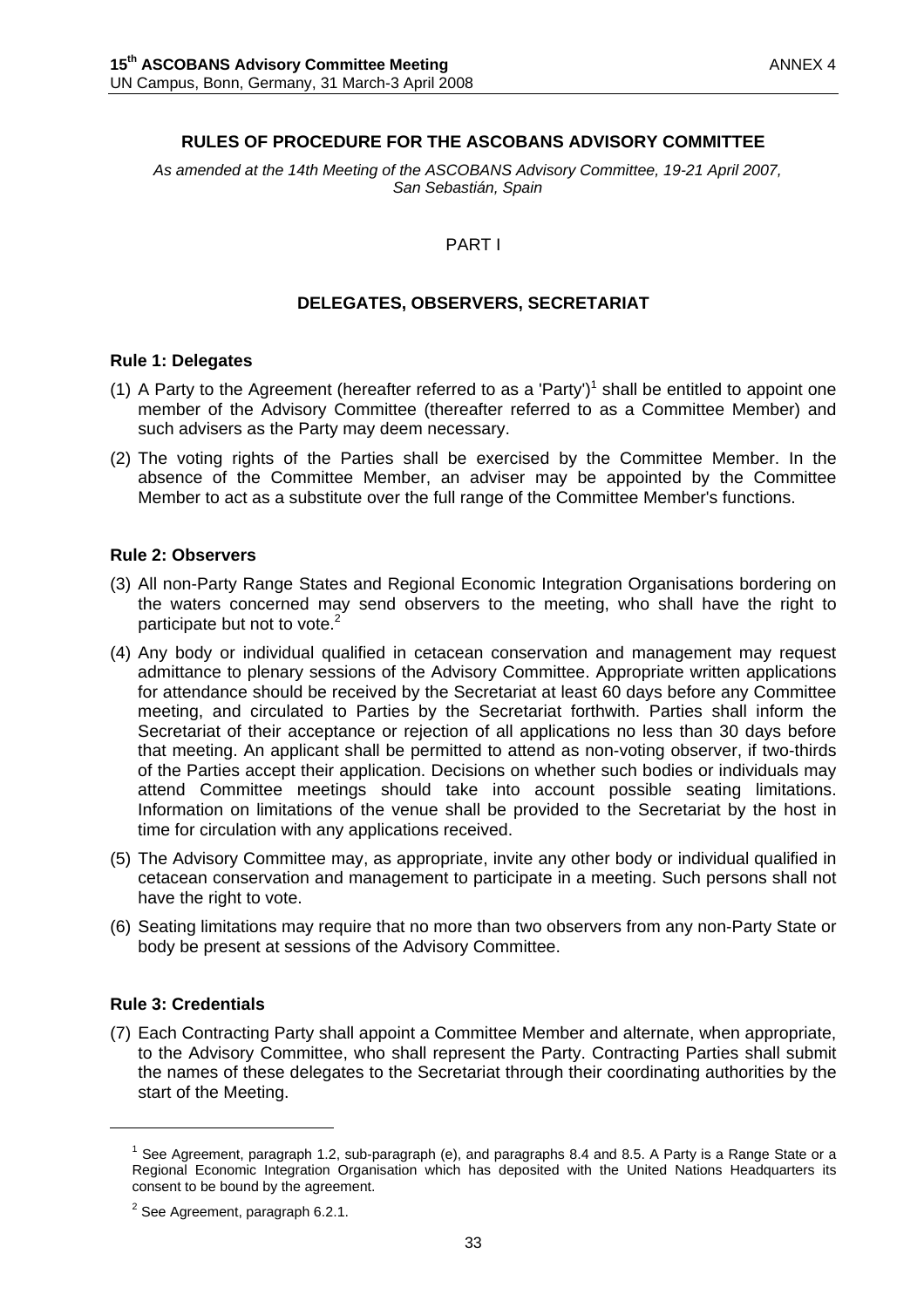(8) The appointed Committee Member or alternate shall be available for consultation intersessionally.

#### **Rule 4: Secretariat**

Unless otherwise instructed by the Parties, the Secretariat shall service and act as secretariat for the Advisory Committee at its meetings.

#### PART II

#### **OFFICERS**

#### **Rule 5: Chairpersons**

- (1) The Advisory Committee shall, at its first session, elect a Chairperson from among the Committee Members, and a Vice-chairperson from the Committee Members or their advisers.
- (2) The Chairperson and Vice-chairperson of the Advisory Committee shall hold office until the end of the first meeting of the Advisory Committee following each Meeting of Parties. The Chairperson and Vice-chairperson may be nominated for re-election at the end of a term of office. In the event of the election of a new Chairperson or Vice-chairperson, the Advisory Committee shall elect these persons from among the Committee Members or their advisers.

#### **Rule 6: Presiding Officer**

- (1) The Chairperson shall preside at all meetings of the Advisory Committee.
- (2) If the Chairperson is absent or is unable to discharge the duties of Presiding Officer, the Vice-Chairperson shall deputize.
- (3) In the event that both the Chairperson and the Vice-Chairperson are absent or unable to discharge the duties of Presiding Officer, the appointed Committee Member of the Party hosting the Meeting shall assume these duties.
- (4) The Presiding Officer may vote.

#### PART III

#### **RULES OF ORDER AND DEBATE**

#### **Rule 7: Powers of Presiding Officer**

- (1) In addition to exercising powers conferred elsewhere in these Rules, the Presiding Officer shall at Advisory Committee meetings:
	- (a) open and close the sessions;
	- (b) direct the discussions;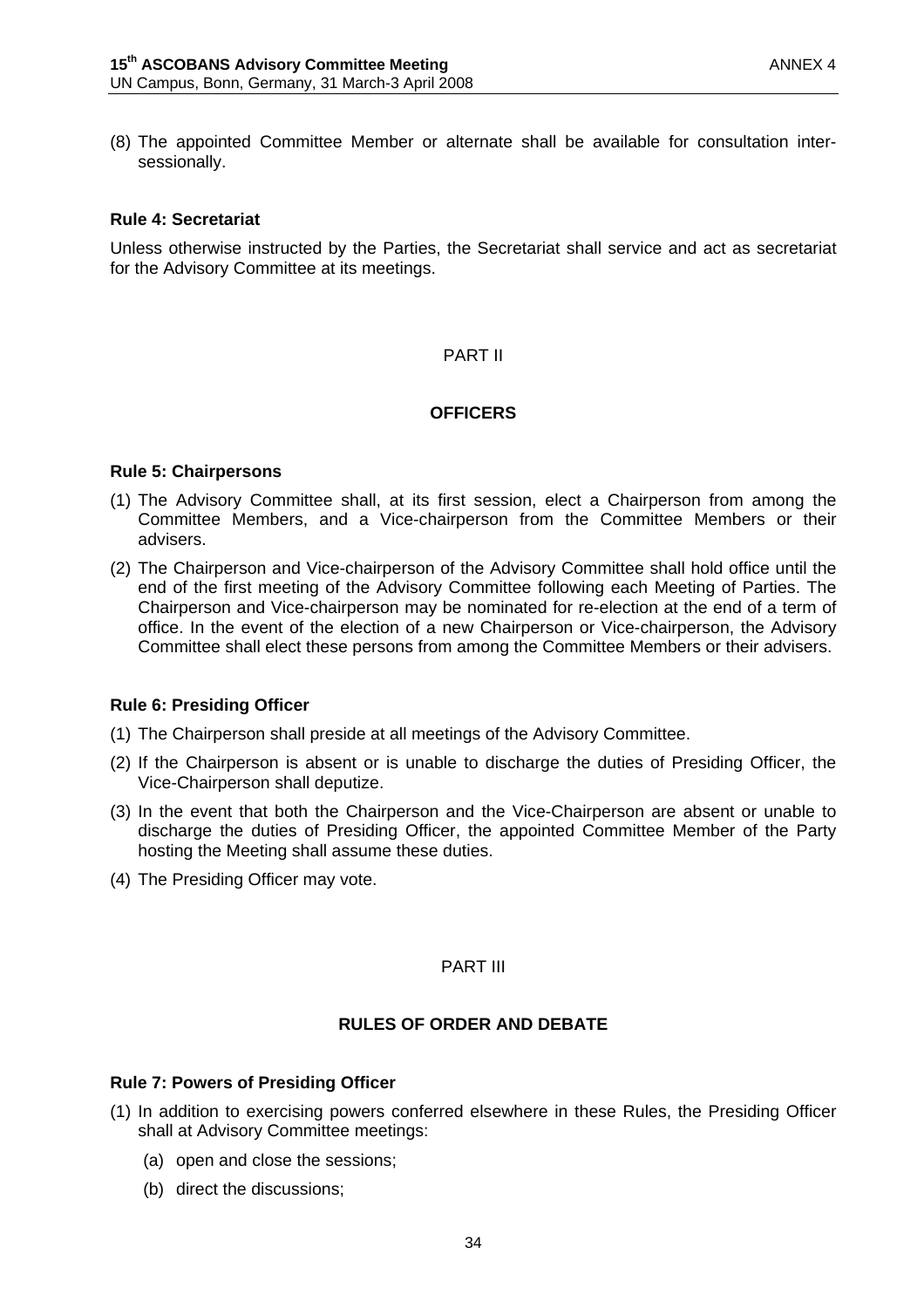- (c) ensure the observance of these Rules;
- (d) accord the right to speak;
- (e) put questions to the vote and announce decisions;
- (f) rule on points of order; and
- (g) subject to these Rules, have complete control of the proceedings of the Meeting and the maintenance of order.
- (2) The Presiding Officer may, in the course of discussion at a meeting, propose:
	- (a) time limits for speakers;
	- (b) limitation of the number of times the members of a delegation or observers from a State which is not a Party or a Regional Economic Integration Organisation, or from any other body, may speak on any question;
	- (c) the closure of the list of speakers;
	- (d) the adjournment or the closure of the debate on the particular subject or question under discussion;
	- (e) the suspension or adjournment of any session; and
	- (f) the establishment of drafting groups on specific issues.

#### **Rule 8: Right to Speak**

- (1) The Presiding Officer shall call upon speakers in the order in which they signify their desire to speak, with precedence given to the Committee Members.
- (2) A Committee Member, adviser or observer may speak only if called upon by the Presiding Officer, who may call a speaker to order if the remarks are not relevant to the subject under discussion.
- (3) A speaker shall not be interrupted, except on a point of order. The speaker may, however, with the permission of the Presiding Officer, give way during his speech to allow any participant or observer to request elucidation on a particular point in that speech.

#### **Rule 9: Procedural Motions**

- (1) During the discussion of any matter, a Committee Member may rise to a point of order, and the point of order shall be immediately, where possible, decided by the Presiding Officer in accordance with these Rules. A delegate may appeal against any ruling of the Presiding Officer. The appeal shall immediately be put to the vote, and the Presiding Officer's ruling, shall stand unless a majority of the Parties present and voting decide otherwise. A delegate rising to a point of order may not speak on the substance of the matter under discussion, but only on the point of order.
- (2) The following motions shall have precedence in the following order over all other proposals or motions before the Meeting:
	- (a) to suspend the session;
	- (b) to adjourn the session;
	- (c) to adjourn the debate on the particular subject or question under discussion;
	- (d) to close the debate on the particular subject or question under discussion.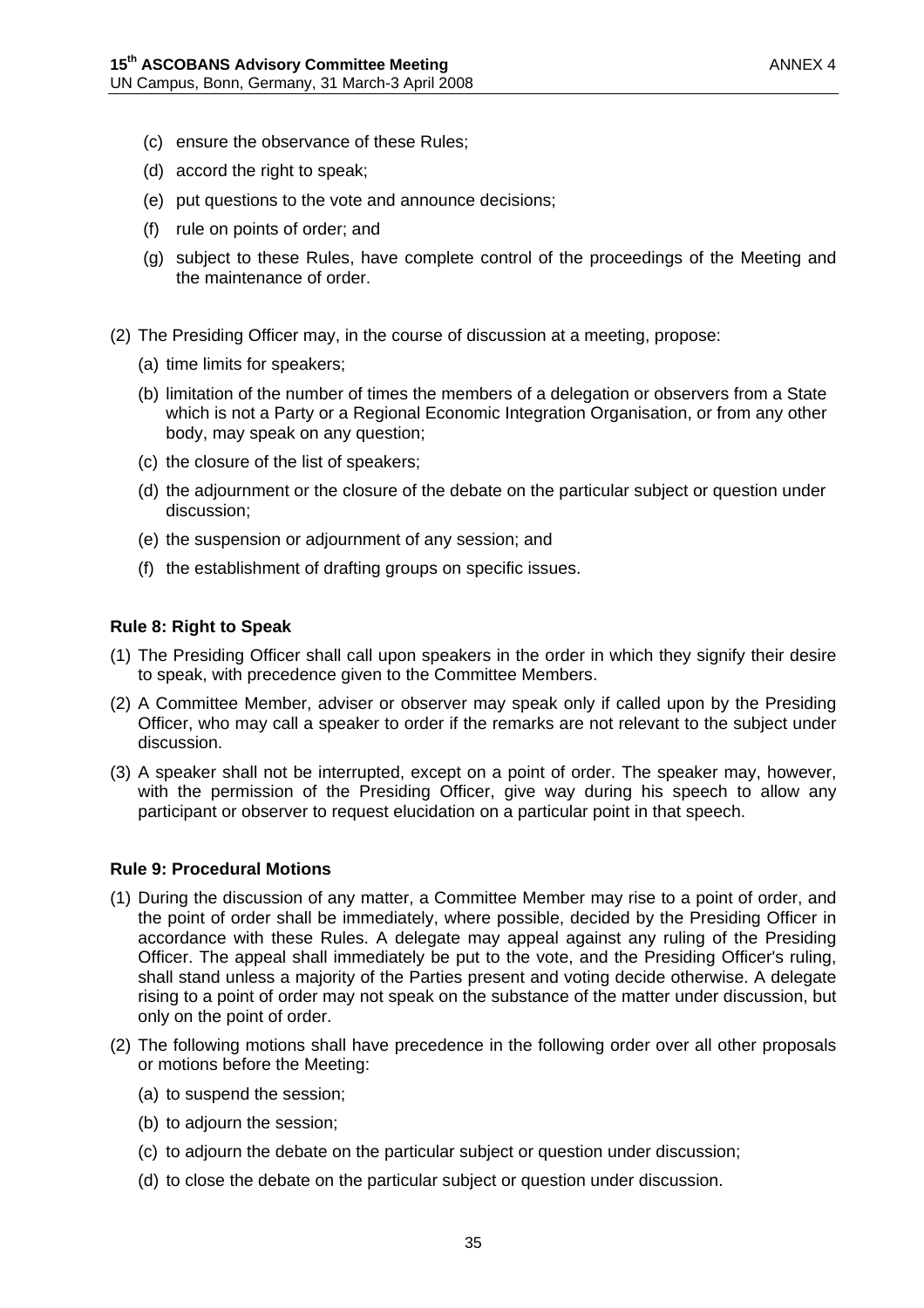#### **Rule 10: Arrangements for Debate**

- (1) The Meeting may, on a proposal by the Presiding Officer or by a Committee Member, limit the time to be allowed to each speaker and the number of times anyone may speak on any question. When the debate is subject to such limits, and a speaker has spoken for the allotted time, the Presiding Officer shall call the speaker to order without delay.
- (2) During the course of a debate the Presiding Officer may announce the list of speakers, and, with the consent of the Committee, declare the list closed. 'The Presiding Officer may, however, accord the right of reply to any individual if a speech delivered after the list has been declared closed makes this desirable.
- (3) During the discussion of any matter, a Committee Member may move the adjournment of the debate on the particular subject or question under discussion. In addition to the proposer of the motion, a Committee Member may speak in favour of, and a Committee Member of each of two Parties may speak against the motion, after which the motion shall immediately be put to the vote. The Presiding Officer may limit the time to be allowed to speakers under this Rule.
- (4) A Committee Member may at any time move the closure of the debate on the particular subject or question under discussion, whether or not any other individual has signified the wish to speak. Permission to speak on the motion for closure of the debate shall be accorded only to a Committee Member from each of two Parties wishing to speak against the motion, after which the motion shall immediately be put to the vote. The Presiding Officer may limit the time to be allowed to speakers under this Rule.
- (5) During the discussion of any matter a Committee Member may move the suspension or the adjournment of the session. Such motions shall not be debated but shall immediately be put to the vote. The Presiding Officer may limit the time allowed to the speaker moving the suspension or adjournment of the session.

#### PART IV

#### **VOTING**

#### **Rule 11: Methods of Voting**

- (1) Without prejudice to the provisions of Rule 1, Paragraph 2, each Committee Member duly accredited according to Rule 3 shall have one vote.
- (2) The Committee shall normally vote by show of hands at a meeting, but any Committee Member may request a roll-call vote. In the event of a vote during an inter-sessional period, there will be a postal ballot.
- (3) At the election of officers, any Committee Member may request a secret ballot. If seconded, the question of whether a secret ballot should be held shall immediately be voted upon. The motion for a secret ballot may not be conducted by secret ballot.
- (4) Voting by roll-call or by secret ballot shall be expressed by "Yes", "No" or "Abstain". Only affirmative and negative votes shall be counted in calculating, the number of votes cast by Committee Members present and voting.
- (5) If votes are equal, the motion or amendment shall not be carried.
- (6) The Presiding Officer shall be responsible for the counting of the votes and shall announce the result. The Presiding Officer may be assisted by the Secretariat. Inter-sessional voting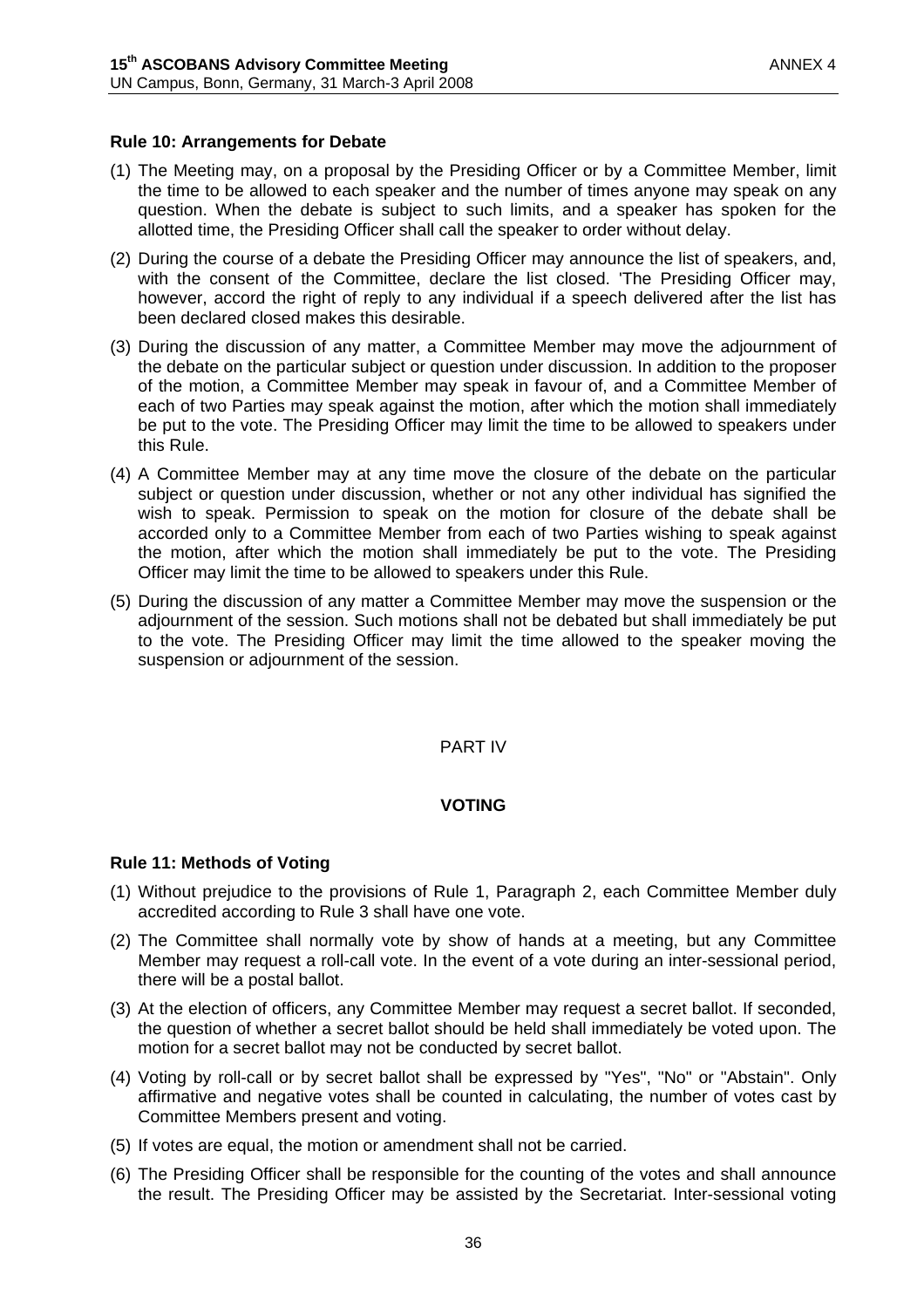by postal ballot will be co-ordinated by the Secretariat.

(7) After the Presiding Officer has announced the beginning of the vote, it shall not be interrupted except by a Committee Member on point of order in connection with the actual conduct of the voting. The Presiding, Officer may permit Committee Members to explain their votes either before or after the voting, and may limit the time to be allowed for such explanations.

#### **Rule 12: Majority and voting procedures on motions and amendments**

- (1) All votes on procedural matters relating to the forwarding of the business of the meeting shall be decided by a simple majority of Parties.
- (2) Financial decisions within the limit of the power available to the Advisory Committee shall be decided by three-quarter majority among those Parties present and voting.
- (3) Amendments to the Rules of Procedure require a three-quarter majority among those present and voting.
- (4) All other decisions shall be taken by simple majority among Parties present and voting.
- (5) When an amendment is moved to a proposal, the amendment shall be voted on first. If the amendment is adopted, the amended proposal shall then be voted upon.

## PART V

#### **LANGUAGES AND RECORDS**

#### **Rule 13: Working Language**

English shall normally be the working language of any Advisory Committee meeting and working groups.

#### **Rule 14: Other Languages**

- (1) An individual. may speak in a language other than English at meetings, provided he/she furnishes interpretation into English.
- (2) Any document submitted to a meeting shall be in English.

#### **Rule 15: Summary Records**

Summary records of Committee meetings shall be kept by the Secretariat and shall be circulated to all Parties in English.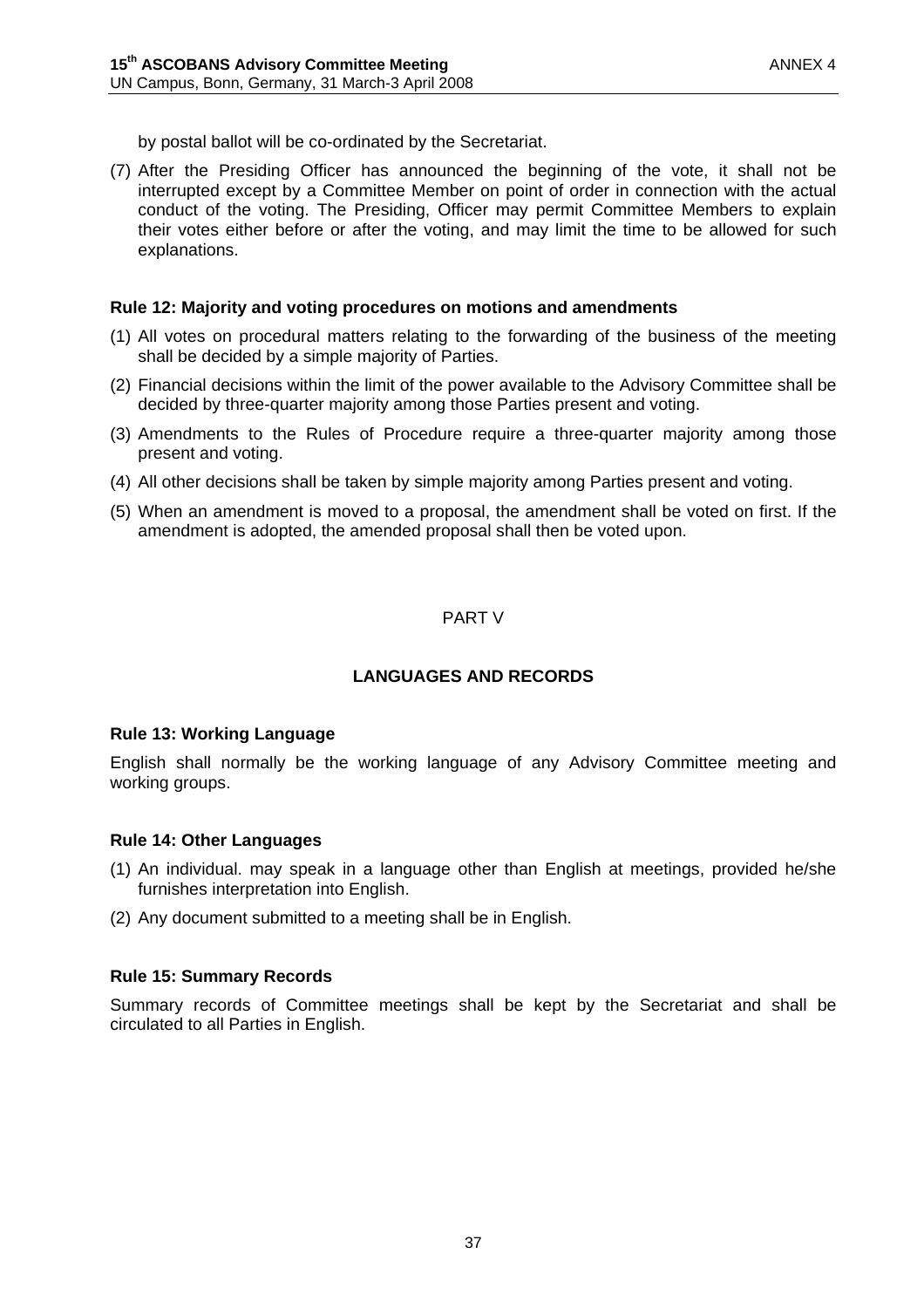## PART VI

## **OPENNESS OF DEBATES**

#### **Rule 16: Committee meetings**

All sessions of meetings shall be closed to the public.

## **Rule 17: Sessions of the Working Groups**

As a general rule, sessions of working groups shall be limited to the Committee Members, their advisers and to observers invited by the Chairs of working groups.

#### PART VII

## **WORKING GROUPS**

#### **Rule 18: Establishment of Working Groups**

The Advisory Committee may establish working groups as may be necessary to enable it to carry out its functions. It shall define the terms of reference and composition of each working group, the size of which may be limited according to the number of places available in assembly rooms.

#### **Rule 19: Procedure**

Insofar as they are applicable, these Rules shall apply *mutatis mutandis* to the proceedings of working groups.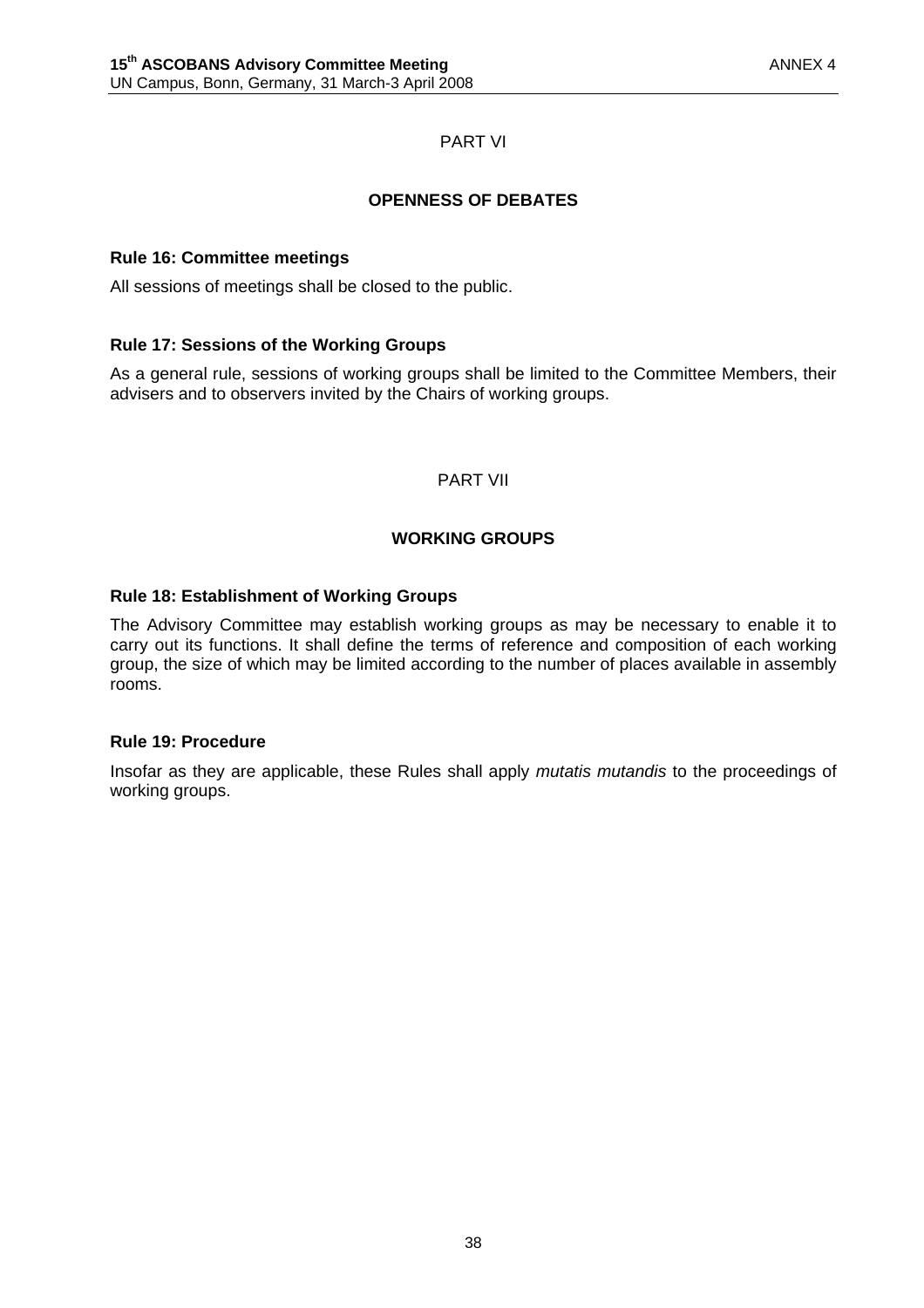# **Terms of Reference for the Evaluation of the New Arrangements for the ASCOBANS Secretariat (2007‐2009)**

## **Background information**

- At the 5<sup>th</sup> Meeting of the Parties of ASCOBANS (18-20 September and 12 December 2006) it has been decided that *"from 1 January 2007 the UNEP/CMS Secretariat shall serve as the secretariat pursuant to provision No. 4 of the ASCOBANS Agreement, and the Executive Secretary of UNEP/CMS shall be the acting Executive Secretary for ASCOBANS"* (Resolution No. 2d, see annex).
- Furthermore Parties have decided to implement these new arrangements for a provisional three‐year period.
- Finally Parties have requested the Executive Director of UNEP to undertake an independent evaluation of the new Secretariat arrangements in mid 2008. The results of this evaluation should be considered by the Conference of the Parties (COP) of CMS in 2008, followed in due time by the MOP of ASCOBANS in 2009, with the aim of identifying the best organizational solutions for ASCOBANS.
- These Terms of Reference provide guidance for the evaluation to be undertaken mid 2008.
- In the budget of ASCOBANS  $\epsilon$  30.000,- has been reserved for the evaluation, to be funded through a voluntary contribution of The Netherlands.

## **Objectives of the evaluation**

The objective of the evaluation is to review the effectiveness, efficiency, synergy and the cost-effectiveness of the new arrangements for the ASCOBANS Secretariat with respect to the following elements, and if necessary formulate options for improvement or change of arrangements:

- Output of the Secretariat (as regards the cycle of the meetings, tasks, programmes and strategies agreed by the MOP, and reports prepared by the Secretariat).
- Provision of support to the Parties (as regards the cycle of the meetings, tasks, programmes and strategies agreed by the MOP, and reports prepared by the Parties).
- Functioning of the Secretariat focal point and website for the ASCOBANS Agreement.
- Communication with Parties, Range States, NGOs and international organizations.
- Awareness-raising, public information activities and the ASCOBANS website.
- Profile of the ASCOBANS Secretariat, including representation at an adequate level at meetings of other relevant agreements and conventions, with the remit established by Parties.
- Continuity, transparency and quality in the administrative and budgetary management and functioning of ASCOBANS.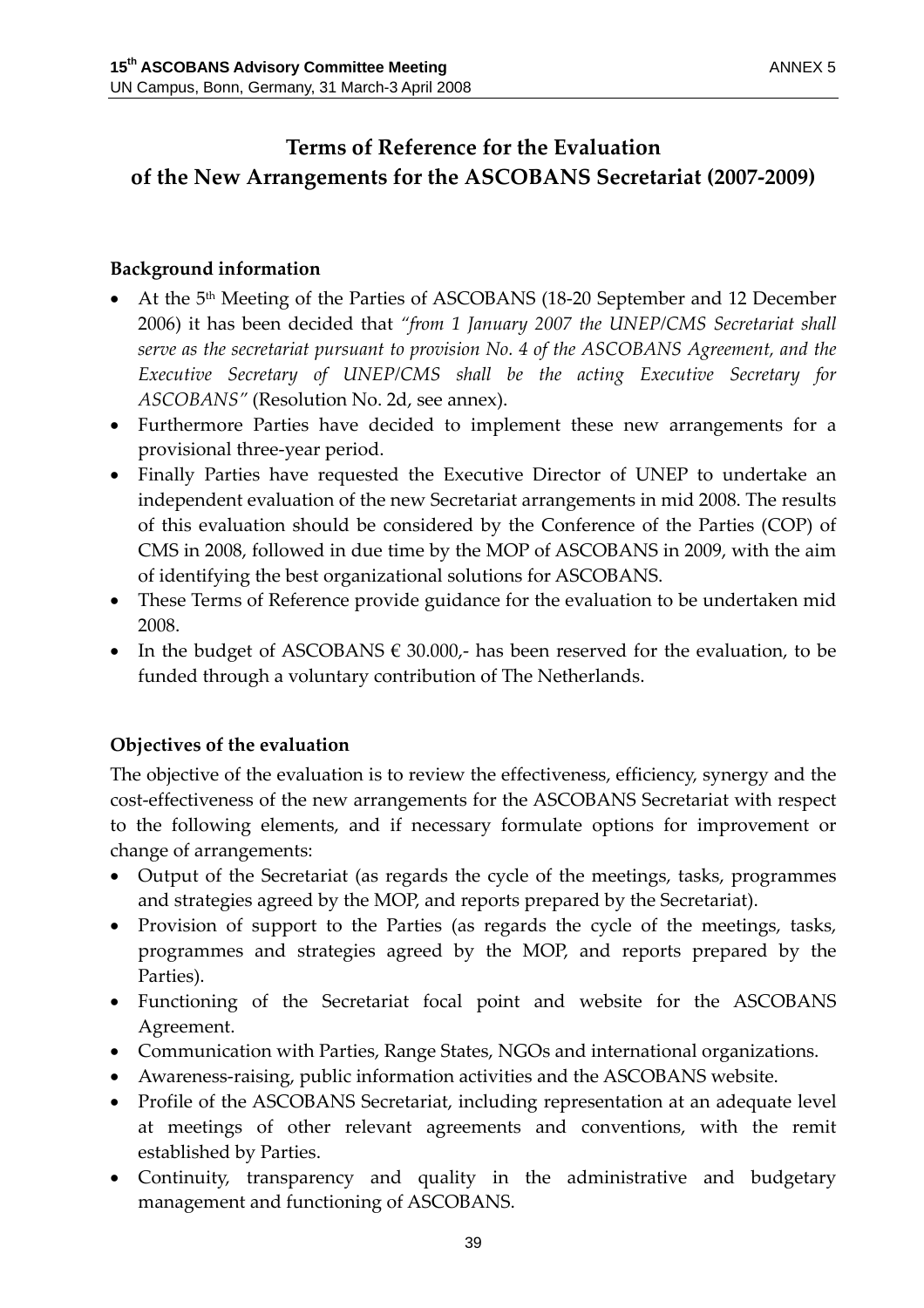- Specific benefits (or disadvantages) resulting from functioning as a joint Secretariat with CMS since January 2007.
- Costs incurred under the new arrangements, including a comparison of costeffectiveness of current and previous arrangements.
- Manpower spend in the CMS Secretariat as regards ASCOBANS tasks; evaluation of the available/spend manpower in relation to the tasks of the Secretariat as regards ASCOBANS.

## **Methods/procedures**

- Desk research and evaluation of the output and communication-activities of the ASCOBANS Secretariat.
- Desk research and evaluation of the administrative and budgetary effectiveness and efficiency of the Secretariat.
- Written inquiries and interviews, if necessary, regarding the cooperation between the Secretariat and Parties, Range States, NGOs, other agreements and conventions.
- Written inquiries and interviews, if necessary, regarding the satisfaction of Parties, Range States, NGOs, other agreements and conventions with respect to the effectiveness and efficiency of the new Secretariat arrangements.
- An independent consultant should conduct the evaluation. Selection of the consultant on the basis of a tender (at least three proposals).
- A working group will be installed to assist UNEP to select an appropriate consultant and to review whether the draft report fulfils the objectives of the evaluation. The working group will consist of representatives of Belgium, Denmark and the Netherlands, as well as the AC Chair, one representative from UNEP‐HQ and one from other CMS Parties (to be proposed by the Acting Executive Secretary of ASCOBANS).
- The evaluation should be carried out mid 2008. Starting as soon as possible after the AC 2008. The results need to be available at COP CMS (December 2008; draft to be submitted by 31 August; deadline for documentation 30 September).

## **Planning decision‐making regarding DRAFT Terms of reference**

- <u>January February 2008</u>: consultation
- March/April 2008: AC ASCOBANS and preparation tender
- After AC ASCOBANS: formalising the contract/start evaluation.

ASCOBANS AC 15, prepared by the Netherlands 31 March 2008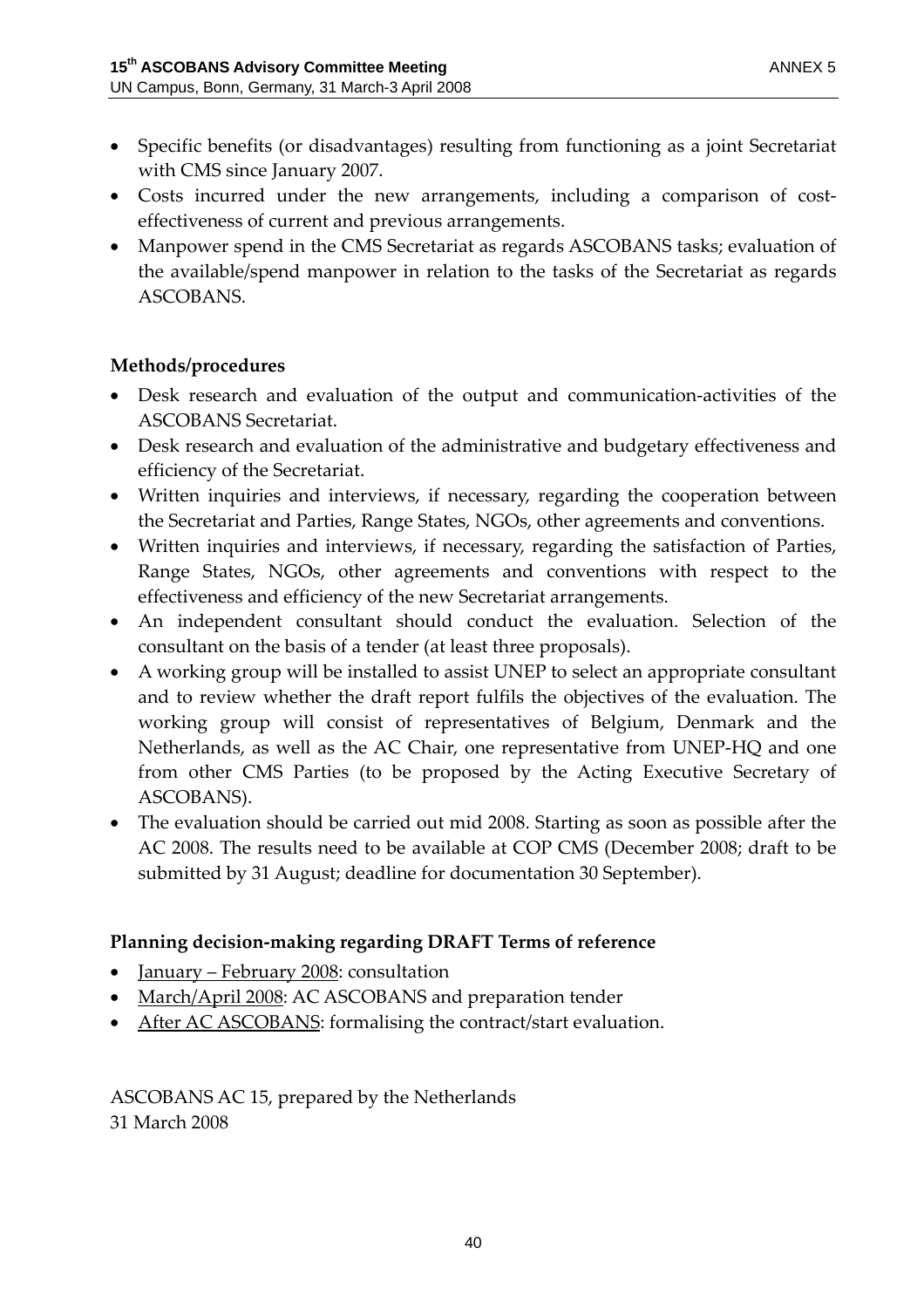## **ASCOBANS Triennium Work Plan for 2007 - 2009**

#### **Progress made, further action required, linkages to the ASCOBANS Conservation and Management Plan and suggestions for effective implementation of the Agreement**

- 1. This document, prepared by the CMS/ASCOBANS Secretariat, contains an overview of action points for the current triennium of activity of ASCOBANS, covering the work of the Secretariat, the Advisory Committee and Parties, as outlined by the  $5<sup>th</sup>$  Meeting of the Parties. It also indicates progress already achieved in its implementation and further action required for all the actors involved. Linkages with the ASCOBANS "Conservation and Management Plan" annexed to the Agreement text have been identified for each action point. The ASCOBANS Conservation and Management Plan, annexed to this document, covers the following areas:
	- a) Habitat conservation and management
	- b) Surveys and research
	- c) Use of by-catches and stranding
	- d) Legislation
	- e) Information and education.
- 2. It should be noted that the 30 items in the current work Plan for 2007 include eight action points (26.6%) related to Information and Education, seven related to Surveys and Research (23.3%), and just three (10%) addressing Habitat Conservation and Management, namely items 14, 16 and 17.

An asterisk (\*) indicates the need for additional funds to undertake the activity.

3. Parties are encouraged to make available, through additional Government contributions, resources to undertake existing or new un(der)funded activities, giving particular attention to conservation and management.

This document has been reviewed and updated by the  $15<sup>th</sup>$  Meeting of the ASCOBANS Advisory Committee.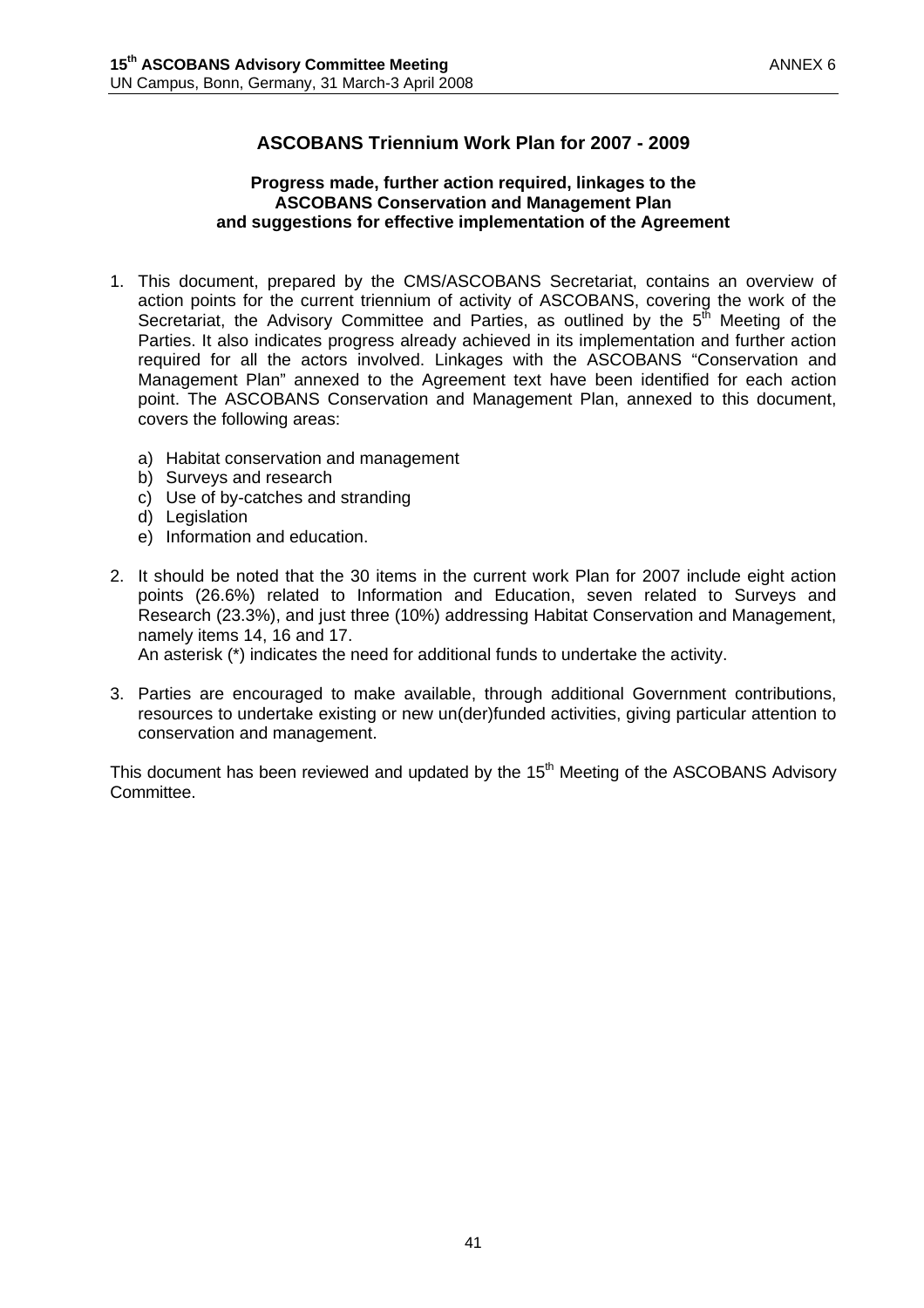| <b>ACTIVITY TRIENNIUM WORK PLAN</b>                                                                                                                                                                                                                                                                                                                                                                                                              | <b>ACTION</b><br><b>REQUIRED OF</b> | <b>INTERVAL/TIME LINE</b>    | <b>PROGRESS MADE</b>                                                                                                                                                                                                                                     | <b>FURTHER ACTION REQUIRED</b>                                                                                                                                                                                                                                                                                           | <b>LINKAGES TO</b><br><b>CMP</b><br>(ANNEXED)                            |
|--------------------------------------------------------------------------------------------------------------------------------------------------------------------------------------------------------------------------------------------------------------------------------------------------------------------------------------------------------------------------------------------------------------------------------------------------|-------------------------------------|------------------------------|----------------------------------------------------------------------------------------------------------------------------------------------------------------------------------------------------------------------------------------------------------|--------------------------------------------------------------------------------------------------------------------------------------------------------------------------------------------------------------------------------------------------------------------------------------------------------------------------|--------------------------------------------------------------------------|
| <b>Entire ASCOBANS Area</b>                                                                                                                                                                                                                                                                                                                                                                                                                      |                                     |                              |                                                                                                                                                                                                                                                          |                                                                                                                                                                                                                                                                                                                          |                                                                          |
| 1. Review, on an annual basis, and<br>as far as possible in conjunction<br>with EU, ICES and IWC, new<br>information on bycatch and make<br>recommendations to Parties and<br>other relevant authorities for further<br>action. This should include<br>information provided by Parties and<br>Range States on the<br>implementation, efficacy and<br>impacts of measures introduced to<br>reduce bycatch, and on effort in<br>relevant fisheries | Advisory<br>Committee               | Annually                     | Secretariat sent reminders<br>on reporting to AC15 to<br>Parties and non-Party<br>states repeatedly since<br>November 2007.<br>Secretariat compiled<br>information received and<br>submitted to AC15.<br>Drafting Groups at AC14<br>$(AC14Doc.25 + 26).$ | Secretariat to send timely<br>reminders for yearly<br>submissions, compile report<br>to AC16.<br>Review of bycatch of<br>migratory species in<br>fisheries to be prepared by<br>the CMS Scientific Council.<br>Mark Tasker to lead<br>discussion on coordinating<br>bycatch data and effort<br>assessments through ICES. | 2c. Surveys<br>and research.<br>3. Use of<br>bycatches and<br>stranding. |
| 2. Provide a clear format for the<br>information to be provided by<br>Parties and Range States on static<br>gillnet and tangle net effort                                                                                                                                                                                                                                                                                                        | Advisory<br>Committee               | AC16                         | Document prepared by<br>AC14 (AC15/Doc.17) as<br>basis for further discussion.                                                                                                                                                                           | Secretariat to collate all<br>reporting formats and<br>suggest improvement with<br>outside technical advice,<br>where required. AC16 to<br>agree on final format.                                                                                                                                                        | 2c. Surveys<br>and research.<br>3. Use of<br>bycatches and<br>stranding  |
| Continue to review, on an annual<br>basis, new information on pollution<br>(including the IWC programme<br>POLLUTION 2000+) and its effects<br>on small cetaceans which occur in<br>the ASCOBANS area and, on the<br>basis of this review, provide<br>recommendations to Parties and<br>other relevant authorities                                                                                                                               | Advisory<br>Committee               | Annually                     | Working Group presented<br>report to AC15 (Annex 8 to<br>AC15 Report).                                                                                                                                                                                   | AC to review at each<br>meeting.<br>Mark Simmonds (WDCS) to<br>chair Working Group.                                                                                                                                                                                                                                      | 2c. Surveys<br>and research                                              |
| 4. Continue to review the extent of<br>negative effects of sound, vessels                                                                                                                                                                                                                                                                                                                                                                        | Advisory<br>Committee,              | By MOP6<br>(recommendations) | Proceedings of joint<br><b>ASCOBANS/ECS Wind</b>                                                                                                                                                                                                         | Secretariat to collate all<br>reporting formats and                                                                                                                                                                                                                                                                      | 2c. Surveys<br>and research                                              |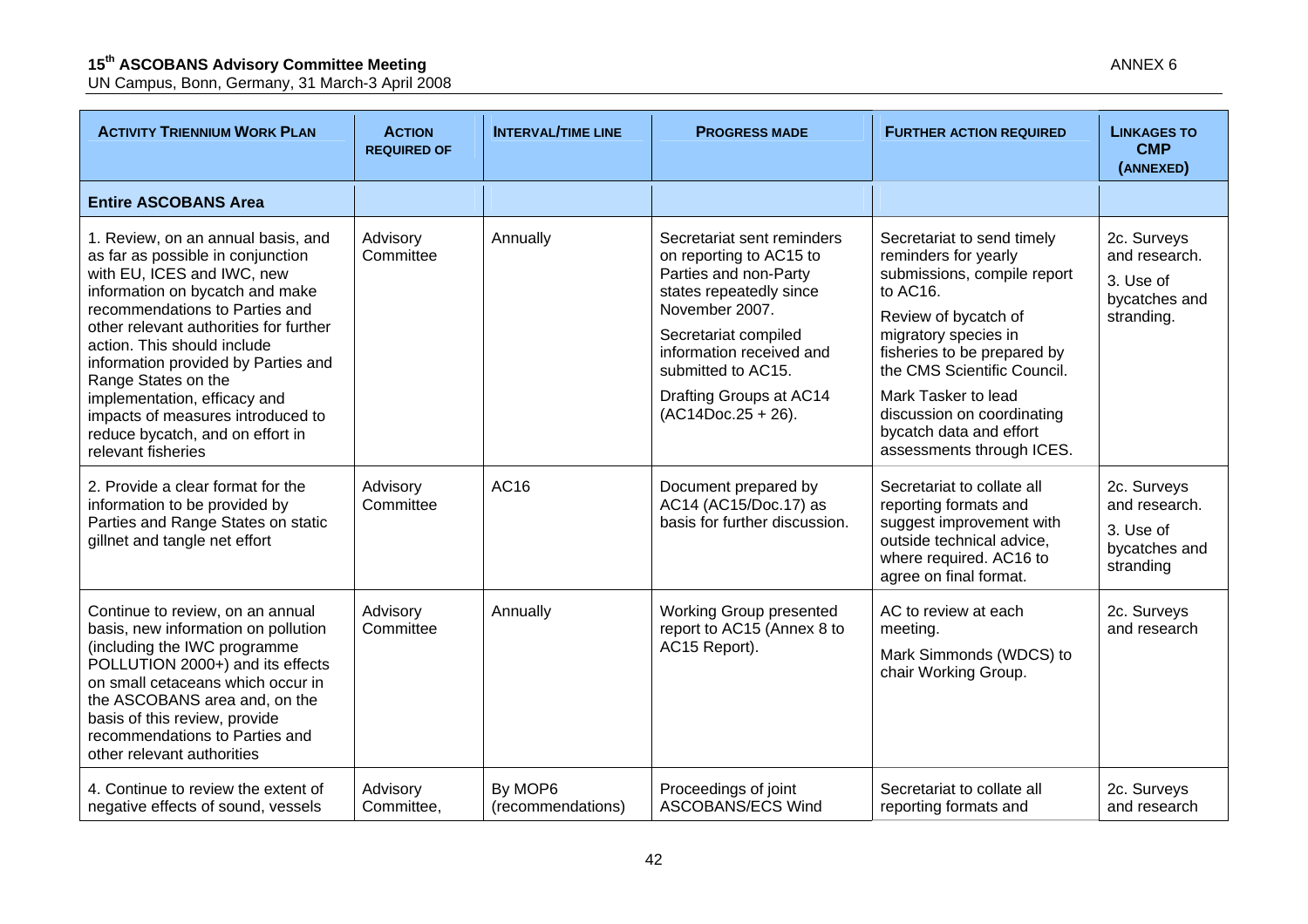| <b>ACTIVITY TRIENNIUM WORK PLAN</b>                                                                                                                                                                                                                                              | <b>ACTION</b><br><b>REQUIRED OF</b> | <b>INTERVAL/TIME LINE</b>   | <b>PROGRESS MADE</b>                                                                               | <b>FURTHER ACTION REQUIRED</b>                                                                                                                       | <b>LINKAGES TO</b><br><b>CMP</b><br>(ANNEXED) |
|----------------------------------------------------------------------------------------------------------------------------------------------------------------------------------------------------------------------------------------------------------------------------------|-------------------------------------|-----------------------------|----------------------------------------------------------------------------------------------------|------------------------------------------------------------------------------------------------------------------------------------------------------|-----------------------------------------------|
| and other forms of disturbance on<br>small cetaceans and to review<br>relevant technological<br>developments with a view to<br>providing recommendations to<br>Parties, by the 6 <sup>th</sup> Meeting of the<br>Parties, on possible ways to<br>mitigate those negative effects | Secretariat                         |                             | Farm Workshop held in<br>April 2007 available.<br>Secretariat invited NATO to<br>AC15.             | suggest improvement with<br>outside technical advice.<br>where required.<br>Parties to submit progress<br>report as part of their Annual<br>Reports. |                                               |
| 5. Organise a one day workshop to<br>establish criteria and guidelines for<br>the identification of sites of<br>importance for small cetaceans                                                                                                                                   | Secretariat                         | Spring 2007                 | Proceedings of joint<br>ASCOBANS/ECS/<br><b>ACCOBAMS Workshop</b><br>held in April 2007 available. | Outcome to be officially<br>submitted to MOP6.                                                                                                       | 2b. Surveys<br>and research                   |
| 6. Organise a three-day workshop<br>on population structure of [small<br>cetaceans and] the harbour<br>porpoise in the ASCOBANS area,<br>including one day dedicated to the<br>Baltic Sea harbour porpoises                                                                      | Secretariat                         | October 2007                | Workshops held in Bonn (8-<br>10 Oct. 2007).                                                       | AC16 to consider results and<br>consider submission to<br>MOP6.                                                                                      | 2a. Surveys<br>and research                   |
| 7. Review new information on<br>cetacean population size,<br>distribution, structure, and causes<br>of mortality in the ASCOBANS area<br>and based on implications for                                                                                                           | Advisory<br>Committee               | Annually                    | Draft reporting format<br>prepared for AC15<br>(AC15/Doc.23).                                      | Secretariat to collate all<br>reporting formats and<br>suggest improvement with<br>outside technical advice.<br>where required.                      | 2a. Surveys<br>and research                   |
| conservation to make appropriate<br>recommendations to Parties and<br>other relevant authorities                                                                                                                                                                                 |                                     |                             |                                                                                                    | Parties to submit progress<br>report as part of their Annual<br>Reports.                                                                             |                                               |
| 8. Continue to step up activities to<br>raise awareness of issues related<br>to cetacean conservation in the<br>Agreement Area                                                                                                                                                   | Secretariat                         | Throughout the<br>triennium | ASCOBANS as main<br>partner in Year of the<br>Dolphin (YoD).                                       | Develop [Secretariat]<br>Communication, Education<br>and Public Awareness                                                                            | 5. Information<br>and education               |
|                                                                                                                                                                                                                                                                                  |                                     |                             | See outreach report<br>(AC15/Doc.26).                                                              | (CEPA) plan for ASCOBANS<br>area.                                                                                                                    |                                               |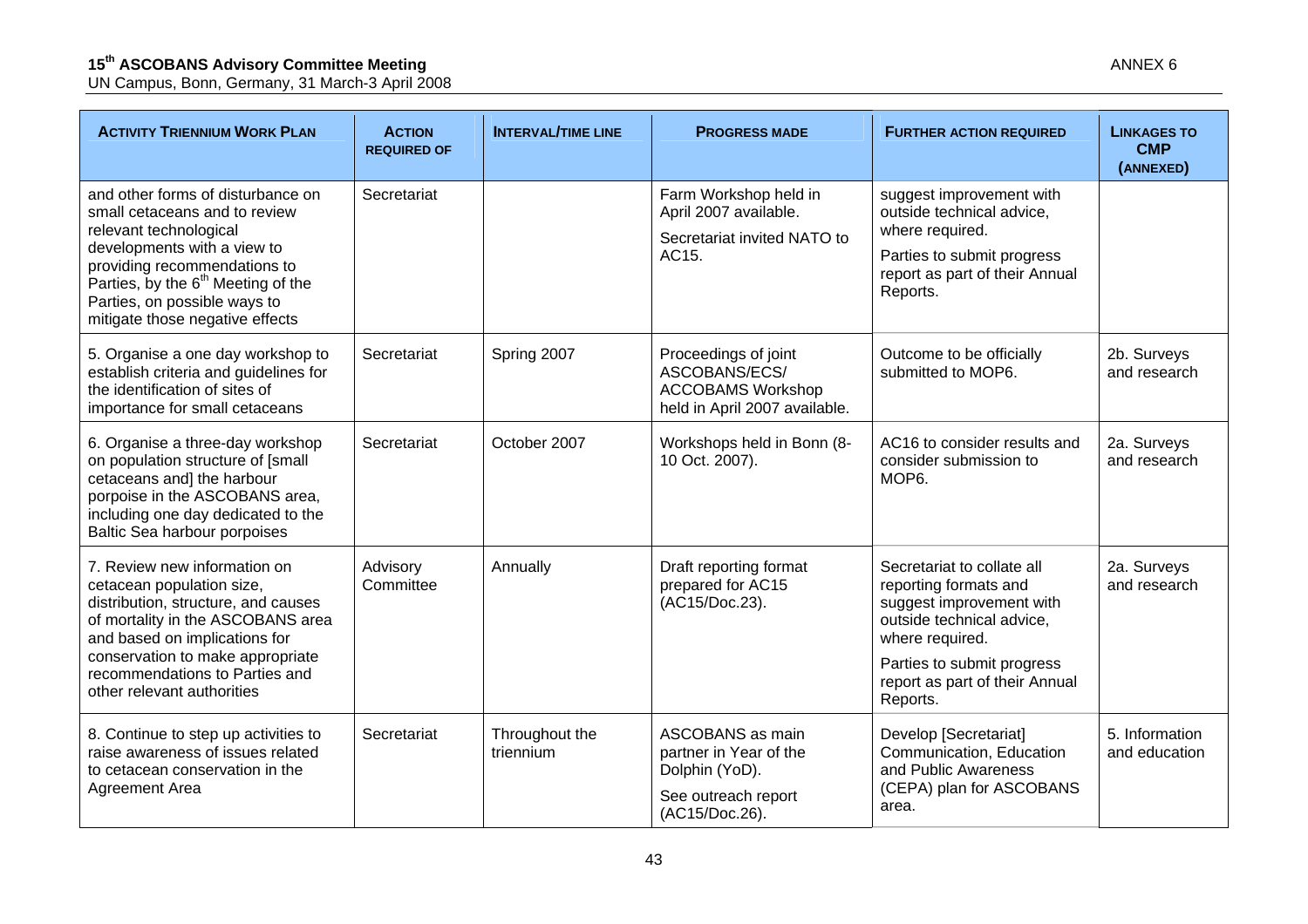| <b>ACTION</b><br><b>REQUIRED OF</b> | <b>INTERVAL/TIME LINE</b>   | <b>PROGRESS MADE</b>                                                                                                                                                                                                    | <b>FURTHER ACTION REQUIRED</b>                                                                                                                           | <b>LINKAGES TO</b><br><b>CMP</b><br>(ANNEXED) |
|-------------------------------------|-----------------------------|-------------------------------------------------------------------------------------------------------------------------------------------------------------------------------------------------------------------------|----------------------------------------------------------------------------------------------------------------------------------------------------------|-----------------------------------------------|
| Secretariat<br>triennium            | Throughout the              | <b>ASCOBANS leaflet</b><br>available as PDF in<br>Russian. Translations of<br>updated versions of leaflets<br>finalised/contracted for all                                                                              | Parties to agree to revised<br>text for leaflet through email<br>consultation with the<br>Secretariat.<br>Parties to provide funding for                 | 5. Information<br>and education               |
|                                     |                             | Dolphin Manual as PDF<br>available in Portuguese.                                                                                                                                                                       |                                                                                                                                                          |                                               |
|                                     |                             | <b>CCB Baltic Harbour</b><br>Porpoise brochure available<br>in German.                                                                                                                                                  |                                                                                                                                                          |                                               |
| Secretariat                         | Throughout the<br>triennium | <b>ASCOBANS</b> website linked<br>to new features of YoD.<br>Regular additions to News<br>section made. Updates of<br>other sections as required.<br>Document base increased<br>(notably all AC documents<br>since AC6) | Information on biology and<br>ecology of small cetaceans<br>in the ASCOBANS Area to<br>be included as additional<br>feature on the website.              | 5. Information<br>and education               |
|                                     |                             | Contract for re-design of<br>existing webpage signed.                                                                                                                                                                   |                                                                                                                                                          |                                               |
| Secretariat                         | Throughout the<br>triennium | Initial consultations with<br><b>HELCOM</b> and EC<br>undertaken.                                                                                                                                                       | Propose role in<br>Communication, Education<br>and Public Awareness<br>(CEPA) plan to AC16.<br>Continue and intensify<br>liaison with all organisations. | 5. Information<br>and education               |
|                                     |                             |                                                                                                                                                                                                                         | languages.                                                                                                                                               | printing.                                     |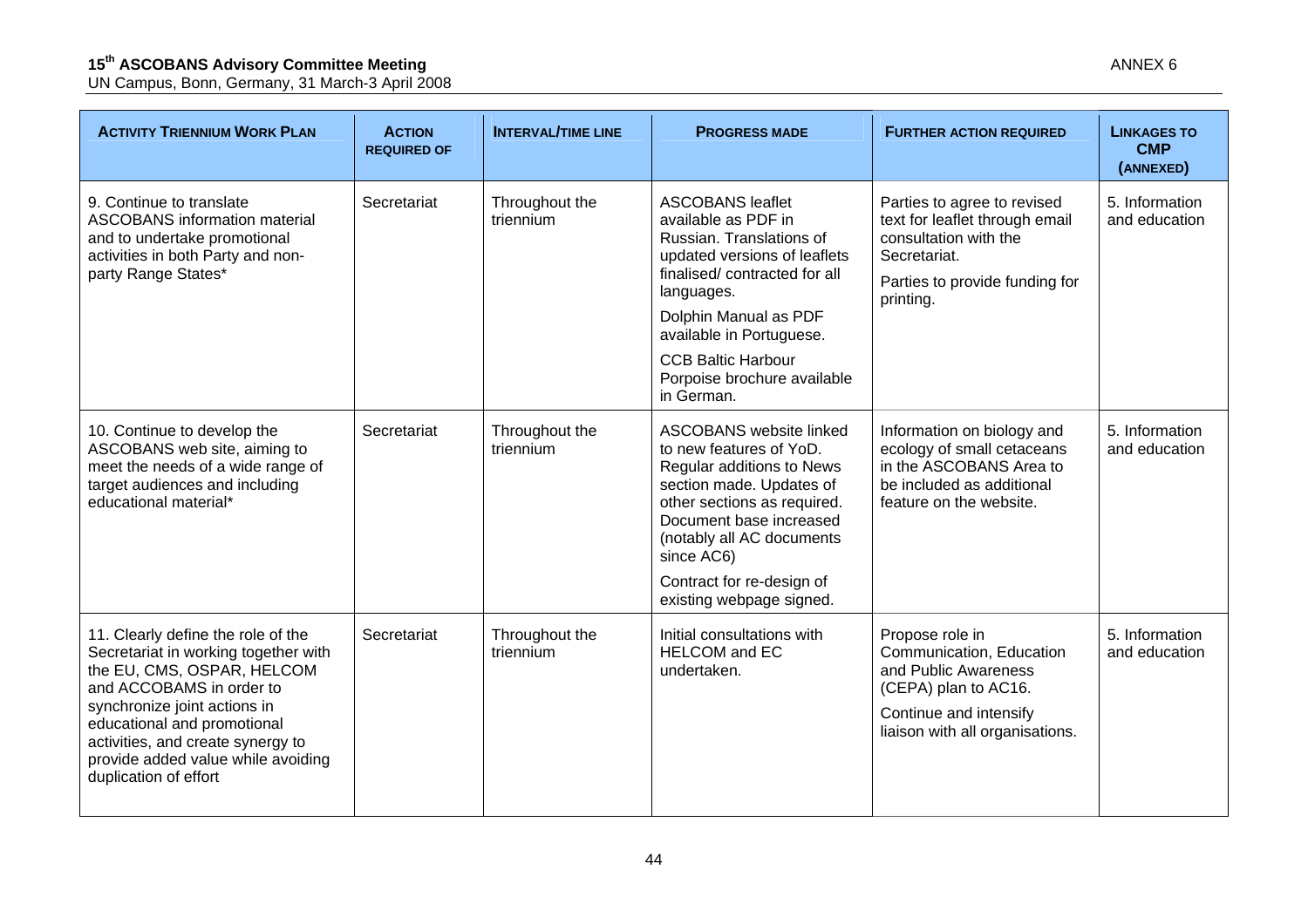UN Campus, Bonn, Germany, 31 March-3 April 2008

| <b>ACTIVITY TRIENNIUM WORK PLAN</b>                                                                                                                                                                                                                                                                                                                                 | <b>ACTION</b><br><b>REQUIRED OF</b>                               | <b>INTERVAL/TIME LINE</b>   | <b>PROGRESS MADE</b>                                                                                                                                                               | <b>FURTHER ACTION REQUIRED</b>                                                                                                                                          | <b>LINKAGES TO</b><br><b>CMP</b><br>(ANNEXED)   |
|---------------------------------------------------------------------------------------------------------------------------------------------------------------------------------------------------------------------------------------------------------------------------------------------------------------------------------------------------------------------|-------------------------------------------------------------------|-----------------------------|------------------------------------------------------------------------------------------------------------------------------------------------------------------------------------|-------------------------------------------------------------------------------------------------------------------------------------------------------------------------|-------------------------------------------------|
| 12. Take appropriate advice,<br>produce targeted information<br>material on conservation issues<br>facing small cetaceans in the<br>region, and in particular in<br>consultation with appropriate<br>[international] fishermen's<br>organisations, RACs and others,<br>develop material to distribute to<br>fishermen, especially with respect<br>to bycatch issues | Secretariat<br>Parties to<br>contact<br>national<br>organisations | Throughout the<br>triennium | Secretariat wrote to<br>contacts in Parties and<br>Range States to gather<br>available material.<br>Suggested to EC DG<br>Fisheries to co-fund leaflet.                            | Continue collection of<br>available material, identify<br>further needs and develop<br>leaflet as appropriate.                                                          | 5. Information<br>and education                 |
| <b>Baltic Sea Sub-Region</b>                                                                                                                                                                                                                                                                                                                                        |                                                                   |                             |                                                                                                                                                                                    |                                                                                                                                                                         |                                                 |
| 13. Continue to produce information<br>material in the languages of the<br>Baltic Sea region *                                                                                                                                                                                                                                                                      | Secretariat                                                       | Throughout the<br>triennium | <b>ASCOBANS leaflet</b><br>available as PDF in<br>Russian. Translations of<br>updated Baltic version of<br>leaflet finalised for all<br>languages (Polish pending<br>final check). | Continue ongoing activities.                                                                                                                                            | 5. Information<br>and education                 |
|                                                                                                                                                                                                                                                                                                                                                                     |                                                                   |                             | <b>CCB Baltic Harbour</b><br>Porpoise brochure available<br>in German (Finnish, Polish<br>and Swedish without<br>Secretariat involvement).                                         |                                                                                                                                                                         |                                                 |
| 14. Review the implementation of<br>the ASCOBANS Recovery Plan for<br>Baltic Harbour Porpoises (Jastarnia<br>Plan) (Document MoP4/Doc.23)<br>and continue efforts to further its<br>implementation                                                                                                                                                                  | Advisory<br>Committee,<br>Jastarnia<br>Group                      | Annually                    | 4th Meeting of Jastarnia<br>Group 25-27 February 2008<br>in Sweden, Review of<br>Jastarnia Plan undertaken<br>by JG4                                                               | Draft revised Jastarnia Plan<br>to be redrafted by new chair<br>of JG in line with<br>recommendations of AC15.<br>Progress report to be<br>prepared in time for IG5 and | 1. Habitat<br>Conservation<br>and<br>Management |

prepared in time for JG5 and

AC16.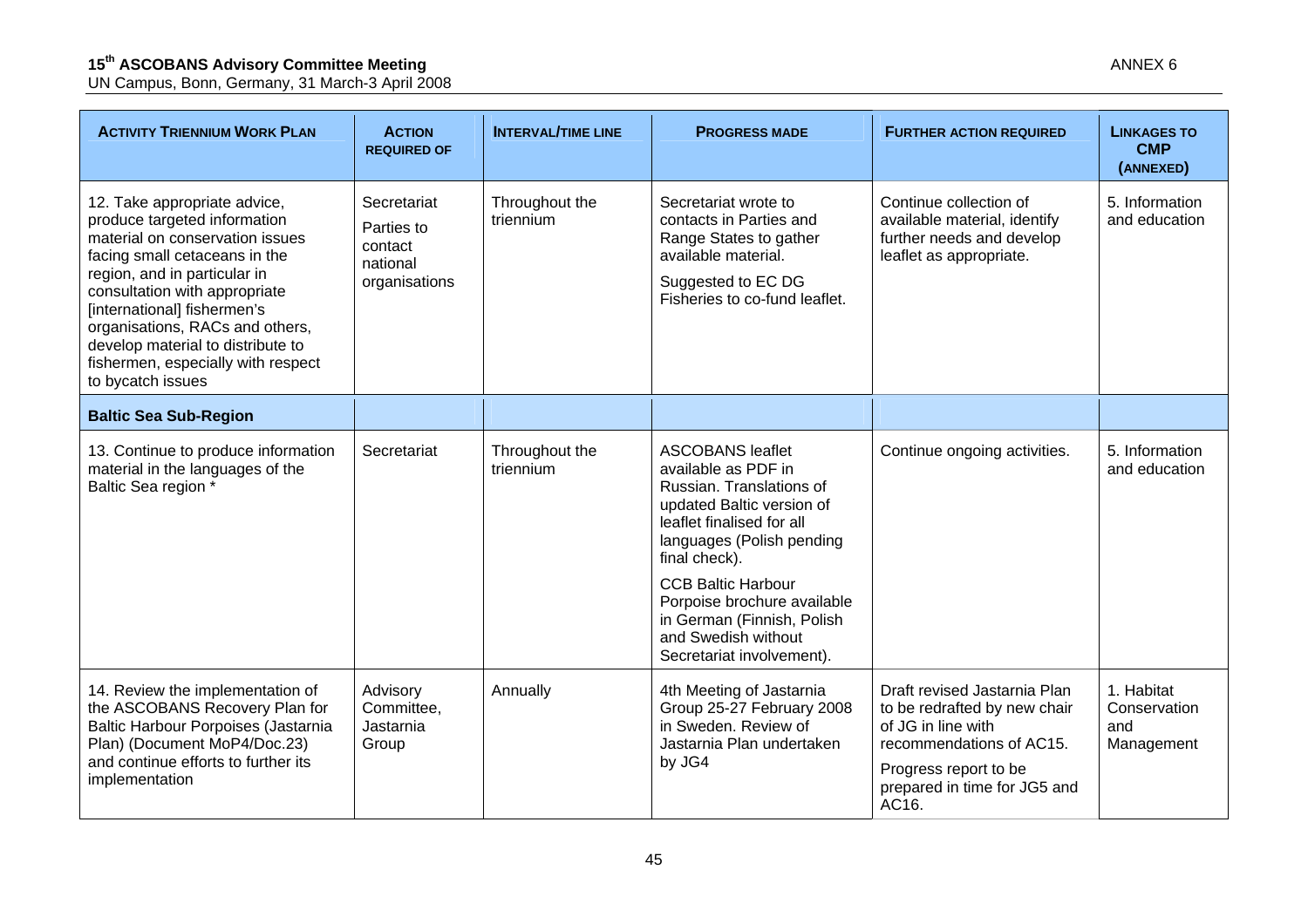| <b>ACTIVITY TRIENNIUM WORK PLAN</b>                                                                                                                                                                         | <b>ACTION</b><br><b>REQUIRED OF</b>     | <b>INTERVAL/TIME LINE</b>   | <b>PROGRESS MADE</b>                                                                                                          | <b>FURTHER ACTION REQUIRED</b>                                                          | <b>LINKAGES TO</b><br><b>CMP</b><br>(ANNEXED)   |
|-------------------------------------------------------------------------------------------------------------------------------------------------------------------------------------------------------------|-----------------------------------------|-----------------------------|-------------------------------------------------------------------------------------------------------------------------------|-----------------------------------------------------------------------------------------|-------------------------------------------------|
| 15. Liaise with Parties and others to<br>find funding for the continuation,<br>beyond the year 2007, of the web-<br>based, international database on<br>opportunistic sightings, strandings<br>and bycatch* | Secretariat                             | 2007                        | General fundraising efforts<br>ongoing.<br>BfN offered assistance for<br>map production.                                      | Secretariat to send reminder<br>on fundraising for point 15<br>(AC14 Report, Annex 12). | N/A<br>Fundraising                              |
| <b>North Sea Sub-Region</b>                                                                                                                                                                                 |                                         |                             |                                                                                                                               |                                                                                         |                                                 |
| 16. Develop a conservation plan for<br>the North Sea Harbour Porpoise*                                                                                                                                      | AC Chair,<br>Vice-chair,<br>Secretariat | By AC16                     | New draft prepared by<br>Working Group for AC15<br>(AC15/Doc.14).<br>AC15 decided on process<br>for finalisation of document. | Draft to be finalised by AC16<br>and to be adopted by MOP6.                             | 1. Habitat<br>Conservation<br>and<br>Management |
| 17. Review, once it is in place, the<br>implementation of the Conservation<br>Plan for Harbour Porpoises in the<br>North Sea and continue efforts to<br>further its implementation                          | Advisory<br>Committee                   | Annually                    | None                                                                                                                          | Agree on regular mechanism<br>for review of implementation                              | 1. Habitat<br>Conservation<br>and<br>Management |
| <b>North Atlantic Sub-Region</b><br>(Extension Area)                                                                                                                                                        |                                         |                             |                                                                                                                               |                                                                                         |                                                 |
| 18. Continue to consider how the<br>work of ASCOBANS should be<br>extended to take account of the<br>new Agreement Area, which<br>includes areas beyond national<br>jurisdiction                            | Advisory<br>Committee,<br>Secretariat   | Throughout the<br>triennium | Extension came into force<br>on 3 February 2008.                                                                              |                                                                                         | N/A                                             |
| <b>Institutional Issues</b>                                                                                                                                                                                 |                                         |                             |                                                                                                                               |                                                                                         |                                                 |
| 19. Make Resolution 2b of MOP5                                                                                                                                                                              | Advisory                                |                             | AC divided in technical and                                                                                                   |                                                                                         | N/A                                             |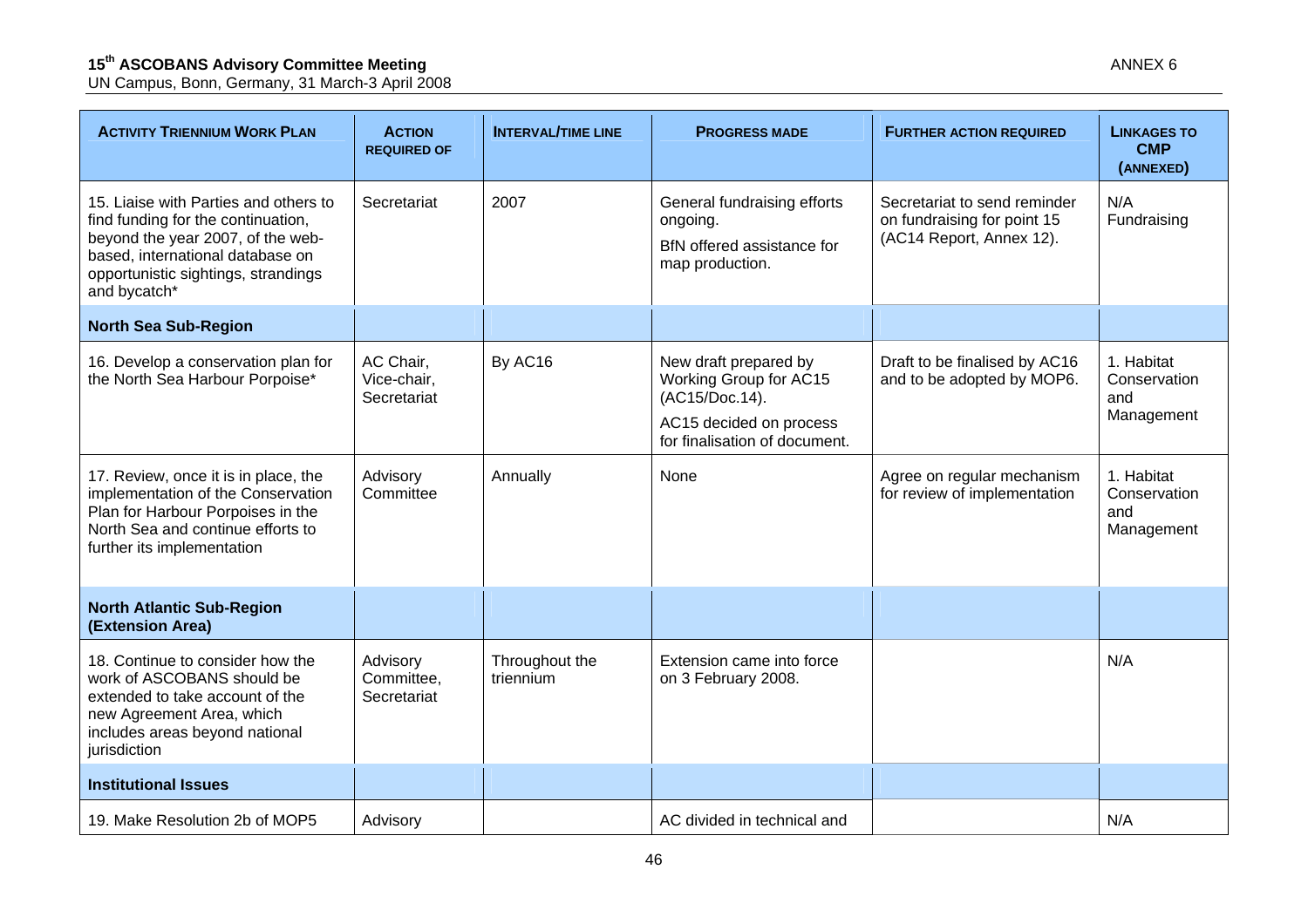| <b>ACTIVITY TRIENNIUM WORK PLAN</b>                                                                                                                                                                                                                                                                                   | <b>ACTION</b><br><b>REQUIRED OF</b>   | <b>INTERVAL/TIME LINE</b>   | <b>PROGRESS MADE</b>                                                                                                                   | <b>FURTHER ACTION REQUIRED</b>                                                                                             | <b>LINKAGES TO</b><br><b>CMP</b><br>(ANNEXED) |
|-----------------------------------------------------------------------------------------------------------------------------------------------------------------------------------------------------------------------------------------------------------------------------------------------------------------------|---------------------------------------|-----------------------------|----------------------------------------------------------------------------------------------------------------------------------------|----------------------------------------------------------------------------------------------------------------------------|-----------------------------------------------|
| (Operating Procedures of the<br>Agreement 2007-2009) operational<br>for ASCOBANS                                                                                                                                                                                                                                      | Committee                             |                             | scientific part. AC14<br>established Administration<br>and Finance Working<br>Group chaired by P. Tak.                                 |                                                                                                                            |                                               |
| 20. Continue to invite the<br>Advisory<br>Committee,<br>intergovernmental bodies such as<br>IWC, ICES, CMS, HELCOM,<br>Secretariat<br>NAMMCO, OSPAR, ACCOBAMS<br>and the European Commission and<br>relevant international organizations<br>such as ECS, to send<br>representatives to Advisory<br>Committee meetings |                                       | Throughout the<br>triennium | Secretariat has sent<br>invitations and reminders to<br>or renew working<br>relationship and invite for<br>all organisations.<br>AC16. | Continue efforts to establish<br>Consider representation of                                                                | N/A                                           |
|                                                                                                                                                                                                                                                                                                                       |                                       |                             | ASCOBANS at their<br>meetings.                                                                                                         |                                                                                                                            |                                               |
| 21. Explore the possibilities of<br>further developing positive<br>relationships with other<br>stakeholders, especially the fishing<br>industry and Regional Advisory<br>Councils                                                                                                                                     | Advisory<br>Committee,<br>Secretariat | Throughout the<br>triennium | Secretariat has sent<br>invitations and reminders to<br>all relevant RACs.                                                             | Mark Tasker to prepare<br>paper on ASCOBANS/RAC<br>interaction.                                                            | N/A                                           |
| 22. Improve co-operation,<br>exchange of information as well as<br>expertise between the Advisory<br>Committee of ASCOBANS and the                                                                                                                                                                                    | Advisory<br>Committee                 | Throughout the<br>triennium | AC Chair and CMS StC<br>Chair joined in strategy<br>meeting convened by Host<br>Country in November 2007.                              | Secretariat to continue<br>inviting CMS ScC and StC<br>Chairs to AC meetings with<br>a view to extending<br>collaboration. | N/A                                           |
| Standing Committee and the<br>Scientific Council of CMS                                                                                                                                                                                                                                                               |                                       |                             | CMS ScC and StC Chairs<br>invited to AC meeting.                                                                                       |                                                                                                                            |                                               |
| 23. Continue to review at each<br>meeting a list of international<br>meetings, compiled by the<br>Secretariat, at which the aims of<br>ASCOBANS might most usefully be<br>promoted, and recommend which                                                                                                               | Advisory<br>Committee,<br>Secretariat | Annually                    | Reports of representation<br>as agreed at AC14<br>available as AC15/Doc.36.                                                            | Representatives at meetings<br>to report back to Secretariat<br>in writing in time for AC16.                               | N/A                                           |
|                                                                                                                                                                                                                                                                                                                       |                                       |                             | AC15 decided on<br>representation as indicated<br>in AC15 Report Annex 9.                                                              |                                                                                                                            |                                               |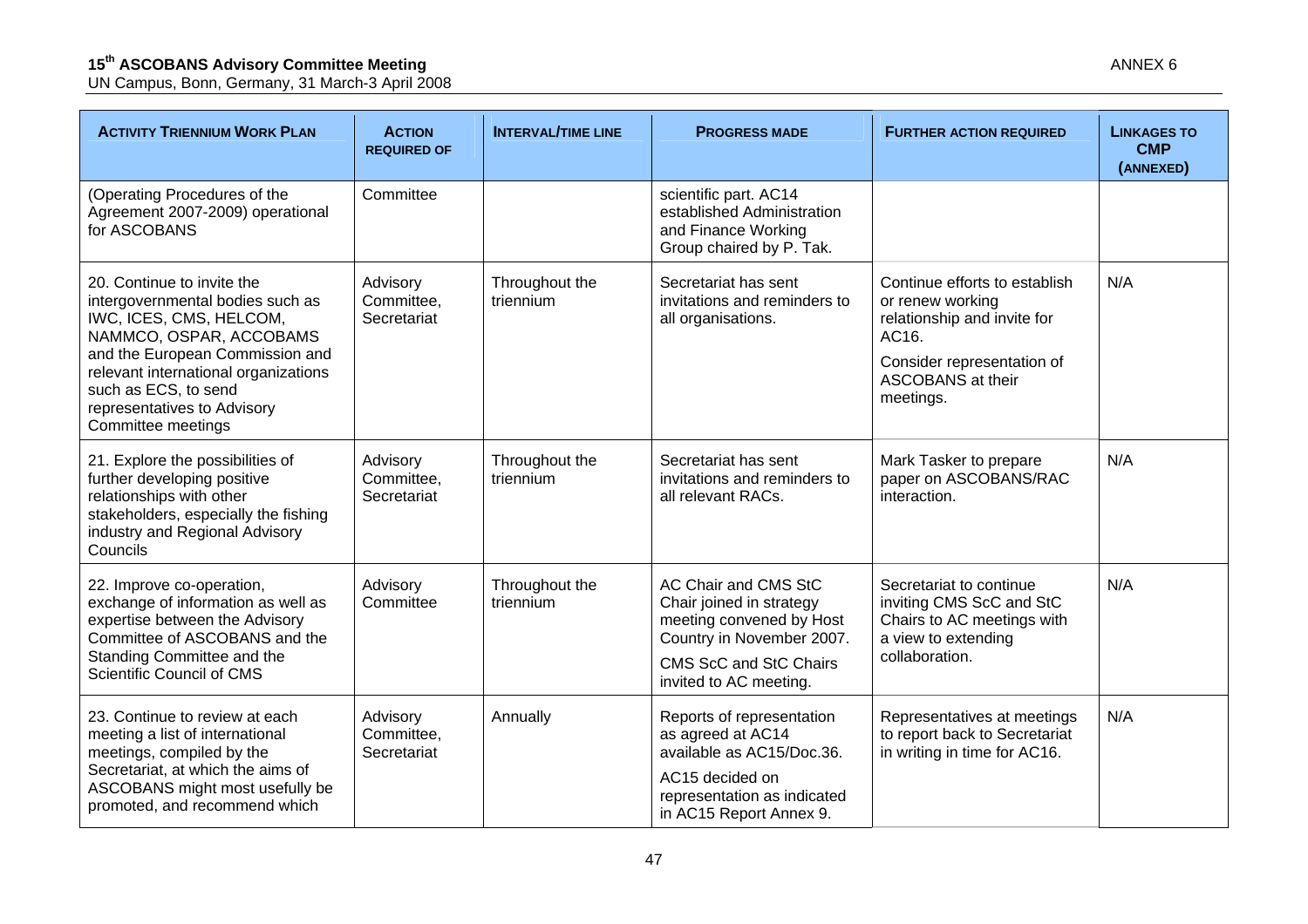| <b>ACTIVITY TRIENNIUM WORK PLAN</b>                                                                                                                                                                                 | <b>ACTION</b><br><b>REQUIRED OF</b>   | <b>INTERVAL/TIME LINE</b>               | <b>PROGRESS MADE</b>                                                                                                                                                                                                                                               | <b>FURTHER ACTION REQUIRED</b>                                                                                                                                                                                                                                                                                                                                                 | <b>LINKAGES TO</b><br><b>CMP</b><br>(ANNEXED) |
|---------------------------------------------------------------------------------------------------------------------------------------------------------------------------------------------------------------------|---------------------------------------|-----------------------------------------|--------------------------------------------------------------------------------------------------------------------------------------------------------------------------------------------------------------------------------------------------------------------|--------------------------------------------------------------------------------------------------------------------------------------------------------------------------------------------------------------------------------------------------------------------------------------------------------------------------------------------------------------------------------|-----------------------------------------------|
| meetings should be attended, by<br>whom and with what objective and<br>to review the outcomes of meetings<br>attended                                                                                               |                                       |                                         |                                                                                                                                                                                                                                                                    |                                                                                                                                                                                                                                                                                                                                                                                |                                               |
| 24. Review, before MOP6, the<br>formal structures and processes of<br>the Agreement to determine<br>whether other mechanisms would<br>be more effective in achieving the<br>conservation objectives of<br>ASCOBANS* | Advisory<br>Committee,<br>Secretariat | By CMS COP9 and<br><b>ASCOBANS MOP6</b> | <b>Draft Terms of Reference</b><br>prepared by NL, available<br>as AC15/Doc.10.<br>AC15 recommended<br>preferred evaluation<br>process to UNEP.                                                                                                                    | ASCOBANS to go through<br>an independent evaluation in<br>mid-2008, NL to support with<br>€ 30,000 donation.                                                                                                                                                                                                                                                                   | N/A                                           |
| 25. Explore ways in which<br>ASCOBANS can better liaise and<br>work with the EC on issues of<br>mutual interest*                                                                                                    | Advisory<br>Committee,<br>Secretariat | Throughout the<br>triennium             | <b>Acting Executive Secretary</b><br>undertook mission to<br>Brussels, discussion points<br>inter alia based on AC14<br>advice.<br>SAMBAH project promoted<br>in Brussels.<br>Possibilities for joint<br>production of Fisherman's<br>Leaflet (see 12.) discussed. | Secretariat to maintain<br>contact with the<br>Commission. Collaborate<br>with DG Fish on Fishermen's<br>Leaflet. Explore options of<br>holding future AC meeting in<br>Brussels and invite EC for<br>specific Agenda Items of<br>interest to their work.<br>Parties to support<br><b>ASCOBANS' interests</b><br>through their<br>representatives. AC16 to<br>discuss further. | N/A                                           |
| 26. Promote the Agreement and its<br>aims in Parties, Range States and<br>with other relevant players                                                                                                               | Secretariat                           | Throughout the<br>triennium             | <b>Bilaterals with</b><br>governments.<br>Presentations in relevant<br>meetings.                                                                                                                                                                                   | Continuation of ongoing<br>activities and drafting CEPA.                                                                                                                                                                                                                                                                                                                       | 5. Information<br>and education               |
| 27. Promote accession of non-Party<br>Range States to the Agreement                                                                                                                                                 | Secretariat,<br>Parties               | Throughout the<br>triennium             | Ongoing.<br>Letters sent to Estonia and                                                                                                                                                                                                                            | Bilaterals where possible.<br>Send recruitment letters to<br>remaining Range States.                                                                                                                                                                                                                                                                                           | 5. Information<br>and education               |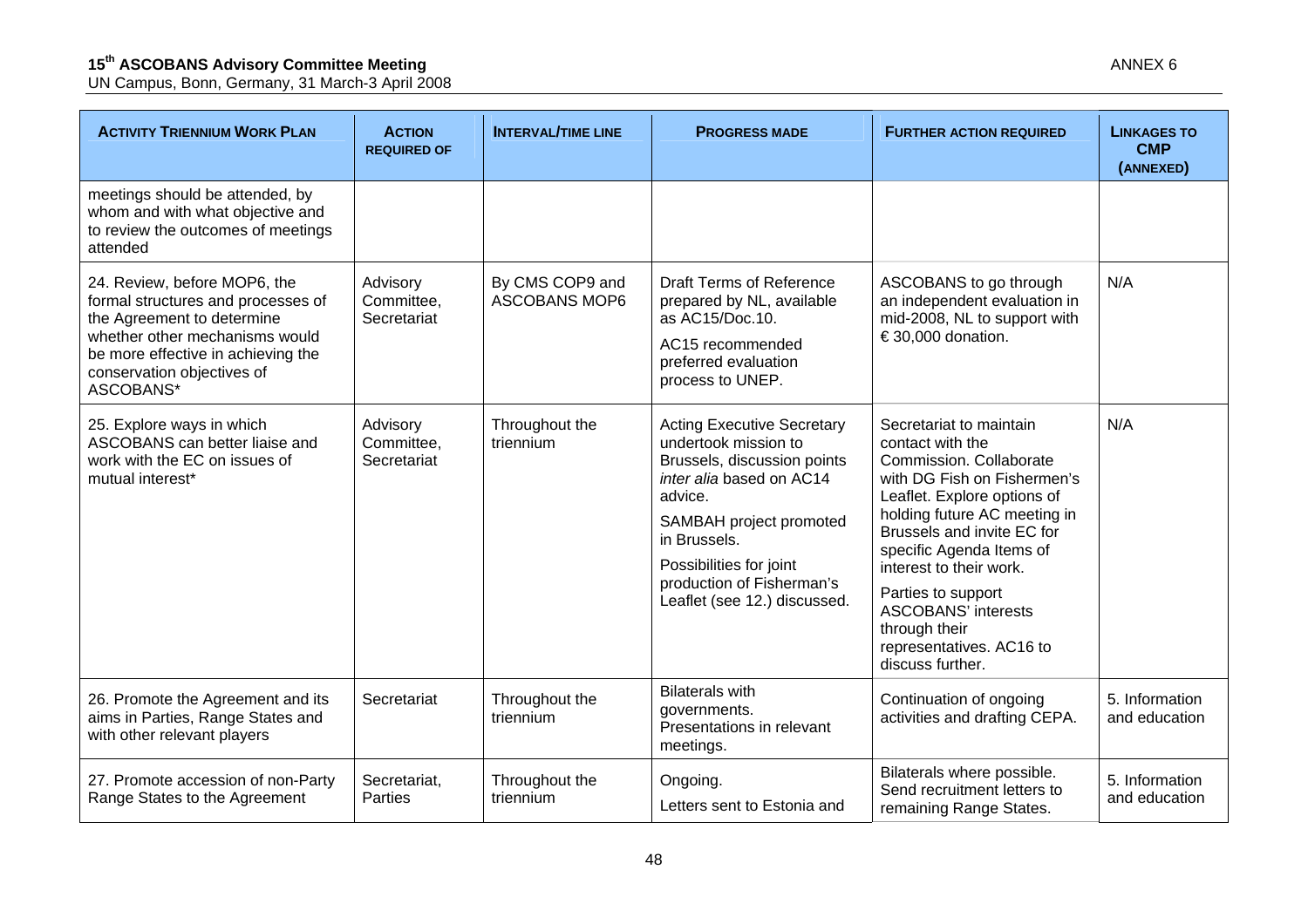| <b>ACTIVITY TRIENNIUM WORK PLAN</b>                                                                                                                                           | <b>ACTION</b><br><b>REQUIRED OF</b> | <b>INTERVAL/TIME LINE</b>   | <b>PROGRESS MADE</b>                                                                                                                   | <b>FURTHER ACTION REQUIRED</b>                                         | <b>LINKAGES TO</b><br><b>CMP</b><br>(ANNEXED) |
|-------------------------------------------------------------------------------------------------------------------------------------------------------------------------------|-------------------------------------|-----------------------------|----------------------------------------------------------------------------------------------------------------------------------------|------------------------------------------------------------------------|-----------------------------------------------|
|                                                                                                                                                                               |                                     |                             | Ireland.                                                                                                                               |                                                                        |                                               |
| 28. Consider, in 2009, the possible<br>amendment of the ASCOBANS<br>Agreement to include all cetacean<br>species                                                              | Advisory<br>Committee               | By AC16                     | AC15/Doc.28 (ECS) +<br>AC15/Doc.30 (WDCS)<br>Upon request of the<br>Secretariat, ACCOBAMS<br>provided expert opinion<br>(AC15/Doc.29). | Discussion to be continued<br>at AC16 and MOP6.                        | N/A                                           |
| 29. Support Parties, Range States<br>and Agreement bodies in<br>implementing the above Work Plan,<br>in so far as primary responsibility<br>does not lie with the Secretariat | Secretariat                         | Throughout the<br>triennium | Ongoing                                                                                                                                | Secretariat to produce<br>regular updates of plan for<br>review by AC. | N/A                                           |
| <b>Other actions from AC13</b>                                                                                                                                                |                                     |                             |                                                                                                                                        |                                                                        |                                               |
| 30. Two workshops to assist in the<br>development of the bottlenose<br>dolphin project [and follow-up] *                                                                      | UK lead                             | End of 2006 and<br>2008     | First workshop completed.                                                                                                              | Research proposal to be<br>developed.                                  |                                               |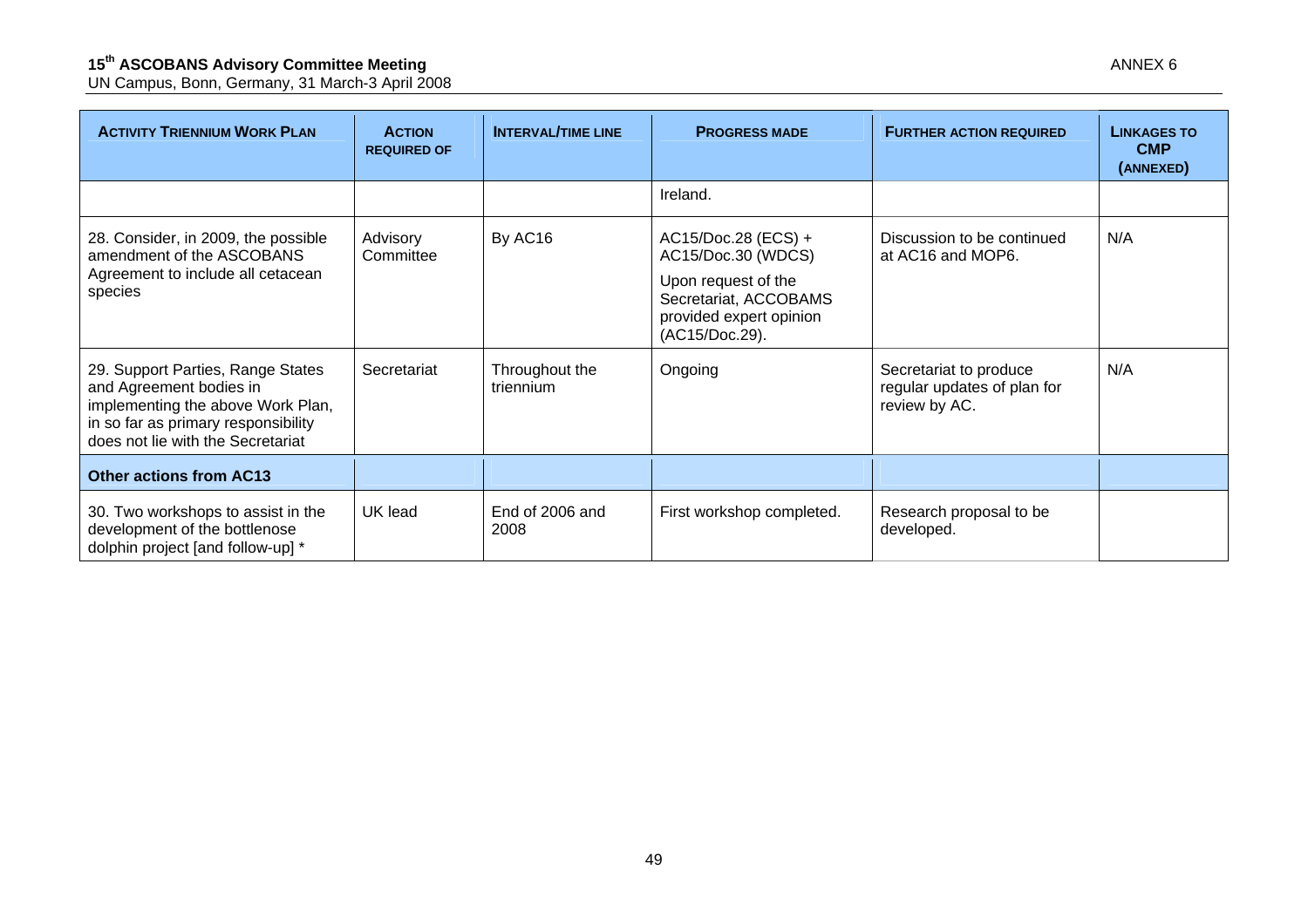Annex to the Agreement on the Conservation of Small Cetaceans of the Baltic and North Seas (New York, 1992)

## **Conservation and Management Plan**

The following conservation, research, and management measures shall be applied, in conjunction with other competent international bodies, to the populations defined in Article 1.1:

## 1. Habitat conservation and management

Work towards (a) the prevention of the release of substances which are a potential threat to the health of the animals, (b) the development, in the light of available data indicating unacceptable interaction, of modifications of fishing gear and fishing practices in order to reduce by-catches and to prevent fishing gear from getting adrift or being discarded at sea, (c) the effective regulation, to reduce the impact on the animals, of activities which seriously affect their food resources, and (d) the prevention of other significant disturbance, especially of an acoustic nature.

## 2. Surveys and research

Investigations, to be coordinated and shared in an efficient manner between the Parties and competent international organizations, shall be conducted in order to (a) assess the status and seasonal movements of the populations and stocks concerned, (b) locate areas of special importance to their survival, and (c) identify present and potential threats to the different species.

Studies under (a) should particularly include improvement of existing and development of new methods to establish stock identity and to estimate abundance, trends, population structure and dynamics, and migrations. Studies under (b) should focus on locating areas of special importance to breeding and feeding. Studies under (c) should include research on habitat requirements, feeding ecology, trophic relationships, dispersal, and sensory biology with special regard to effects of pollution, disturbance and interactions with fisheries, including work on methods to reduce such interactions. The studies should exclude the killing of animals and include the release in good health of animals captured for research.

## 3. Use of by-catches and strandings

Each Party shall endeavour to establish an efficient system for reporting and retrieving bycatches and stranded specimens and to carry out, in the framework of the studies mentioned above, full autopsies in order to collect tissues for further studies and to reveal possible causes of death and to document food composition. The information collected shall be made available in an international database.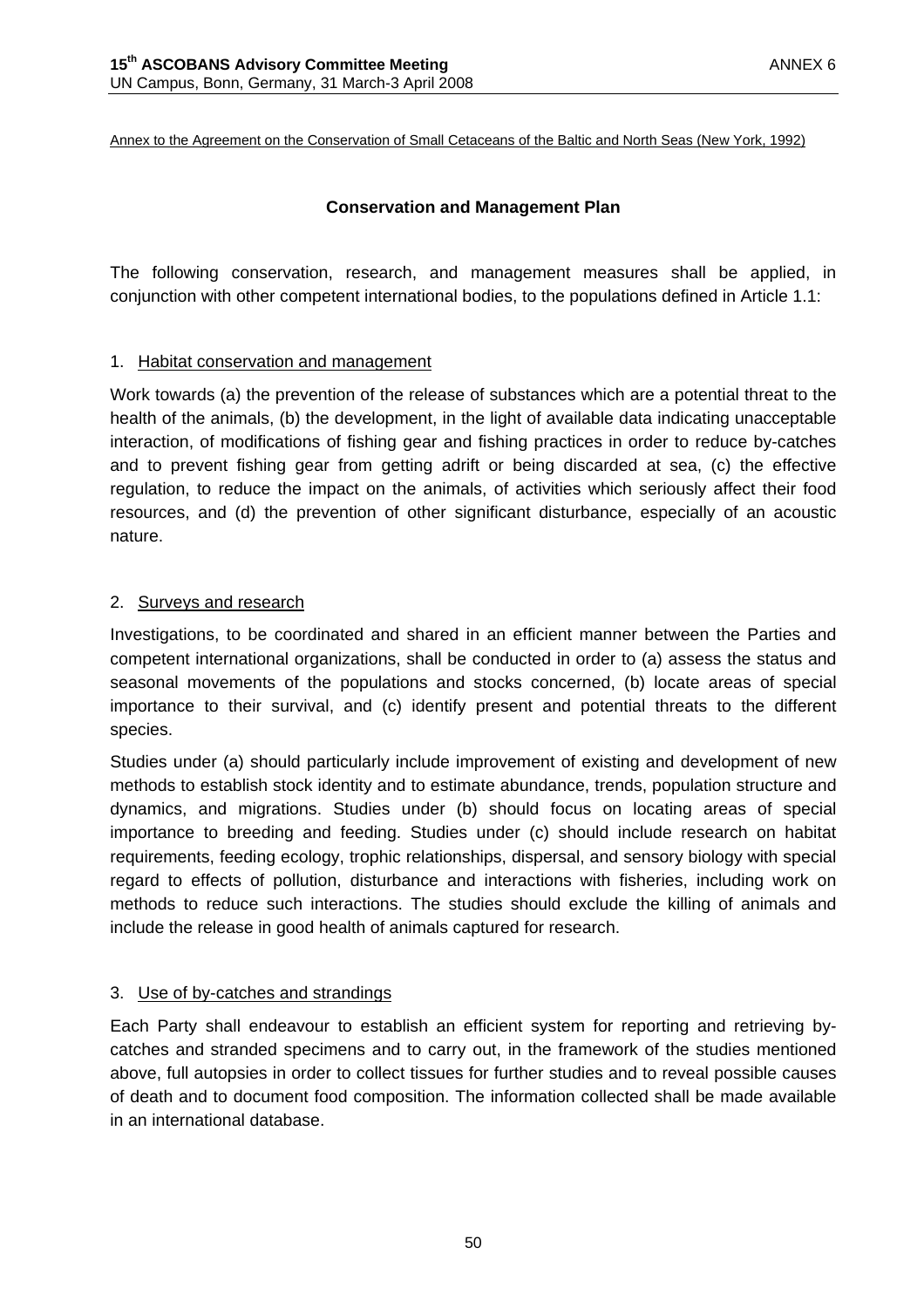## 4. Legislation

Without prejudice to the provisions of paragraph 2 above, the Parties shall endeavour to establish (a) the prohibition under national law, of the intentional taking and killing of small cetaceans where such regulations are not already in force, and (b) the obligation to release immediately any animals caught alive and in good health. Measures to enforce these regulations shall be worked out at the national level.

## 5. Information and education

Information shall be provided to the general public in order to ensure support for the aims of the agreement in general and to facilitate the reporting of sightings and strandings in particular; and to fishermen in order to facilitate and promote the reporting of by-catches and the delivery of dead specimens to the extent required for research under the agreement.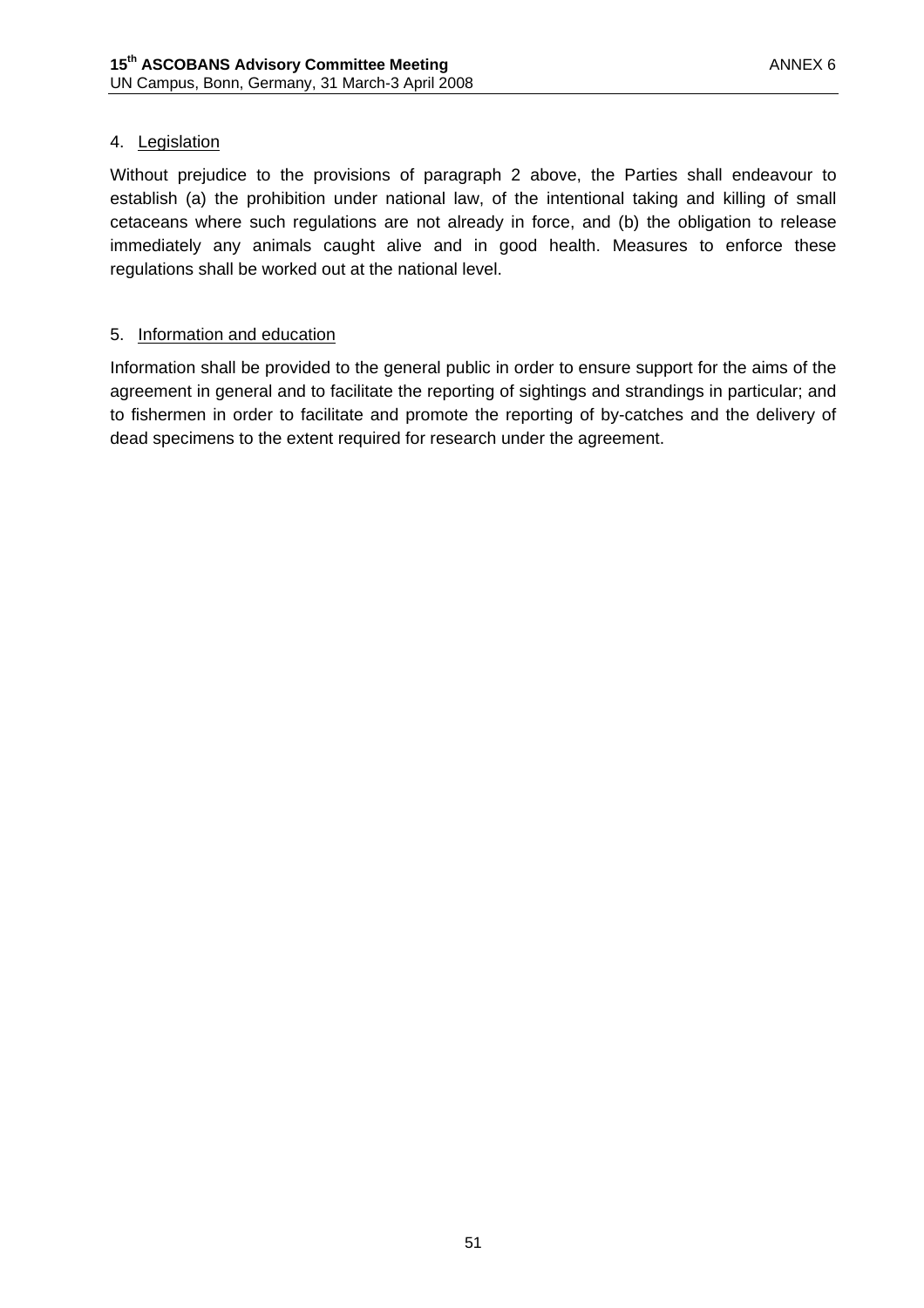## **Intersessional Working Group on the Assessment of Acoustic Disturbance Terms of Reference**

Cetaceans are known to be sensitive to acoustic disturbance. Several human activities are known to be particularly disturbing for cetaceans, and can even cause injury or mortality. In view of the objectives of ASCOBANS (cf Resolution 4 of MOP5) and its conservation plan, a need exists for clear guidelines or recommendations for conducting some of these activities. The ASCOBANS AC established a Working Group to look into these activities and related best practices in noise management in relation to the work of ASCOBANS.

## **Terms of Reference:**

The working group will focus on three main human activities:

- 1) use of sonar
- 2) seismic surveys
- 3) pile-driving

and also give consideration to ship-based noise, as far as is appropriate.

For each of these subjects, the working group will:

- 1) Examine the management (e.g. impact mitigation) of the activities with regard to noise;
- 2) Summarise the assessments that have been made, and indicate the main concerns relevant to the ASCOBANS objectives;
- 3) Identify or prepare guidelines or recommendations for best practice.

The working group will preferably work through email correspondence. Drafts of the assessments and proposals for guidelines or recommendations for best practice will be presented to the members of the ASCOBANS AC before the next meeting of the AC.

The provisional membership of the WG is the following:

Mark Simmonds (convenor)

Stefan Bräger

Karsten Brensing

Richard Caddell

Kim Cornelius Detloff

Sarah Dolman

Peter Evans

Jan Haelters

Ulrich Karlowski

Klaus Lucke

Håkan Westerberg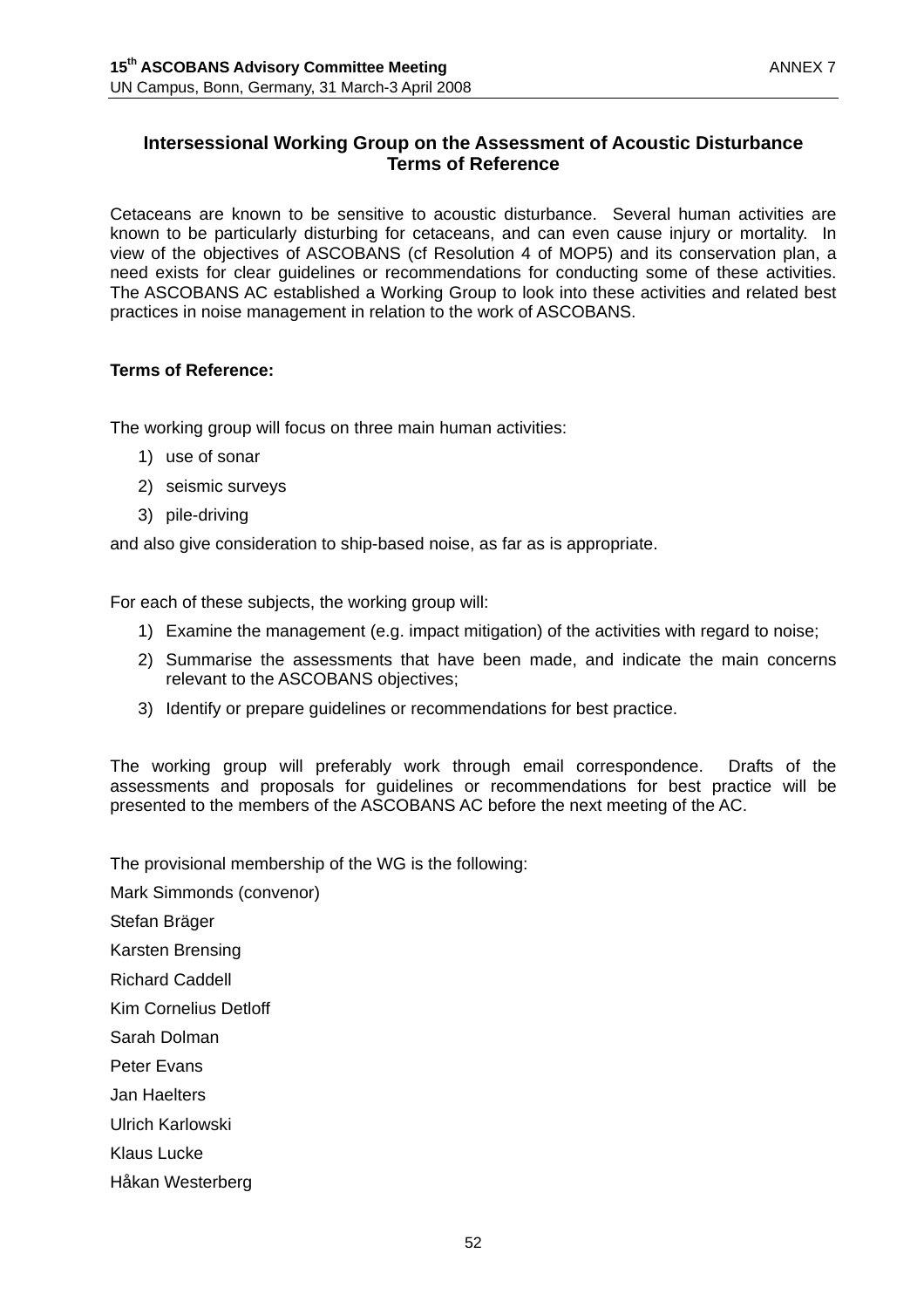## **ASCOBANS POLLUTION REVIEW 2008: Results of the ASCOBANS Working Group.**

## **1. Recent Literature with regard to Chemical Pollution**

#### **Key Paper**

#### *PCB LEVELS ARE ASSOCIATED WITH THYMIC INVOLUTION AND INFECTIOUS DISEASE MORTALITY IN UK-STRANDED HARBOUR PORPOISES (1989-2006)*

Jepson, Paul D. , Deaville, Rob, Law, Robin J. , Allchin, Colin R. , Baker, John R. , Patterson, I.A.P. , Reid, Robert J. , Northridge, Simon , Learmonth, Jennifer A. , Davison, Nick , Penrose, Rod , Perkins, Matthew W. , Bennett, Peter M.

Proceedings of the 22nd Conference of the ECS, Egmond aan Zee, The Netherlands 8-10 March 2008 Editor PGH Evans

Time series data show several organochlorine pesticide levels declined markedly in UKstranded harbour porpoises (*Phocoena phocoena*) (n=368-483) between 1990 and 2005, but summed blubber concentrations of 25 chlorobiphenyl congeners (Σ25CBs) levels were significantly higher and more temporally stable (n=540).

In a case-control study, levels of Σ25CBs in healthy harbour porpoises that died of acute physical trauma (n*=*276) were compared with Σ25CBs in animals that died due to infectious diseases (n=182). The infectious disease group had significantly greater Σ25CBs concentrations (mean = 22.3 mg/kg lipid) than the physical trauma group (mean = 11.4 mg/kg lipid) (*p<*0.001). This association occurred independently of other potentially confounding variables including age, sex, two indices of nutritional status, season, region and year found. Adult females (n=96) had the lowest Σ25CBs but many had levels associated with reproductive impairment in other mammalian species. Total blubber PCBs levels (as *Aroclor 1254*) were also calculated enabling comparison with a proposed threshold for adverse health effects (including immunosuppression) in marine mammals of 17 mg/kg lipid. In porpoises with total PCBs levels exceeding 17 mg/kg lipid (n*=*244), total PCBs levels were significantly higher in the infectious disease group compared to the physical trauma group (*p<*0.001). This association was no longer significant in porpoises with total PCBs levels below 17 mg/kg lipid (n*=*214) (*p>*0.90).

In another subset of porpoises (n=118), quantitative measures of thymic lymphoid tissue were independently and positively correlated with nutritional status and independently and negatively correlated with age and Σ25CBs, but only in animals with total PCBs levels exceeding the proposed 17 mg/kg lipid threshold of toxicity (n=73). These findings are highly consistent with a causal relationship between PCB exposure and infectious disease mortality mediated via PCBinduced immunosuppression and show that PCB exposure in harbour porpoises in UK waters has declined only slightly over a 16 year period.

#### **Other references**

#### *Persistent organic pollutants and stable isotopes in biopsy samples (2004/2006) from Southern Resident killer whales*

Margaret M. Krahn, M. Bradley Hanson, Robin W. Baird, Richard H. Boyer, Douglas G. Burrows, Candice K. Emmons, John K.B. Ford, Linda L. Jones, Dawn P. Noren, Peter S. Ross, Gregory S. Schorr and Tracy K. Collier

Marine Pollution Bulletin 2007 *(in Press) Pages 1903-1911*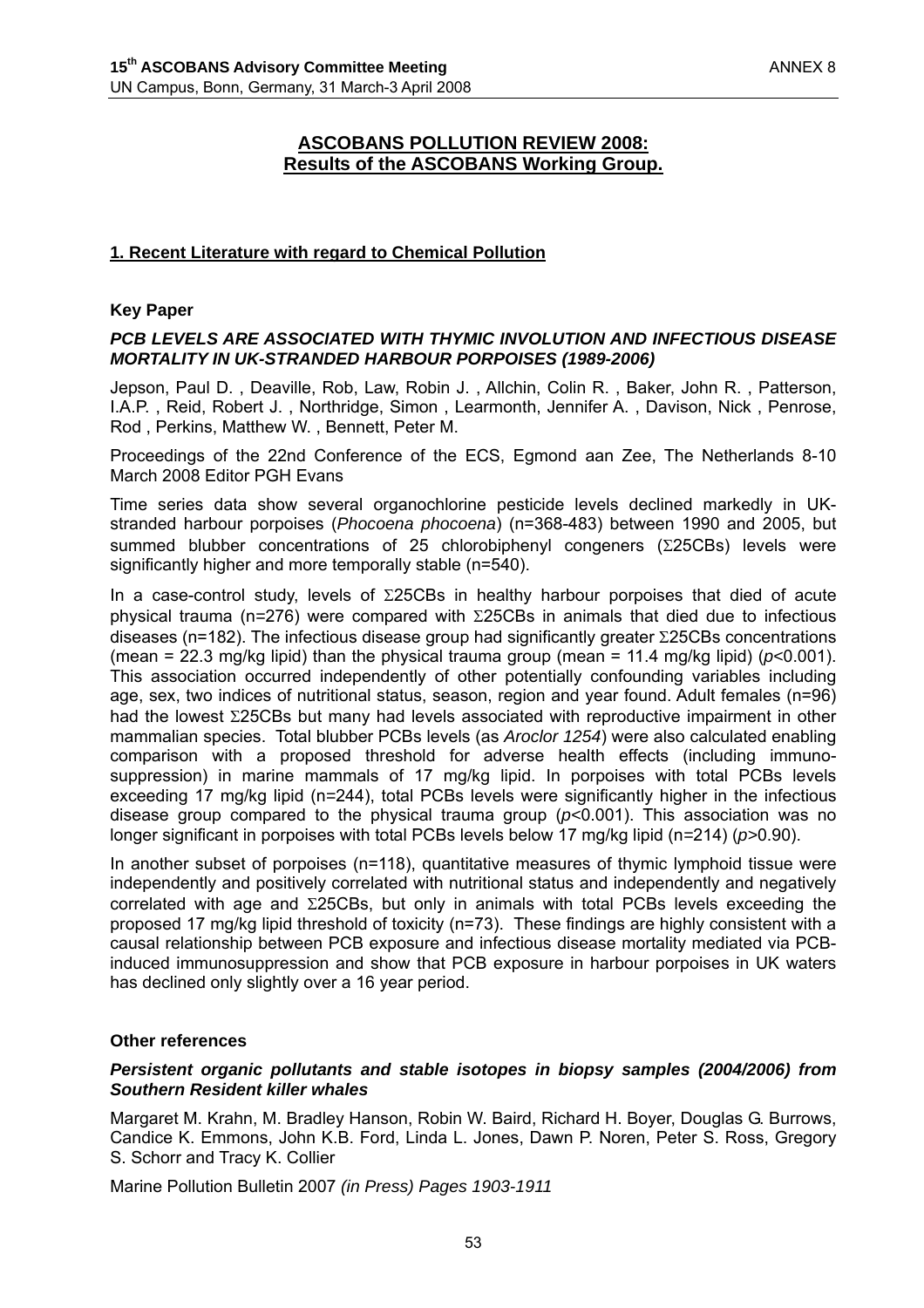A report on the 'Southern Resident' killer whales that focuses on three pods (J, K and L) that reside primarily in Puget Sound/Georgia Basin during the spring, summer and autumn. This population was listed as ''endangered'' in the US and Canada following a 20% decline between 1996 and 2001. This report uses blubber/epidermis biopsy samples to gather information on factors that could have adverse effects on the 'Southern Resident' killer whales (for example levels of pollutants or changes in diet). Carbon and nitrogen stable isotopes indicated J- and Lpod consumed prey from similar trophic levels in 2004/2006 and also showed no evidence for a large shift in the trophic level of prey consumed by L-pod between 1996 and 2004/2006. ΣPCBs decreased for Southern Residents biopsied in 2004/2006 compared to 1993–1995. Surprisingly, however, a three-year-old male whale (J39) had the highest concentrations of ΣPBDEs, ΣHCHs and HCB. POP ratio differences between J- and L-pod suggested that they occupy different ranges in winter. The repost concludes that all the Southern Resident killer whales that were sampled in the study had PCBs that exceeded the given thresholds for health effects that were established in captive studies of harbour seals, which suggested that the killer whales that were studied were highly contaminated with PCBs and at risk for adverse health effects. However, the authors urged caution when making interspecies comparisons (between harbor seals and the southern resident killer whales).

#### *Biological and ecological factors related to trace element levels in harbour porpoises (Phocoena phocoena) from European waters*

V. Lahaye , P. Bustamante, R.J. Law, J.A. Learmonth, M.B. Santos, J.P. Boon, E. Rogan, W. Dabin, M.J. Addink, A. López, A.F. Zuur, G.J. Pierce, F. Caurant

#### Marine Environmental Research 64 (2007) : 247–266

This study measured the selected trace elements (Cd, Cu, Hg, Se, Zn) found in the kidneys and liver of 104 harbour porposies (*Phocoena phocoena*) found stranded along the coasts of France, Galicia (Spain), Ireland, Scotland (UK), and the Netherlands. The results showed relatively low concentrations of toxic elements in the tissues of European porpoises, except for two individuals which both displayed high hepatic Hg concentrations. Scottish porpoises were found to have elevated Cd levels which the report suggests could be related to their feeding preferences, a result which suggests an increase in the proportion of cephalopods in their diet with increasing latitude. In relation to hepatic Zn concentrations, significant geographical differences were seen. The report suggests the elevated Zn concentrations display by porpoises from the Netherlands may relate to their poor health status.

It is suggested that the variation in metal concentrations within porpoises from the North Sea is likely to reflect a long-term segregation between animals from the northern and southern areas (Scotland and the Netherlands respectively), which has made trace elements such as Cd, Cu, Hg, Se and Zn powerful ecological tracers.

#### *Tissue-Related Polychlorinated Biphenyls Accumulation in Mediterranean Cetaceans: Assessment of Toxicological Status*

M. M. Storelli, G. Barone, G. Piscitelli, A. Storelli, G. O. Marcotrigiano

Bull Environ Contam Toxicol (2007) 78:206–210

#### *Accumulation and transfer of contaminants in Killer whales (Orcinus orca) from Norway: indications for contaminant metabolism*

H. Wolkers, Corkeron P J., Van Parijs S M., Simila T., & Van Bavel B.

Environmental Toxicology and Chemistry, Vol. 26, No. 8, pp. 1582–1590, 2007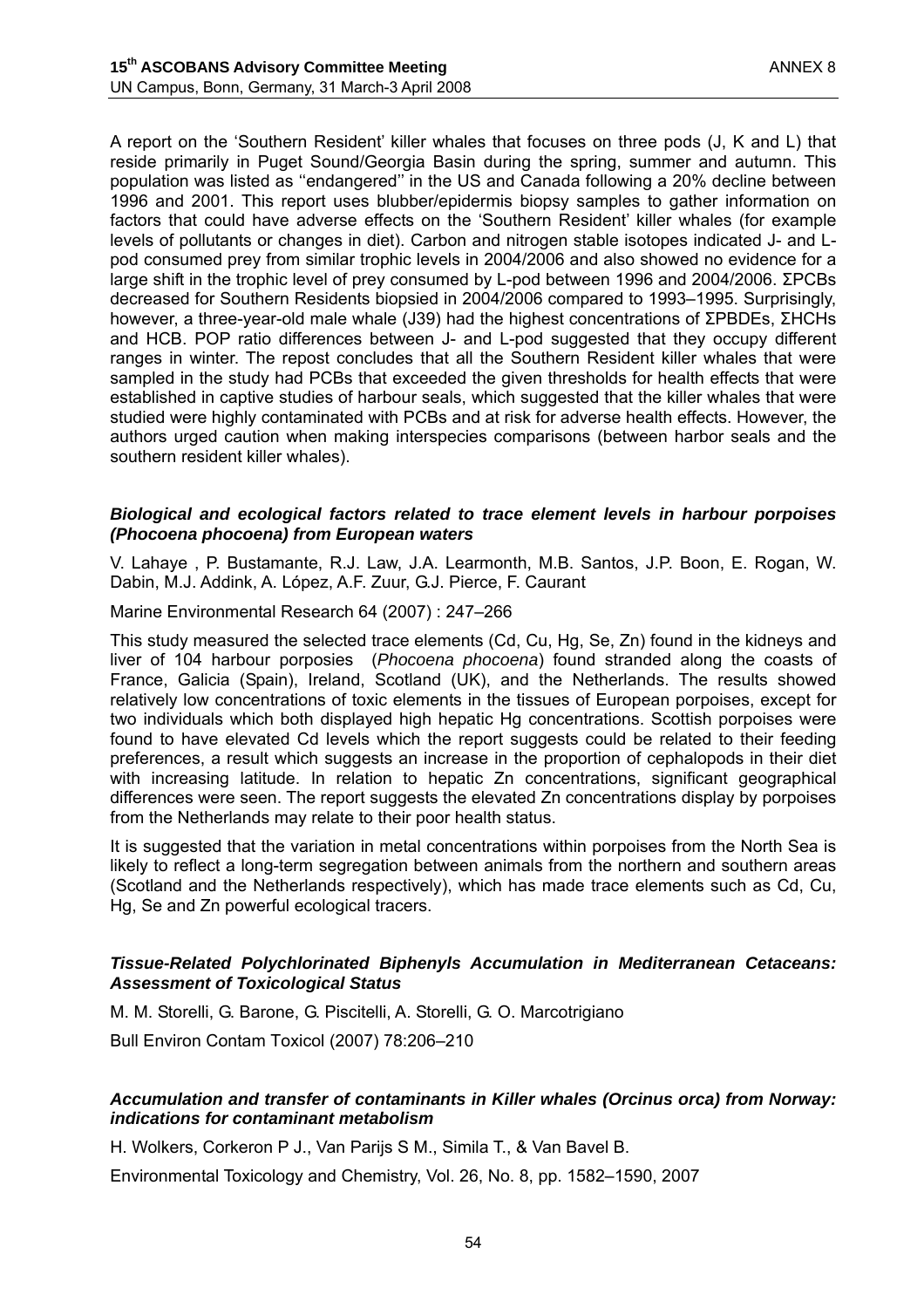This study samples the blubber tissue of one subadult and eight male adult killer whales in Northern Norway in order to assess the degree and type of contaminant exposure and transfer of the herring–killer whale link in the marine food web. A comprehensive selection of contaminants was targeted, with special attention paid to toxaphenes and polybrominated diphenyl ethers (PBDEs). In addition to assessing exposure and food chain transfer, selective accumulation and metabolism issues were also addressed. The results showed that average total polychlorinated biphenyl (PCB) and pesticide levels were similar, approximately 25 µg/g lipid; PBDEs were approximately 0.5 µg/g. These results suggest killer whales to be one of the most polluted arctic animals, with levels exceeding those in polar bears. A comparison of the contamination of killer whale's diet with the diet of high-arctic species such as white whales reveals six to more than 20 times higher levels in the killer whale diet. The difference in contaminant pattern between killer whales and their prey and the metabolic index calculated suggested that these cetaceans have a relatively high capacity to metabolize contaminants. Polychlorinated biphenyls, chlordanes, and dichlorodiphenyldichloro-ethylene (DDE) accumulate to some degree in killer whales, although toxaphenes and PBDEs might be partly broken down.

#### *Trace element concentrations in blood of harbor seals (Phoca vitulina ) from the Wadden Sea*

Simone Griesel, Antje Kakuschke, Ursula Siebert, Andreas Prange

Science of the Total Environment 392 (2008) 313-323

In this study the concentrations of 23 elements (Be, Al, K, Ca, Ti, V, Cr, Mn, Fe, Co, Ni, Cu, Zn, As, Se, Rb, Sr, Mo, Pd, Cd, Sn, Pt, Pb) were evaluated in whole blood samples of live harbour seals (Phoca vitulina) from two different locations in the Wadden Sea, the Lorenzenplate in Germany, and the Danish island Rømø. Elemental blood levels were compared to data from literature of seals, other marine mammals and humans. While homeostatically controlled elements showed no differences, concentrations of As, Cr, Mn, Mo, Se, and V were higher than human levels. Furthermore, animals from both locations showed significant geographical differences in whole blood concentrations of Al, Mn, Cu, and Pt. These findings could be explained by differences in feeding areas. The element pattern was not affected by gender. The study concludes that these findings indicate an impact of the environment on biochemical blood parameters of the harbour seals. The significant differences of elements in blood samples of two groups of seals, which were associated with geographical variations of prey support the use of element pattern in blood as tool for investigation of environmental impact on seals.

#### *Distribution of trace elements in organs of six species of cetaceans from the Ligurian Sea (Mediterranean), and the relationship with stable carbon and nitrogen ratios*

R. Capelli, K. Das, R. De Pellegrini, G. Drava, G. Lepoint, C. Miglio, V. Minganti, R. Poggi

Science of the Total Environment 390 (2008): 569-578

In this study the concentrations of Mercury (total and organic), cadmium, lead, copper, iron, manganese, selenium and zinc were measured in different organs of 6 different cetacean species stranded along the coast of the Ligurian Sea (North-West Mediterranean). Stableisotopes ratios of carbon (13C/12C) and nitrogen (15N/14N) were also measured in the muscle. A significant relationship was found to exist between 15N/14N, mercury concentration and the trophic level. The distribution of essential and non-essential trace elements was studied on several organs, and a significant relationship between selenium and mercury, with a molar ratio close to 1, was found in the cetaceans' kidney, liver and spleen, regardless of their species. High selenium concentrations are generally associated with a low organic to total mercury ratio. While narrow ranges of concentrations were observed for essential elements in most organs, mercury and selenium concentrations are characterised by a wide range of variation. Bio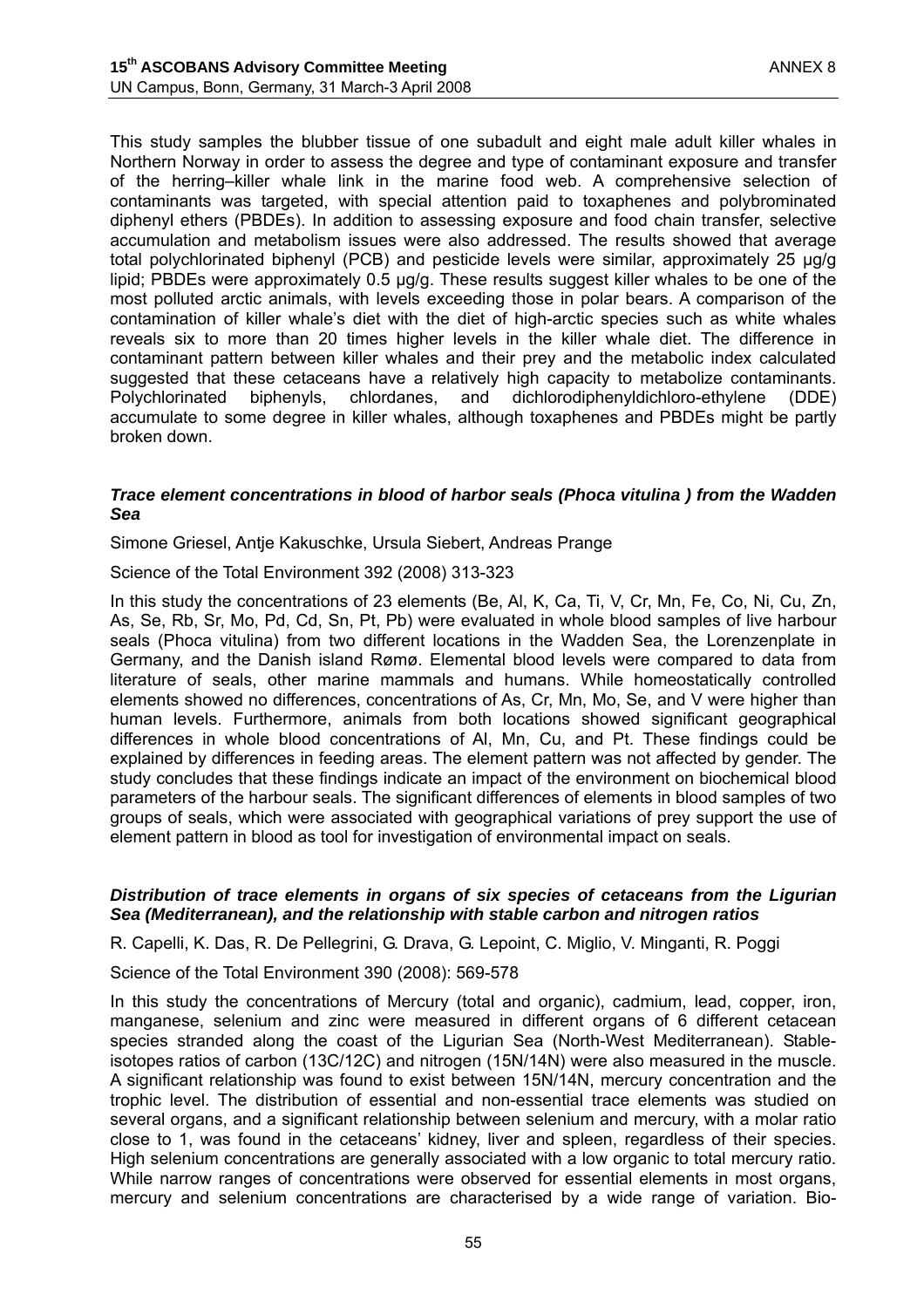accumulation and bio-amplification processes in cetaceans can be better understood by comparing trace element concentrations with the stable-isotopes data.

#### *Bioaccumulation and enantiomeric profiling of organochlorine pesticides and persistent organic pollutants in the killer whale (Orcinus orca) from British and Irish waters*

Brendan McHugh , Robin J. Law, Colin R. Allchin, Emer Rogan, Sinead Murphy, M. Barry Foley, Denise Glynn, Evin McGovern

Marine Pollution Bulletin 54 (2007) 1724–1731

Concentrations and enantiomeric profiles for a range of organochlorine compounds are reported in blubber samples from a number of individual killer whales (Orcinus orca) from British and Irish waters. Elevated contaminant levels and enriched isotopic ratios were determined in one individual whale sampled in the Scottish Western Isles compared to the others suggesting marine mammal based dietary influences. The potential application of isotopic ratios to model contaminant uptake, enantioselective enrichment and accumulation is demonstrated. Data are presented which provide information on enantioselective enrichment factors (EFs) for *o,p'*-DDT, α-HCH and toxaphene congeners CHB26 and CHB 50. This dataset further improves the current database on reported levels of a number of contaminants and provides additional background information on potential metabolic processes in killer whales from British and Irish waters.

#### *Trace element levels in foetus–mother pairs of short-beaked common dolphins (Delphinus delphis) stranded along the French coasts*

V. Lahaye , P. Bustamante , W. Dabin , C. Churlaud , F. Caurant ,

Environment International 33 (2007) 1021–1028

This study analysed the tissues of foetus–mother pairs of common dolphins (Delphinus delphis) stranded along the French coasts (Bay of Biscay and English Channel) for their Cd, Cu, Hg, Se and Zn contents. In the kidneys, foetal Cd levels were found to be extremely low, and strong relationships between Cu and Zn suggested the involvement of metallothioneins since early foetal life. The results of the study also indicated a limited maternal transfer of Hg during pregnancy since levels in the tissues of foetuses were below 1 µg g−1 w.wt. However, hepatic Hg levels in foetuses increased with body

length, and were also proportionate to maternal hepatic, renal and muscular Hg levels. Lastly, affinities between Hg and Se in tissues would participate in Hg neutralisation in both mothers (through tiemannite granules) and fetuses (through reduced glutathione) counteracting the toxic effects linked to the particularly high quantities of methyl–Hg to which marine mammals are naturally exposed.

#### *Organochlorine concentrations declined during 1987–2002 in western Mediterranean bottlenose dolphins, a coastal top predator*

Borrell,A. & Aguilar,A.

Chemosphere 66 (2007):347-352

Over a twenty-five year period (1978-2002) blubber samples were collected from bottlenose dolphins stranded on Spain's Mediterranean coasts. The samples were analyzed to determine time trends in the levels of: HCB (hexachlorobenzene), PCB (polychlorinated biphenyls) and tDDT (dichlorodiphenyltrichloroethane and its metabolites). The study found that overall levels were high relative to other areas. This reflects both the ubiquity of organochlorine pollution in the western Mediterranean and the sampled species' coastal habit. There was a significant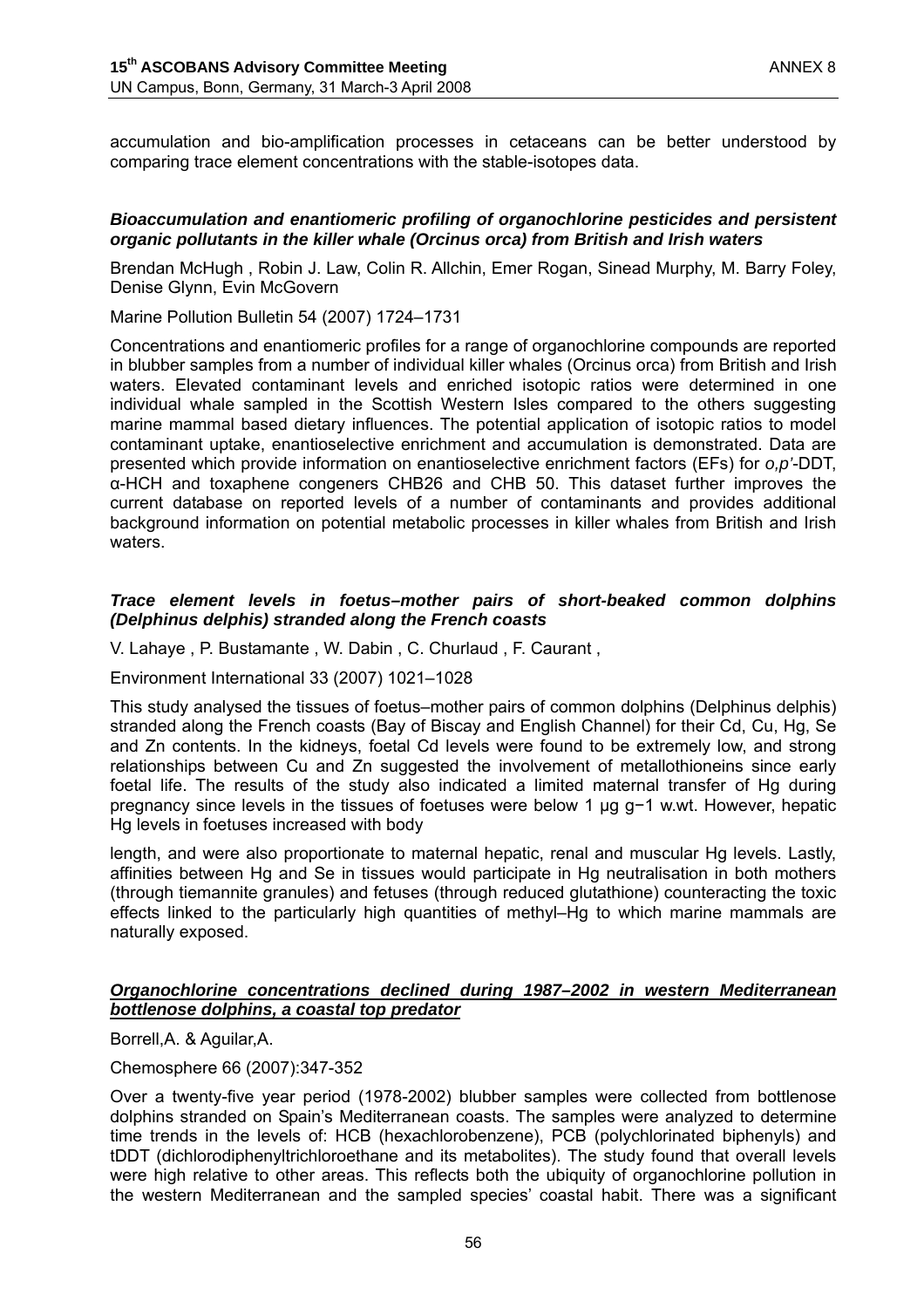decline over the study period in the concentrations of all the compounds analyzed. However, the DDE/tDDT, which is indicative of DDT ageing, significantly increased. This suggests there has been no significant use of HCB, DDT or PCB in the region for a long time. It also indicates that the pollutant loads in the environment are gradually being reduced; either by degradation or by migration of the compounds to other regions. A comparison with dolphin species that have an oceanic distribution suggests that PCB decline at a comparable pace in coastal and offshore water bodies. The decline of tDDT, however, is faster near the coast.

#### *Monitoring biological effects of pollution in the Baltic Sea: Neglected-but still wanted?*

Lehtonen, K.K. & Schiedek, D.

Marine Pollution Bulletin 53 (2006) 377-386

In this report the authors suggest that studies regarding biological effects of contaminants are relatively few within the Baltic Sea, partly due to political and economical reasons, specific hydrographic characteristics, and a strong eutrophication-targeted research focus during the past three decades. Consequently, the development of a monitoring strategy concerning biological effects and its implementation into environmental monitoring programmes in the Baltic Sea is lagging behind the progress currently taking place in most of western and southern Europe. The pan-European project BEEP (Biological Effects of Environmental Pollution on Marine Coastal Ecosystems, 2001–2004) included the Baltic Sea as one of the target areas for the evaluation of a suite of biological effects indicators in European coastal waters. In this report the main aims of the BEEP project are described. The discussion then moves on to consider how the expected outcome for the Baltic Sea could provide the needed ''baseline'' information and expertise necessary for a biological effects method and ultimately contribute to help harmonise environmental monitoring programmes within the EU.

#### *Water column monitoring near oil installations in the North Sea 2001–2004*.

Hylland, K; Tollefsen, K-E; Ruus, A; Jonsson, G; Sundt, R.C; Sanni, S; Toril Inga Røe Utvik, Ståle Johnsen, Ingunn Nilssen, Laurence Pinturier**,** Lennart Balk, Janina Baršienė, Ionan Marigòmez, Stephen W. Feist and Jan Fredrik Børseth . 2008.

Marine Pollution Bulletin Volume 56, Issue 3, March 2008, Pages 414-429

Fisheries have been vital to coastal communities around the North Sea for centuries, but this semi-enclosed sea also receives large amounts of waste. It is therefore important to monitor and control inputs of contaminants into the North Sea. Inputs of effluents from offshore oil and gas production platforms (produced water) in the Norwegian sector have been monitored through an integrated chemical and biological effects programme since 2001. The programme has used caged Atlantic cod and blue mussels. PAH tissue residues in blue mussels and PAH bile metabolites in cod have confirmed exposure to effluents, but there was variation between years. Results for a range of biological effects methods reflected exposure gradients and indicated that exposure levels were low and caused minor environmental impact at the deployment locations. There is a need to develop methods that are sufficiently sensitive to components in produced water at levels found in marine ecosystems.

#### *Bioaccumulation of persistent organic pollutants in female common dolphins (Delphinus delphis) and harbour porpoises (Phocoena phocoena) from western European seas: Geographical trends, causal factors and effects on reproduction and mortality.*

G.J. Pierce, M.B. Santos, S. Murphy, J.A. Learmonth , A.F. Zuur, E. Rogan, P. Bustamante, F. Caurant, V. Lahaye, V. Ridoux, B.N. Zegers, A. Mets, M. Addink, C. Smeenk, T. Jauniaux, R.J. Law, W. Dabin, A. Lo ́ pez, J.M. Alonso Farre, A.F. Gonza ́ lez, A. Guerra, M. Garcı ́a-Hartmann, R.J. Reid, C.F. Moffat, C. Lockyer, J.P. Boon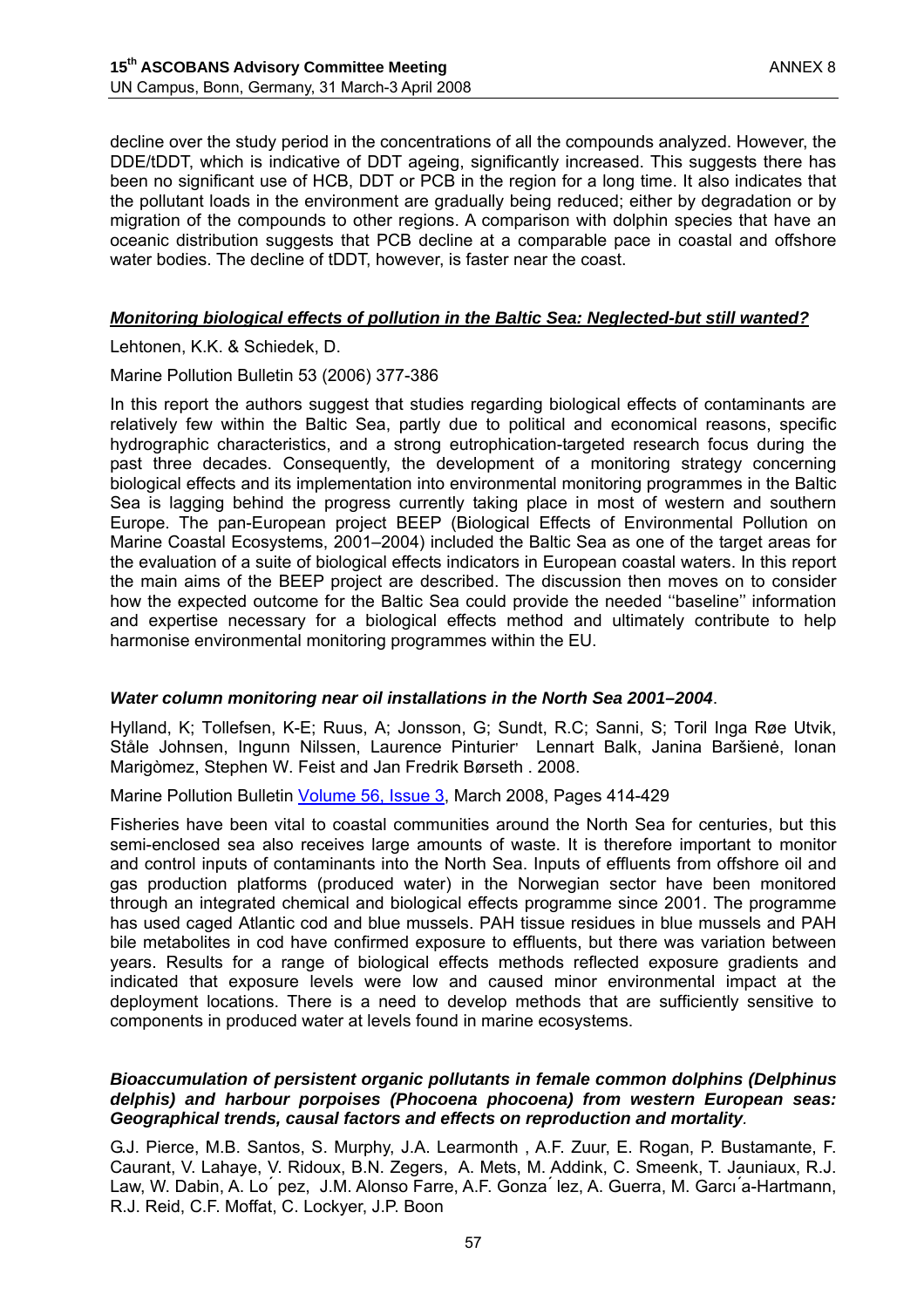Environmental Pollution (Published October 2007)

#### *Biological and ecological factors related to trace element levels in harbour porpoises (Phocoena phocoena) from European waters*

Lahaye, V., Bustamante, P., Law, R.J., Learmonth, J.A., Santos, M.B., Boon, J.P., Rogan, E., Dabin, W., Addink, M.J., López, A., Zuur, A.F., Pierce, G.J., Caurant, F. (2007)

Marine Environmental Research 64 (2007) 247–266

#### **2. Recent Literature with regard to Acoustic Pollution**

#### **Estimating bottlenose dolphin (Tursiops truncatus) hearing thresholds from single and multiple simultaneous auditory evoked potentials**

James J. Finneran; Dorian S. Houser; Dave Blasko; Christie Hicks; Jim Hudson and Mike Osborn (2008)

The Journal of the Acoustical Society of America Volume 123, Issue 1, pp. 542-551

Hearing thresholds were estimated in four bottlenose dolphins by measuring auditory evoked responses to single and multiple sinusoidal amplitude modulated tones. Subjects consisted of two males and two females with ages from 4 to 22 years. Testing was conducted in air using a "jawphone" transducer to couple sound into each subject's lower right jaw. Carrier frequencies ranged from 10 to 160 kHz in one-half octave steps. Amplitude modulated stimuli were presented individually and as the sum of four, five, and nine simultaneous tones with unique carrier and modulation frequencies. Evoked potentials were noninvasively recorded using surface electrodes embedded in silicon suction cups. The presence or absence of an evoked response at each modulation frequency was assessed by calculating the magnitude-squared coherence from the frequency spectra of the recorded sweeps. All subjects exhibited traditional "U-shaped" audiograms with upper cutoff frequencies above 113 kHz. The time required for threshold estimates ranged from 23 to 37 min for single stimuli to 5–9 min for nine simultaneous stimuli. Agreement between thresholds estimated from single stimuli and multiple, simultaneous stimuli was generally good, indicating that multiple stimuli may be used for quick hearing assessment when time is limited.

#### **Marine mammals still imperilled after sonar ruling***.*

Lester, B. (2008):

Science 319(5860): 147.

A federal judge imposed significant restrictions last week on use of the U.S. Navy's submarinechasing sonar technology in training exercises taking place off the southern California coast through January 2009.

http://www.sciencemag.org/cgi/content/short/319/5860/147

#### **Sound exposure and Southern Resident killer whales (Orcinus orca): A review of current knowledge and data gaps.**

Holt, M. M. 2008.

U.S. Dept. Commer., NOAA Tech. Memo. NMFS-NWFSC-89.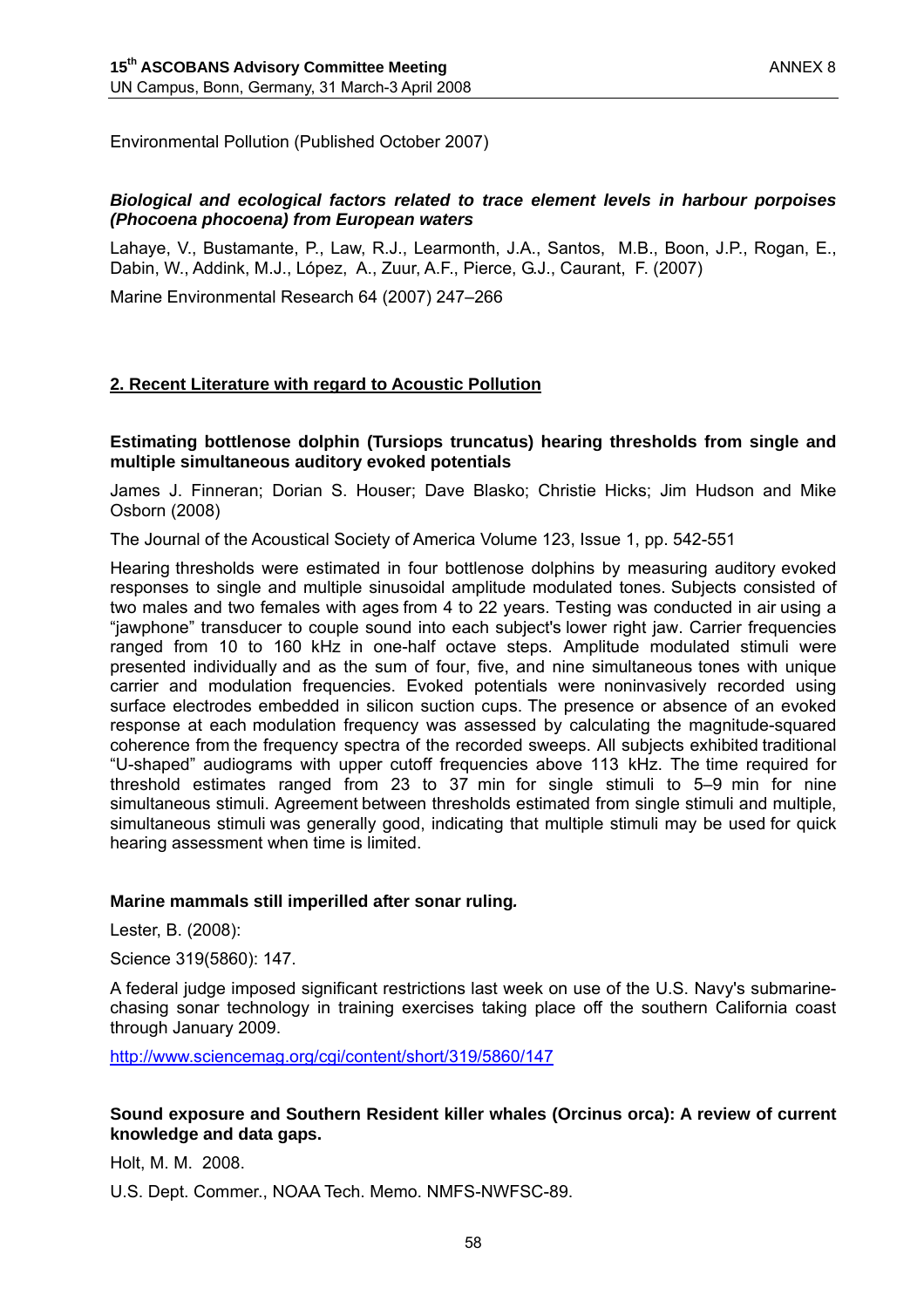This document reviews what is currently known about potential acoustic impacts on endangered Southern Resident killer whales (SRKWs). Killer whales (/Orcinus orca/) use sound for echolocation, social communication, and passive listening. Ambient noise, including that from natural and anthropogenic sources, has the potential to interfere with the reception and use of these important biological sounds. Significant sources of anthropogenic sounds that contribute to ambient background noise in critical habitats of SRKWs include sonar, acoustic harassment devices, vessel traffic, and construction noise.

Most measurements of ambient sounds made in SRKW habitat are greatly influenced by vessel traffic that, at close ranges, raises noise levels significantly above ambient levels. In order to address potential acoustic impacts, particularly from anthropogenic sources, this document reviews parameters of sound that are pertinent to the auditory capabilities of killer whales and various studies on noise effects in killer whales and other dolphins. The latter includes auditory ramifications such as auditory masking or hearing loss and behavioral effects such as disruption of foraging events or avoidance of an area.

With this information, the document then incorporates information on the soundscape of SRKW habitat and defines zones of audibility, responsiveness, masking, and hearing loss and addresses the likelihood of acoustic impacts on the SRKW population.

Lastly, recommendations are made for future work in order to address gaps in information that, if available, would increase confidence in predicting the likelihood of acoustic impacts on SRKWs.

www.nwfsc.noaa.gov/assets/25/6741\_03042008\_154832\_OrcaSoundExposureTM89Final.pdf

#### **Unusual cetacean mortality event in Taiwan, possibly linked to naval activities.**

YANG, W.-C.; L.-S. CHOU; P. D. JEPSON; R. L. BROWNELL, JR.; D. COWAN; P.-H. CHIOU; C.-J. YAO; T. K. YAMADA; J.-T. CHIU; P.-J. WANG and A. FERNANDEZ. (2008)

VETERINARY RECORD 162(6):184-185. 2008.

#### **Abundance, behavior, and movement patterns of western gray whales in relation to a 3-D seismic survey, Northeast Sakhalin Island, Russia. 07**

GAILEY, GLENN; BERND WURSIG and TRENT L. MCDONALD. (2007)

ENVIRONMENTAL MONITORING AND ASSESSMENT 134(1-3):75-91. 2007.

A geophysical seismic survey was conducted in the summer of 2001 off the northeastern coast of Sakhalin Island, Russia. The area of seismic exploration was immediately adjacent to the Piltun feeding grounds of the endangered western gray whale (*Eschrichtius robustus*). This study investigates relative abundance, behavior, and movement patterns of gray whales in relation to occurrence and proximity to the seismic survey by employing scan sampling, focal follow, and theodolite tracking methodologies. These data were analyzed in relation to temporal, environmental, and seismic related variables to evaluate potential disturbance reactions of gray whales to the seismic survey. The relative numbers of whales and pods recorded from five shore-based stations were not significantly different during periods when seismic surveys were occurring compared to periods when no seismic surveys were occurring and to the post-seismic period. Univariate analyses indicated no significant statistical correlation between seismic survey variables and any of the eleven movement and behavior variables. Multiple regression analyses indicated that, after accounting for temporal and environmental variables, 6 of 11 movement and behavior variables (linearity, acceleration, mean direction, blows per surfacing, and surface-dive blow rate) were not significantly associated with seismic survey variables, and 5 of 11 variables (leg speed, reorientation rate, distance-from-shore, blow interval, and dive time) were significantly associated with seismic survey variables. In summary, after accounting for environmental variables, no correlation was found between seismic survey variables and the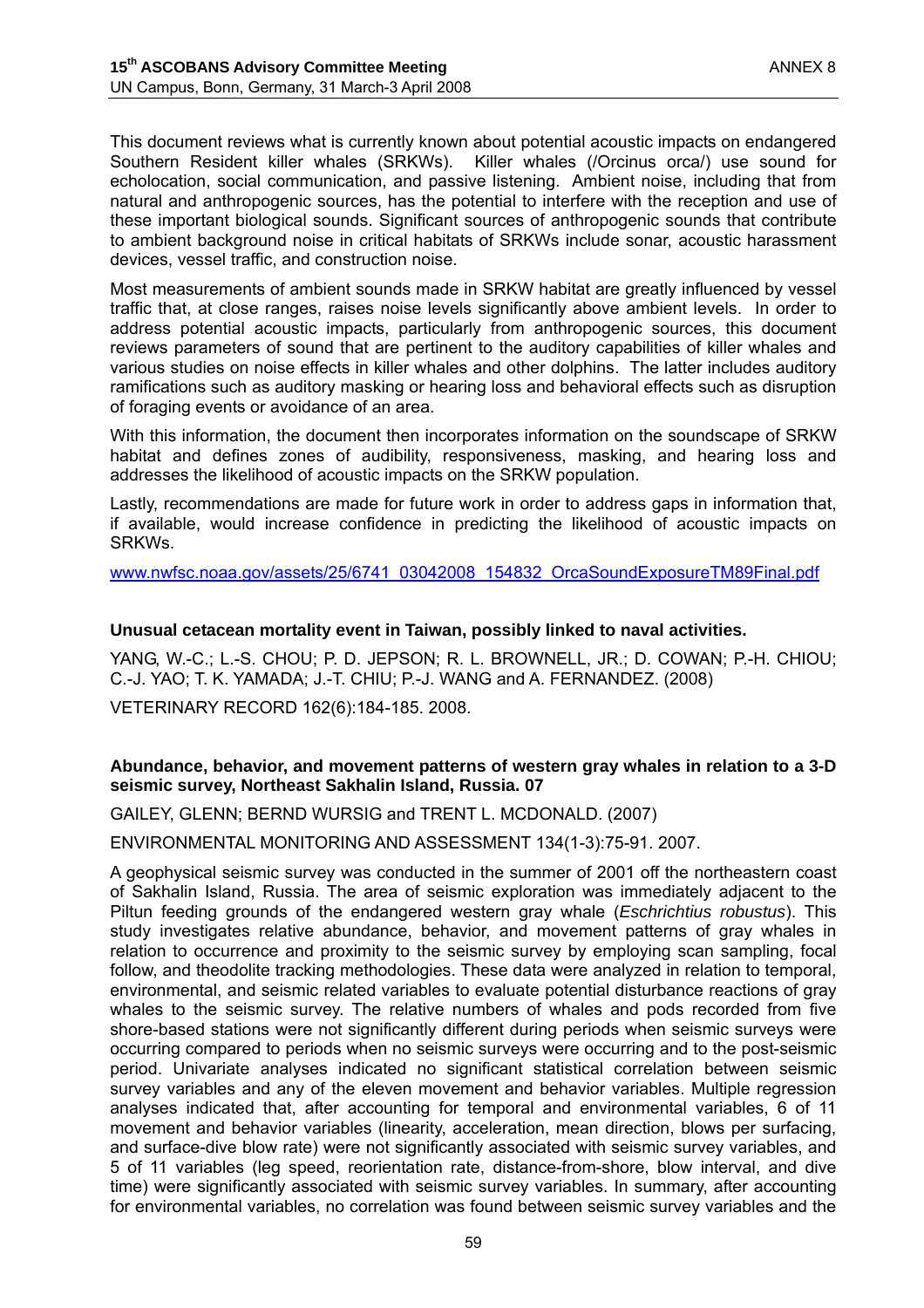linearity of whale movements, changes in whale swimming speed between theodolite fixes, mean direction of whale movement, mean number of whale exhalations per minute at the surface, mean time at the surface, and mean number of exhalations per minute during a whales surface-to-dive cycle. In contrast, at higher received sound energy exposure levels, whales traveled faster, changed directions of movement less, were recorded further from shore, and stayed under water longer between respirations.

http://www.springerlink.com/content/85kj5q1204m6l72p/fulltext.pdf

### **The Effects of noise on the Aquatic Environment**

Danny Walmsley

CONFERENCE REPORT Nyborg 2007

- The Nyborg Conference considered:
- o How animals use sound;
- o The detection of sound by aquatic organisms;
- o Sources of underwater sound;
- o Anthropogenic sources;
- o Effects of anthropogenic sound on aquatic animals; and
- o Regulatory issues.

http://www.offshoreenergyresearch.ca/Portals/0/Nyborg%20Conference%20final%20report.pdf

#### **A simple ocean noise exposure metric based on naturally occurring noise levels and biological thresholds (A)**

Michael Stocker, Tom Reuterdahl, Libbie Horn, and Gail Hurley (2007)

The Journal of the Acoustical Society of America Volume 122, Issue 5, p. 3002

Anthropogenic noise is compromising the habitat for marine mammals, fish, and, potentially, other marine organisms. Determining acceptable thresholds is confounded by the fact that marine animals have adapted to some exceedingly loud naturally occurring sounds, whereas exposure to certain anthropogenic noises at equivalent or lower amplitudes causes harm. It is clear that mitigation levels cannot be established by signal amplitude alone. This proposed metric helps establish exposure levels based on broadband and temporal representation of a subject noise compared to a set of spectral curves based on ambient noise levels and biological thresholds.

#### *Behavior and conservation: a bridge too far?*

#### Tim Caroa (2007)

Trends in Ecology & Evolution Volume 22, Issue 8, Pages 394-400

Formal efforts to connect animal behavior and behavioral ecology to conservation biology and management began ten years ago, time enough to assess their impact on stopping species decline and extinction. After outlining the rationale for applying behavior to conservation, and the links that were originally proposed between them, I argue that theoretical advances in our understanding of behavior have made little practical contribution to conserving animal populations over the past decade. More optimistically, descriptive behavioral information has sometimes augmented solutions to specific conservation problems. I suggest several ways in which behavioral studies and researchers themselves could be more useful for conservation.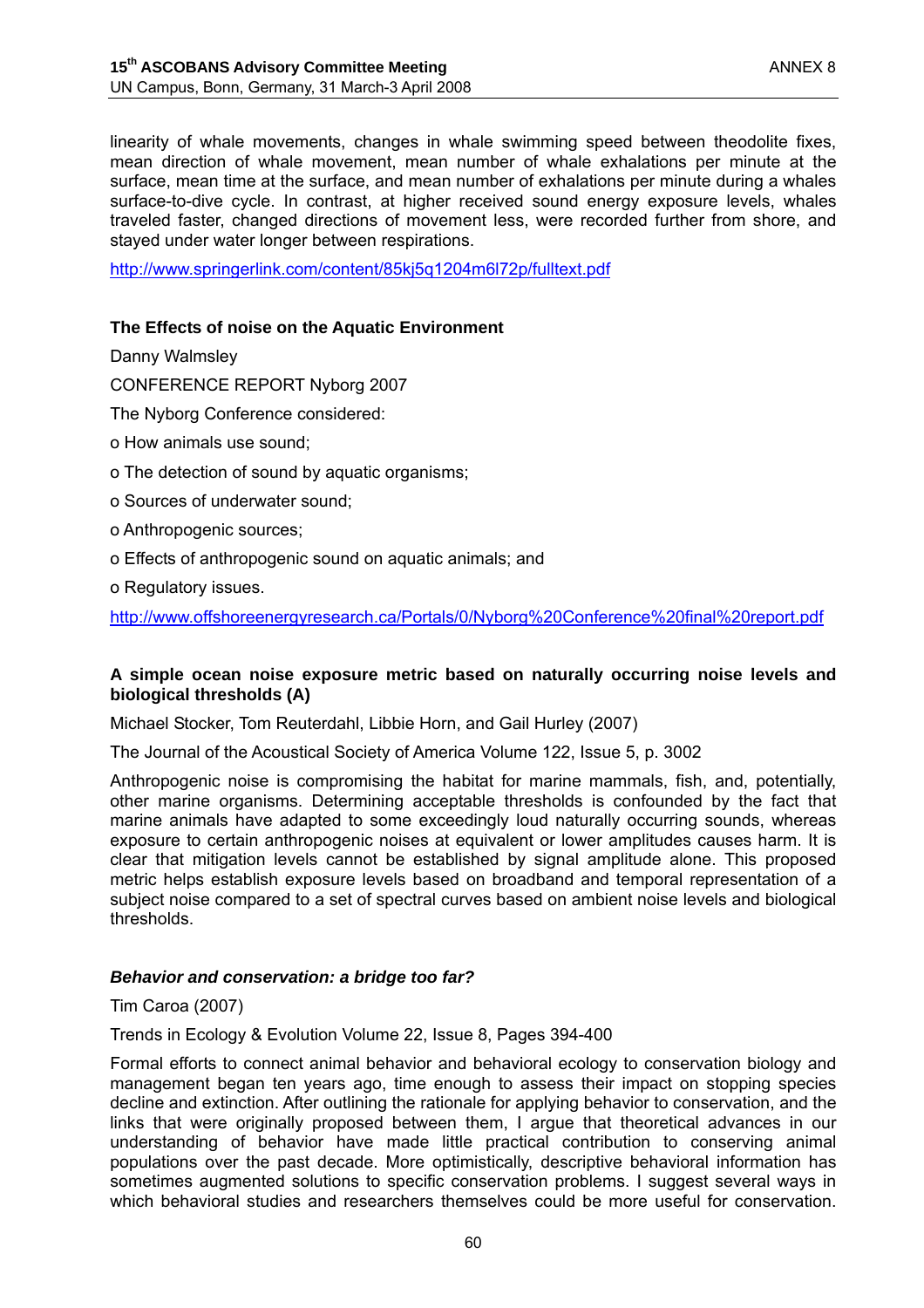Such changes will be necessary if the contribution of behavior to conservation is to move from intellectual wishful thinking to practical solutions for reversing the decline of small populations.

#### **Effects of aquaculture production noise on hearing, growth, and disease resistance of rainbow trout Oncorhynchus mykiss**

Lidia Eva Wysockia, John W. Davidson, Michael E. Smitha, Adam S. Frankelc, William T. Ellisond, Patricia M. Mazike, Arthur N. Poppera and Julie Bebakb (2007)

Aquaculture Volume 272, Issues 1-4, 26 November 2007, Pages 687-697

Intensive aquaculture production often utilizes equipment (e.g., aerators, air and water pumps, harvesters, blowers, filtration systems, and maintenance machinery) that increases noise levels in fish culture tanks. Consequently, chronic exposure to elevated noise levels in tanks could negatively impact cultured species. Possible effects include impairment of the auditory system, increased stress, and reduced growth rates. The objective of this study was to evaluate the long-term effects of sound exposure on the hearing sensitivity, growth, and survival of cultured rainbow trout (Oncorhynchus mykiss). Two cohorts of rainbow trout were cultured for 8 months in replicated tanks consisting of three sound treatments: 115, 130, or 150 decibels referenced at 1 micropascal (dB re 1 µPa root mean square [RMS]) levels. Auditory evoked potential (AEP) recordings revealed no significant differences in hearing thresholds resulting from exposure to increased ambient sound levels. Although there was no evident noise-induced hearing loss, there were significant differences in hearing thresholds between the two fish cohorts examined. No statistical effect of sound treatment was found for growth rate and mortality within each fish cohort. There was no significant difference in mortality between sound treatments when fish were exposed to the pathogen Yersinia ruckeri, but there was significantly different mortality between cohorts. This study indicated that rainbow trout hearing sensitivity, growth, survival, stress, and disease susceptibility were not negatively impacted by noise levels common to recirculating aquaculture systems. These findings should not be generalized to all cultured fish species, however, because many species, including catfish and cyprinids, have much greater hearing sensitivity than rainbow trout and could be affected differently by noise.

#### **Effect of boat noise on the behaviour of bluefin tuna Thunnus tynnus in the Mediterranean Sea.**

Sarà, G., Dean, J.M., D'Amato, D., Buscaino, G., Oliveri, A., Genovese, S., Ferro, S., Buffa, G., Lo Martire, M., and Mazzola, S. 2007.

#### MARINE ECOLOGY PROGRESS SERIES (MEPS) 331: 243-253

The effect of boat noise on the behaviour of bluefin tuna *Thunnus thynnus* was investigated in the Egadi Islands, Sicily, during spring 2005 using a fixed tuna trap set near shipping routes. Tuna behaviour was observed when exposed to both natural ambient sound and sound generated by hydrofoil passenger ferries, small boats and large car ferries. Acoustical and behavioural analyses were conducted with and without extraneous sound to define a list of behavioural categories. Each vessel produced different engine sounds with regard to their composition and bandwidth, and all were distinctly different from ambient sound levels. In the absence of boat noise, tuna assumed a concentrated coordinated school structure with unidirectional swimming and without a precise shape. When a car ferry approached, tuna changed swimming direction and increased their vertical movement toward surface or bottom; the school exhibited an unconcentrated structure and uncoordinated swimming behaviour. Hydrofoils appeared to elicit a similar response, but for shorter periods. Agonistic behaviour was more evident when exposed to sounds from outboard motors of small boats. This study showed that local noise pollution generated by boats produced behavioural deviations in tuna schools. Schooling enhances tuna homing accuracy during their spawning migration, and an alteration in schooling behaviour can affect the accuracy of their migration to spawning and feeding grounds.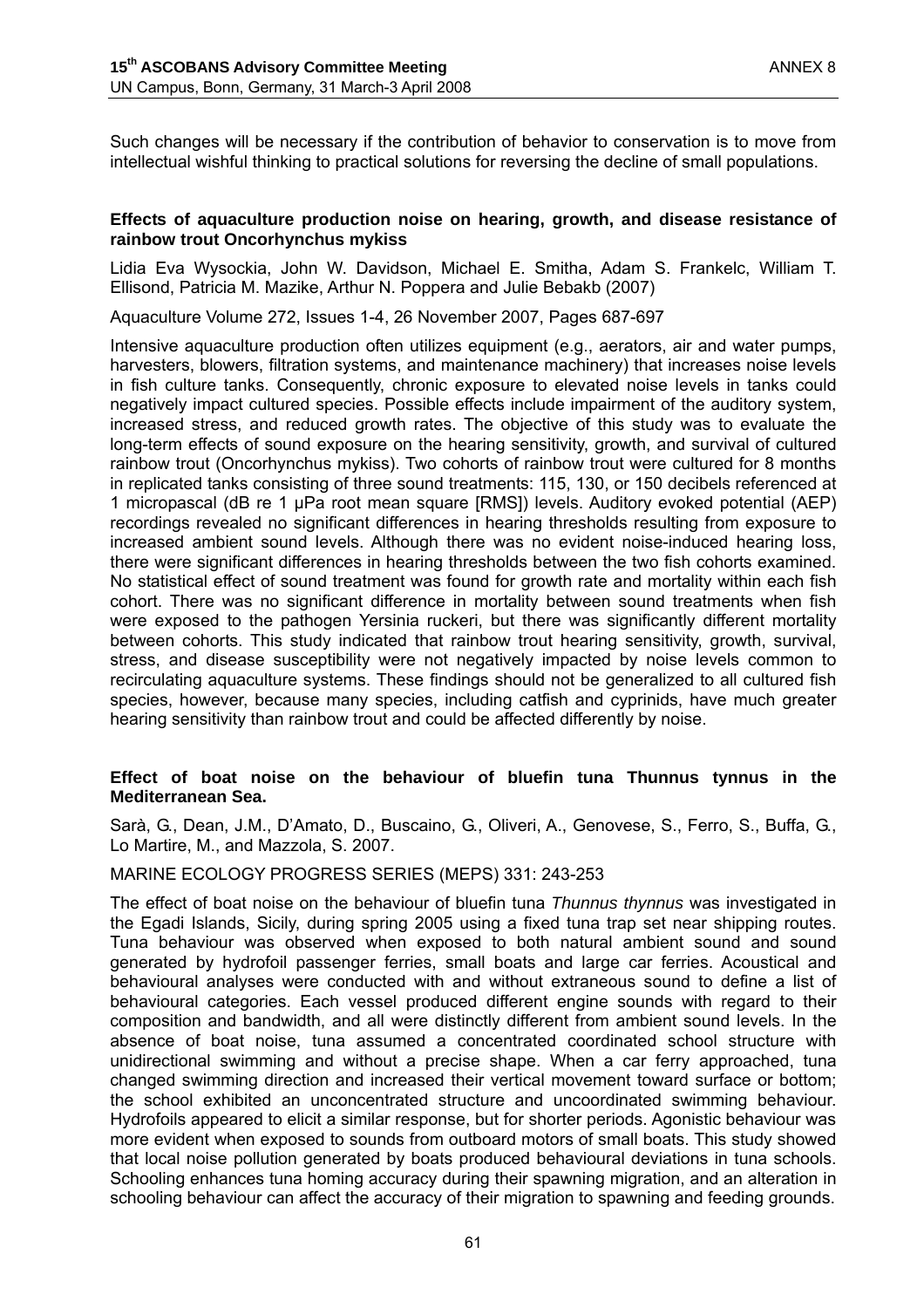### http://www.int-res.com/articles/meps2007/331/m331p243.pdf

## **General Review of Protocols and Guidelines for Minimizing Acoustic Disturbance to Marine Mammals from Seismic Surveys**

Manuel Castellote (2007)

Journal of International Wildlife Law & Policy, Volume 10, Issue 3 & 4 July 2007 , pages 273 – 288

### *Perception of Low-Frequency Acoustic Signals by a Harbour Porpoise (Phocoena phocoena) in the Presence of Simulated Offshore Wind Turbine Noise*

Klaus Lucke, Paul. A. Lepper, Bert Hoeve, Eligius Everaarts, Niels van Elk, and Ursula Siebert

Aquatic Mammals 2007, 33(1), 55-68, DOI 10.1578/AM.33.1.2007.55

#### **Hearing in eight species of northern Canadian freshwater fishes**

D. A. Mann, P. A. Cott, B. W. Hanna, A. N. Popper (2007)

Journal of Fish Biology 70 (1) , 109–120 doi:10.1111/j.1095-8649.2006.01279.x

The hearing thresholds of eight fish species from northern Canada were measured using auditory evoked potential techniques. The species with the best hearing was the lake chub Couesius plumbeus, followed by the longnose sucker Catastomus catastomus, both which had relatively sensitive hearing over the frequency range tested from 100 to 1600 Hz. The remaining species (troutperch Percopsis omiscomaycus, nine-spined stickleback Pungitius pungitius, pike Esox lucius, spoonhead sculpin Cottus ricei, burbot Lota lota and broad whitefish Coregonus nasus) all showed most sensitivity to low frequencies (<400 Hz) and had relatively insensitive high frequency hearing. The two species with the best hearing are otophysan fishes with connections between the swimbladder and inner ear. The spoonhead sculpin lacks a swimbladder, while the other non-otophysan species have swimbladders, but no specialized connection to the inner ear. These results can be used to predict the potential impact of anthropogenic noise, such as seismic air gun blasts, on hearing in these species. The species with the most sensitive hearing (lake chub and longnose sucker) are most likely to be affected by activities such as seismic air gun surveys.

#### **Killer whale evasive tactics vary with boat number**

Williams, R.; Ashe, E. (2007)

Journal of Zoology, Volume 272, Number 4, pp. 390-397(8)

Controlled exposure experiments that measure animal response to vessels can inform relevant wildlife-viewing guidelines and reveal how they make decisions about changes in their environment. Previous experimental studies documented stereotyped avoidance responses by killer whales to boats. Additional observations collected during these studies showed an apparent shift in avoidance behaviour at high traffic levels. Our study tested experimentally whether whales did respond differently to approach by few (1-3) versus many (>3) vessels. Data were collected in summer 2004 in Johnstone Strait, British Columbia, using a theodolite to track the positions of boats and individually identifiable focal whales during control and treatment (few vs. many boats) phases. The responses of 16 adult male killer whales differed significantly between treatment levels (Wilcoxon's test, *P*=0.0148). Swimming paths became more tortuous when few boats approached whales, but straighter as many boats approached. Pooling treatments would have masked significant responses with high statistical confidence (Wilcoxon's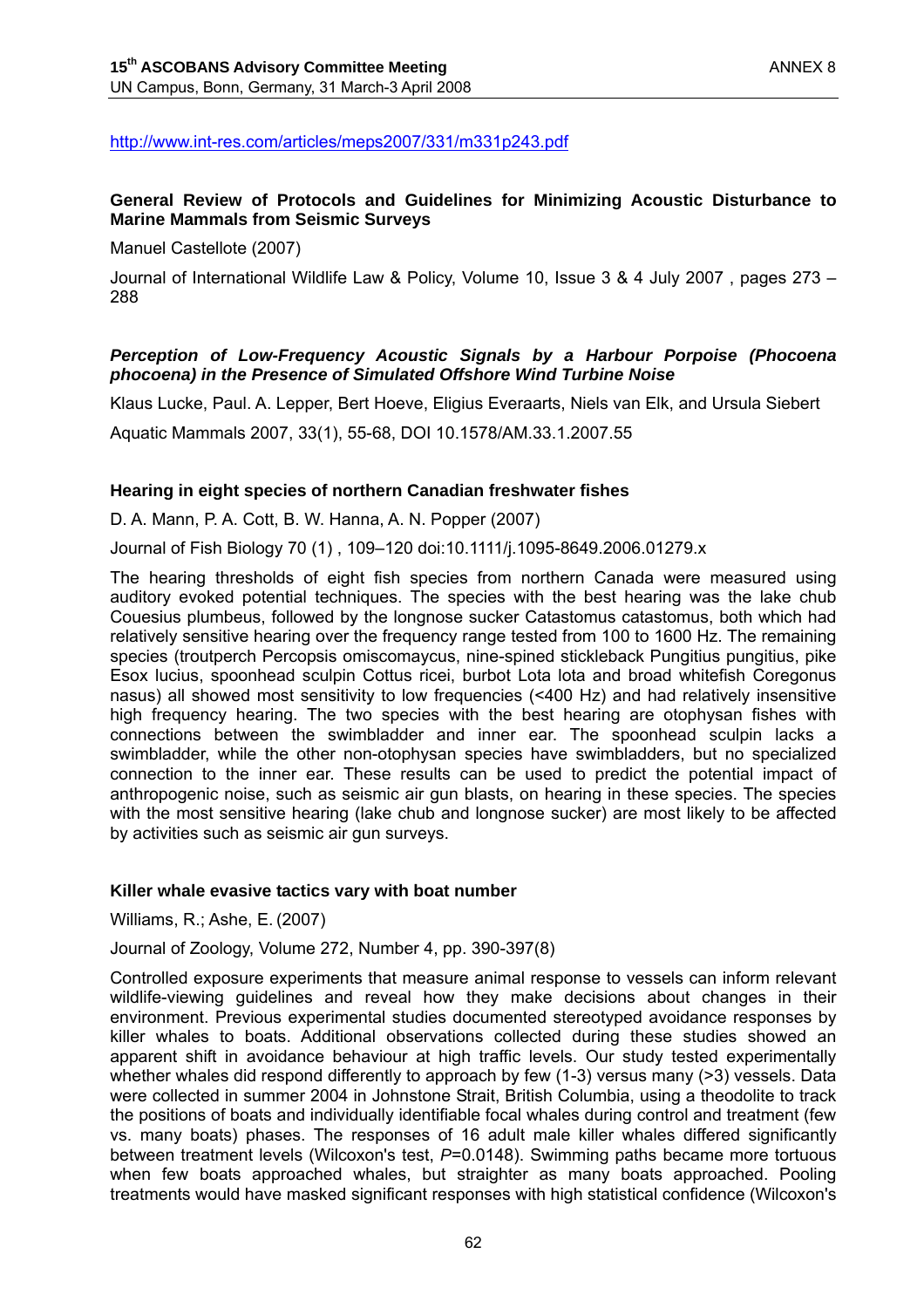test, *P*>0.999), falsely suggesting that boat presence had no effect. The division between few and many boats was supported by 140 opportunistic observations on 26 whales from a population of 216. We used generalized additive models to control for the effects of confounding variables, detected a non-linear relationship between number of boats and whales' swimming path directness and confirmed an inflection point at approximately three boats within 1000m.

We urge caution when designing controlled exposure assessments that rely on a simple absence-presence framework, which can mask multivariate or non-linear responses. Experimental design, coupled with analytical techniques incorporating statistical power and appropriateness of treatments and response variables, must be considered when interpreting the biological significance of null findings from impact assessments. Our study provides new information about levels of habitat degradation that this marine apex predator can tolerate.

http://www.marinemammal.org/MMRU/williams/williams%20ashe%202007%20jzl.pdf

#### **Marine Mammal Noise Exposure Criteria**

Southall, Brandon L.; Bowles, Ann E.; Ellison, William T.; Finneran, James J.; Gentry, Roger L.; Greene, Charles R.; Kastak, David; Ketten, Darlene R.; Miller, James H.; Nachtigall, Paul E.; Richardson, W. John; Thomas, Jeanette A.; Tyack, Peter L. (2007)

Aquatic Mammals, Volume 33 (4) 411-414

## **Ocean Noise, Scientific Uncertainty, and the Paradox of the Precautionary Principle**

Elena McCarthy (2007)

Journal of International Wildlife Law & Policy, Volume 10, Issue 3 & 4, pages 233 - 242

The precautionary approach emerged from the German principle of Vorsorge, or foresight, and evolved into a fundamental tenant of German and Swedish environmental law in the 1970s. (2) It was first introduced internationally at the 1984 Conference on Protection of the North Sea, where fears about the damaging effects of wastes into the ocean led to the formalization of a precautionary approach. (3) In 1990 it was affirmed by European Commission governments in the Bergen Ministerial Declaration on Sustainable Development and later was formally defined in Principle 15 of the 1992 Rio Declaration on Environment and Development in the ...

#### **Precautionary Management of Noise: Lessons from the U.S. Marine Mammal Protection Act**

Cara Horowitz; Michael Jasny (2007)

Journal of International Wildlife Law & Policy, Volume 10, Issue 3 & 4 July 2007 , pages 225 - 232

Among both scientists and the international regulatory community, there is a growing recognition of the harms caused by anthropogenic ocean noise to marine life, from interference with breeding and feeding to habitat displacement to injuries and deaths of species as disparate as fish, giant squid, and whales. (2) This has led to calls, in recent years, to improve the regulation of noise generation in the oceans. (3) Domestic and international bodies are currently drafting guidelines aimed at controlling marine mammal exposure to harmful levels of undersea noise. (4) Some commentators have also called for consideration of a new international agreement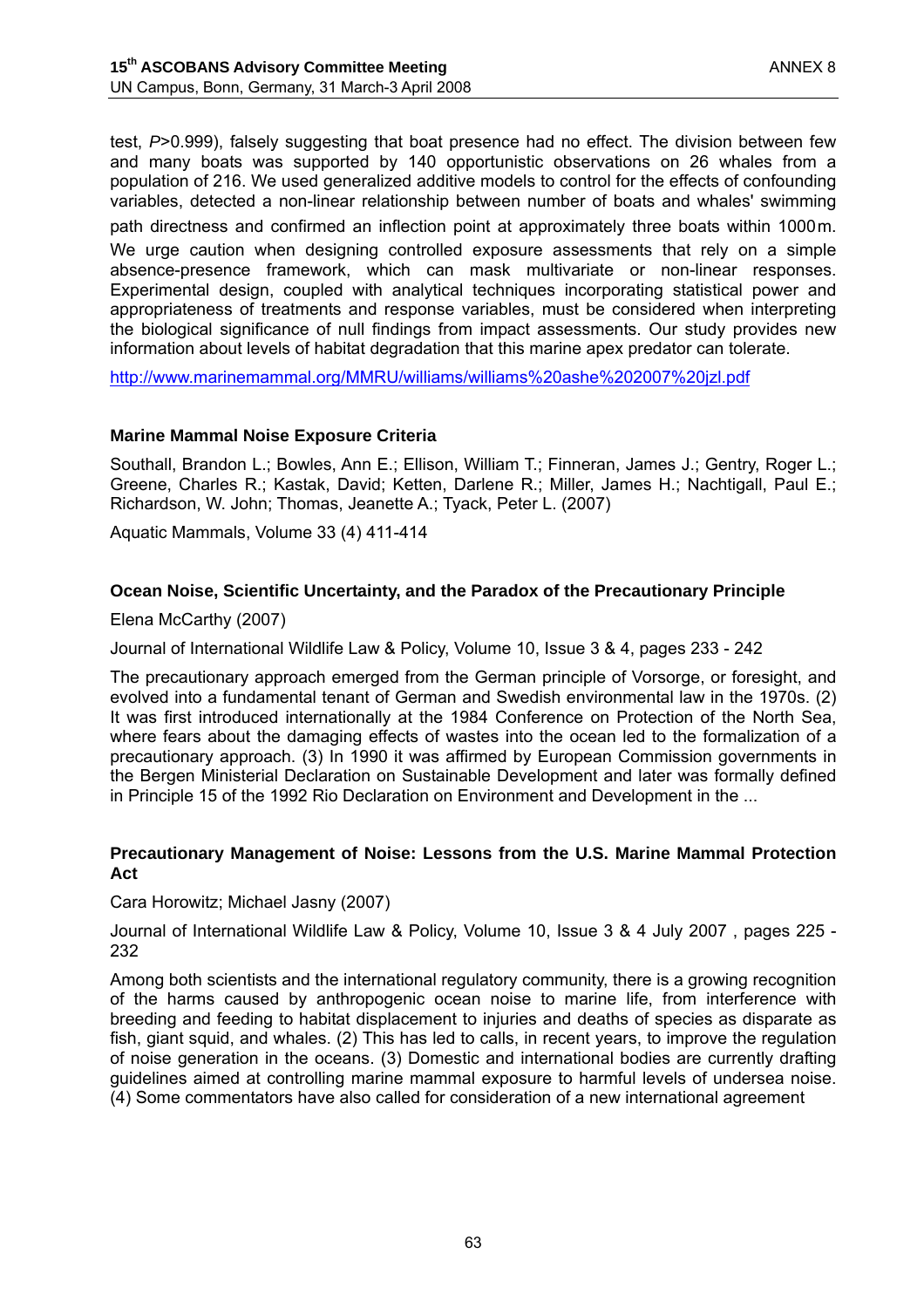## **Quantifying lost opportunities to hear natural sounds (A)**

Kurt Fristrup (2007)

The Journal of the Acoustical Society of America Volume 122, Issue 5, p. 3081

Hearing provides an omnidirectional alerting sense for wildlife that seems to be universal: No deaf vertebrate species are known and invertebrates display a remarkable diversity of hearing mechanisms. Anthropogenic noise elevates ambient sound levels, which masks natural sounds that would otherwise be heard. The costs of this masking can be assessed by calculating the loss of listening area or alerting distance that results. Listening area metrics are appropriate when a search function might be affected (e.g., foraging), while alerting distance metrics are appropriate when the distance to the sound source mediates the function (e.g., avoiding predation). Analytical approaches for calculating loss of listening area and alerting distance should incorporate available hearing data to account for the effects of hearing thresholds and critical bandwidths. A range of models for masking can be used. Very simple models may sacrifice accuracy to suggest metrics that are readily calculated using existing noise models. More complex models can capture the idiosyncrasies of each species hearing capabilities to render more detailed results. Examples of applying these metrics to National Park Service contexts are discussed, to illustrate the use of these concepts to render environmental acoustic data for resource managers and NPS leadership.

#### **Seismic Airguns at Long Range: The Potential for Behavioral Change in Marine Mammals**

Coates, Rodney (2007)

This paper appears in: OCEANS 2007 - Europe 18-21 June page(s): 1-6

Man-made or anthropogenic noise generated by seismic survey is of concern in marine environmental circles as a possible cause of damage and behavioral disturbance to marine mammals. Equipment devised to allow acoustic noise monitoring during long-line fishing in the southern Atlantic Ocean is described. In particular, unusual acoustic signatures, which may be ascribed to seismic survey activities many hundreds of miles from the fishing area are reported. The reasons for the curious nature of these signatures are discussed and their potential impact on migrating whales is examined.

#### **Regulating Ocean Noise: Entering Uncharted Waters**

Introduction to the special issue of the Journal of International Wildlife Law and Policy

Jim Cummings (2007)

Journal of International Wildlife Law & Policy, Volume 10, Issue 2, pages 101 - 107

In the crowded landscape of specific environmental threats and broader ecological systems spinning out of balance, ocean health has, over the past decade, moved inexorably into the foreground of public, scientific, and regulatory focus. Collapses of fisheries, surging cancer rates among ocean creatures,2 and rising temperatures of the ocean with its associated coral die-offs and largescale shifts in ocean currents have all become well-established as markers of a worldwide problem that demands a response from its human creators. Amidst the clamor over "dead zones" caused by agricultural run-off at the mouths of great rivers such as the Mississippi, and the pressing economic questions raised as fish populations crash and local fleets are left with little to catch, a quieter issue has slowly increased its profile: ocean noise.

http://www.acousticecology.org/docs/JIWLP\_cummings\_intro.pdf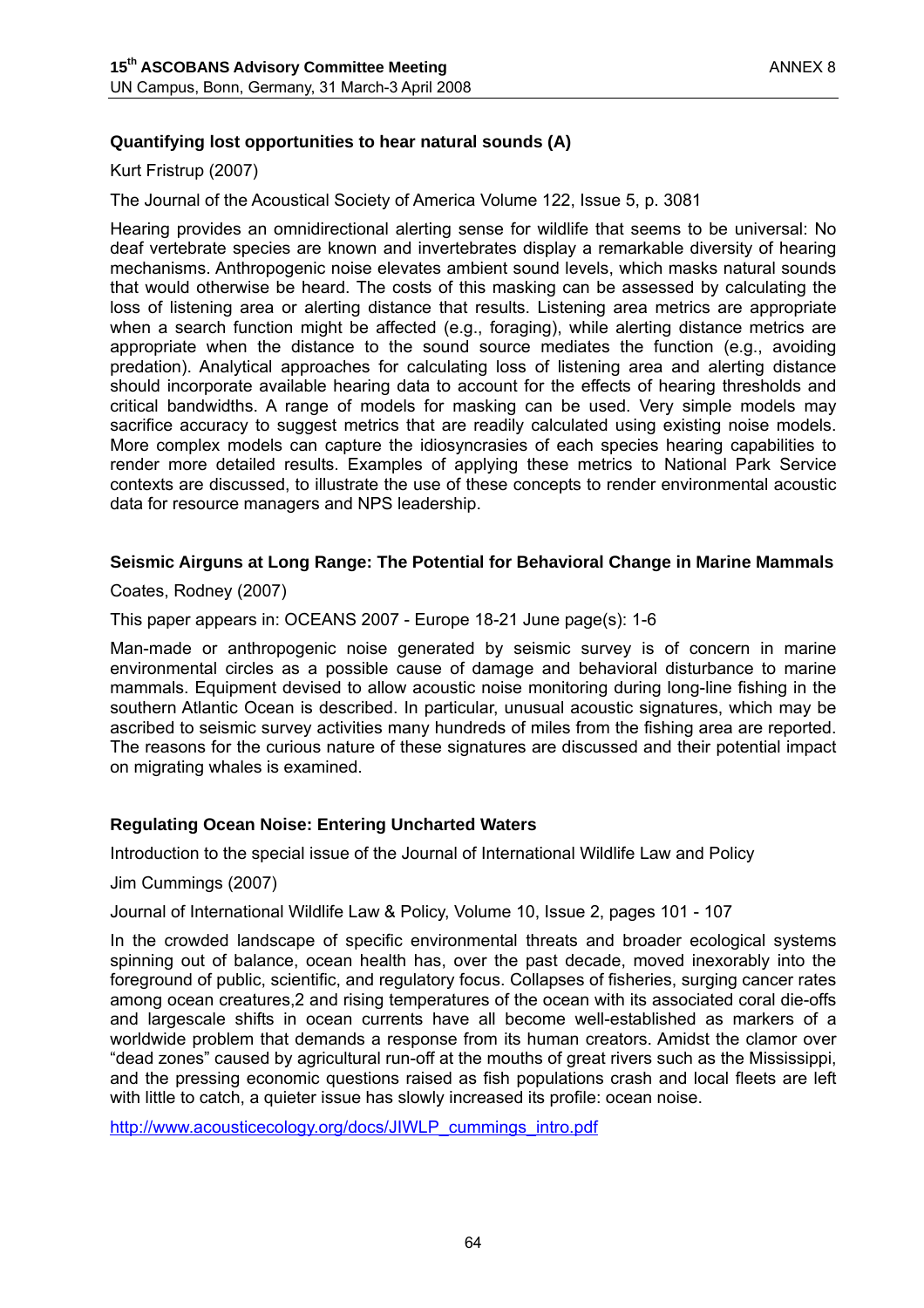#### **Reducing Noise Pollution from Commercial Shipping in the Channel Islands National Marine Sanctuary: A Case Study in Marine Protected Area Management of Underwater Noise**

Angela M. Haren (2007)

Journal of International Wildlife Law & Policy, Volume 10, Issue 2 April 2007 , pages 153 - 173

### **Repetitive Shallow Dives Pose Decompression Risk in Deep-diving Beaked Whales.**

Zimmer, W. M. X., Tyack, P. L. (2007)

Marine Mammal Science. 23(4): 888-925

The impact of naval sonar on beaked whales is of increasing concern. In recent years the presence of gas and fat embolism consistent with decompression sickness (DCS) has been reported through postmortem analyses on beaked whales that stranded in connection with naval sonar exercises. In the present study, we use basic principles of diving physiology to model nitrogen tension and bubble growth in several tissue compartments during normal diving behavior and for several hypothetical dive profiles to assess the risk of DCS. Assuming that normal diving does not cause nitrogen tensions in excess of those shown to be safe for odontocetes, the modeling indicates that repetitive shallow dives, perhaps as a consequence of an extended avoidance reaction to sonar sound, can indeed pose a risk for DCS and that this risk should increase with the duration of the response. If the model is correct, then limiting the duration of sonar exposure to minimize the duration of any avoidance reaction therefore has the potential to reduce the risk of DCS.

### **Response and Responsibility: Regulating Noise Pollution in the Marine Environment \***

Jeremy Firestone; Christina Jarvis (2007)

Journal of International Wildlife Law & Policy, Volume 10, Issue 2, pages 109 - 152

## **Responses of cetaceans to anthropogenic noise**

NOWACEK, DOUGLAS P.; THORNE, LESLEY H.; JOHNSTON, DAVID W.; TYACK, PETER L. (2007)

Mammal Review, Volume 37, Number 2, pp. 81-115(35)

• Since the last thorough review of the effects of anthropogenic noise on cetaceans in 1995, a substantial number of research reports has been published and our ability to document response(s), or the lack thereof, has improved. While rigorous measurement of responses remains important, there is an increased need to interpret observed actions in the context of population-level consequences and acceptable exposure levels. There has been little change in the sources of noise, with the notable addition of noise from wind farms and novel acoustic deterrent and harassment devices (ADDs/AHDs). Overall, the noise sources of primary concern are ships, seismic exploration, sonars of all types and some AHDs.

• Responses to noise fall into three main categories: behavioural, acoustic and physiological. We reviewed reports of the first two exhaustively, reviewing all peer-reviewed literature since 1995 with exceptions only for emerging subjects. Furthermore, we fully review only those studies for which received sound characteristics (amplitude and frequency) are reported, because interpreting what elicits responses or lack of responses is impossible without this exposure information. Behavioural responses include changes in surfacing, diving and heading patterns. Acoustic responses include changes in type or timing of vocalizations relative to the noise source. For physiological responses we address the issues of auditory threshold shifts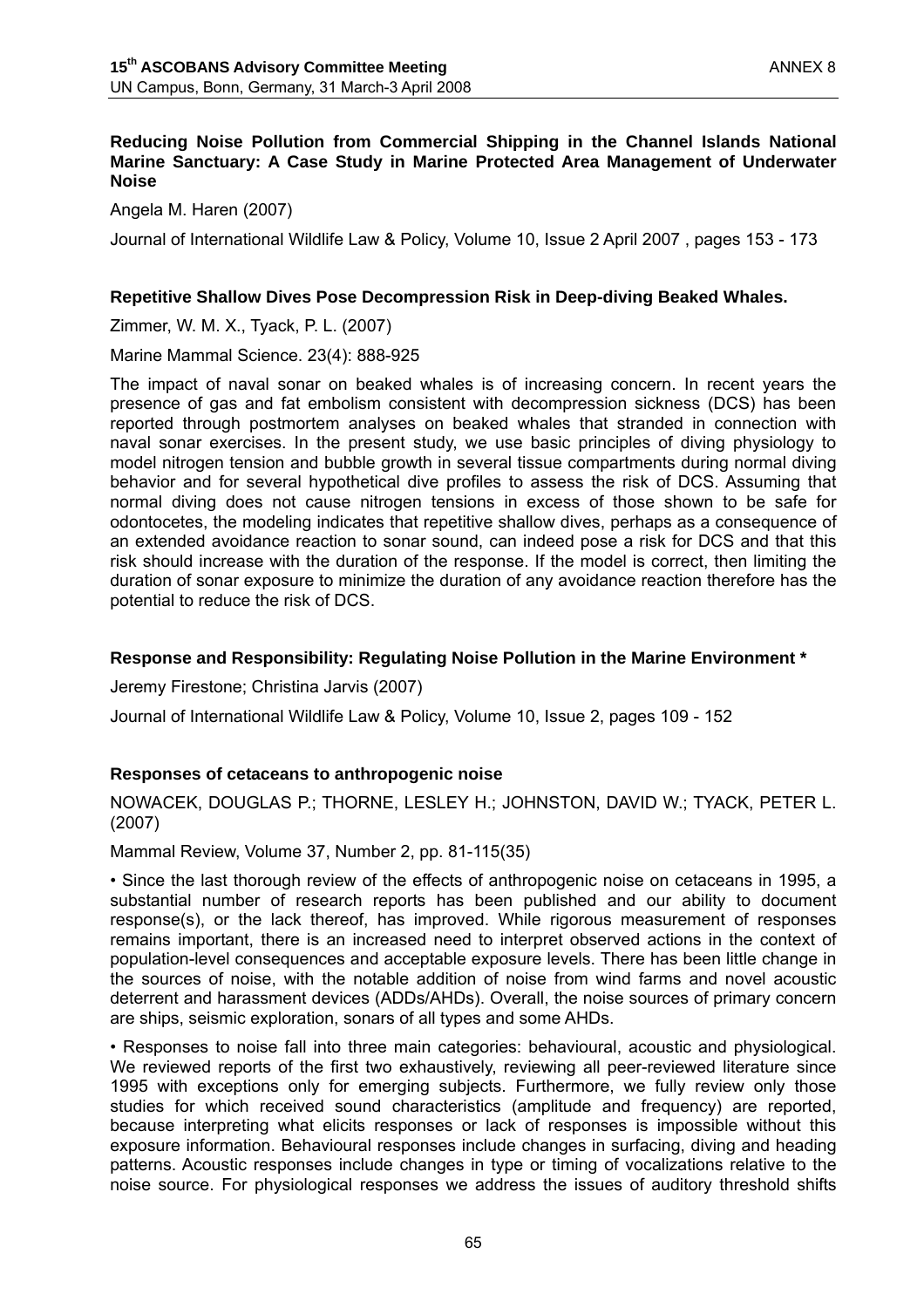and `stress', albeit in a more limited capacity; a thorough review of physiological consequences is beyond the scope of this paper.

• Overall, we found significant progress in the documentation of responses of cetaceans to various noise sources. However, we are concerned about the lack of investigation into the potential effects of prevalent noise sources such as commercial sonars, depth finders and fisheries acoustics gear. Furthermore, we were surprised at the number of experiments that failed to report any information about the sound exposure experienced by their experimental subjects. Conducting experiments with cetaceans is challenging and opportunities are limited, so use of the latter should be maximized and include rigorous measurements and or modelling of exposure.

#### **Review of the Mechanisms by which Anthropogenic Noise may cause Cetacean Strandings**

P R White, T G Leighton and K Saunders P Jepson (2007)

#### ISVR Technical Report Nº 316

The mechanisms by which bubbles can form in vivo in cetaceans remain the subject of considerable controversy. Rectified diffusion remains the most likely candidate mechanism for enhanced bubble growth. Models for process of rectified diffusion are well developed, but there is considerable uncertainty regarding the source of stable bubbles which are necessary for rectified diffusion to take place. There is also uncertainty regarding the level of nitrogen supersaturation in beaked whales after a sequence of deep dives. There is very little experimental verification of bubble growth under circumstances that are representative of realistic interactions between sonar and beaked whales.

http://eprints.soton.ac.uk/49431/01/Pub9708.pdf

#### **Recreational boating traffic: A chronic source of anthropogenic noise in the Wilmington, North Carolina**

Genevieve Haviland-Howell, Adam S Frankel, Christopher M Powell, Alessandro Bocconcelli, Russell L Herman, Laela S Sayigh (2007)

The Journal of the Acoustical Society of America Volume 122, Issue 1, pp. 151-160

The majority of attention on the impact of anthropogenic noise on marine mammals has focused on low-frequency episodic activities. Persistent sources of mid-frequency noise pollution are less well studied. To address this data gap, the contribution of 25 physical, biological and anthropogenic factors to the ambient noise levels in the Wilmington, North Carolina Intracoastal Waterway were analyzed using a principal components analysis and least squares regression. The total number of recreational vessels passing through the waterway per hour is the factor that had the single greatest influence on environmental noise levels. During times of high boat traffic, anthropogenic noise is continuous rather than episodic, and occurs at frequencies that are biologically relevant to bottlenose dolphins. As a daily part of resident bottlenose dolphins' acoustic environment, recreational boating traffic may represent a chronic source of acoustic harassment.

#### **Short- and long-term changes in right whale calling behavior: The potential effects of noise on acoustic communication**

Susan E. Parks and C. W. Clark; P. L. Tyack (2007)

The Journal of the Acoustical Society of America Volume 122, Issue 6, pp. 3725-3731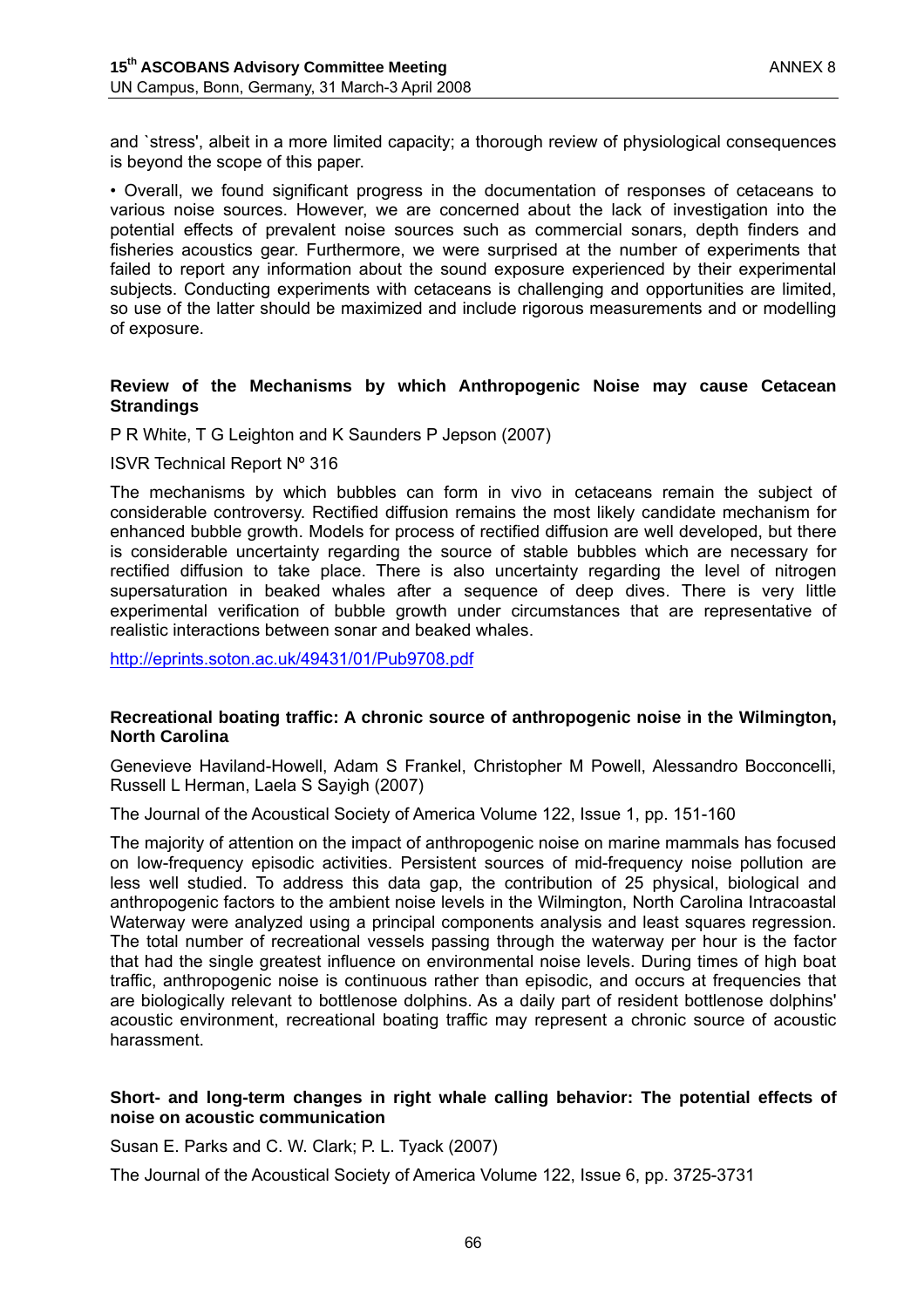The impact of anthropogenic noise on marine mammals has been an area of increasing concern over the past two decades. Most low-frequency anthropogenic noise in the ocean comes from commercial shipping which has contributed to an increase in ocean background noise over the past 150 years. The long-term impacts of these changes on marine mammals are not well understood. This paper describes both short- and long-term behavioral changes in calls produced by the endangered North Atlantic right whale (Eubalaena glacialis) and South Atlantic right whale (Eubalaena australis) in the presence of increased low-frequency noise. Right whales produce calls with a higher average fundamental frequency and they call at a lower rate in high noise conditions, possibly in response to masking from low-frequency noise. The longterm changes have occurred within the known lifespan of individual whales, indicating that a behavioral change, rather than selective pressure, has resulted in the observed differences. This study provides evidence of a behavioral change in sound production of right whales that is correlated with increased noise levels and indicates that right whales may shift call frequency to compensate for increased band-limited background noise.

#### **Sound and Cetaceans: A Regional Response to Regulating Acoustic Marine Pollution 07**

Karen N. Scott (2007)

Journal of International Wildlife Law & Policy, Volume 10, Issue 2, pages 175 - 199

View article excerpt: http://goliath.ecnext.com/coms2/gi\_0199-6717805/Sound-and-cetaceansa-regional.html#abstract

#### **Spatio-Temporal Restrictions as Best Practice Precautionary Response to Ocean Noise**

Dolman, Sarah J. (2007) '

Journal of International Wildlife Law & Policy, 10:3, 219 - 224

An introduction to some recent developments regarding noise pollution and a brief overview of the limitations of mitigation measures are provided. Some countries have implemented wider management measures and examples of these are presented from Australia, Brazil, and Spain. Precaution in lieu of certainty is highlighted and some suggestions for further investigations are made.

#### **The impacts of anthropogenic ocean noise on cetaceans and implications for management.**

Weilgart, L.S. (2007)

Canadian Journal of Zoology 85(11): 1091-1116.

Ocean noise pollution is of special concern for cetaceans, as they are highly dependent on sound as their principal sense. Sound travels very efficiently underwater, so the potential area impacted can be thousands of square kilometres or more. The principal anthropogenic noise sources are underwater explosions (nuclear and otherwise), shipping, seismic exploration by mainly the oil and gas industries, and naval sonar operations. Strandings and mortalities of especially beaked whales (family Ziphiidae) have in many cases been conclusively linked to noise events such as naval maneuvers involving tactical sonars or seismic surveys, though other cetacean species may also be involved. The mechanisms behind this mortality are still unknown, but are most likely related to gas and fat emboli at least partially mediated by a behavioral response, such as a change in diving pattern. Estimated received sound levels in these events are typically not high enough to cause hearing damage, implying that the auditory system may not always be the best indicator for noise impacts. Beaked whales are found in small, possibly genetically isolated, local populations that are resident year-round. Thus, even transient and localized acoustic impacts can have prolonged and serious population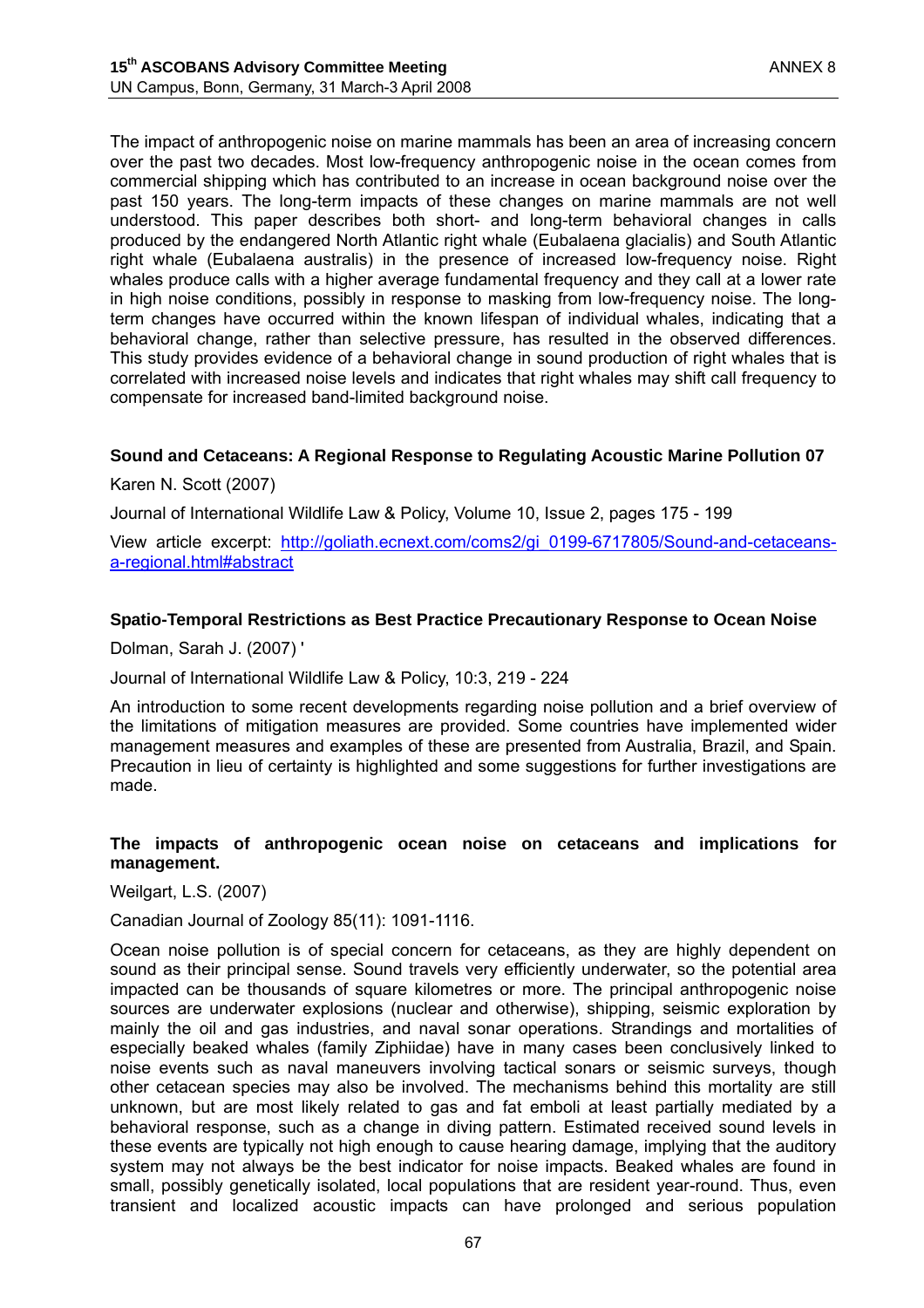consequences, as may have occurred following at least one stranding. Populations may also be threatened by noise through reactions such as increased stress levels, abandonment of important habitat, and "masking" or the obscuring of natural sounds. Documented changes in vocal behavior may lead to reductions in foraging efficiency or mating opportunities. Responses are highly variable between species, age classes, behavioral states, etc., making extrapolations problematic. Also, short-term responses may not be good proxies of long-term population-level impacts. There are many examples of apparent tolerance of noise by cetaceans, however. Noise can also affect cetaceans indirectly through their prey. Fish show permanent and temporary hearing loss, reduced catch rates, stress, and behavioral reactions to noise. Management implications of noise impacts include difficulties in establishing "safe" exposure levels, shortcomings of some mitigation tools, the need for precaution in the form of reducing noise levels and distancing noise from biologically important areas, and the role of marine protected areas and monitoring in safeguarding cetaceans especially from cumulative and synergistic effects.

#### http://article.pubs.nrc-

cnrc.gc.ca/RPAS/RPViewDoc? handler =HandleInitialGet&calyLang=eng&journal=cjz&volume =85&articleFile=z07-101.pdf

#### **The Precautionary Principle in the Twenty-First Century: A Case Study of Noise Pollution in the Ocean**

Gillespie, Alexander (2007)

The International Journal of Marine and Coastal Law, Volume 22, Number 1, pp. 61-87(27)

The precautionary principle is one of the most discussed ideas in international environmental law. However, despite over 20 years of dialogue, both its status and its aplication remains uncertain. This article attempts to rectify part of this difficulty by displaying the current state of play on the principle, and how it may be applied to a specific contemporary problem. The selected problem is noise pollution

#### **Underwater Noise from Maritime Sources and Impact on Marine Life.**

ten Hallers-Tjabbes, C.C. (2007):

WMU Journal of Maritime Affairs 6(2): 225-233.

www.balticmaster.org/media/files/file\_478.ppt

#### **Visual and Passive Acoustic Marine Mammal Observations and High-Frequency Seismic Source Characteristics Recorded During a Seismic Survey**

Potter, J.R. Thillet, M. Douglas, C. Chitre, M.A. Doborzynski, Z. Seekings, P.J. (2007)

IEEE Journal of Oceanic Engineering, Volume: 32, Issue: 2, page(s): 469-483

In this paper, we present marine mammal observation statistics, high-frequency seismic source characteristics, and example denoising of marine mammal acoustical recordings using data collected during the mitigation and monitoring program for a 3-D seismic survey by EnCana Corporation, Calgary, AB, Canada, in the Northwest Atlantic during 2003. Marine mammals were observed both visually and acoustically. No marine mammal incidents or adverse reactions were observed during the survey. Acoustical observations were made by the Sea map Passive Acoustic Cetacean Monitoring System (SPACMS), consisting of two hydrophones placed 50 m apart, towed ahead of and to one side of the seismic source. Visual and acoustical detections were uncorrelated, indicating the complementary nature of the two observational techniques. Visual detections were more common per hour of effort than acoustical detections. Acoustical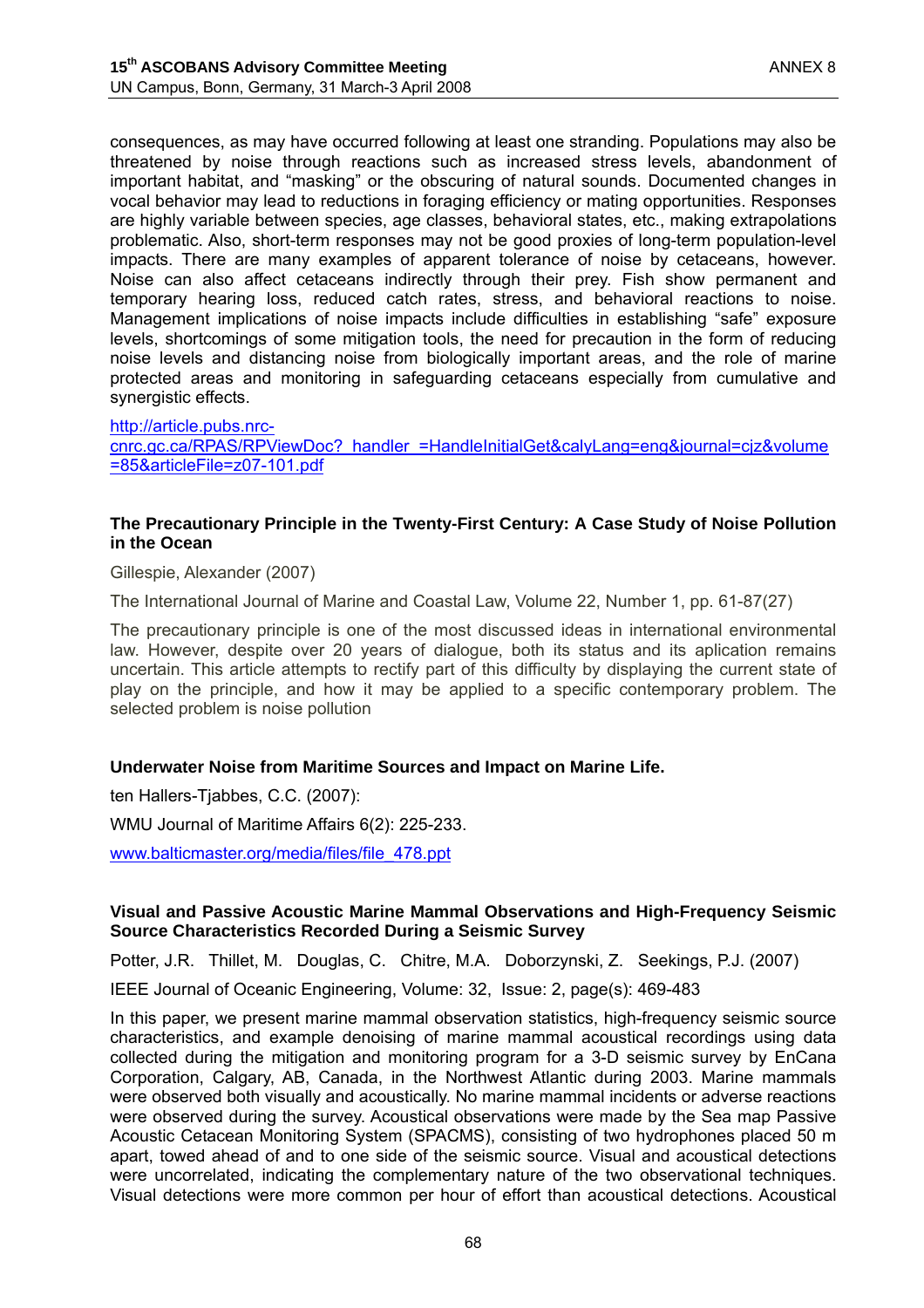detection rates showed no significant day-night difference. Marine mammals appeared to have avoided very close ranges (100 m) from the seismic array during seismic acquisition, but the overall number of marine mammals in the observable radius (1-2 km) did not change significantly when the seismic source was ldquoonrdquo compared to ldquooff.rdquo Marine mammals were observed in larger groups and appeared to have become less vocal when the seismic source was active. It should be noted however, that the results from this data gathering effort may be affected by potential sources of bias (such as the combination of data from toothed and baleen whales). Signal processing of seismic source signatures indicated some high-frequency energy content consistent with expectations from earlier work. This analysis confirmed that most of the seismic energy was concentrated at lower frequencies (500 Hz). No low-frequency comparisons with near-field data could be made due to the geometry of the SPACMS recording hydrophones and seismic source, which resulted in the Lloyd's mirror effect o- bliterating low-frequency components in the SPACMS records. A wavelet-based denoising method was applied to improve the visibility of marine mammal vocalizations on a spectrogram display.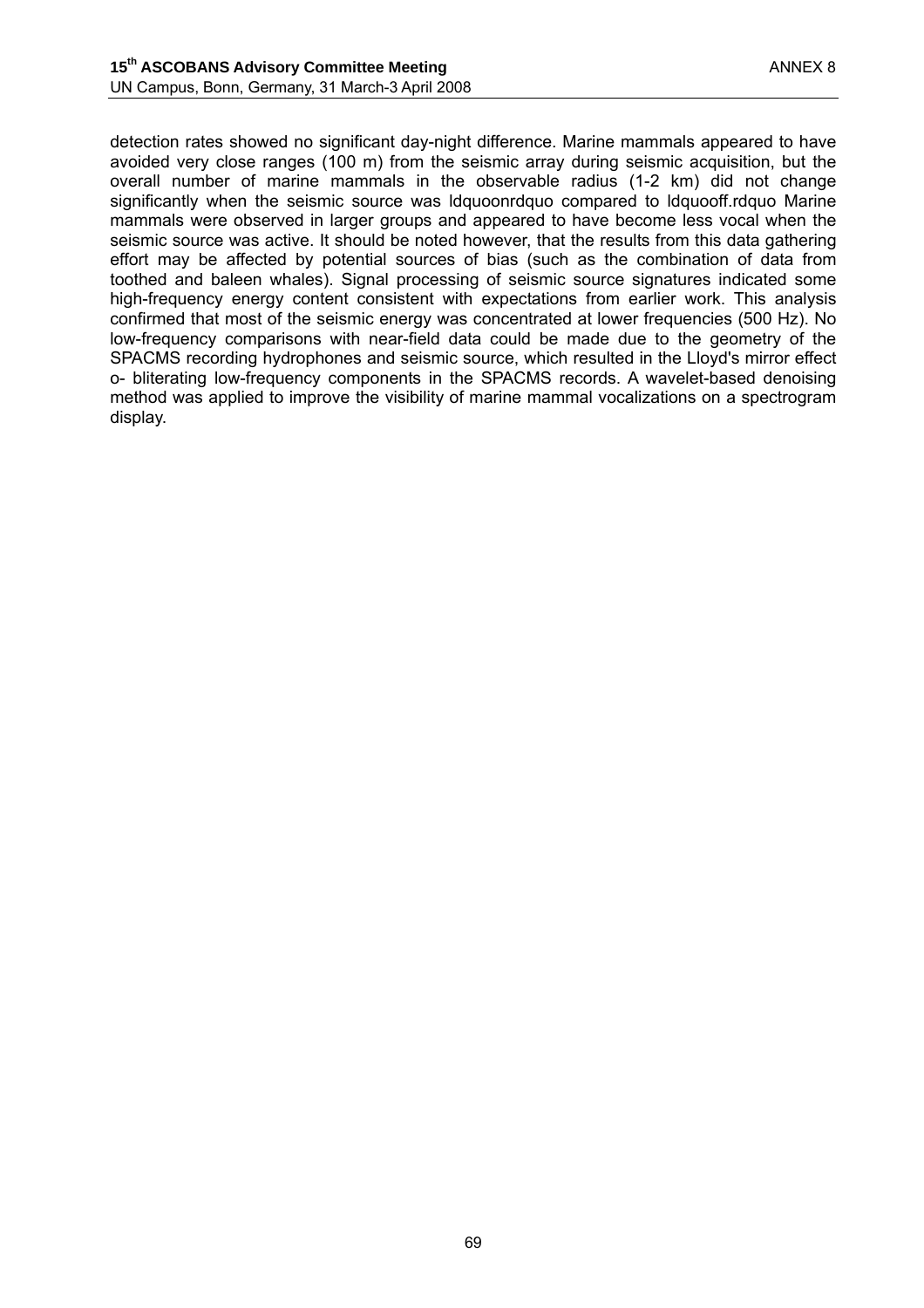## **Dates of Interest to ASCOBANS in 2008/2009**

| <b>Date</b>                                                                                                                                                                                                                                                                  | <b>Organiser</b>                                                                                                                                                                                                                           | <b>Title</b>                                                                                                 | <b>Venue</b>               | <b>Participation/</b><br><b>Report</b> |
|------------------------------------------------------------------------------------------------------------------------------------------------------------------------------------------------------------------------------------------------------------------------------|--------------------------------------------------------------------------------------------------------------------------------------------------------------------------------------------------------------------------------------------|--------------------------------------------------------------------------------------------------------------|----------------------------|----------------------------------------|
| 31 March-4<br>April 2008                                                                                                                                                                                                                                                     | 57 <sup>th</sup> Session of the IMO's Marine Environment Protection<br><b>IMO</b><br>Committee (MEPC 57)                                                                                                                                   |                                                                                                              | London, UK                 |                                        |
| 4 <sup>th</sup> Global Conference on Oceans, Coasts and Islands:<br>Global Conference on<br>Advancing Ecosystem Management and Integrated Coastal<br>7-11 April<br>Oceans, Coasts and<br>and Ocean Management by 2010 in the Context of Climate<br>2008<br>Islands<br>Change |                                                                                                                                                                                                                                            | Hanoi, Vietnam                                                                                               |                            |                                        |
| 11-14 April<br>2008                                                                                                                                                                                                                                                          | <b>NAMMCO</b>                                                                                                                                                                                                                              | 15 <sup>th</sup> Scientific Committee Meeting                                                                | Qeqertarsuaq,<br>Greenland |                                        |
| 17-19 April<br>2008                                                                                                                                                                                                                                                          | <b>ACCOBAMS</b>                                                                                                                                                                                                                            | 5 <sup>th</sup> Meeting of the Scientific Committee                                                          | Rome, Italy                | <b>CMS/ASCOBANS</b>                    |
| 28 April - 2<br>May 2008                                                                                                                                                                                                                                                     | 2 <sup>nd</sup> Meeting of the Ad Hoc Open-ended Informal Working<br>Group to study issues relating to the conservation and<br><b>UN DOALOS</b><br>sustainable use of marine biological diversity beyond areas<br>of national jurisdiction |                                                                                                              | New York, USA              |                                        |
| 5-9 May 2008                                                                                                                                                                                                                                                                 | 10 <sup>th</sup> Meeting of the Nature Protection and Biodiversity Group<br><b>HELCOM</b><br>(HELCOM HABITAT 10/2008)                                                                                                                      |                                                                                                              | Poland                     | <b>Penina Blankett</b>                 |
| 15-17 May<br>2008                                                                                                                                                                                                                                                            | ACCOBAMS/Italian<br>Ministry of the Environment                                                                                                                                                                                            | Workshop on "Surveying the ACCOBAMS Area"                                                                    | Monaco                     |                                        |
| 19-23 May<br>2008                                                                                                                                                                                                                                                            | ICES / CIEM, PICES, IOC /<br><b>UNESCO</b>                                                                                                                                                                                                 | International Symposium on the Effects of Climate Change<br>on the World's Oceans                            | Gijon, Spain               | Meike Scheidat                         |
| 19-30 May<br>2008                                                                                                                                                                                                                                                            | 9 <sup>th</sup> Meeting of the Conference of the Parties (COP 9)<br><b>CBD</b>                                                                                                                                                             |                                                                                                              | Bonn, Germany              | <b>CMS/ASCOBANS</b>                    |
| 23-25 May<br>2008                                                                                                                                                                                                                                                            | <b>Coalition Clean Baltic</b>                                                                                                                                                                                                              | Annual Conference and General Meeting "Climate Change<br>and the Baltic - Challenges for Environmental NGOs" | Karjaa, Finland            |                                        |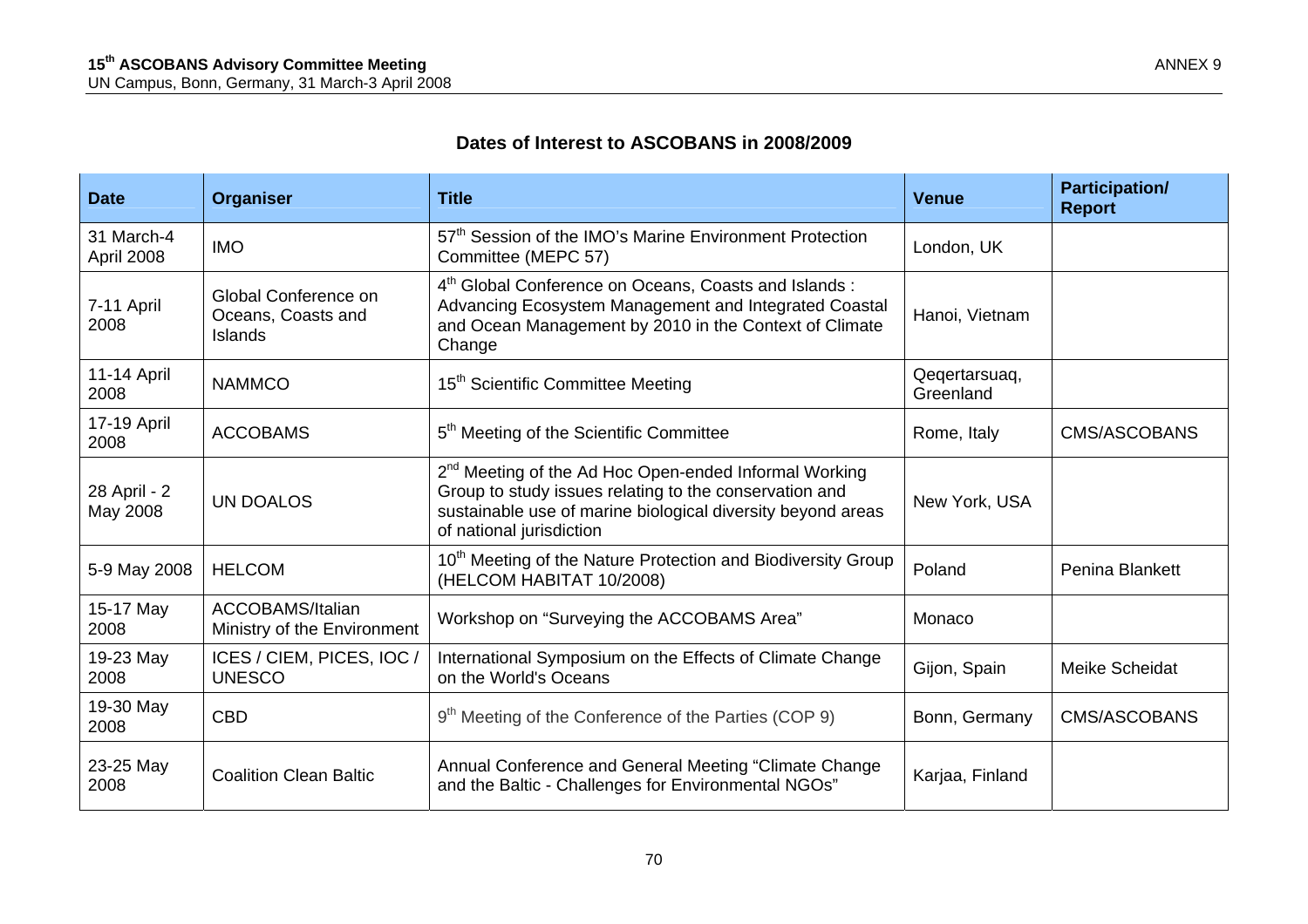| 23-27 June<br>2008             | UN                                                      | 9 <sup>th</sup> Meeting of the UN Open-ended Informal Consultative<br>Process on Oceans and the Law of the Sea (UNICPOLOS-<br>New York, USA<br>9) |                           |                                |
|--------------------------------|---------------------------------------------------------|---------------------------------------------------------------------------------------------------------------------------------------------------|---------------------------|--------------------------------|
| 16-27 June<br>2008             | <b>IWC</b>                                              | 60 <sup>th</sup> Annual and Associated Meetings                                                                                                   | Santiago, Chile           |                                |
| $2 - 4$<br>September<br>2008   | <b>NAMMCO</b>                                           | 17th Council Meeting                                                                                                                              | Sisimiut,<br>Greenland    |                                |
| $17 - 18$<br>September<br>2008 | <b>ACCOBAMS/Italian</b><br>Ministry of the Environment  | International workshop on Cetacean Bycatch within the<br><b>ACCOBAMS Area</b>                                                                     | Rome, Italy               |                                |
| 22-26<br>September<br>2008     | <b>German Federal Agency</b><br>for Nature Conservation | Marine Protected Areas in the High Seas                                                                                                           | Vilm, Germany             | <b>AC Chair</b>                |
| 22-26<br>September<br>2008     | <b>ICES</b>                                             | 2008 Annual Science Conference                                                                                                                    | Halifax, Canada           | Mark Tasker, Meike<br>Scheidat |
| 29 Sept -1<br>Oct 2008         | NAFO / ICES / NAMMCO                                    | The Role of Marine Mammals in the Ecosystem in the 21 <sup>st</sup><br>Century                                                                    |                           | <b>Meike Scheidat</b>          |
| 5-14 October<br>2008           | <b>IUCN</b>                                             | <b>IUCN Congress</b>                                                                                                                              | Barcelona, Spain          |                                |
| 6-10 October<br>2008           | <b>IMO</b>                                              | 58 <sup>th</sup> Session of the IMO's Marine Environment Protection<br>Committee (MEPC 58)                                                        | London, UK                |                                |
| $14 - 15$<br>October 2008      | Institute of Acoustics,<br>University of Southampton    | Underwater Noise Measurement, Impact and Mitigation                                                                                               | Southampton,<br><b>UK</b> |                                |
| November<br>2008               | <b>OSPAR</b>                                            | <b>MASH Meeting</b>                                                                                                                               |                           | <b>Jan Haelters</b>            |
| $3 - 7$<br>November            | <b>HELCOM</b>                                           | 11 <sup>th</sup> Meeting of the Monitoring and Assessment Group<br>(HELCOM MONAS 11/2008)                                                         | Sweden                    |                                |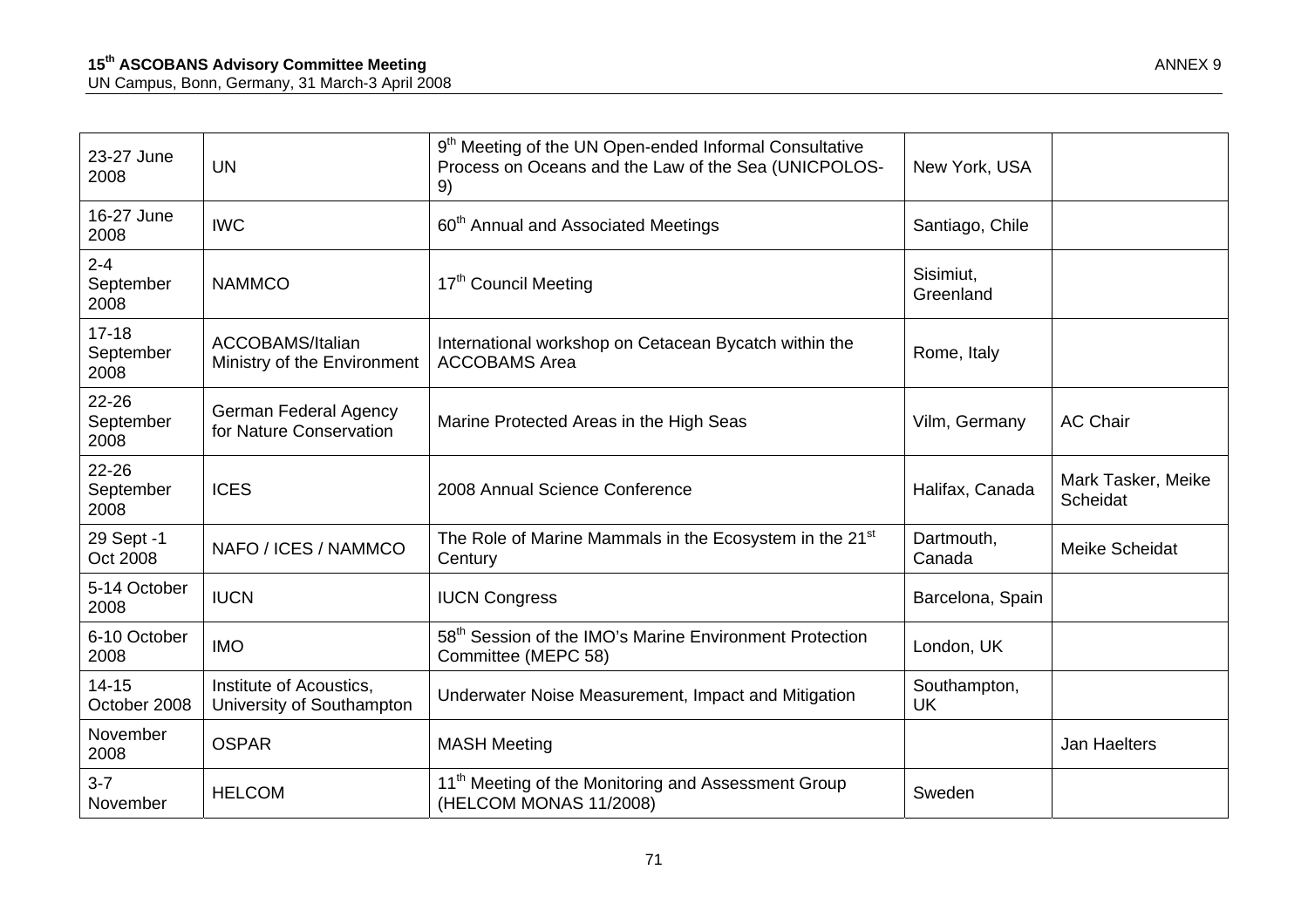| 2008                          |                                                      |                                                                                            |                              |                          |
|-------------------------------|------------------------------------------------------|--------------------------------------------------------------------------------------------|------------------------------|--------------------------|
| $11 - 15$<br>November<br>2008 | <b>MarBEF</b>                                        | World Conference on Marine Biodiversity                                                    | Valencia, Spain              |                          |
| 27-28<br>November<br>2008     | <b>CMS</b>                                           | 15 <sup>th</sup> Scientific Council Meeting                                                | Rome, Italy                  |                          |
| $1 - 5$<br>December<br>2008   | <b>CMS</b>                                           | 9 <sup>th</sup> Meeting of the Conference of Parties                                       | Rome, Italy                  | CMS/ASCOBANS             |
| 23-25<br>February<br>2009     | <b>ASCOBANS</b>                                      | 5 <sup>th</sup> Meeting of the Jastarnia Group                                             | Finland                      | CMS/ASCOBANS             |
| 2-4 March<br>2009             | <b>ECS</b>                                           | 23 <sup>rd</sup> Annual Conference                                                         | Istanbul, Turkey             |                          |
| March 2009                    | <b>EAAM</b>                                          | 2009 EAAM Symposium                                                                        | Malta                        | Kai Mattson              |
| early March<br>2009           | <b>NOAA</b>                                          | 1 <sup>st</sup> International Conference on Marine Mammal Protected<br>Areas               | Hawaii                       |                          |
| 20-24 May<br>2009             | Society for Conservation<br>Biology - Marine Section | International Marine Conservation Congress (IMCC) -<br><b>Making Marine Science Matter</b> | Washington DC,<br><b>USA</b> |                          |
| tbd                           | <b>Baltic Sea RAC</b>                                | tbd                                                                                        | tbd                          | Chair Jastarnia<br>Group |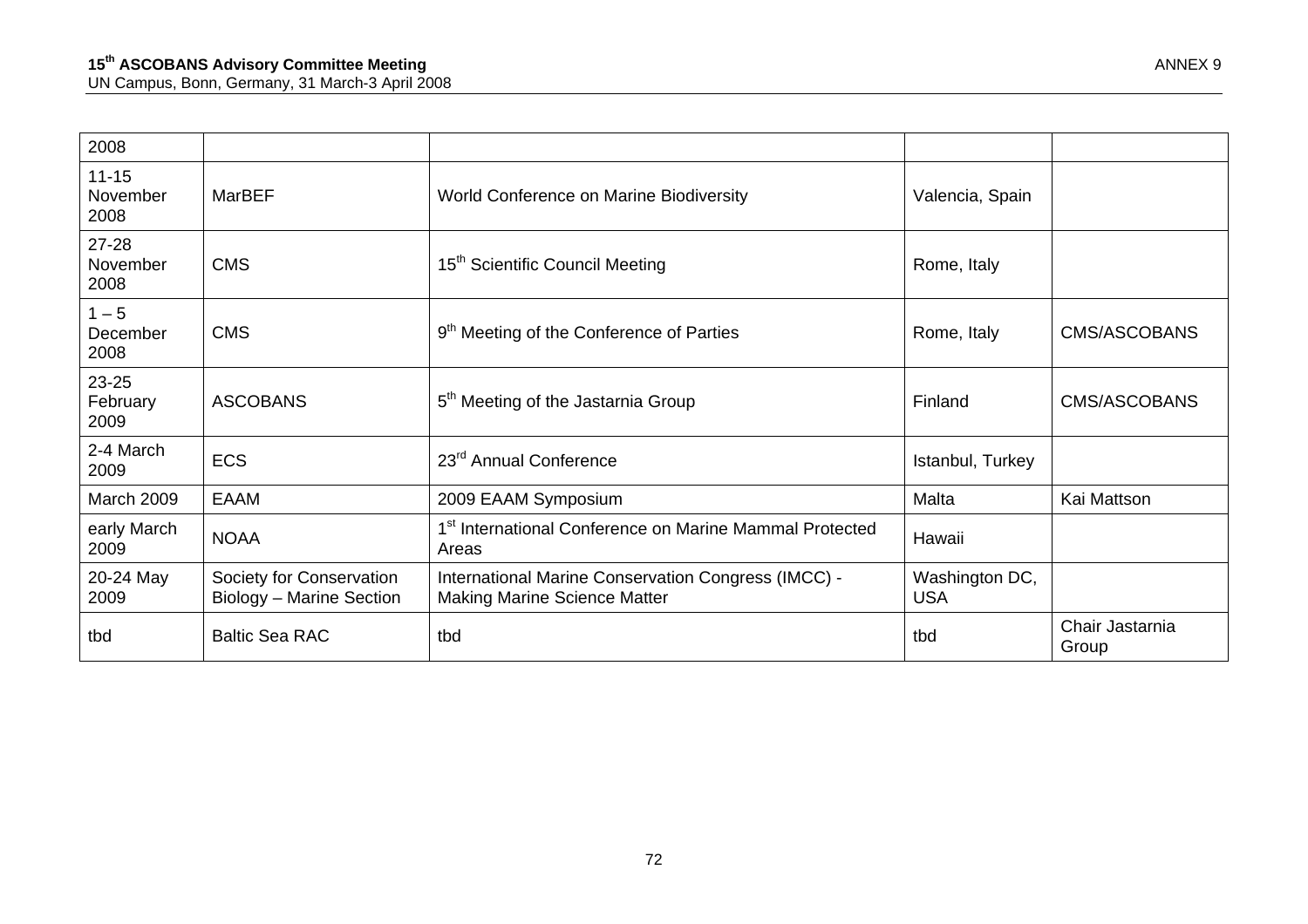## **List of Projects for Funding through ASCOBANS**

|                        | <b>Activity</b>                                                                              | <b>Objectives</b>                                                                                                                                                                                                                                                                      |                                                   |          | Cost $\in$ Priority Mandate | <b>Comments</b>                                                                                                                                       | <b>Pledges</b>                                                   |
|------------------------|----------------------------------------------------------------------------------------------|----------------------------------------------------------------------------------------------------------------------------------------------------------------------------------------------------------------------------------------------------------------------------------------|---------------------------------------------------|----------|-----------------------------|-------------------------------------------------------------------------------------------------------------------------------------------------------|------------------------------------------------------------------|
| <b>Scientific work</b> |                                                                                              |                                                                                                                                                                                                                                                                                        |                                                   |          |                             |                                                                                                                                                       |                                                                  |
|                        | Analysis of risk of ship<br>strikes                                                          | Identify high-risk areas, depending on<br>cetacean density, species, habitat use,<br>exact shipping lanes, vessel types,<br>number and speed                                                                                                                                           | 15,000<br>(plus<br>cost of<br><b>AIS</b><br>data) | $\star$  | WP <sub>4</sub>             | ToR to be produced by<br>Peter Evans and Jan<br><b>Haelters</b><br>Cooperation options with<br>IWC to be explored                                     | AC15 (sum to be<br>decided when<br>budget has been<br>developed) |
|                        | Baltic database on<br>opportunistic<br>sightings, strandings<br>and bycatch                  | Incorporates data from various<br>organisations, as well as from Denmark,<br>Finland, Estonia, Poland and Sweden                                                                                                                                                                       | 30,000<br>p.a.                                    | $\star$  | <b>WP 15</b>                | Part- or full-time post,<br>database maintained by<br>Germany until end of 2007<br>Explore cooperation /<br>integration options with<br><b>HELCOM</b> |                                                                  |
| 3.                     | Printing of<br>Proceedings/Report<br>οf<br>Genetics/Population<br><b>Structure Workshops</b> | Improve understanding of biologically<br>meaningful definitions of small cetacean<br>populations in the ASCOBANS area<br>Establish a research network and<br>produce research proposal                                                                                                 | $\Omega$                                          | $\star$  | WP <sub>6</sub><br>Res. 8.9 | Workshops took place in<br>October 2007<br>Proceedings to be produced<br>as PDF only                                                                  |                                                                  |
| 4.                     | Cooperation with<br><b>HELCOM</b> (and<br>possibly ICES)                                     | Examine the genetic origin, population<br>size and structure of the Baltic harbour<br>porpoise, distribution and migration,<br>reproductive capacity, effects of<br>contaminants and health status, and<br>additional mortality owing to interactions<br>with the commercial fisheries |                                                   |          | WP 11,<br>20                |                                                                                                                                                       |                                                                  |
| 5.                     | <b>Effects of</b><br>Contaminants on<br><b>Reproduction in Small</b><br>Cetaceans            | Identify whether contaminants have an<br>adverse effect on individual reproductive<br>capabilities of common dolphins and<br>harbour porpoises                                                                                                                                         | tbd                                               | $^\star$ | WP <sub>3</sub>             | Ongoing Project of SMRU,<br>CEFAS and the Institute of<br>Zoology (London)                                                                            | AC15 (sum to be<br>decided when<br>budget has been<br>developed) |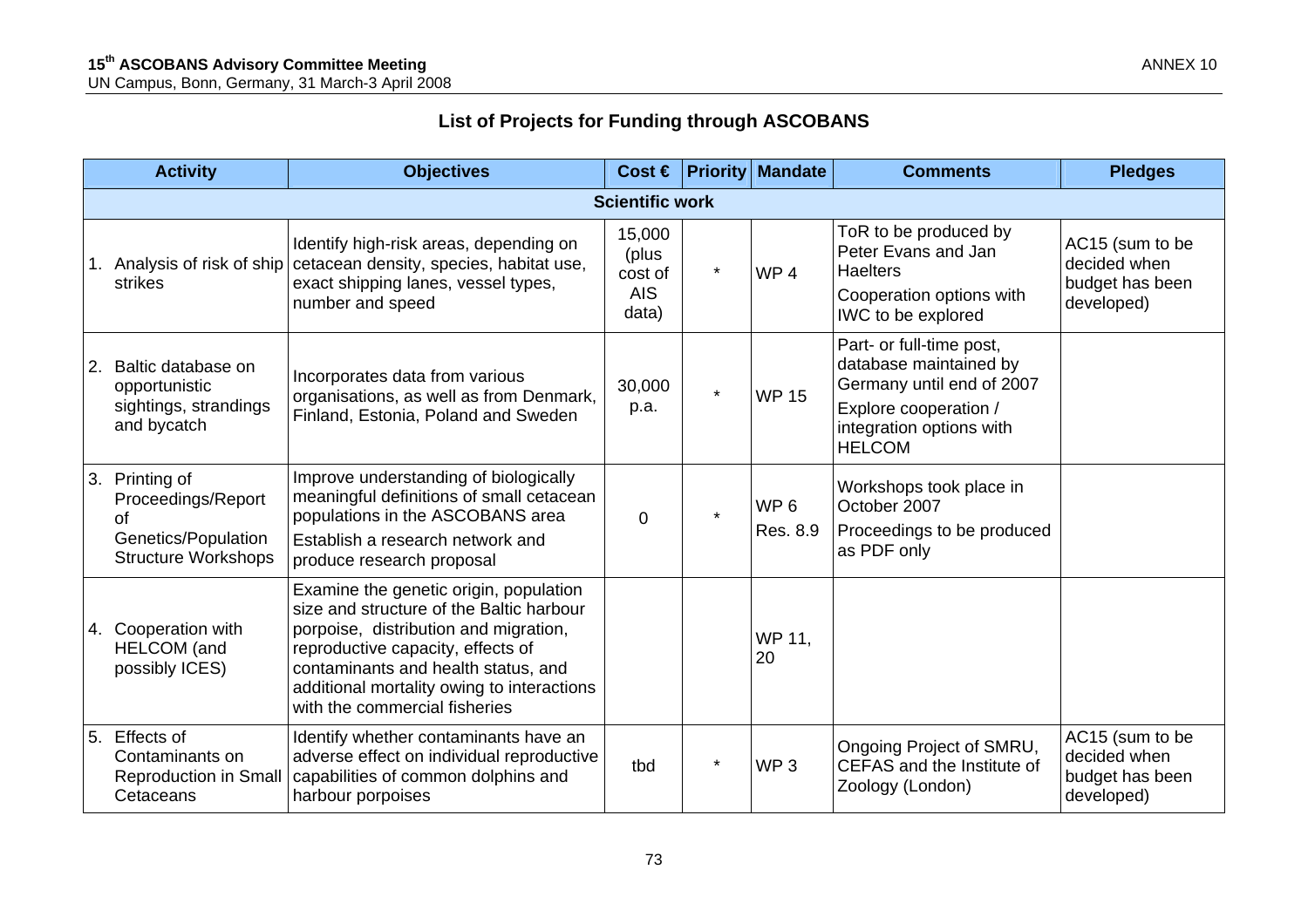## **15<sup>th</sup> ASCOBANS Advisory Committee Meeting Annual Annual Annual Annual Annual Annual Annual Annual Annual Annual Annual Annual Annual Annual Annual Annual Annual Annual Annual Annual Annual Annual Annual Annual Annual Ann**

UN Campus, Bonn, Germany, 31 March-3 April 2008

| <b>Activity</b>                                                             | <b>Objectives</b>                                                                                                                                                                                                                                                                                                                                                                               | Cost $\in$          |         | <b>Priority Mandate</b> | <b>Comments</b>                                                                                                    | <b>Pledges</b>                                                                                             |
|-----------------------------------------------------------------------------|-------------------------------------------------------------------------------------------------------------------------------------------------------------------------------------------------------------------------------------------------------------------------------------------------------------------------------------------------------------------------------------------------|---------------------|---------|-------------------------|--------------------------------------------------------------------------------------------------------------------|------------------------------------------------------------------------------------------------------------|
| 6. Historical diet<br>preferences of<br>Harbour porpoises                   | Explain changes in distribution                                                                                                                                                                                                                                                                                                                                                                 | 30,000              | $\star$ | WP <sub>7</sub>         | Details to be provided by<br>Meike Scheidat                                                                        | Personnel already<br>funded through<br>Belgium /<br>Netherlands                                            |
| 7. Assessment of<br><b>Acoustic Disturbance</b>                             | Development of clear guidelines or<br>recommendations for use of sonar,<br>seismic surveys, pile-driving and ship-<br>based noise                                                                                                                                                                                                                                                               |                     | *       | WP <sub>4</sub>         | Chaired by WDCS                                                                                                    |                                                                                                            |
|                                                                             | <b>Conservation projects (recommended by the Advisory Committee)</b>                                                                                                                                                                                                                                                                                                                            |                     |         |                         |                                                                                                                    |                                                                                                            |
| 8. Survey of Harbour<br>Porpoise abundance<br>in Baltic (SAMBAH<br>project) | Coordinated effort on static acoustic<br>monitoring lead by Mats<br>Amundin/Sweden                                                                                                                                                                                                                                                                                                              |                     | $\star$ | Res. 5.6,<br>5.7        | Proposal submitted to EC,<br>need for funding/co-funding<br>under LIFE+ or 7 <sup>th</sup><br>Framework            | Sweden supports<br>study of habitat<br>preference as well<br>as PCL calibration                            |
| 9. Bottlenose dolphin<br>project                                            | Identify fine-scale population structure<br>and pattern of distribution and<br>abundance throughout the European<br>range<br>Determine key bottlenose dolphin<br>habitat, including the relationship<br>between distribution, key environmental<br>variables, and regional variation in prey<br>choice<br>Quantify and explore reasons for<br>decreases in range and possibility of<br>recovery | 8,699<br><b>GBP</b> | $\star$ | <b>WP 30</b>            | Complete research proposal<br>for potential EU funding.<br>Workshop held in 2006 and<br>subsequent meeting in 2008 | Payment of GBP<br>1,500 due upon<br>completion of the<br>LoA between the<br>Secretariat and<br><b>JNCC</b> |
| 10. Revision of Jastarnia<br>Plan and other<br>activities                   | Prepare final agreed text for JG5<br>Small expert working group to evaluate<br>the genetic, morphological and other<br>biological research which has been<br>undertaken so far; then assess what<br>further research is required and possible                                                                                                                                                   | tbd                 |         | <b>WP 14</b>            | New chair of JG to lead<br>redrafting in line with<br>recommendations of AC15                                      | <b>USD 5,000 UNEP</b><br>Contribution for<br>2008                                                          |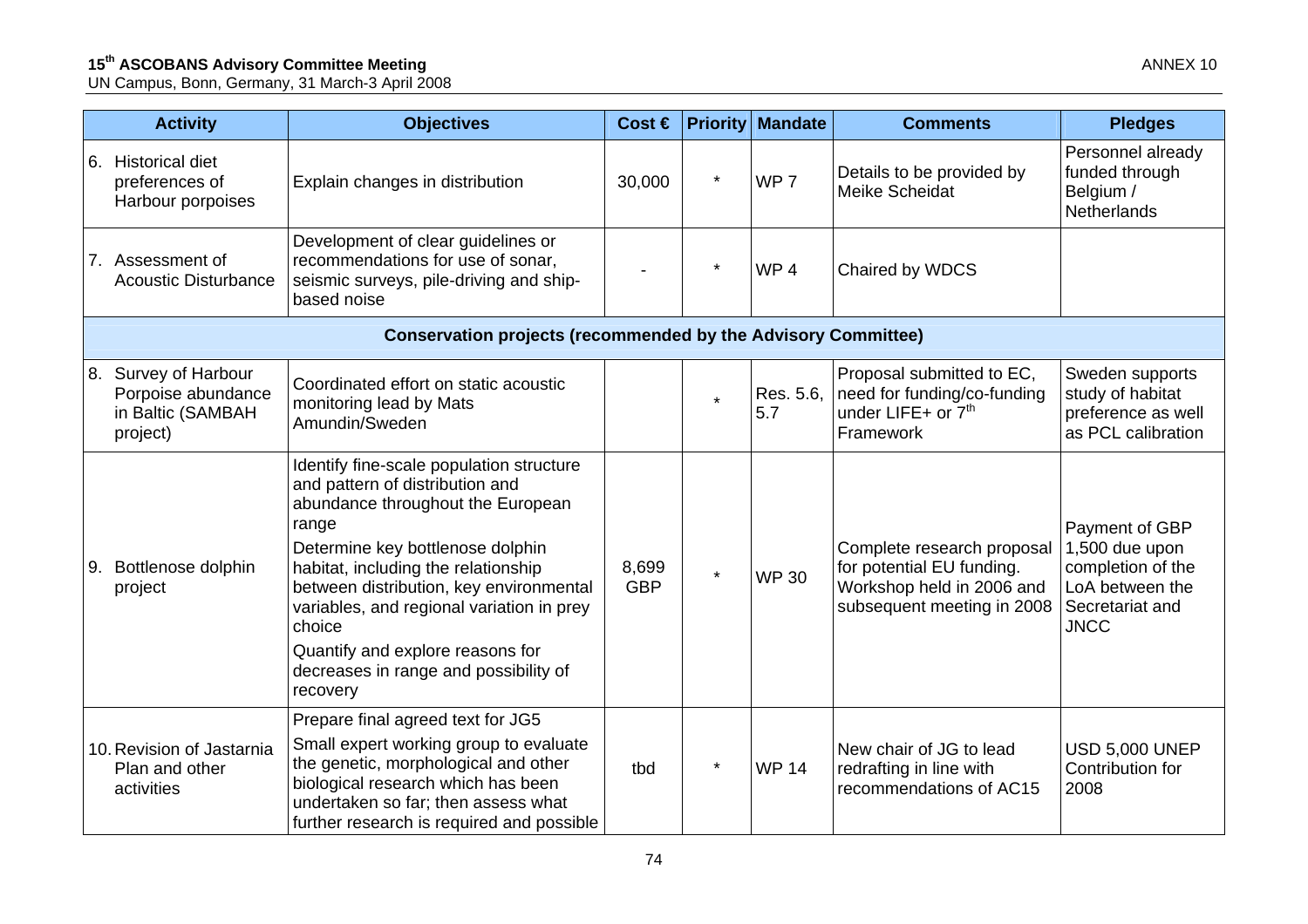## **15<sup>th</sup> ASCOBANS Advisory Committee Meeting Annual Annual Annual Annual Annual Annual Annual Annual Annual Annual Annual Annual Annual Annual Annual Annual Annual Annual Annual Annual Annual Annual Annual Annual Annual Ann**

UN Campus, Bonn, Germany, 31 March-3 April 2008

| <b>Activity</b>                                                       | <b>Objectives</b>                                                                                                                                                                               | Cost $\in$ |         | <b>Priority Mandate</b>     | <b>Comments</b>                                                                                                                                             | <b>Pledges</b>                                                                          |  |  |
|-----------------------------------------------------------------------|-------------------------------------------------------------------------------------------------------------------------------------------------------------------------------------------------|------------|---------|-----------------------------|-------------------------------------------------------------------------------------------------------------------------------------------------------------|-----------------------------------------------------------------------------------------|--|--|
|                                                                       | for the conservation of the Baltic Sea<br>sub-population(s)                                                                                                                                     |            |         |                             |                                                                                                                                                             |                                                                                         |  |  |
| 11. Coordinator for North<br>Sea Conservation<br>Plan                 | Facilitate implementation                                                                                                                                                                       | tbd        | $\star$ | WP 16,<br>17                | Peter Reijnders to lead                                                                                                                                     | <b>USD 5,000 UNEP</b><br>Contribution for<br>2008                                       |  |  |
|                                                                       | <b>Meetings of ASCOBANS Bodies</b>                                                                                                                                                              |            |         |                             |                                                                                                                                                             |                                                                                         |  |  |
| 12. Advisory Committee<br>16 (2009)                                   |                                                                                                                                                                                                 |            | $\star$ |                             | Existing budget line 3302                                                                                                                                   |                                                                                         |  |  |
| 13. Meeting of Parties 6<br>(2009)                                    |                                                                                                                                                                                                 |            |         |                             | Existing budget line 3301                                                                                                                                   |                                                                                         |  |  |
| 14. Jastarnia Group 5<br>(2009)                                       |                                                                                                                                                                                                 |            |         | <b>WP 14</b>                | 23-25 February 2009, funds<br>needed for expert travel                                                                                                      | Finland offered to<br>host, Germany<br>willing to support<br>expert travel if<br>needed |  |  |
|                                                                       | <b>Outreach and Communications Initiatives/Activities</b>                                                                                                                                       |            |         |                             |                                                                                                                                                             |                                                                                         |  |  |
| 15. Translation of<br>information material                            | Produce information and outreach<br>material in the languages of all<br><b>ASCOBANS Range States (both Parties</b><br>and non-Parties)                                                          | 10,000     | $\star$ | WP 9.<br>12, 13<br>Res. 5.8 | Immediate priority:<br><b>ASCOBANS leaflet; Parties</b><br>requiring large quantities in<br>their language should<br>consider providing additional<br>funds | <b>German Voluntary</b><br>Contribution 2008<br>for printing                            |  |  |
| 16. Year of the Dolphin<br>education and public<br>awareness campaign | Increase education and public<br>awareness on CMS and its species.<br>Build a partnership including UN<br>agencies, CMS and Agreements,<br>partner NGOs, Governments and the<br>private sector. |            |         | Res.<br>5.2d, 5.8           |                                                                                                                                                             |                                                                                         |  |  |
| 17. Update of<br>exhibits/new panels                                  | Develop new panels to complement the<br>new CMS Family Exhibition, produce                                                                                                                      |            |         | WP 8, 12<br>Res. 5.8        | Consider producing versions<br>in different languages                                                                                                       | <b>German Voluntary</b><br>Contribution 2008                                            |  |  |